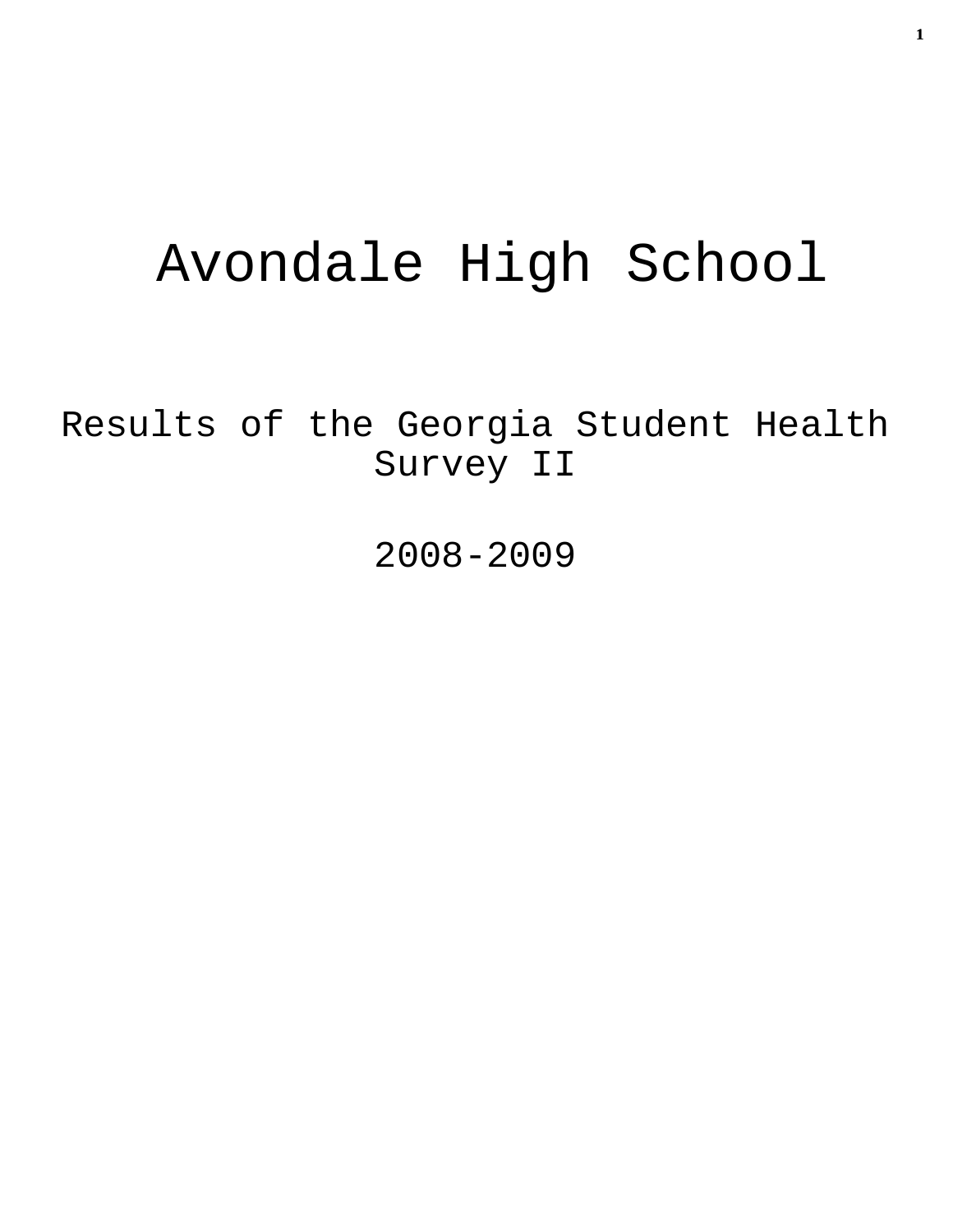# *Demographics* **2**

| Grade                    |    |  |  |
|--------------------------|----|--|--|
| <b>Grade   Frequency</b> |    |  |  |
| 10                       | 90 |  |  |
| 12                       | 87 |  |  |

| <b>Frequency</b> | <b>Table of Gender by Grade</b> |              |             |              |  |  |
|------------------|---------------------------------|--------------|-------------|--------------|--|--|
| <b>Col Pct</b>   |                                 | Grade(Grade) |             |              |  |  |
|                  | Gender(Gender)                  | <b>10</b>    | 12          | <b>Total</b> |  |  |
|                  | <b>Female</b>                   | 41<br>45.56  | 55<br>63.22 | 96           |  |  |
|                  | <b>Male</b>                     | 49<br>54.44  | 32<br>36.78 | 81           |  |  |
|                  | <b>Total</b>                    | 90           | 87          | 177          |  |  |

| Frequency<br>Col Pct |
|----------------------|
|                      |

| <b>Table of Ethnicity by Grade</b> |              |             |              |  |  |  |
|------------------------------------|--------------|-------------|--------------|--|--|--|
|                                    | Grade(Grade) |             |              |  |  |  |
| <b>Ethnicity</b> (Ethnicity)       | 10           | 12          | <b>Total</b> |  |  |  |
| <b>Black</b>                       | 78<br>86.67  | 71<br>81.61 | 149          |  |  |  |
| <b>Hispanic</b>                    | 0<br>0.00    | 4<br>4.60   | 4            |  |  |  |
| White                              | 5<br>5.56    | 3<br>3.45   | 8            |  |  |  |
| <b>Asian</b>                       | 1<br>1.11    | 0<br>0.00   | 1            |  |  |  |
| <b>Other</b>                       | 6<br>6.67    | 9<br>10.34  | 15           |  |  |  |
| <b>Total</b>                       | 90           | 87          | 177          |  |  |  |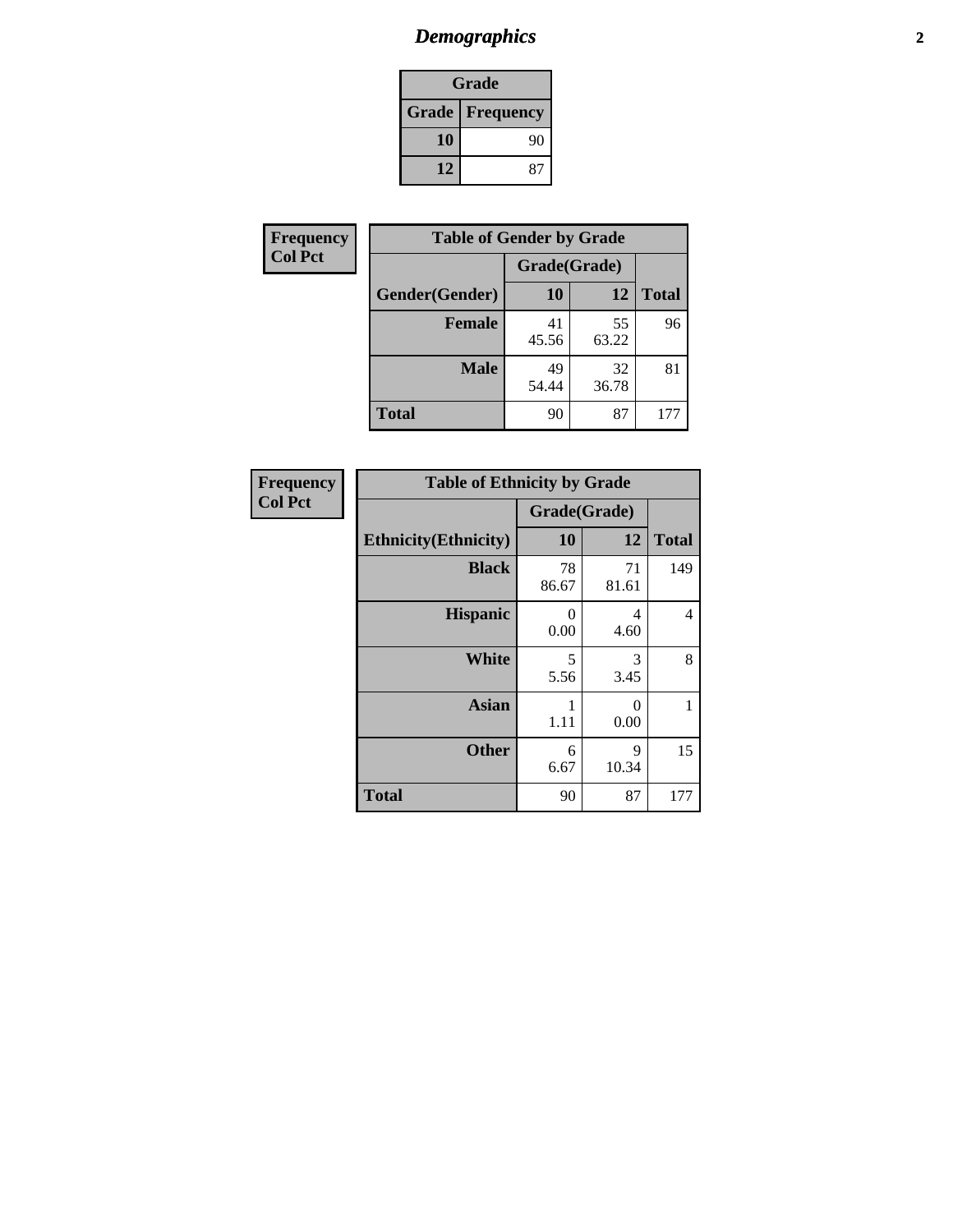#### *Title IV, Part A, Schedule A* **3** *Goal 1: Ensure that all schools are drug-free Baseline Data: Year 2008-2009 Prevalence of Drug Use*

| Frequency<br><b>Col Pct</b> | <b>Table of AlcoholAlt by Grade</b> |              |             |              |  |  |
|-----------------------------|-------------------------------------|--------------|-------------|--------------|--|--|
|                             | AlcoholAlt(Alcohol                  | Grade(Grade) |             |              |  |  |
|                             | use, past 30 days)                  | 10           | 12          | <b>Total</b> |  |  |
|                             | Yes                                 | 15<br>16.67  | 15<br>17.24 | 30           |  |  |
|                             | N <sub>0</sub>                      | 75<br>83.33  | 72<br>82.76 | 147          |  |  |
|                             | <b>Total</b>                        | 90           | 87          | 177          |  |  |

| Frequency      | <b>Table of TobaccoAny by Grade</b> |              |             |              |  |  |
|----------------|-------------------------------------|--------------|-------------|--------------|--|--|
| <b>Col Pct</b> | TobaccoAny(Tobacco                  | Grade(Grade) |             |              |  |  |
|                | use, past 30 days)                  | 10           | 12          | <b>Total</b> |  |  |
|                | Yes                                 | 8<br>8.89    | 6<br>6.90   | 14           |  |  |
|                | N <sub>0</sub>                      | 82<br>91.11  | 81<br>93.10 | 163          |  |  |
|                | Total                               | 90           | 87          | 177          |  |  |

| Frequency<br><b>Col Pct</b> | <b>Table of MarijuanaAlt by Grade</b> |              |             |              |  |
|-----------------------------|---------------------------------------|--------------|-------------|--------------|--|
|                             | MarijuanaAlt(Marijuana                | Grade(Grade) |             |              |  |
|                             | use, past 30 days)                    | 10           | 12          | <b>Total</b> |  |
|                             | Yes                                   | 15<br>16.67  | 10<br>11.49 | 25           |  |
|                             | N <sub>0</sub>                        | 75<br>83.33  | 77<br>88.51 | 152          |  |
|                             | <b>Total</b>                          | 90           | 87          | 177          |  |

| Frequency      | <b>Table of OtherDrugAny by Grade</b>  |              |             |              |  |  |
|----------------|----------------------------------------|--------------|-------------|--------------|--|--|
| <b>Col Pct</b> | <b>OtherDrugAny(Other</b><br>drug use, | Grade(Grade) |             |              |  |  |
|                | past 30 days)                          | 10           | 12          | <b>Total</b> |  |  |
|                | Yes                                    | 3<br>3.33    | 4<br>4.60   | 7            |  |  |
|                | N <sub>0</sub>                         | 87<br>96.67  | 83<br>95.40 | 170          |  |  |
|                | <b>Total</b>                           | 90           | 87          | 177          |  |  |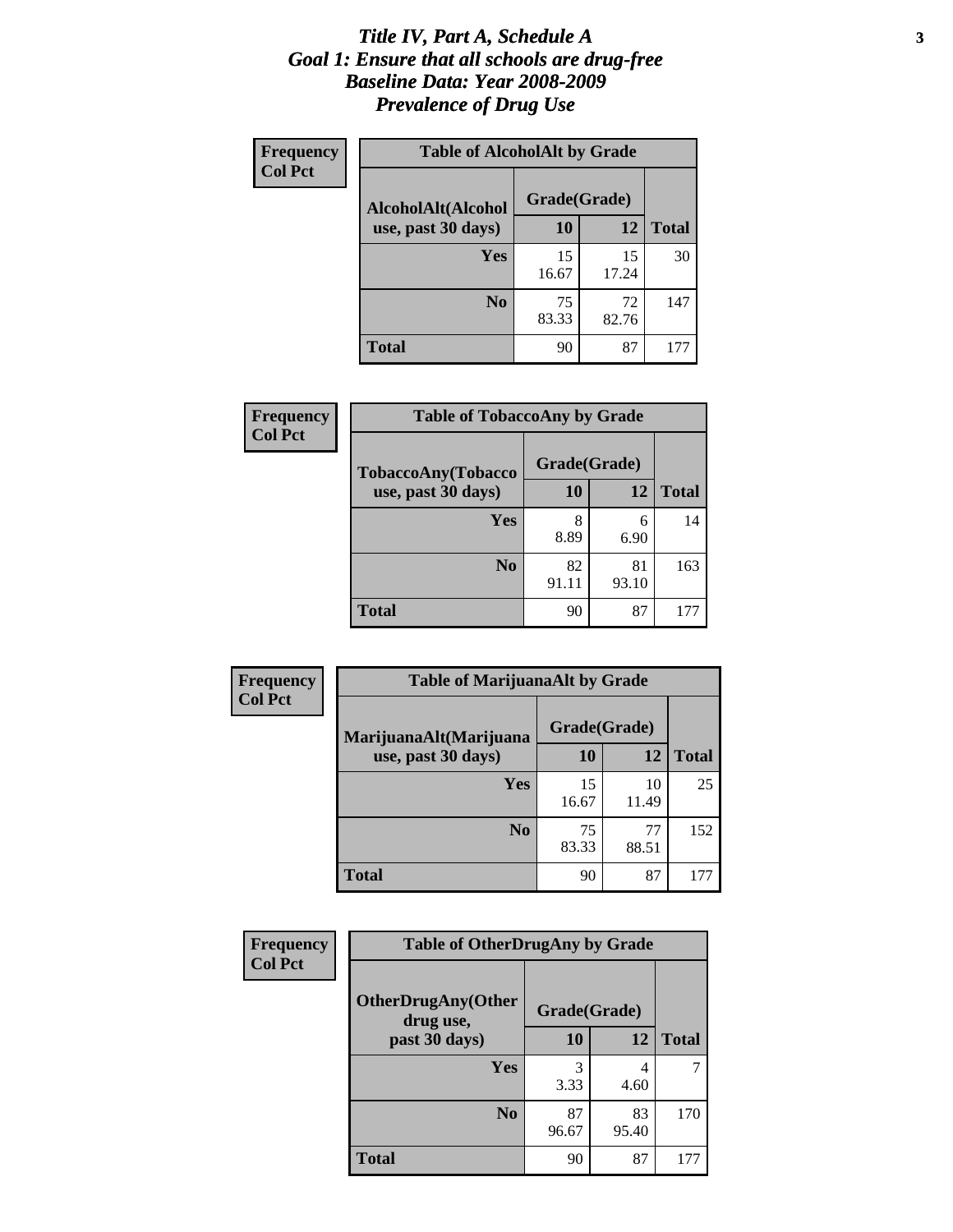#### *Average Age of Onset of Use* **4** *Results for "Average Age of Onset of Use" questions exclude students who said they did not use that substance*

| <b>Variable</b>    | Label                                                              | <b>Mean</b> |
|--------------------|--------------------------------------------------------------------|-------------|
| Alcoholinit2       | I started using alcohol when I was                                 | 14.28       |
| Cigarettesinit2    | I started smoking tobacco when I was                               | 13.47       |
| Smokelessinit2     | I started chewing tobacco when I was                               | 13.00       |
| Marijuanainit2     | I started using marijuana when I was                               | 13.82       |
| Cocaineinit2       | I started using cocaine when I was                                 | 14.00       |
| Inhalantsinit2     | I started using inhalants when I was                               | 9.00        |
| Steroidsinit2      | I started using steroids when I was                                | 13.50       |
| Ecstasyinit2       | I started using ecstasy when I was                                 | 14.67       |
| Methinit2          | I started using methamphetamines when I was                        |             |
| Hallucinogensinit2 | I started using hallucinogens when I was                           | 15.00       |
| Prescriptioninit2  | I started using prescription drugs not prescribed to me when I was | 12.17       |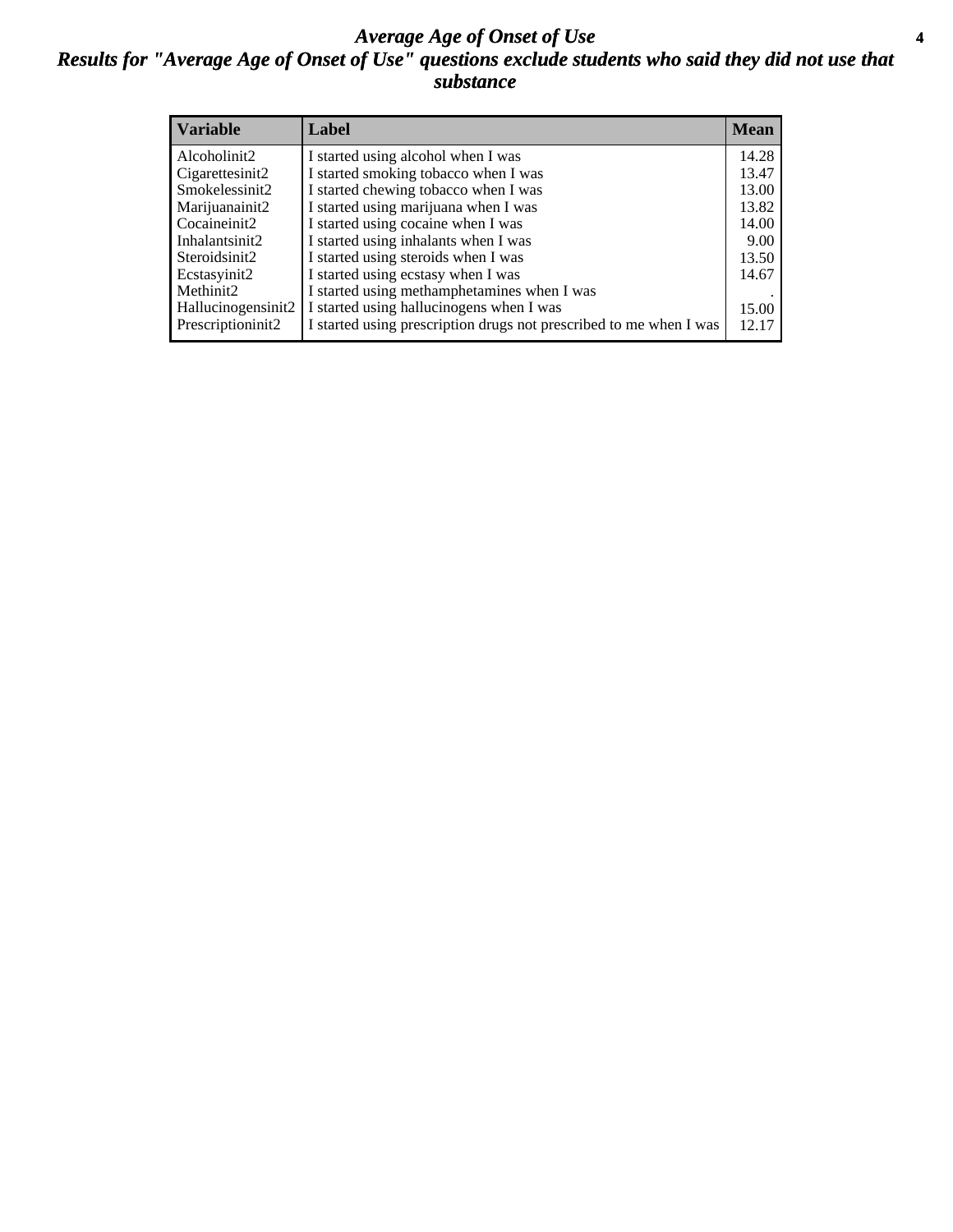# *Perception of Health Risk* **5**

| <b>Frequency</b> | <b>Table of Alcoholharmdich by Grade</b> |              |             |              |  |
|------------------|------------------------------------------|--------------|-------------|--------------|--|
| <b>Col Pct</b>   | Alcoholharmdich(I<br>think alcohol is    | Grade(Grade) |             |              |  |
|                  | harmful)                                 | 10           | 12          | <b>Total</b> |  |
|                  | <b>Yes</b>                               | 73<br>81.11  | 75<br>86.21 | 148          |  |
|                  | N <sub>0</sub>                           | 17<br>18.89  | 12<br>13.79 | 29           |  |
|                  | <b>Total</b>                             | 90           | 87          | 177          |  |

| Frequency |                                       | <b>Table of Tobaccoharmdich by Grade</b> |             |              |  |
|-----------|---------------------------------------|------------------------------------------|-------------|--------------|--|
| Col Pct   | Tobaccoharmdich(I<br>think tobacco is | Grade(Grade)                             |             |              |  |
|           | harmful)                              | <b>10</b>                                | 12          | <b>Total</b> |  |
|           | Yes                                   | 76<br>84.44                              | 78<br>89.66 | 154          |  |
|           | N <sub>0</sub>                        | 14<br>15.56                              | 9<br>10.34  | 23           |  |
|           | <b>Total</b>                          | 90                                       | 87          | 177          |  |

| Frequency      | <b>Table of Marijuanaharmdich by Grade</b> |              |             |              |  |  |
|----------------|--------------------------------------------|--------------|-------------|--------------|--|--|
| <b>Col Pct</b> | Marijuanaharmdich(I<br>think marijuana is  | Grade(Grade) |             |              |  |  |
|                | harmful)                                   | 10           | 12          | <b>Total</b> |  |  |
|                | Yes                                        | 65<br>72.22  | 64<br>73.56 | 129          |  |  |
|                | N <sub>0</sub>                             | 25<br>27.78  | 23<br>26.44 | 48           |  |  |
|                | <b>Total</b>                               | 90           | 87          | 177          |  |  |

| <b>Frequency</b> | <b>Table of Otherdrugharmdich by Grade</b>   |              |             |              |
|------------------|----------------------------------------------|--------------|-------------|--------------|
| <b>Col Pct</b>   | Otherdrugharmdich(I<br>think other drugs are | Grade(Grade) |             |              |
|                  | harmful)                                     | 10           | 12          | <b>Total</b> |
|                  | <b>Yes</b>                                   | 76<br>84.44  | 80<br>91.95 | 156          |
|                  | N <sub>0</sub>                               | 14<br>15.56  | 8.05        | 21           |
|                  | <b>Total</b>                                 | 90           | 87          | 177          |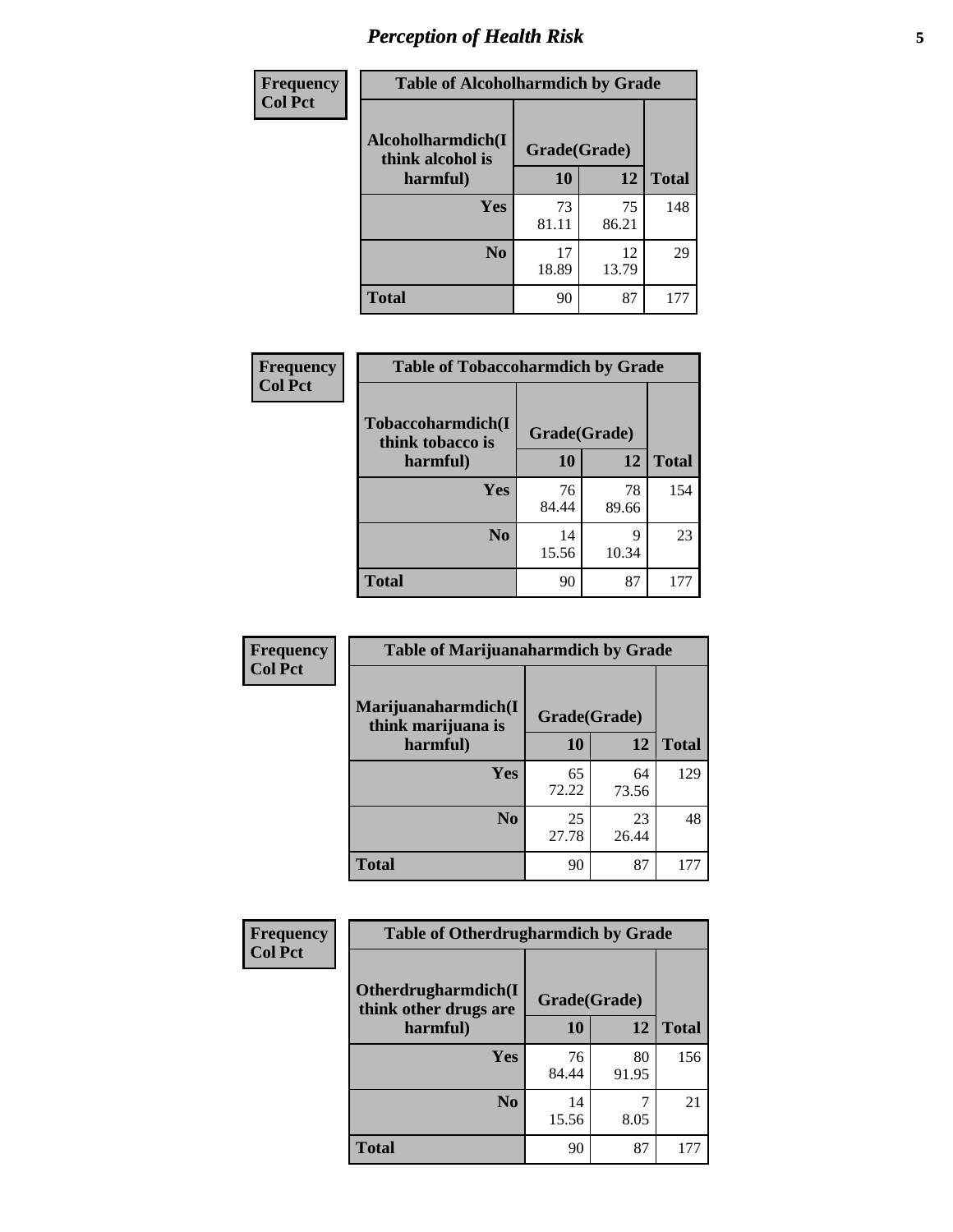# *Social Disapproval* **6**

| Frequency      | <b>Table of Alcoholpeerdich by Grade</b>                    |              |             |              |
|----------------|-------------------------------------------------------------|--------------|-------------|--------------|
| <b>Col Pct</b> | Alcoholpeerdich(My<br>friends would<br>disapprove if I used | Grade(Grade) |             |              |
|                | alcohol)                                                    | 10           | <b>12</b>   | <b>Total</b> |
|                | <b>Yes</b>                                                  | 49<br>54.44  | 42<br>48.28 | 91           |
|                | N <sub>0</sub>                                              | 41<br>45.56  | 45<br>51.72 | 86           |
|                | <b>Total</b>                                                | 90           | 87          | 177          |

| <b>Frequency</b> |
|------------------|
| <b>Col Pct</b>   |

| <b>Table of Tobaccopeerdich by Grade</b>                            |              |             |              |
|---------------------------------------------------------------------|--------------|-------------|--------------|
| <b>Tobaccopeerdich</b> (My<br>friends would<br>disapprove if I used | Grade(Grade) |             |              |
| tobacco)                                                            | 10           | 12          | <b>Total</b> |
| Yes                                                                 | 66<br>73.33  | 60<br>68.97 | 126          |
| N <sub>0</sub>                                                      | 24<br>26.67  | 27<br>31.03 | 51           |
| <b>Total</b>                                                        | 90           | 87          |              |

| Frequency      | <b>Table of Marijuanapeerdich by Grade</b>                    |              |             |              |
|----------------|---------------------------------------------------------------|--------------|-------------|--------------|
| <b>Col Pct</b> | Marijuanapeerdich(My<br>friends would<br>disapprove if I used | Grade(Grade) |             |              |
|                | marijuana)                                                    | 10           | 12          | <b>Total</b> |
|                | <b>Yes</b>                                                    | 53<br>58.89  | 43<br>49.43 | 96           |
|                | N <sub>0</sub>                                                | 37<br>41.11  | 44<br>50.57 | 81           |
|                | <b>Total</b>                                                  | 90           | 87          | 177          |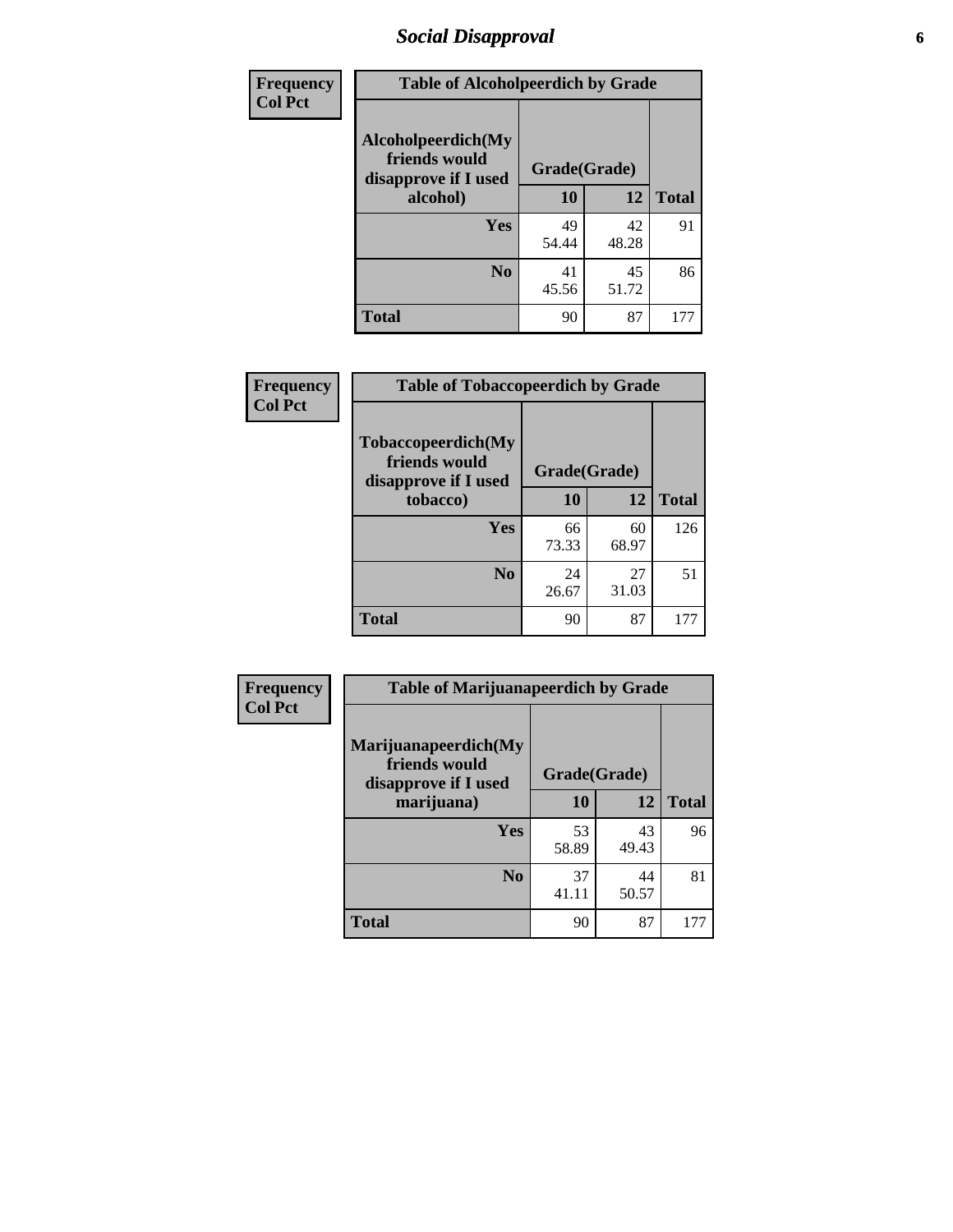# *Social Disapproval* **7**

| Frequency      | <b>Table of Otherdrugpeerdich by Grade</b>                    |              |             |              |
|----------------|---------------------------------------------------------------|--------------|-------------|--------------|
| <b>Col Pct</b> | Otherdrugpeerdich(My<br>friends would<br>disapprove if I used | Grade(Grade) |             |              |
|                | other drugs)                                                  | 10           | 12          | <b>Total</b> |
|                | Yes                                                           | 64<br>71.11  | 68<br>78.16 | 132          |
|                | N <sub>0</sub>                                                | 26<br>28.89  | 19<br>21.84 | 45           |
|                | <b>Total</b>                                                  | 90           | 87          | 177          |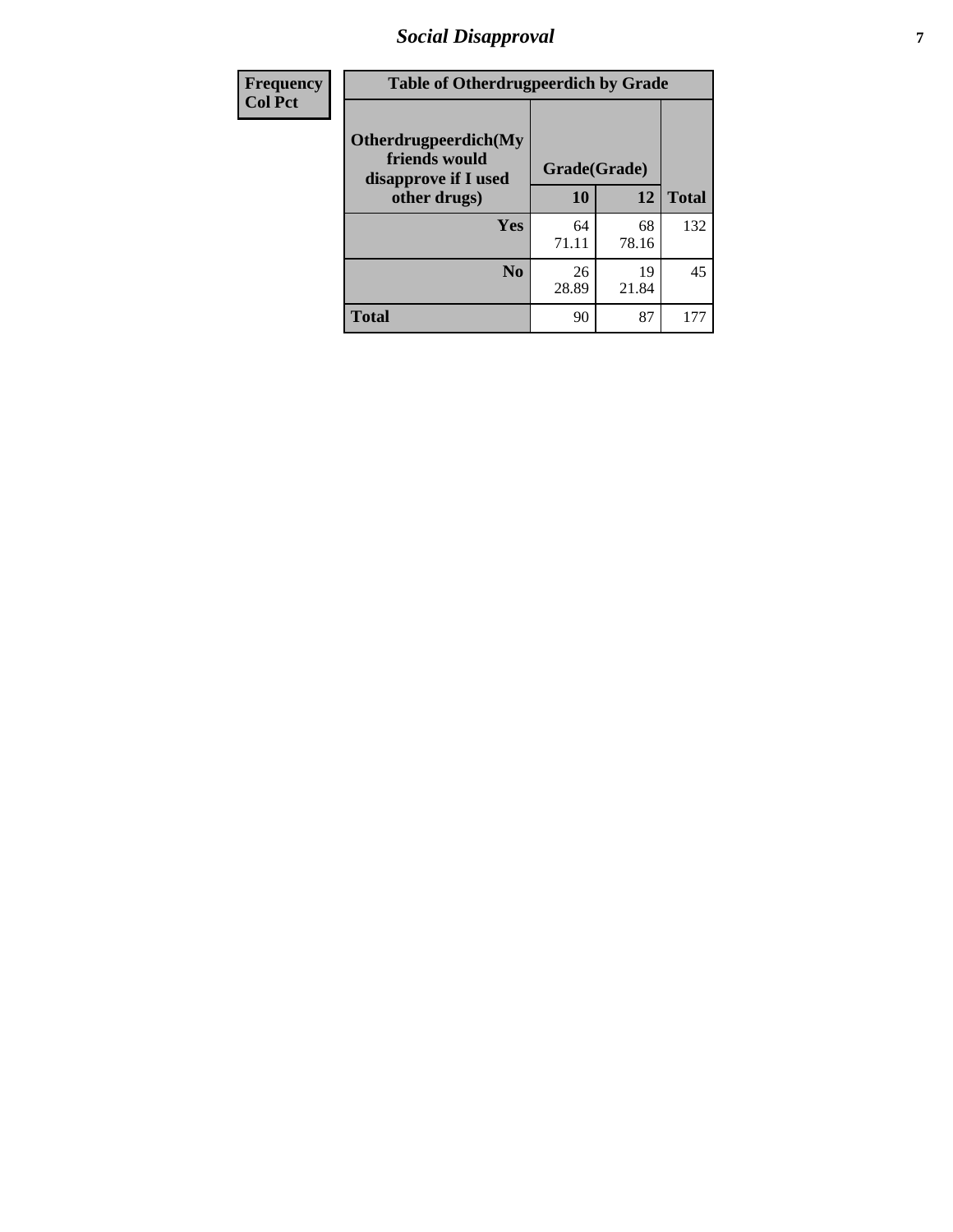#### Title IV, Part A, Schedule A **8** *Goal 2: To help ensure that all schools are safe and disciplined Baseline Data: Year 2008-2009 Student Involvement in Gang Activity*

| Frequency      |                                                                                                   | <b>Table of Gangself by Grade</b> |             |              |
|----------------|---------------------------------------------------------------------------------------------------|-----------------------------------|-------------|--------------|
| <b>Col Pct</b> | Gangself(I<br>have<br>participated<br>in illegal<br>gang<br>activities in<br>the past 30<br>days) | Grade(Grade)<br>10                | 12          | <b>Total</b> |
|                | Yes                                                                                               | 5<br>5.56                         | 5<br>5.75   | 10           |
|                | N <sub>0</sub>                                                                                    | 85<br>94.44                       | 82<br>94.25 | 167          |
|                | <b>Total</b>                                                                                      | 90                                | 87          | 177          |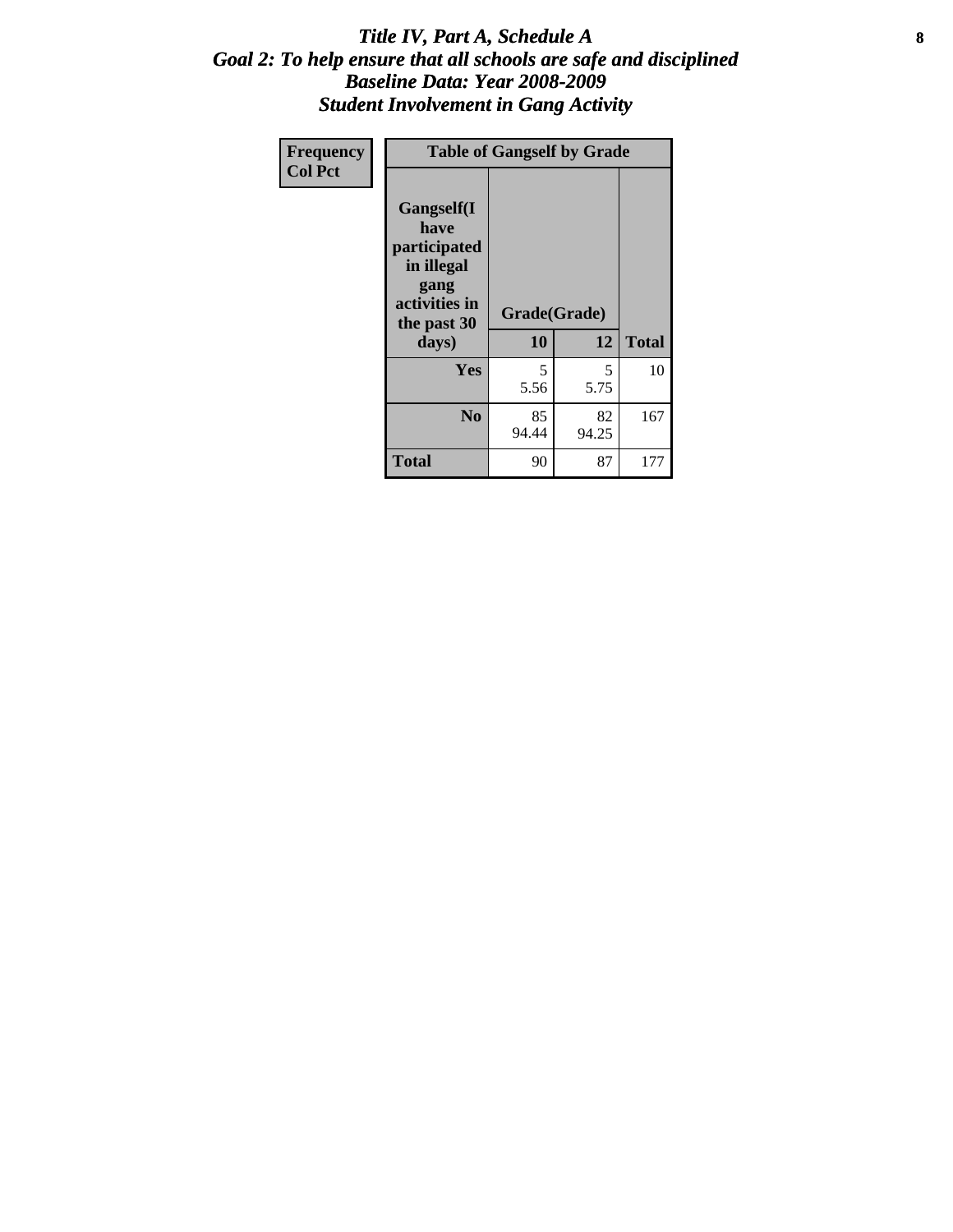# *Student Perception of School Safety* **9**

| <b>Frequency</b><br>Row Pct |
|-----------------------------|
|                             |

| <b>Table of Grade by Safeschool</b> |                          |                                                        |                               |                                    |              |
|-------------------------------------|--------------------------|--------------------------------------------------------|-------------------------------|------------------------------------|--------------|
|                                     |                          | Safeschool (School is a place at which I feel<br>safe) |                               |                                    |              |
| Grade(Grade)                        | <b>Strongly</b><br>Agree | Agree                                                  | Somewhat Somewhat<br>Disagree | <b>Strongly</b><br><b>Disagree</b> | <b>Total</b> |
| 10                                  | 11<br>12.22              | 47<br>52.22                                            | 18<br>20.00                   | 14<br>15.56                        | 90           |
| 12                                  | 15<br>17.24              | 44<br>50.57                                            | 17<br>19.54                   | 11<br>12.64                        | 87           |
| <b>Total</b>                        | 26                       | 91                                                     | 35                            | 25                                 | 177          |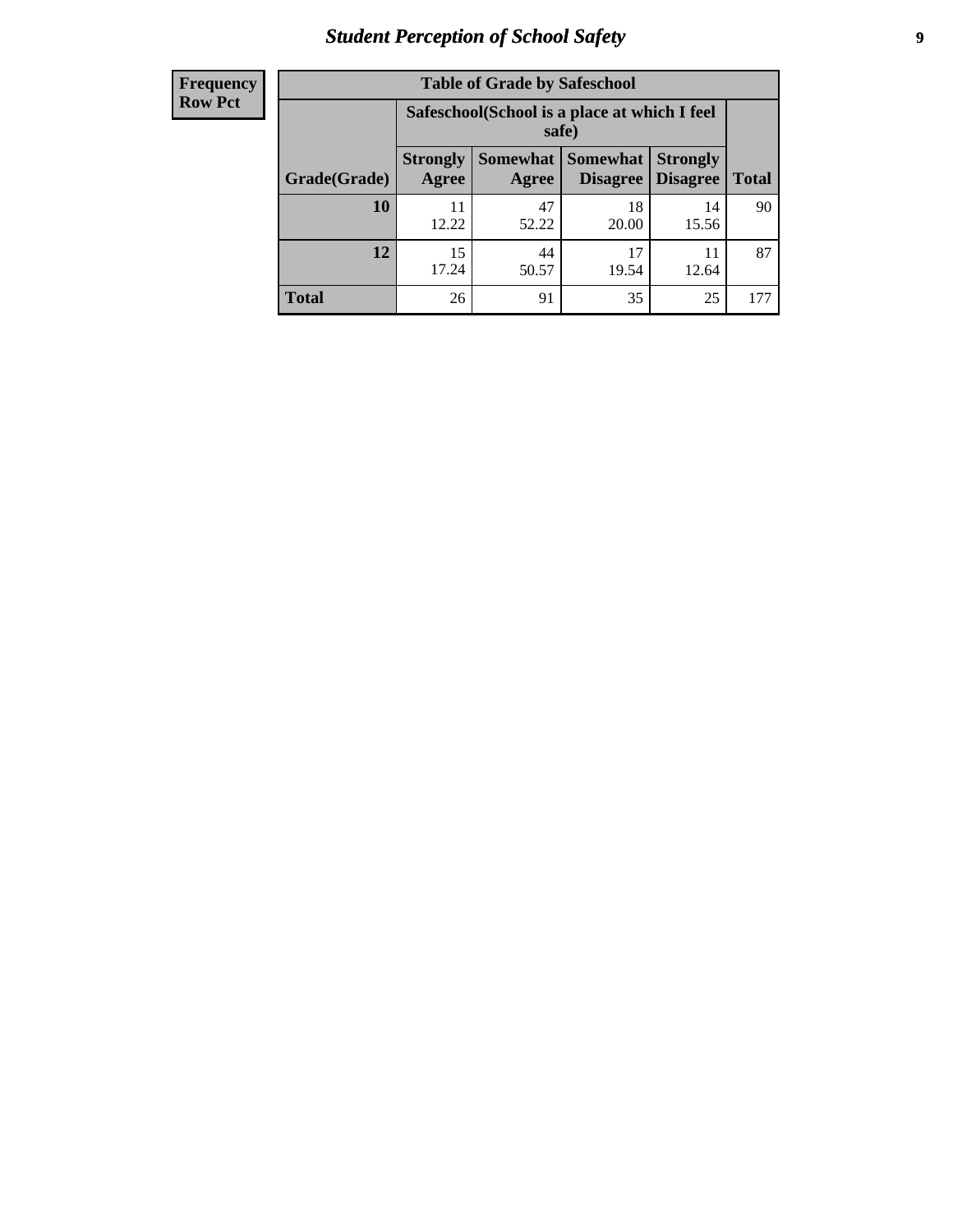### *Students Who Have Been Bullied* **10**

| <b>Frequency</b> | <b>Table of Grade by Bullied</b> |              |                                                                               |                                     |           |                       |                                     |              |
|------------------|----------------------------------|--------------|-------------------------------------------------------------------------------|-------------------------------------|-----------|-----------------------|-------------------------------------|--------------|
| <b>Row Pct</b>   |                                  |              | <b>Bullied</b> (I have been bullied by other<br>students in the past 30 days) |                                     |           |                       |                                     |              |
|                  |                                  | $\mathbf{0}$ | 1 or<br>2                                                                     | 3 to                                | 6 to<br>9 | <b>10</b><br>to<br>19 | All<br>30                           |              |
|                  | Grade(Grade)                     | <b>Days</b>  | days                                                                          | days                                | days      | days                  | days                                | <b>Total</b> |
|                  | 10                               | 83<br>92.22  | 1.11                                                                          | $\mathcal{D}_{\mathcal{A}}$<br>2.22 | 1.11      | $\Omega$<br>0.00      | $\mathcal{R}$<br>3.33               | 90           |
|                  | 12                               | 81<br>93.10  | 3<br>3.45                                                                     | ∩<br>0.00                           | 0<br>0.00 | 1.15                  | $\mathcal{D}_{\mathcal{L}}$<br>2.30 | 87           |
|                  | <b>Total</b>                     | 164          | 4                                                                             | $\mathfrak{D}$                      |           |                       | 5                                   | 177          |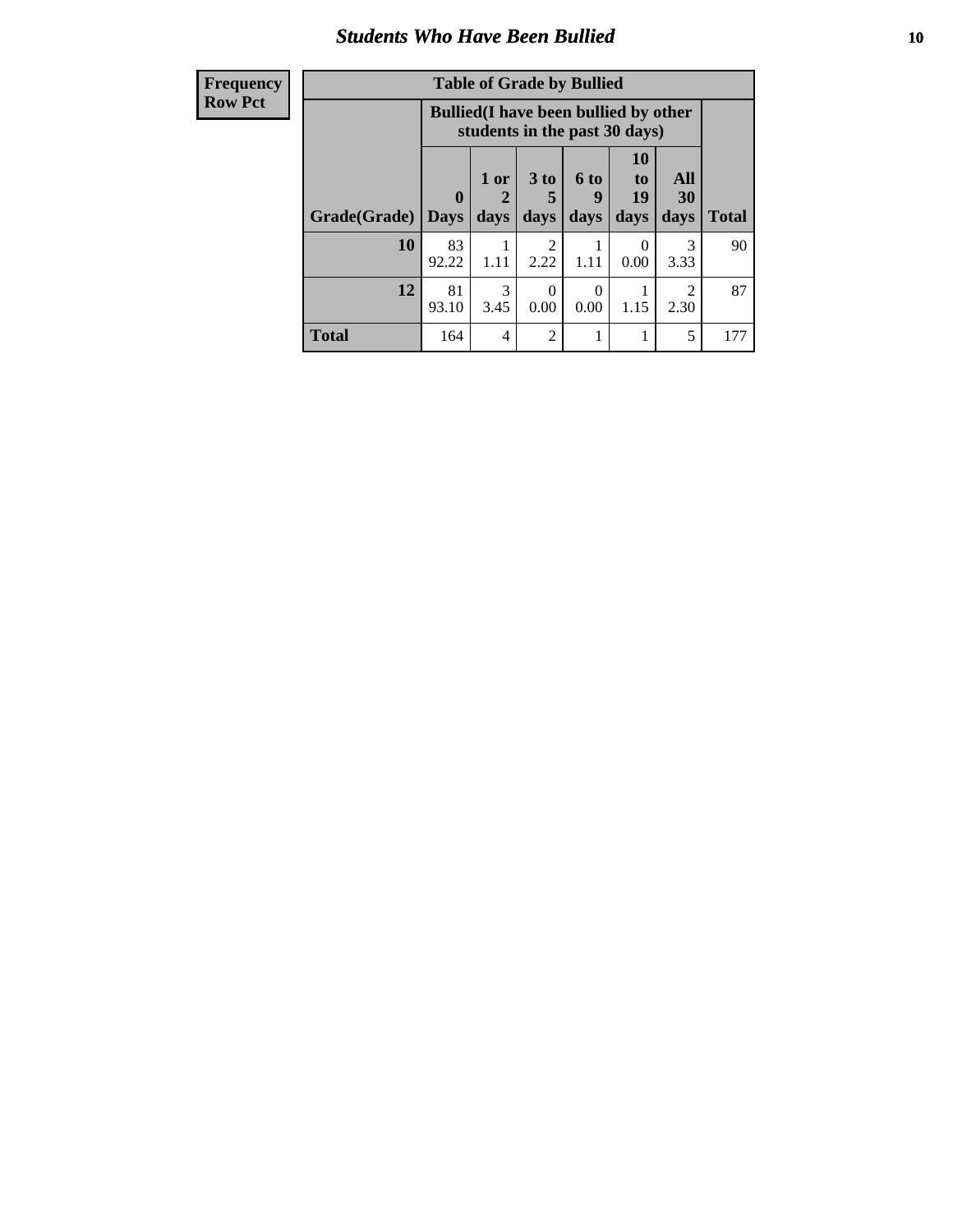### *School Climate* **11**

| <b>Frequency</b> | <b>Table of SchoolClimate1 by Grade</b> |                    |             |              |
|------------------|-----------------------------------------|--------------------|-------------|--------------|
| <b>Col Pct</b>   | SchoolClimate1(I<br>like school)        | Grade(Grade)<br>10 | 12          | <b>Total</b> |
|                  | <b>Strongly Agree</b>                   | 25<br>27.78        | 22<br>25.29 | 47           |
|                  | <b>Somewhat Agree</b>                   | 51<br>56.67        | 53<br>60.92 | 104          |
|                  | <b>Somewhat Disagree</b>                | 11<br>12.22        | 8.05        | 18           |
|                  | <b>Strongly Disagree</b>                | 3<br>3.33          | 5<br>5.75   | 8            |
|                  | <b>Total</b>                            | 90                 | 87          | 177          |

| Frequency<br><b>Col Pct</b> | <b>Table of SchoolClimate2 by Grade</b> |                        |             |              |  |  |
|-----------------------------|-----------------------------------------|------------------------|-------------|--------------|--|--|
|                             | SchoolClimate2(I<br>feel successful at  | Grade(Grade)           |             |              |  |  |
|                             | school)                                 | 10                     | 12          | <b>Total</b> |  |  |
|                             | <b>Strongly Agree</b>                   | 42<br>46.67            | 36<br>41.38 | 78           |  |  |
|                             | <b>Somewhat Agree</b>                   | 45<br>50.00            | 42<br>48.28 | 87           |  |  |
|                             | <b>Somewhat Disagree</b>                | 1.11                   | 8.05        | 8            |  |  |
|                             | <b>Strongly Disagree</b>                | $\overline{2}$<br>2.22 | 2<br>2.30   | 4            |  |  |
|                             | <b>Total</b>                            | 90                     | 87          | 177          |  |  |

| Frequency<br>Col Pct | <b>Table of SchoolClimate3 by Grade</b>               |              |             |              |  |
|----------------------|-------------------------------------------------------|--------------|-------------|--------------|--|
|                      | SchoolClimate3(My<br>school has high<br>standards for | Grade(Grade) |             |              |  |
|                      | achievement)                                          | 10           | 12          | <b>Total</b> |  |
|                      | <b>Strongly Agree</b>                                 | 12<br>13.33  | 10<br>11.49 | 22           |  |
|                      | <b>Somewhat Agree</b>                                 | 37<br>41.11  | 40<br>45.98 | 77           |  |
|                      | <b>Somewhat Disagree</b>                              | 25<br>27.78  | 23<br>26.44 | 48           |  |
|                      | <b>Strongly Disagree</b>                              | 16<br>17.78  | 14<br>16.09 | 30           |  |
|                      | Total                                                 | 90           | 87          | 177          |  |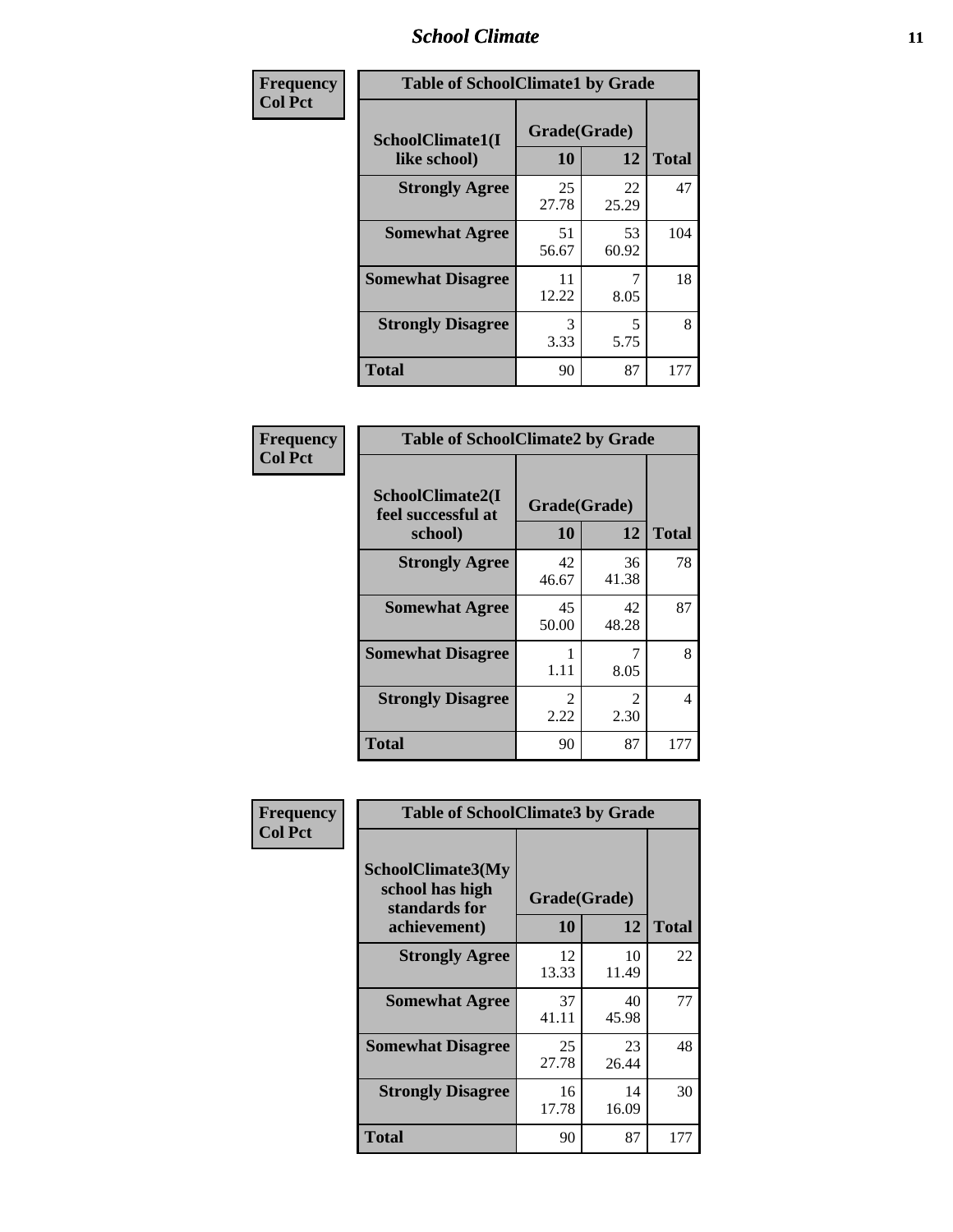### *School Climate* **12**

| Frequency      | <b>Table of SchoolClimate4 by Grade</b>                       |                    |             |              |
|----------------|---------------------------------------------------------------|--------------------|-------------|--------------|
| <b>Col Pct</b> | SchoolClimate4(My<br>school sets clear<br>rules for behavior) | Grade(Grade)<br>10 | 12          | <b>Total</b> |
|                | <b>Strongly Agree</b>                                         | 27<br>30.00        | 24<br>27.59 | 51           |
|                | <b>Somewhat Agree</b>                                         | 44<br>48.89        | 43<br>49.43 | 87           |
|                | <b>Somewhat Disagree</b>                                      | 15<br>16.67        | 14<br>16.09 | 29           |
|                | <b>Strongly Disagree</b>                                      | 4<br>4.44          | 6<br>6.90   | 10           |
|                | <b>Total</b>                                                  | 90                 | 87          | 177          |

| <b>Table of SchoolClimate5 by Grade</b>                              |                    |              |     |  |
|----------------------------------------------------------------------|--------------------|--------------|-----|--|
| SchoolClimate5(I<br>know what to do in<br>an emergency at<br>school) | Grade(Grade)<br>10 | <b>Total</b> |     |  |
| <b>Strongly Agree</b>                                                | 55<br>61.11        | 42<br>48.28  | 97  |  |
| <b>Somewhat Agree</b>                                                | 26<br>28.89        | 39<br>44.83  | 65  |  |
| <b>Somewhat Disagree</b>                                             | 6<br>6.67          | 3<br>3.45    | 9   |  |
| <b>Strongly Disagree</b>                                             | 3<br>3.33          | 3<br>3.45    | 6   |  |
| Total                                                                | 90                 | 87           | 177 |  |

| Frequency      | <b>Table of SchoolClimate6 by Grade</b>                  |                    |             |              |  |
|----------------|----------------------------------------------------------|--------------------|-------------|--------------|--|
| <b>Col Pct</b> | <b>SchoolClimate6(Teachers</b><br>treat me with respect) | Grade(Grade)<br>10 | 12          | <b>Total</b> |  |
|                | <b>Strongly Agree</b>                                    | 29<br>32.22        | 34<br>39.08 | 63           |  |
|                | <b>Somewhat Agree</b>                                    | 35<br>38.89        | 43<br>49.43 | 78           |  |
|                | <b>Somewhat Disagree</b>                                 | 12<br>13.33        | 9<br>10.34  | 21           |  |
|                | <b>Strongly Disagree</b>                                 | 14<br>15.56        | 1.15        | 15           |  |
|                | <b>Total</b>                                             | 90                 | 87          | 177          |  |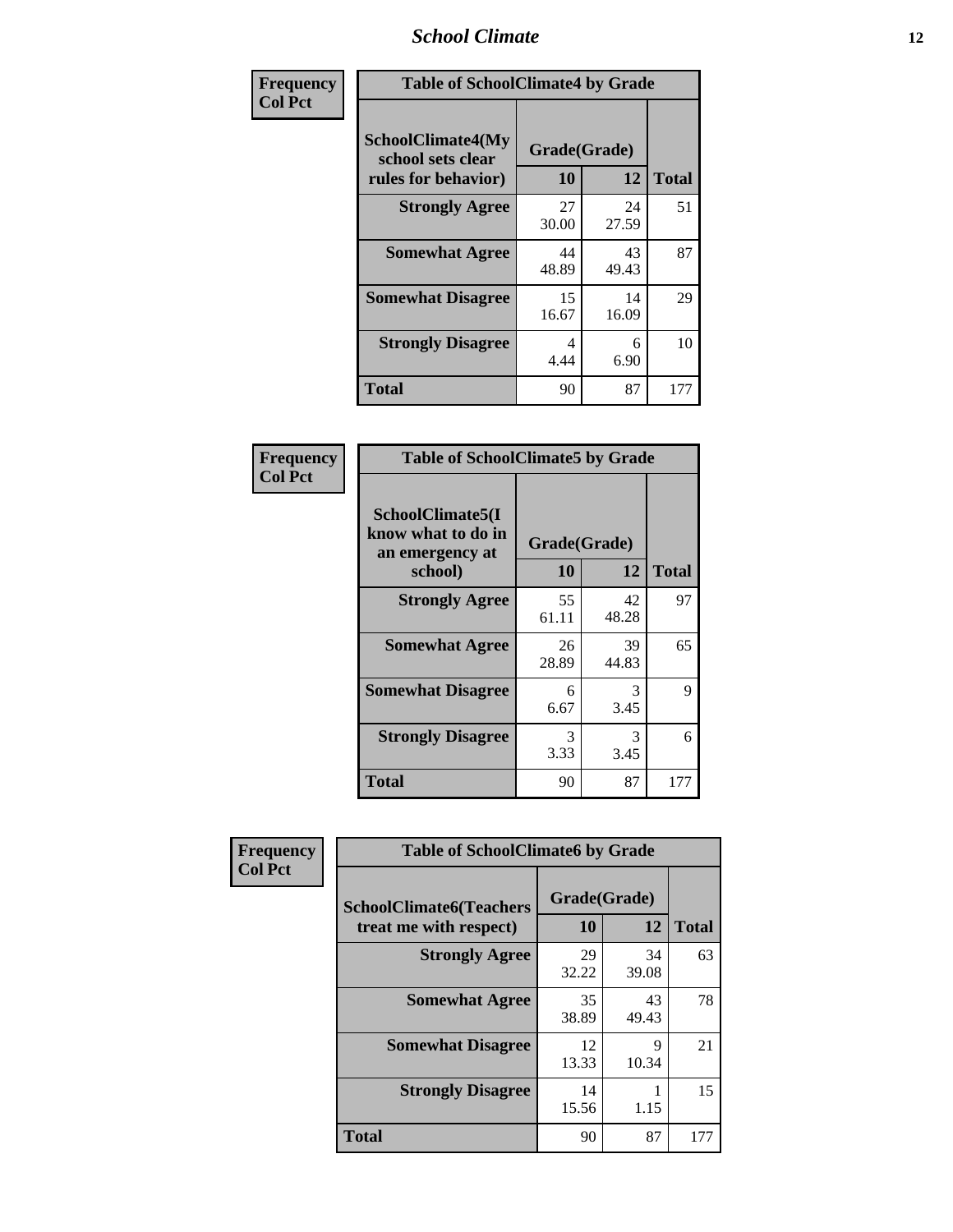### *School Climate* **13**

| Frequency      | <b>Table of SchoolClimate7 by Grade</b>                                       |                           |             |              |
|----------------|-------------------------------------------------------------------------------|---------------------------|-------------|--------------|
| <b>Col Pct</b> | <b>SchoolClimate7(Behaviors</b><br>in my class allow the<br>teacher to teach) | Grade(Grade)<br><b>10</b> | 12          | <b>Total</b> |
|                | <b>Strongly Agree</b>                                                         | 16<br>17.78               | 18<br>20.69 | 34           |
|                | <b>Somewhat Agree</b>                                                         | 44<br>48.89               | 40<br>45.98 | 84           |
|                | <b>Somewhat Disagree</b>                                                      | 17<br>18.89               | 25<br>28.74 | 42           |
|                | <b>Strongly Disagree</b>                                                      | 13<br>14.44               | 4<br>4.60   | 17           |
|                | <b>Total</b>                                                                  | 90                        | 87          | 177          |

| Frequency      | <b>Table of SchoolClimate8 by Grade</b>                                 |              |             |              |
|----------------|-------------------------------------------------------------------------|--------------|-------------|--------------|
| <b>Col Pct</b> | <b>SchoolClimate8(Students</b><br>are frequently<br>recognized for good | Grade(Grade) |             |              |
|                | behavior)                                                               | 10           | 12          | <b>Total</b> |
|                | <b>Strongly Agree</b>                                                   | 18<br>20.00  | 11<br>12.64 | 29           |
|                | <b>Somewhat Agree</b>                                                   | 37<br>41.11  | 41<br>47.13 | 78           |
|                | <b>Somewhat Disagree</b>                                                | 24<br>26.67  | 25<br>28.74 | 49           |
|                | <b>Strongly Disagree</b>                                                | 11<br>12.22  | 10<br>11.49 | 21           |
|                | <b>Total</b>                                                            | 90           | 87          | 177          |

| Frequency      | <b>Table of SchoolClimate9 by Grade</b>                                           |                    |             |              |
|----------------|-----------------------------------------------------------------------------------|--------------------|-------------|--------------|
| <b>Col Pct</b> | SchoolClimate9(School<br>counselor would be<br>helpful if I needed<br>assistance) | Grade(Grade)<br>10 | 12          | <b>Total</b> |
|                | <b>Strongly Agree</b>                                                             | 45<br>50.00        | 55<br>63.22 | 100          |
|                | <b>Somewhat Agree</b>                                                             | 32<br>35.56        | 23<br>26.44 | 55           |
|                | <b>Somewhat Disagree</b>                                                          | 11<br>12.22        | 5<br>5.75   | 16           |
|                | <b>Strongly Disagree</b>                                                          | 2<br>2.22          | 4<br>4.60   | 6            |
|                | <b>Total</b>                                                                      | 90                 | 87          | 177          |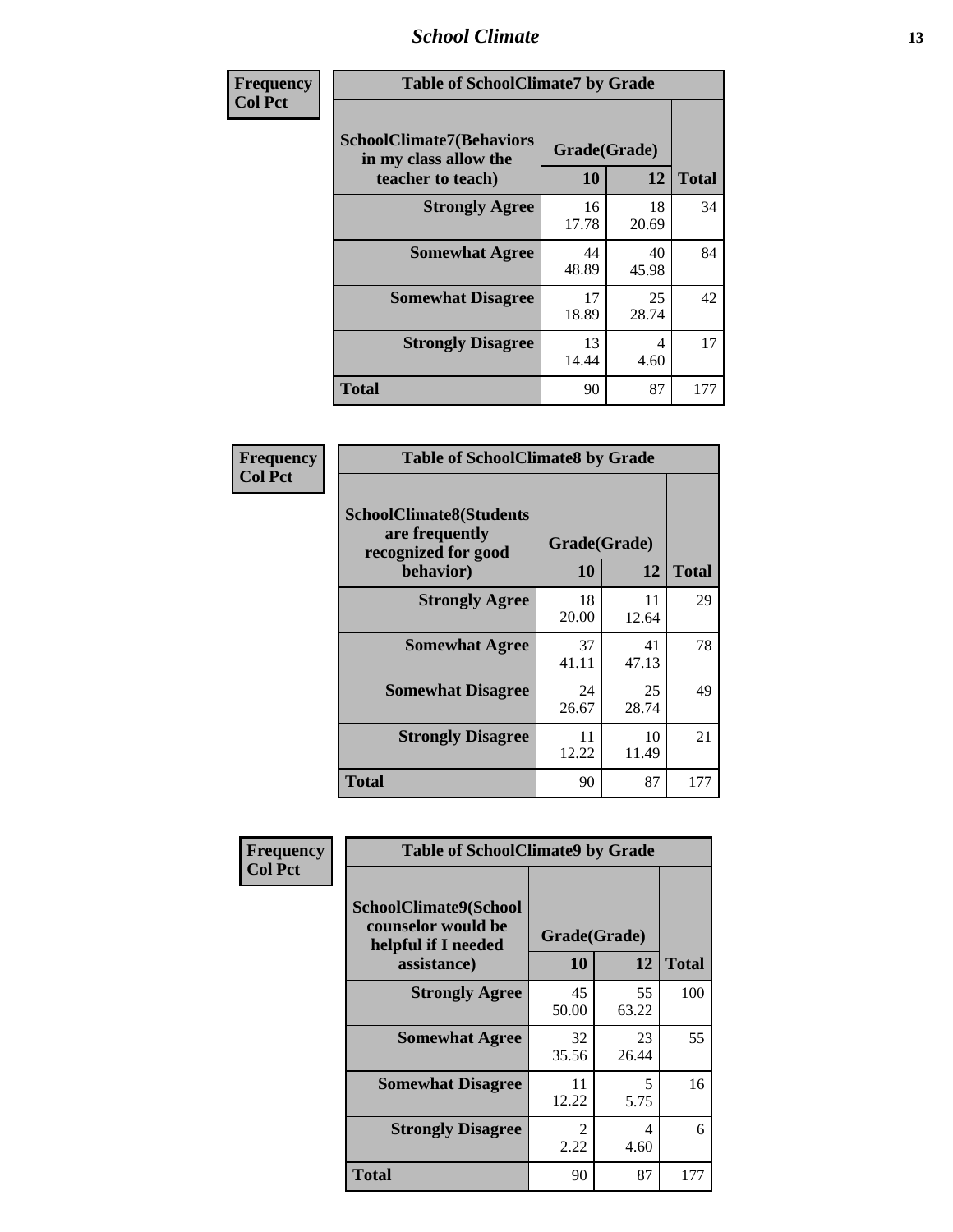### *Reasons for Dropping Out* **14**

| Frequency      | <b>Table of Dropoutreason by Grade</b>                                   |                    |             |              |
|----------------|--------------------------------------------------------------------------|--------------------|-------------|--------------|
| <b>Col Pct</b> | Dropoutreason(If<br>I dropped out the<br>reason would<br>most likely be) | Grade(Grade)<br>10 | 12          | <b>Total</b> |
|                | <b>Won't Drop out</b>                                                    | 47<br>52.22        | 46<br>52.87 | 93           |
|                | <b>Bored</b>                                                             | 14<br>15.56        | 16<br>18.39 | 30           |
|                | <b>Family Reasons</b>                                                    | 12<br>13.33        | 11<br>12.64 | 23           |
|                | <b>Being Bullied</b>                                                     | 4<br>4.44          | 1.15        | 5            |
|                | <b>Other</b>                                                             | 13<br>14.44        | 13<br>14.94 | 26           |
|                | <b>Total</b>                                                             | 90                 | 87          | 177          |

| Frequency      | <b>Table of Dropout by Grade</b>                                       |                    |             |              |  |
|----------------|------------------------------------------------------------------------|--------------------|-------------|--------------|--|
| <b>Col Pct</b> | Dropout(I<br>have<br>thought<br>about<br>dropping<br>out of<br>school) | Grade(Grade)<br>10 | 12          | <b>Total</b> |  |
|                | Yes                                                                    | 29<br>32.22        | 34<br>39.08 | 63           |  |
|                | N <sub>0</sub>                                                         | 61<br>67.78        | 53<br>60.92 | 114          |  |
|                | <b>Total</b>                                                           | 90                 | 87          | 177          |  |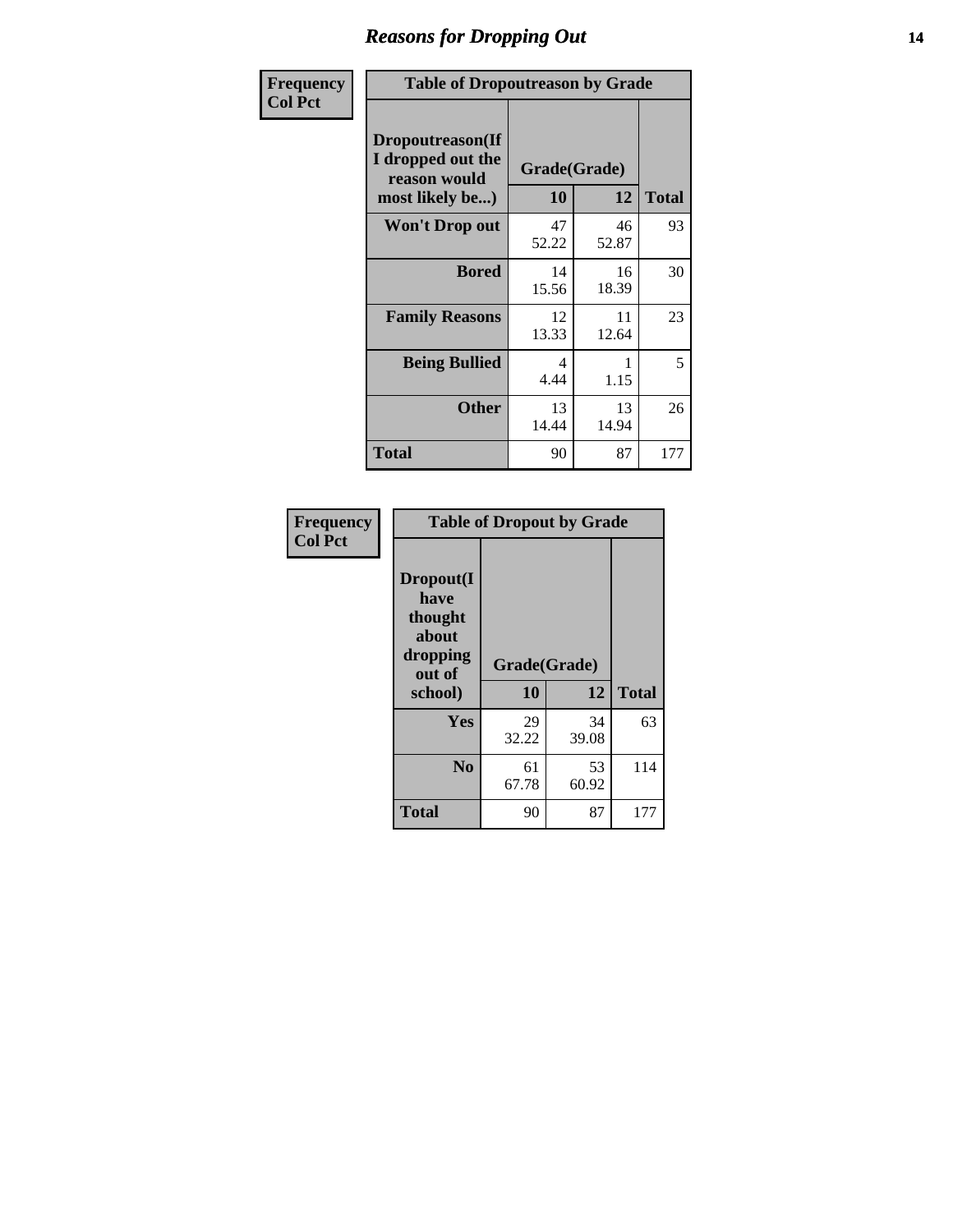*School Safety* **15**

| Frequency      | <b>Table of Gangself by Grade</b>                                                                         |                    |             |              |
|----------------|-----------------------------------------------------------------------------------------------------------|--------------------|-------------|--------------|
| <b>Col Pct</b> | <b>Gangself</b> (I<br>have<br>participated<br>in illegal<br>gang<br>activities in<br>the past 30<br>days) | Grade(Grade)<br>10 | 12          | <b>Total</b> |
|                | Yes                                                                                                       | 5<br>5.56          | 5<br>5.75   | 10           |
|                | N <sub>0</sub>                                                                                            | 85<br>94.44        | 82<br>94.25 | 167          |
|                | <b>Total</b>                                                                                              | 90                 | 87          | 177          |

| Frequency<br><b>Col Pct</b> | <b>Table of Gangpeers by Grade</b>                                                                                             |                    |             |              |
|-----------------------------|--------------------------------------------------------------------------------------------------------------------------------|--------------------|-------------|--------------|
|                             | <b>Gangpeers</b> (I<br>have friends<br>who have<br>participated<br>in illegal<br>gang<br>activities in<br>the past 30<br>days) | Grade(Grade)<br>10 | 12          | <b>Total</b> |
|                             | Yes                                                                                                                            | 29<br>32.22        | 25<br>28.74 | 54           |
|                             | N <sub>0</sub>                                                                                                                 | 61<br>67.78        | 62<br>71.26 | 123          |
|                             | Total                                                                                                                          | 90                 | 87          | 177          |

| Frequency      | <b>Table of Pickedon by Grade</b>                                   |              |            |              |
|----------------|---------------------------------------------------------------------|--------------|------------|--------------|
| <b>Col Pct</b> | <b>Pickedon</b> (I have<br>been picked on or<br>teased at school in | Grade(Grade) |            |              |
|                | the past 30 days)                                                   | 10           | 12         | <b>Total</b> |
|                | <b>Strongly Agree</b>                                               | 7.78         | 6<br>6.90  | 13           |
|                | <b>Somewhat Agree</b>                                               | 5<br>5.56    | 8.05       | 12           |
|                | <b>Somewhat Disagree</b>                                            | 13<br>14.44  | 9<br>10.34 | 22           |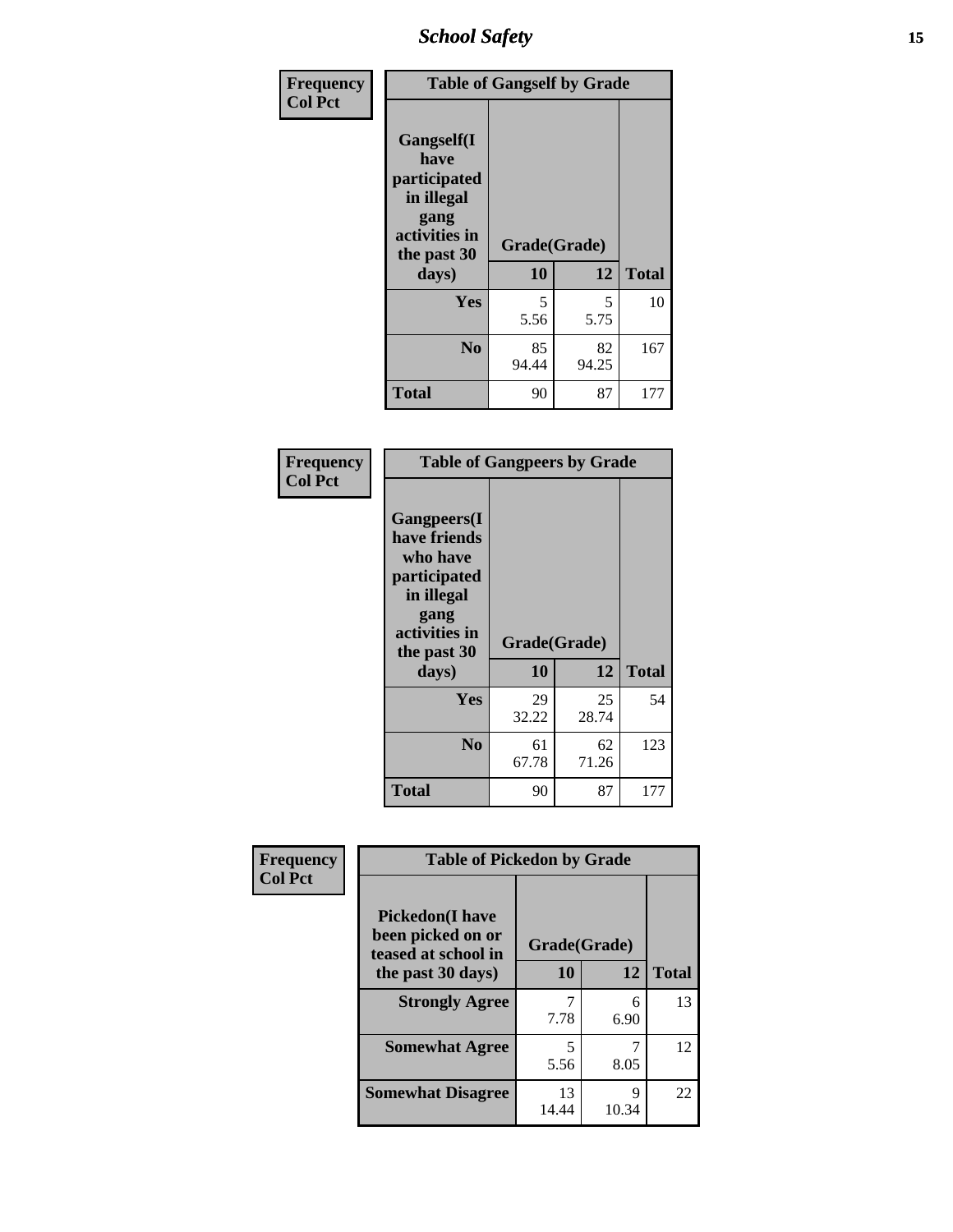*School Safety* **16**

| <b>Frequency</b> | <b>Table of Pickedon by Grade</b>                                                        |                    |             |              |
|------------------|------------------------------------------------------------------------------------------|--------------------|-------------|--------------|
| <b>Col Pct</b>   | <b>Pickedon</b> (I have<br>been picked on or<br>teased at school in<br>the past 30 days) | Grade(Grade)<br>10 | 12          | <b>Total</b> |
|                  | <b>Strongly Disagree</b>                                                                 | 65<br>72.22        | 65<br>74.71 | 130          |
|                  | <b>Total</b>                                                                             | 90                 | 87          | 17'          |

| Frequency      |                                                          | <b>Table of Safeschool by Grade</b> |             |              |  |  |  |  |  |
|----------------|----------------------------------------------------------|-------------------------------------|-------------|--------------|--|--|--|--|--|
| <b>Col Pct</b> | Safeschool(School<br>is a place at which I<br>feel safe) | Grade(Grade)<br><b>10</b>           | 12          | <b>Total</b> |  |  |  |  |  |
|                | <b>Strongly Agree</b>                                    | 11<br>12.22                         | 15<br>17.24 | 26           |  |  |  |  |  |
|                | <b>Somewhat Agree</b>                                    | 47<br>52.22                         | 44<br>50.57 | 91           |  |  |  |  |  |
|                | <b>Somewhat Disagree</b>                                 | 18<br>20.00                         | 17<br>19.54 | 35           |  |  |  |  |  |
|                | <b>Strongly Disagree</b>                                 | 14<br>15.56                         | 11<br>12.64 | 25           |  |  |  |  |  |
|                | <b>Total</b>                                             | 90                                  | 87          | 177          |  |  |  |  |  |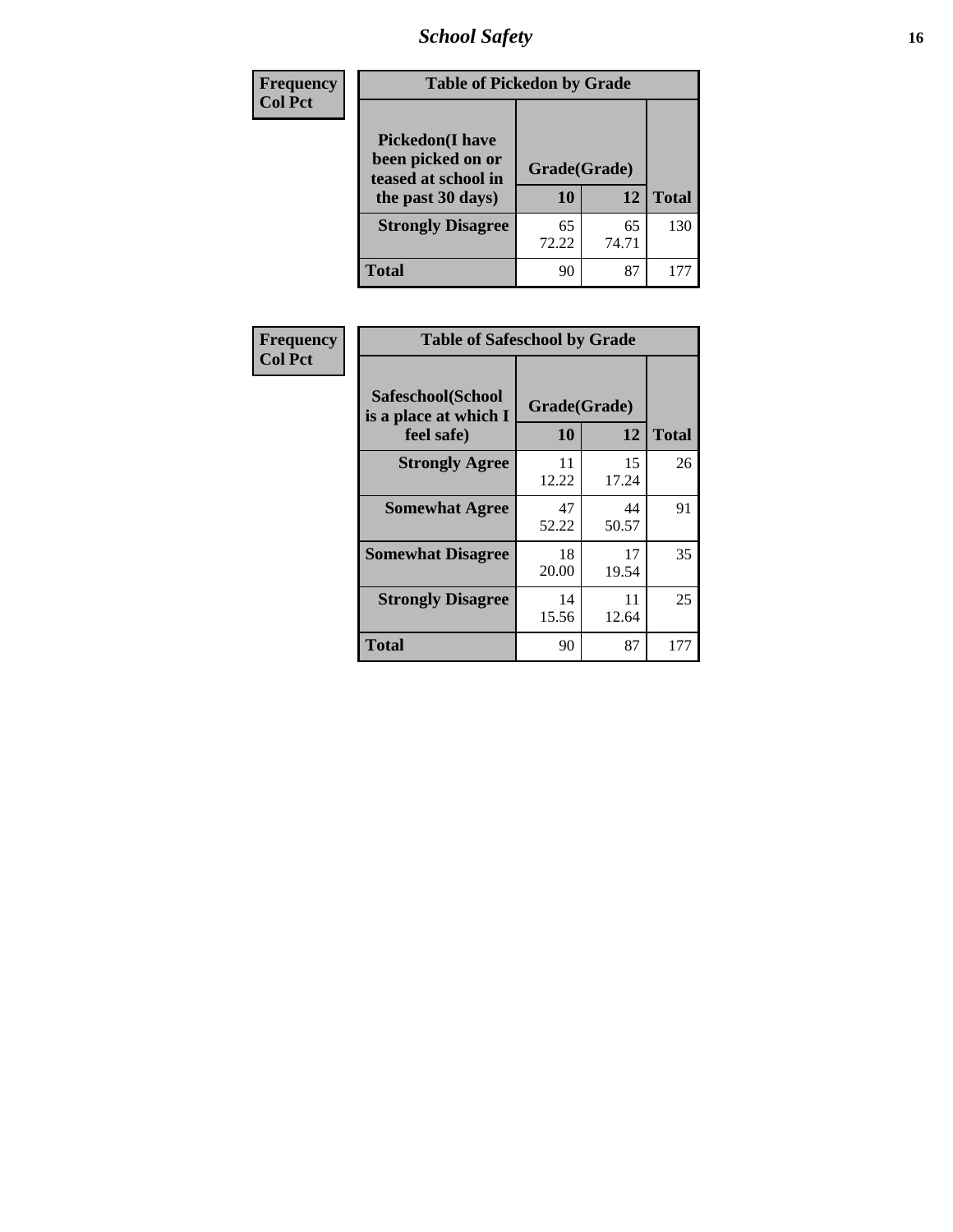*School Safety* **17**

| <b>Frequency</b> | <b>Table of Grade by Bullied</b> |             |                                                                               |                        |                  |                |                  |              |  |  |
|------------------|----------------------------------|-------------|-------------------------------------------------------------------------------|------------------------|------------------|----------------|------------------|--------------|--|--|
| <b>Row Pct</b>   |                                  |             | <b>Bullied</b> (I have been bullied by other<br>students in the past 30 days) |                        |                  |                |                  |              |  |  |
|                  |                                  | $\mathbf 0$ | 1 or                                                                          | 3 <sub>to</sub><br>5   | 6 to<br>9        | 10<br>to<br>19 | All<br><b>30</b> |              |  |  |
|                  | <b>Grade</b> (Grade) Days        |             | days                                                                          | days                   | days             | days           | days             | <b>Total</b> |  |  |
|                  | 10                               | 83<br>92.22 | 1.11                                                                          | $\mathfrak{D}$<br>2.22 | 1.11             | 0<br>0.00      | 3<br>3.33        | 90           |  |  |
|                  | 12                               | 81<br>93.10 | 3<br>3.45                                                                     | 0<br>0.00              | $\Omega$<br>0.00 | 1.15           | 2<br>2.30        | 87           |  |  |
|                  | <b>Total</b>                     | 164         | 4                                                                             | $\overline{2}$         |                  |                | 5                | 177          |  |  |

| Frequency      |                           | <b>Table of Grade by Bulliedothers</b> |                                                                |                |                   |                        |                   |              |  |  |  |
|----------------|---------------------------|----------------------------------------|----------------------------------------------------------------|----------------|-------------------|------------------------|-------------------|--------------|--|--|--|
| <b>Row Pct</b> |                           |                                        | <b>Bulliedothers</b> (I bullied others in the<br>past 30 days) |                |                   |                        |                   |              |  |  |  |
|                | <b>Grade</b> (Grade) Days | $\mathbf 0$                            | 1 or<br>days                                                   | 3 to<br>days   | 6 to<br>9<br>days | 10<br>to<br>19<br>days | All<br>30<br>days | <b>Total</b> |  |  |  |
|                | 10                        | 83<br>92.22                            | 3<br>3.33                                                      | 2<br>2.22      | 1.11              | 0<br>0.00              | 1.11              | 90           |  |  |  |
|                | 12                        | 85<br>97.70                            | $\Omega$<br>0.00                                               | 0<br>0.00      | 1.15              | 1.15                   | 0<br>0.00         | 87           |  |  |  |
|                | <b>Total</b>              | 168                                    | 3                                                              | $\overline{2}$ | $\overline{c}$    |                        | 1                 | 177          |  |  |  |

| Frequency      | <b>Table of Grade by Weaponschool</b> |                                                                        |                        |                      |           |              |  |  |
|----------------|---------------------------------------|------------------------------------------------------------------------|------------------------|----------------------|-----------|--------------|--|--|
| <b>Row Pct</b> |                                       | <b>Weaponschool</b> (I<br>brought a weapon to<br>school in the past 30 |                        |                      |           |              |  |  |
|                |                                       | $\mathbf{0}$                                                           | 1 or<br>2              | 3 <sub>to</sub><br>5 | 6 to<br>9 |              |  |  |
|                | Grade(Grade)   Days                   |                                                                        | days                   | days                 | days      | <b>Total</b> |  |  |
|                | 10                                    | 86<br>95.56                                                            | 3<br>3.33              | 0<br>0.00            | 1.11      | 90           |  |  |
|                | 12                                    | 84<br>96.55                                                            | $\mathfrak{D}$<br>2.30 | 1.15                 | 0<br>0.00 | 87           |  |  |
|                | <b>Total</b>                          | 170                                                                    | 5                      |                      | 1         | 177          |  |  |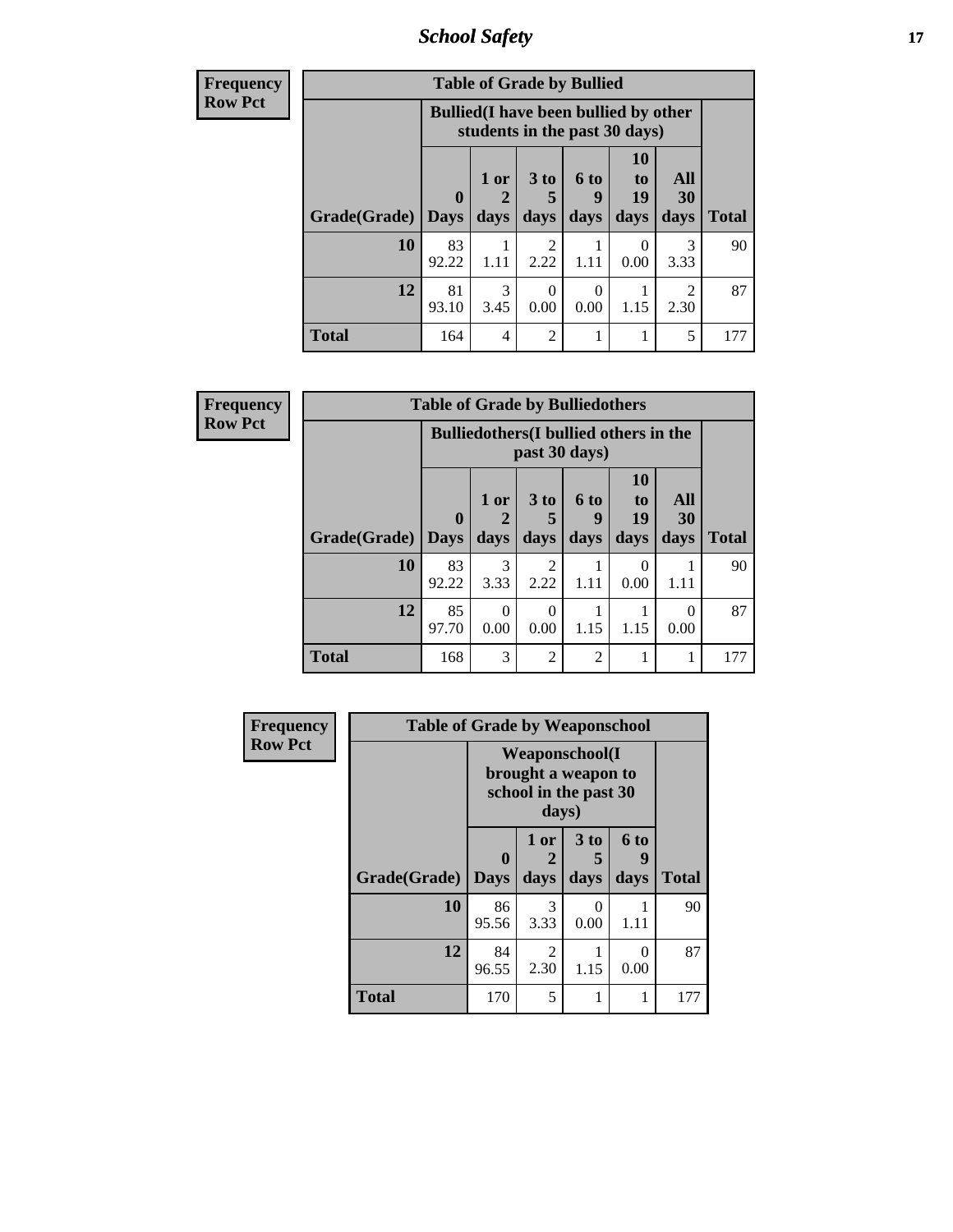*School Safety* **18**

| <b>Frequency</b> | <b>Table of Grade by Absentunsafe</b> |                  |                        |                                                                                  |                        |              |  |  |  |
|------------------|---------------------------------------|------------------|------------------------|----------------------------------------------------------------------------------|------------------------|--------------|--|--|--|
| <b>Row Pct</b>   |                                       |                  | 30 days)               | <b>Absentunsafe(I have</b><br>missed school because I<br>felt unsafe in the past |                        |              |  |  |  |
|                  | Grade(Grade)                          | 0<br><b>Days</b> | 1 or<br>2<br>days      | 3 <sub>to</sub><br>5<br>days                                                     | 10<br>to<br>19<br>days | <b>Total</b> |  |  |  |
|                  | 10                                    | 87<br>96.67      | $\mathfrak{D}$<br>2.22 | 1.11                                                                             | $\Omega$<br>0.00       | 90           |  |  |  |
|                  | 12                                    | 84<br>96.55      | 0<br>0.00              | 2<br>2.30                                                                        | 1.15                   | 87           |  |  |  |
|                  | <b>Total</b>                          | 171              | $\mathfrak{D}$         | 3                                                                                | 1                      | 177          |  |  |  |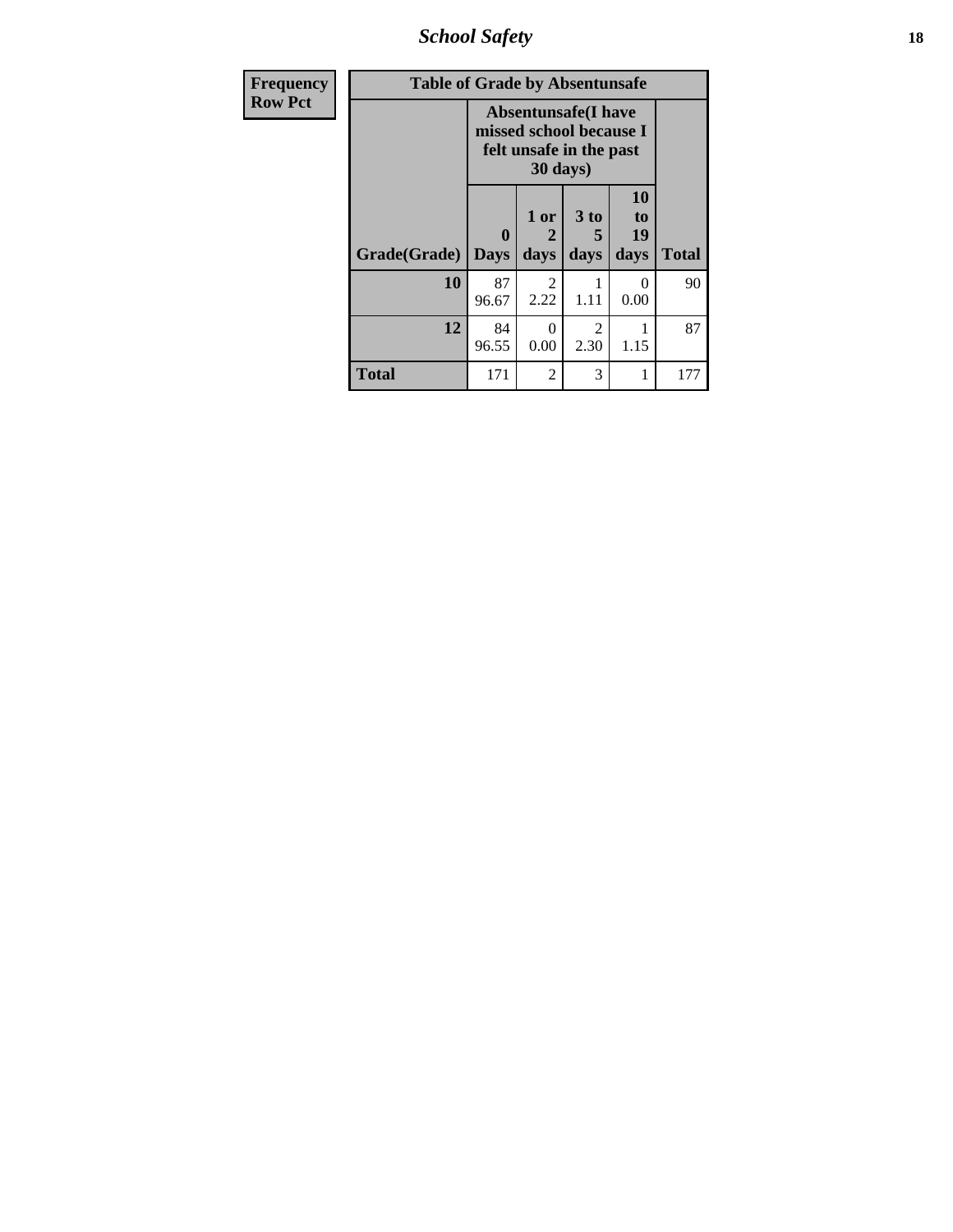# *Drug Use During Last 30 Days* **19**

| Frequency      | <b>Table of Grade by Alcohol</b> |                                 |                                       |                 |                       |                        |              |  |
|----------------|----------------------------------|---------------------------------|---------------------------------------|-----------------|-----------------------|------------------------|--------------|--|
| <b>Row Pct</b> |                                  |                                 | Alcohol(Alcohol use,<br>past 30 days) |                 |                       |                        |              |  |
|                | Grade(Grade)                     | <b>Did</b><br>not<br><b>use</b> | $1 - 2$<br>days                       | $3 - 5$<br>days | $6-9$<br>days         | 10-19<br>days          | <b>Total</b> |  |
|                | 10                               | 75<br>83.33                     | 11<br>12.22                           | 3<br>3.33       | $\mathbf{0}$<br>0.00  | 1.11                   | 90           |  |
|                | 12                               | 72<br>82.76                     | 8<br>9.20                             | 3<br>3.45       | $\mathcal{D}$<br>2.30 | $\mathfrak{D}$<br>2.30 | 87           |  |
|                | <b>Total</b>                     | 147                             | 19                                    | 6               | $\mathfrak{D}$        | 3                      | 177          |  |

**Frequency Row Pct**

| <b>Table of Grade by Cigarettes</b> |                                 |                                                                                                                                      |                |           |           |           |      |     |  |  |
|-------------------------------------|---------------------------------|--------------------------------------------------------------------------------------------------------------------------------------|----------------|-----------|-----------|-----------|------|-----|--|--|
|                                     |                                 | Cigarettes (Smoking tobacco use,<br>past 30 days)                                                                                    |                |           |           |           |      |     |  |  |
| Grade(Grade)                        | <b>Did</b><br>not<br><b>use</b> | $6 - 9$<br>$10-19$<br>$20 - 29$<br>$1 - 2$<br>$3 - 5$<br><b>Every</b><br><b>Total</b><br>day<br>days<br>days<br>days<br>days<br>days |                |           |           |           |      |     |  |  |
| 10                                  | 82<br>91.11                     | 5<br>5.56                                                                                                                            | 1.11           | п<br>1.11 | 0<br>0.00 | 0<br>0.00 | 1.11 | 90  |  |  |
| 12                                  | 81<br>93.10                     | $\overline{c}$<br>0<br>2.30<br>0.00<br>1.15<br>1.15<br>1.15<br>1.15                                                                  |                |           |           |           |      |     |  |  |
| <b>Total</b>                        | 163                             | 6                                                                                                                                    | $\overline{2}$ | 3         |           |           |      | 177 |  |  |

| Frequency      | <b>Table of Grade by Smokeless</b> |                                                            |                        |                  |              |  |  |  |  |
|----------------|------------------------------------|------------------------------------------------------------|------------------------|------------------|--------------|--|--|--|--|
| <b>Row Pct</b> |                                    | <b>Smokeless</b> (Chewing<br>tobacco use,<br>past 30 days) |                        |                  |              |  |  |  |  |
|                | Grade(Grade)                       | <b>Did</b><br>not<br><b>use</b>                            | $1 - 2$<br>days        | $3 - 5$<br>days  | <b>Total</b> |  |  |  |  |
|                | 10                                 | 88<br>97.78                                                | $\mathfrak{D}$<br>2.22 | $\Omega$<br>0.00 | 90           |  |  |  |  |
|                | 12                                 | 86<br>98.85                                                | 0<br>0.00              | 1.15             | 87           |  |  |  |  |
|                | <b>Total</b>                       | 174                                                        | 2                      | 1                | 177          |  |  |  |  |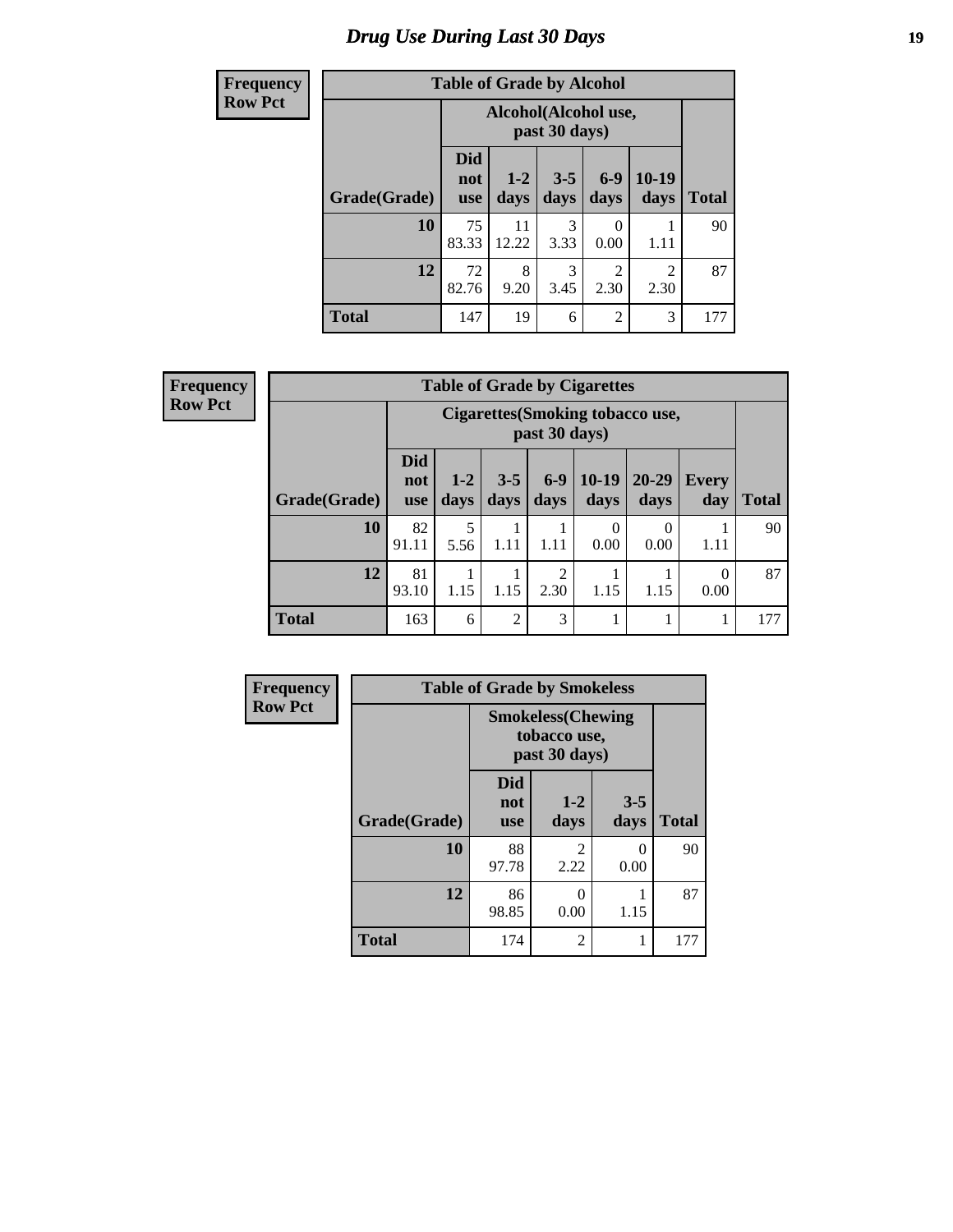#### **Frequency Row Pct**

| <b>Table of Grade by Marijuana</b>                                                                                                                        |             |                                         |           |                  |           |      |           |     |  |  |
|-----------------------------------------------------------------------------------------------------------------------------------------------------------|-------------|-----------------------------------------|-----------|------------------|-----------|------|-----------|-----|--|--|
|                                                                                                                                                           |             | Marijuana (Marijuana use, past 30 days) |           |                  |           |      |           |     |  |  |
| Did<br>$10-19$<br>$6-9$<br>$20 - 29$<br>$3 - 5$<br>$1 - 2$<br>Every<br>not<br>Grade(Grade)<br>days<br>days<br>days<br>days<br>day<br>Total<br>days<br>use |             |                                         |           |                  |           |      |           |     |  |  |
| 10                                                                                                                                                        | 75<br>83.33 | 12<br>13.33                             | 1.11      | 1.11             | 0<br>0.00 | 0.00 | 1.11      | 90  |  |  |
| 12                                                                                                                                                        | 77<br>88.51 | $\overline{2}$<br>2.30                  | 2<br>2.30 | $\theta$<br>0.00 | 3<br>3.45 | 1.15 | 2<br>2.30 | 87  |  |  |
| <b>Total</b>                                                                                                                                              | 152         | 14                                      | 3         | 1                | 3         |      | 3         | 177 |  |  |

| Frequency      | <b>Table of Grade by Cocaine</b> |                                               |               |              |  |  |  |  |
|----------------|----------------------------------|-----------------------------------------------|---------------|--------------|--|--|--|--|
| <b>Row Pct</b> |                                  | <b>Cocaine</b> (Cocaine<br>use, past 30 days) |               |              |  |  |  |  |
|                | Grade(Grade)                     | Did not<br><b>use</b>                         | 10-19<br>days | <b>Total</b> |  |  |  |  |
|                | 10                               | 90<br>100.00                                  | 0<br>0.00     | 90           |  |  |  |  |
|                | 12                               | 86<br>98.85                                   | 1.15          | 87           |  |  |  |  |
|                | <b>Total</b>                     | 176                                           |               | 177          |  |  |  |  |

| Frequency      | <b>Table of Grade by Inhalants</b> |                                                  |                 |                 |              |  |  |  |  |
|----------------|------------------------------------|--------------------------------------------------|-----------------|-----------------|--------------|--|--|--|--|
| <b>Row Pct</b> |                                    | <b>Inhalants</b> (Inhalant<br>use, past 30 days) |                 |                 |              |  |  |  |  |
|                | Grade(Grade)                       | Did<br>not<br><b>use</b>                         | $1 - 2$<br>days | $3 - 5$<br>days | <b>Total</b> |  |  |  |  |
|                | 10                                 | 89<br>98.89                                      | 1.11            | 0<br>0.00       | 90           |  |  |  |  |
|                | 12                                 | 86<br>98.85                                      | 0<br>0.00       | 1.15            | 87           |  |  |  |  |
|                | <b>Total</b>                       | 175                                              |                 |                 | 177          |  |  |  |  |

| Frequency      | <b>Table of Grade by Steroids</b> |                                                |                 |              |
|----------------|-----------------------------------|------------------------------------------------|-----------------|--------------|
| <b>Row Pct</b> |                                   | <b>Steroids</b> (Steroid<br>use, past 30 days) |                 |              |
|                | Grade(Grade)                      | Did not<br><b>use</b>                          | $3 - 5$<br>days | <b>Total</b> |
|                | 10                                | 90<br>100.00                                   | 0.00            | 90           |
|                | 12                                | 86<br>98.85                                    | 1.15            | 87           |
|                | <b>Total</b>                      | 176                                            |                 | 177          |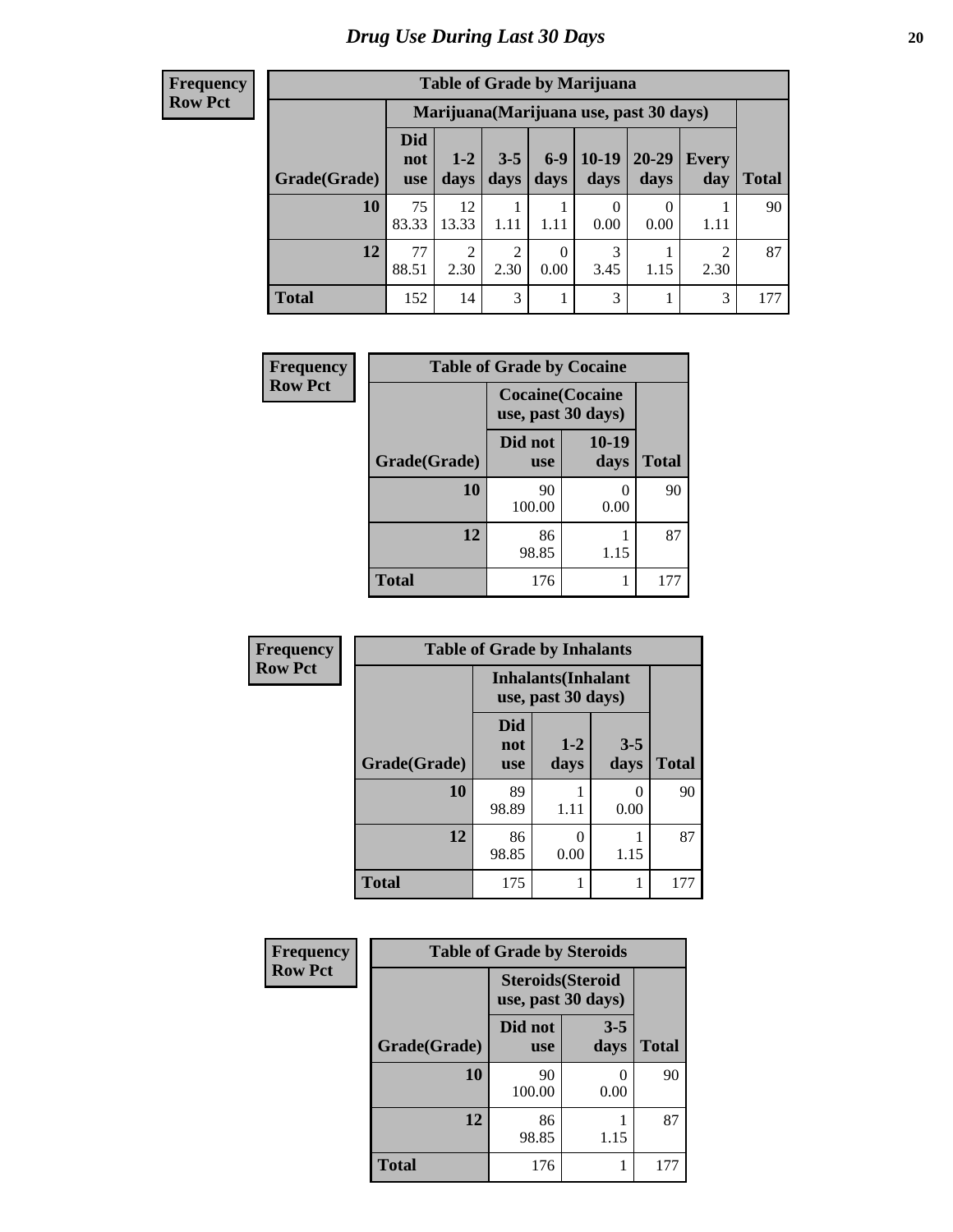| <b>Frequency</b> | <b>Table of Grade by Ecstasy</b> |                                               |                 |                   |              |
|------------------|----------------------------------|-----------------------------------------------|-----------------|-------------------|--------------|
| <b>Row Pct</b>   |                                  | <b>Ecstasy</b> (Ecstasy<br>use, past 30 days) |                 |                   |              |
|                  | Grade(Grade)                     | Did<br>not<br><b>use</b>                      | $3 - 5$<br>days | $20 - 29$<br>days | <b>Total</b> |
|                  | 10                               | 89<br>98.89                                   | O<br>0.00       | 1.11              | 90           |
|                  | 12                               | 86<br>98.85                                   | 1.15            | 0.00              | 87           |
|                  | <b>Total</b>                     | 175                                           | 1               |                   | 177          |

| Frequency      | <b>Table of Grade by Meth</b> |                                                    |            |              |  |
|----------------|-------------------------------|----------------------------------------------------|------------|--------------|--|
| <b>Row Pct</b> |                               | <b>Meth</b> (Methamphetamine<br>use, past 30 days) |            |              |  |
|                | Grade(Grade)                  | Did not use                                        | $3-5$ days | <b>Total</b> |  |
|                | 10                            | 90<br>100.00                                       | 0.00       | 90           |  |
|                | 12                            | 86<br>98.85                                        | 1.15       | 87           |  |
|                | <b>Total</b>                  | 176                                                |            | 177          |  |

| Frequency      | <b>Table of Grade by Hallucinogens</b> |                                                   |            |            |              |
|----------------|----------------------------------------|---------------------------------------------------|------------|------------|--------------|
| <b>Row Pct</b> |                                        | Hallucinogens (Hallucinogen<br>use, past 30 days) |            |            |              |
|                | Grade(Grade)                           | Did not<br><b>use</b>                             | $1-2$ days | $3-5$ days | <b>Total</b> |
|                | 10                                     | 89<br>98.89                                       | 1.11       | 0<br>0.00  | 90           |
|                | 12                                     | 86<br>98.85                                       | 0.00       | 1.15       | 87           |
|                | <b>Total</b>                           | 175                                               |            |            | 177          |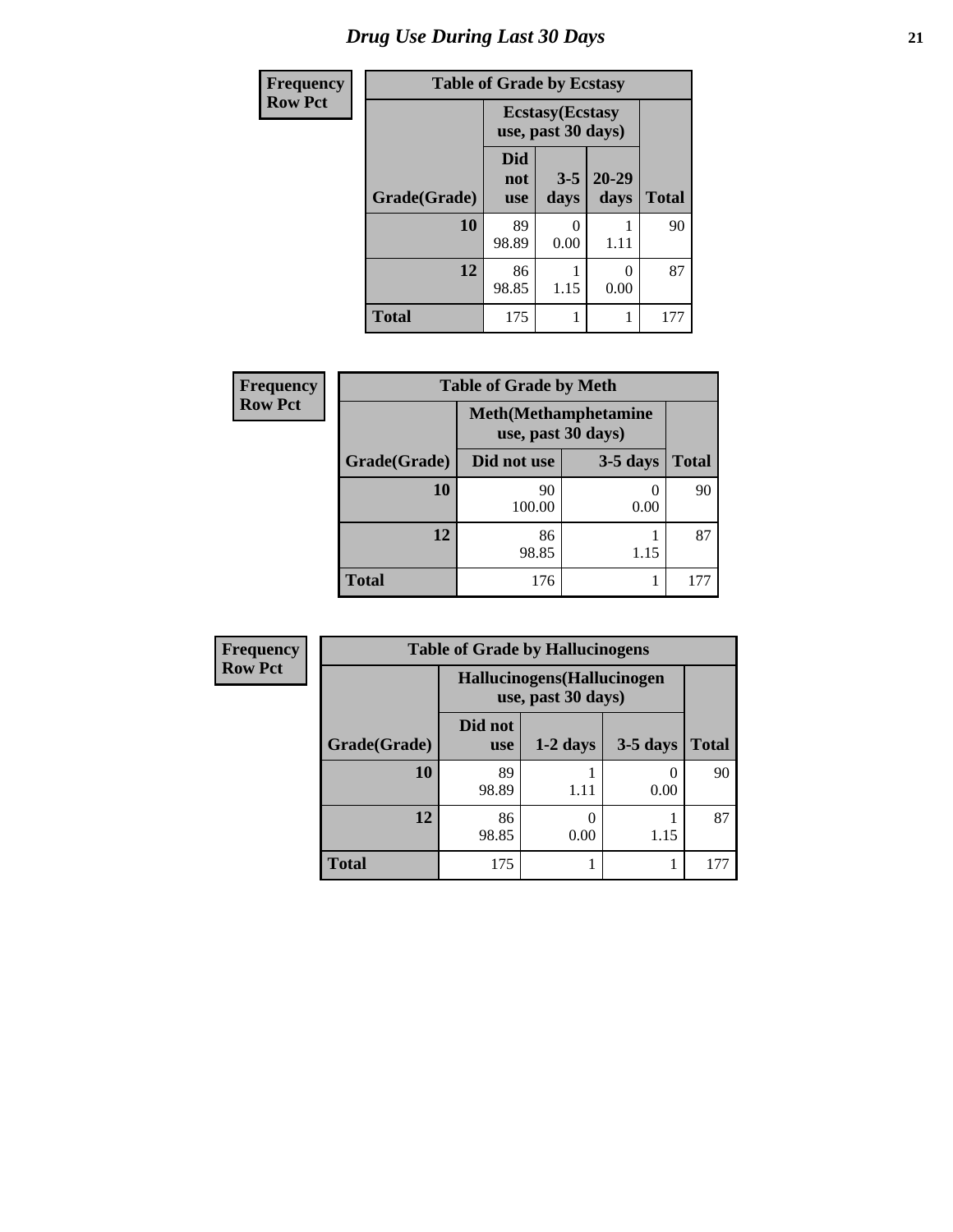# *Drug Use During Last 30 Days* **22**

| Frequency      | <b>Table of Grade by Prescription</b><br><b>Prescription</b> (Prescription<br>drugs not prescribed to me,<br>past 30 days) |                                 |                        |                      |                 |              |
|----------------|----------------------------------------------------------------------------------------------------------------------------|---------------------------------|------------------------|----------------------|-----------------|--------------|
| <b>Row Pct</b> |                                                                                                                            |                                 |                        |                      |                 |              |
|                | Grade(Grade)                                                                                                               | <b>Did</b><br>not<br><b>use</b> | $1 - 2$<br>days        | $3 - 5$<br>days      | $10-19$<br>days | <b>Total</b> |
|                | 10                                                                                                                         | 89<br>98.89                     | 1.11                   | $\mathbf{0}$<br>0.00 | 0<br>0.00       | 90           |
|                | 12                                                                                                                         | 83<br>95.40                     | $\mathfrak{D}$<br>2.30 | 1.15                 | 1.15            | 87           |
|                | <b>Total</b>                                                                                                               | 172                             | 3                      | 1                    |                 | 177          |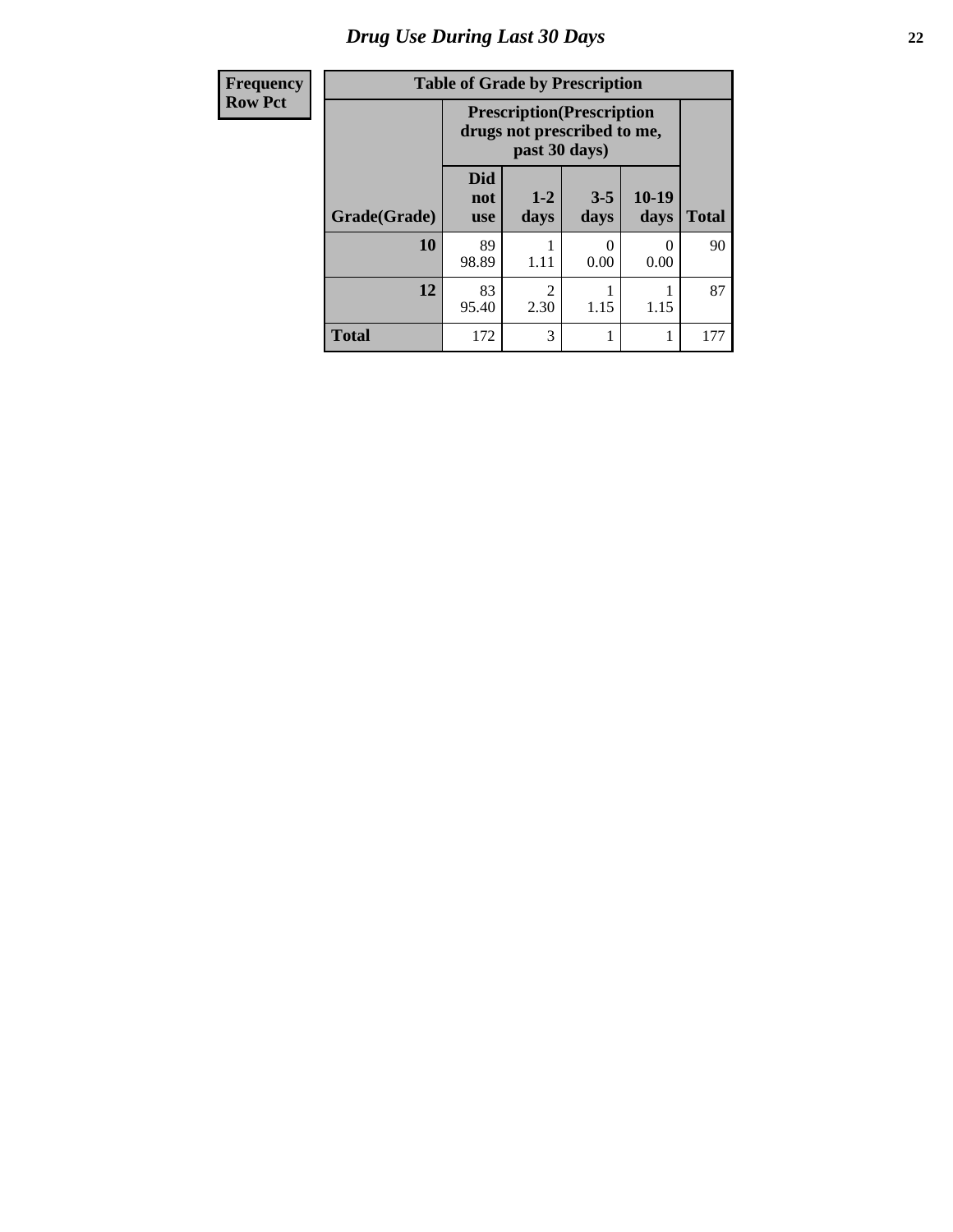| Frequency      | <b>Table of Alcoholease by Grade</b>              |                    |             |              |
|----------------|---------------------------------------------------|--------------------|-------------|--------------|
| <b>Col Pct</b> | <b>Alcoholease</b> (It is<br>easy to get alcohol) | Grade(Grade)<br>10 | 12          | <b>Total</b> |
|                | <b>Strongly Agree</b>                             | 29<br>32.22        | 28<br>32.18 | 57           |
|                | <b>Somewhat Agree</b>                             | 24<br>26.67        | 27<br>31.03 | 51           |
|                | <b>Somewhat Disagree</b>                          | 9<br>10.00         | 6<br>6.90   | 15           |
|                | <b>Strongly Disagree</b>                          | 28<br>31.11        | 26<br>29.89 | 54           |
|                | <b>Total</b>                                      | 90                 | 87          | 177          |

| Frequency      | <b>Table of Cigarettesease by Grade</b>                         |                    |             |              |
|----------------|-----------------------------------------------------------------|--------------------|-------------|--------------|
| <b>Col Pct</b> | <b>Cigarettesease</b> (It is<br>easy to get smoking<br>tobacco) | Grade(Grade)<br>10 | 12          | <b>Total</b> |
|                | <b>Strongly Agree</b>                                           | 26<br>28.89        | 26<br>29.89 | 52           |
|                | <b>Somewhat Agree</b>                                           | 19<br>21.11        | 27<br>31.03 | 46           |
|                | <b>Somewhat Disagree</b>                                        | 7<br>7.78          | 5<br>5.75   | 12           |
|                | <b>Strongly Disagree</b>                                        | 38<br>42.22        | 29<br>33.33 | 67           |
|                | Total                                                           | 90                 | 87          | 177          |

| Frequency      | <b>Table of Smokelessease by Grade</b>                         |                    |             |              |
|----------------|----------------------------------------------------------------|--------------------|-------------|--------------|
| <b>Col Pct</b> | <b>Smokelessease</b> (It is<br>easy to get chewing<br>tobacco) | Grade(Grade)<br>10 | <b>12</b>   | <b>Total</b> |
|                | <b>Strongly Agree</b>                                          | 14<br>15.56        | 17<br>19.54 | 31           |
|                | <b>Somewhat Agree</b>                                          | 20<br>22.22        | 17<br>19.54 | 37           |
|                | <b>Somewhat Disagree</b>                                       | 13<br>14.44        | 11<br>12.64 | 24           |
|                | <b>Strongly Disagree</b>                                       | 43<br>47.78        | 42<br>48.28 | 85           |
|                | <b>Total</b>                                                   | 90                 | 87          | 177          |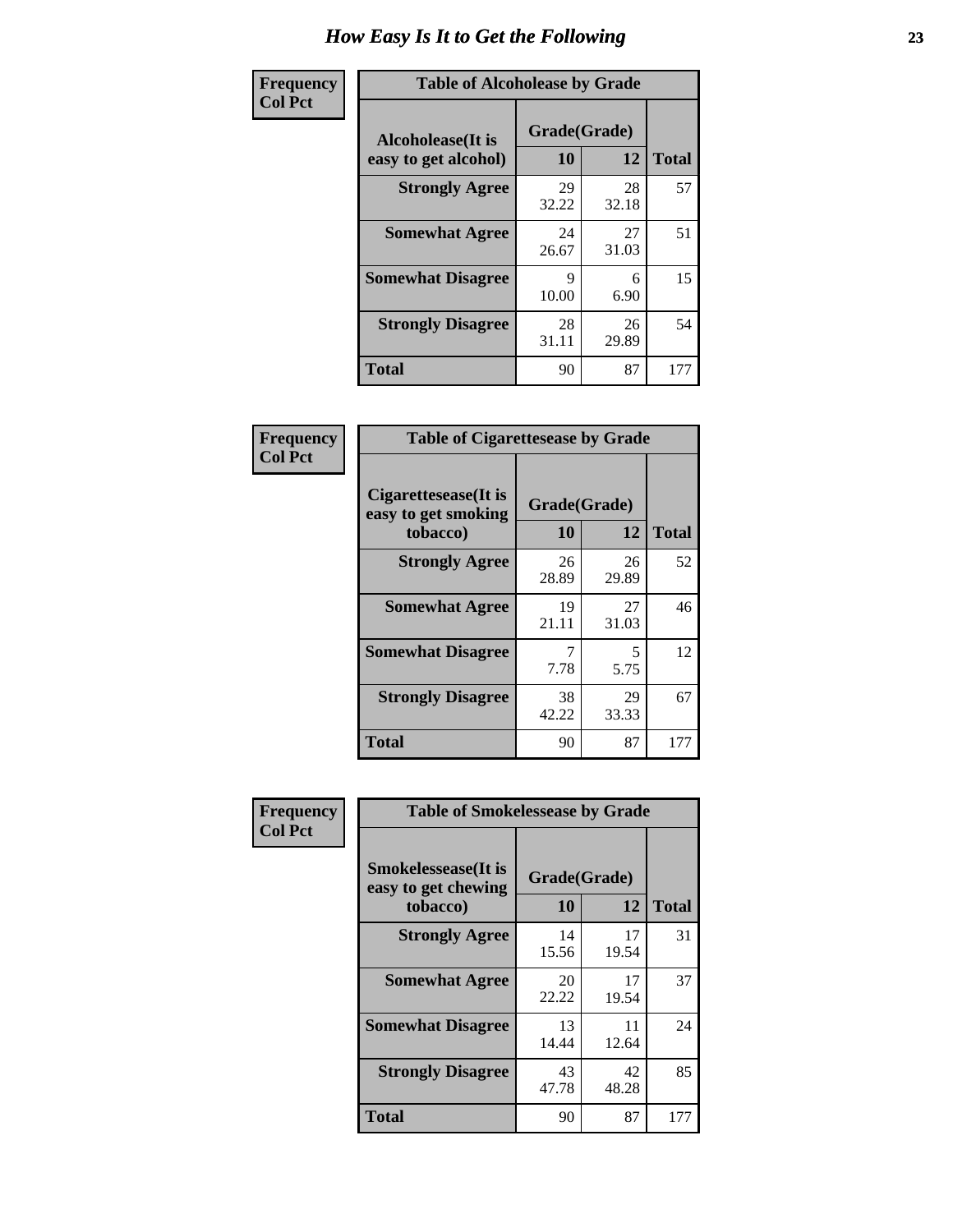| Frequency      | <b>Table of Marijuanaease by Grade</b>           |                    |             |              |
|----------------|--------------------------------------------------|--------------------|-------------|--------------|
| <b>Col Pct</b> | Marijuanaease(It is<br>easy to get<br>marijuana) | Grade(Grade)<br>10 | 12          | <b>Total</b> |
|                | <b>Strongly Agree</b>                            | 33<br>36.67        | 41<br>47.13 | 74           |
|                | <b>Somewhat Agree</b>                            | 18<br>20.00        | 18<br>20.69 | 36           |
|                | <b>Somewhat Disagree</b>                         | 9<br>10.00         | 5<br>5.75   | 14           |
|                | <b>Strongly Disagree</b>                         | 30<br>33.33        | 23<br>26.44 | 53           |
|                | <b>Total</b>                                     | 90                 | 87          | 177          |

| <b>Table of Cocaineease by Grade</b>      |                    |             |              |  |  |
|-------------------------------------------|--------------------|-------------|--------------|--|--|
| Cocaineease(It is<br>easy to get cocaine) | Grade(Grade)<br>10 | 12          | <b>Total</b> |  |  |
| <b>Strongly Agree</b>                     | 17<br>18.89        | 16<br>18.39 | 33           |  |  |
| <b>Somewhat Agree</b>                     | 18<br>20.00        | 15<br>17.24 | 33           |  |  |
| <b>Somewhat Disagree</b>                  | 10<br>11.11        | 8<br>9.20   | 18           |  |  |
| <b>Strongly Disagree</b>                  | 45<br>50.00        | 48<br>55.17 | 93           |  |  |
| <b>Total</b>                              | 90                 | 87          | 177          |  |  |

| Frequency      | <b>Table of Inhalantsease by Grade</b>     |              |             |              |
|----------------|--------------------------------------------|--------------|-------------|--------------|
| <b>Col Pct</b> | <b>Inhalantsease</b> (It is<br>easy to get | Grade(Grade) |             |              |
|                | inhalants)                                 | 10           | 12          | <b>Total</b> |
|                | <b>Strongly Agree</b>                      | 17<br>18.89  | 20<br>22.99 | 37           |
|                | <b>Somewhat Agree</b>                      | 14<br>15.56  | 16<br>18.39 | 30           |
|                | <b>Somewhat Disagree</b>                   | 11<br>12.22  | 10<br>11.49 | 21           |
|                | <b>Strongly Disagree</b>                   | 48<br>53.33  | 41<br>47.13 | 89           |
|                | <b>Total</b>                               | 90           | 87          | 177          |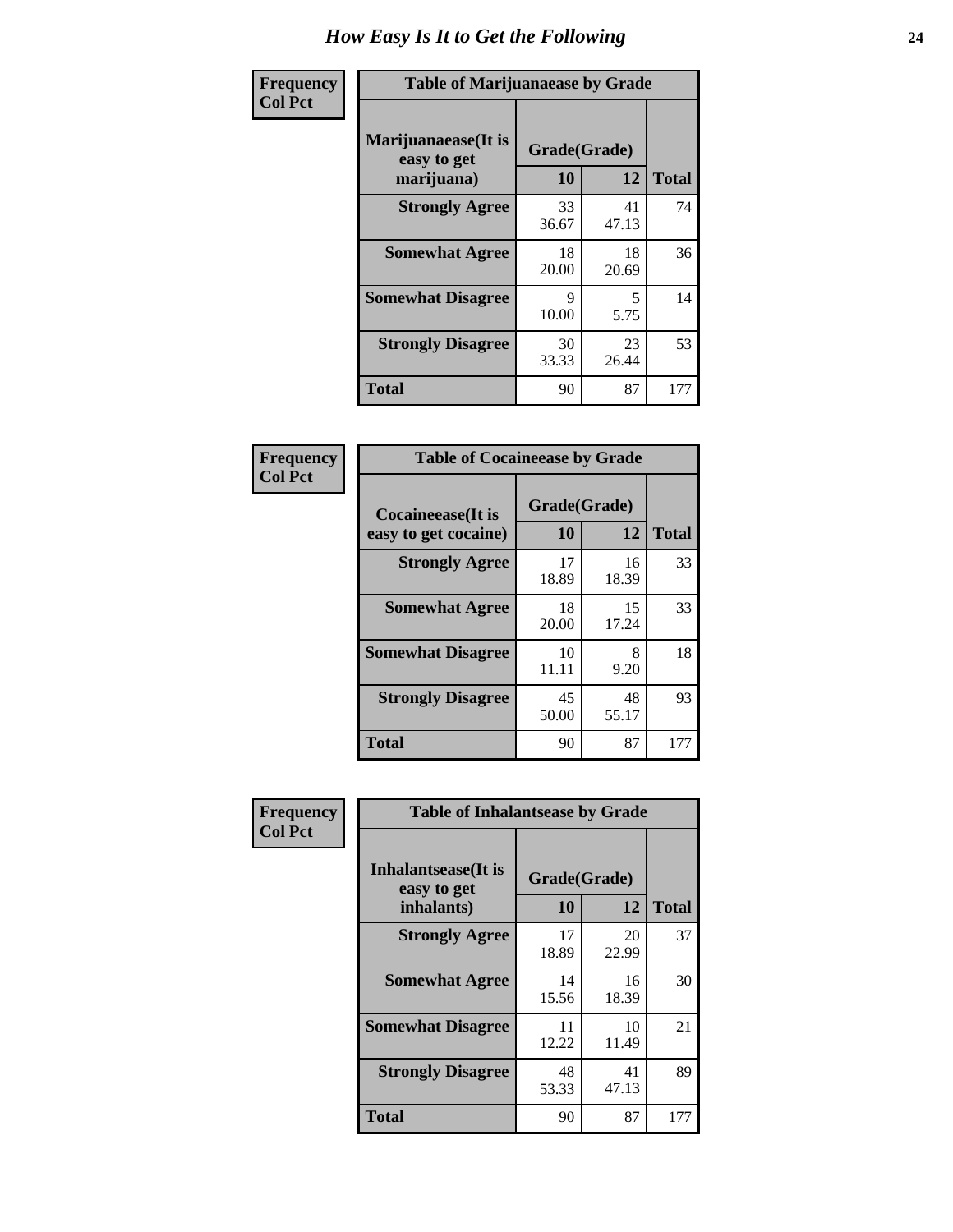| Frequency      | <b>Table of Steroidsease by Grade</b>               |                    |             |              |
|----------------|-----------------------------------------------------|--------------------|-------------|--------------|
| <b>Col Pct</b> | <b>Steroidsease</b> (It is<br>easy to get steroids) | Grade(Grade)<br>10 | 12          | <b>Total</b> |
|                | <b>Strongly Agree</b>                               | 10<br>11.11        | 11<br>12.64 | 21           |
|                | <b>Somewhat Agree</b>                               | 12<br>13.33        | 16<br>18.39 | 28           |
|                | <b>Somewhat Disagree</b>                            | 18<br>20.00        | 11<br>12.64 | 29           |
|                | <b>Strongly Disagree</b>                            | 50<br>55.56        | 49<br>56.32 | 99           |
|                | <b>Total</b>                                        | 90                 | 87          | 177          |

| Frequency      |                                                   | <b>Table of Ecstasyease by Grade</b> |              |     |  |  |  |  |  |
|----------------|---------------------------------------------------|--------------------------------------|--------------|-----|--|--|--|--|--|
| <b>Col Pct</b> | <b>Ecstasyease</b> (It is<br>easy to get ecstasy) | Grade(Grade)<br>10                   | <b>Total</b> |     |  |  |  |  |  |
|                | <b>Strongly Agree</b>                             | 14<br>15.56                          | 18<br>20.69  | 32  |  |  |  |  |  |
|                | <b>Somewhat Agree</b>                             | 15<br>16.67                          | 11<br>12.64  | 26  |  |  |  |  |  |
|                | <b>Somewhat Disagree</b>                          | 11<br>12.22                          | 13<br>14.94  | 24  |  |  |  |  |  |
|                | <b>Strongly Disagree</b>                          | 50<br>55.56                          | 45<br>51.72  | 95  |  |  |  |  |  |
|                | Total                                             | 90                                   | 87           | 177 |  |  |  |  |  |

| Frequency      | <b>Table of Methease by Grade</b>     |              |             |              |
|----------------|---------------------------------------|--------------|-------------|--------------|
| <b>Col Pct</b> | <b>Methease</b> (It is easy<br>to get | Grade(Grade) |             |              |
|                | methamphetamines)                     | 10           | 12          | <b>Total</b> |
|                | <b>Strongly Agree</b>                 | 12<br>13.33  | 10<br>11.49 | 22           |
|                | <b>Somewhat Agree</b>                 | 15<br>16.67  | 16<br>18.39 | 31           |
|                | <b>Somewhat Disagree</b>              | 10<br>11.11  | 11<br>12.64 | 21           |
|                | <b>Strongly Disagree</b>              | 53<br>58.89  | 50<br>57.47 | 103          |
|                | <b>Total</b>                          | 90           | 87          | 177          |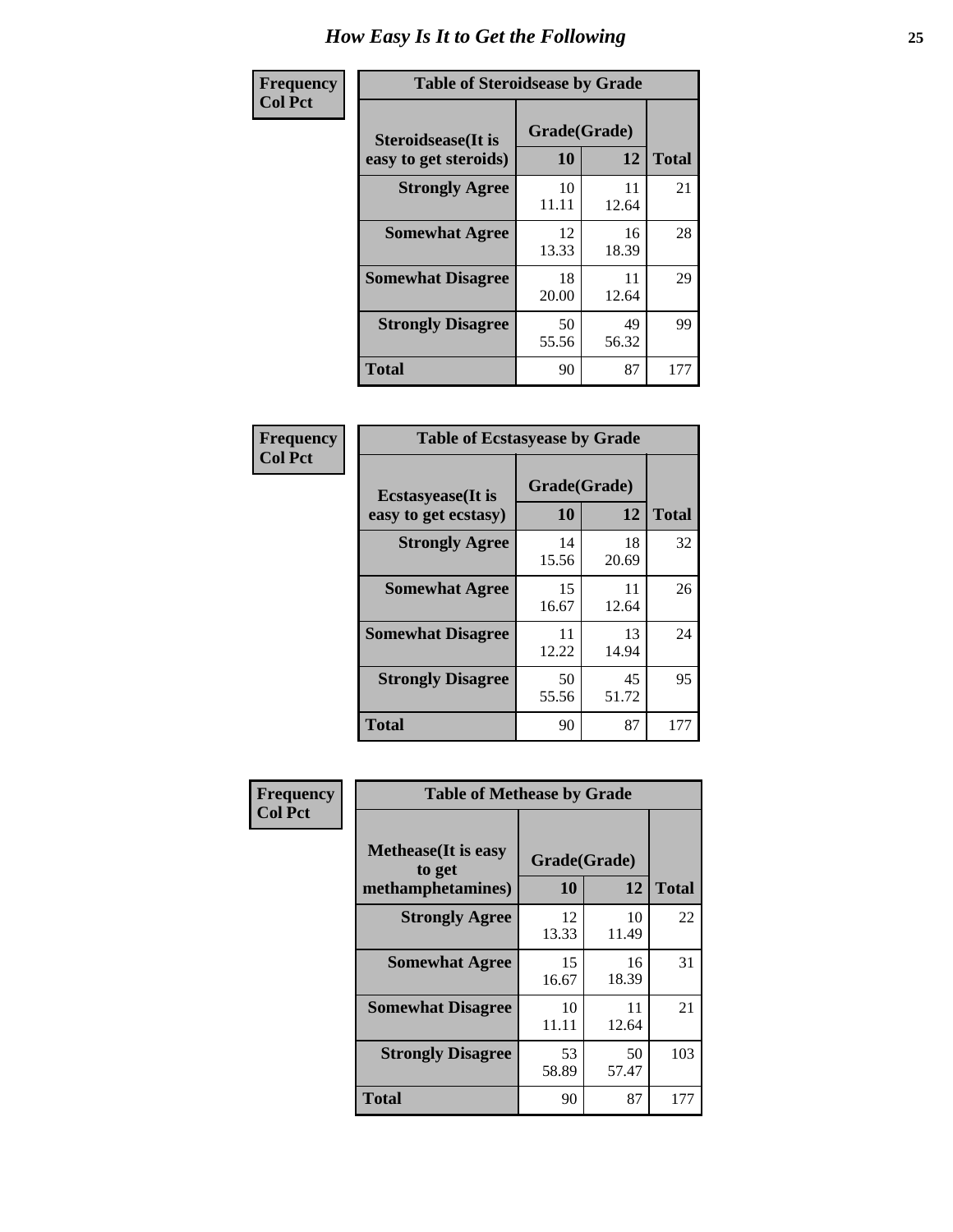| <b>Frequency</b> | <b>Table of Hallucinogensease by Grade</b>               |                    |             |              |  |  |  |
|------------------|----------------------------------------------------------|--------------------|-------------|--------------|--|--|--|
| <b>Col Pct</b>   | Hallucinogensease(It<br>is easy to get<br>hallucinogens) | Grade(Grade)<br>10 | 12          | <b>Total</b> |  |  |  |
|                  | <b>Strongly Agree</b>                                    | 13<br>14.44        | 10<br>11.49 | 23           |  |  |  |
|                  | <b>Somewhat Agree</b>                                    | 14<br>15.56        | 16<br>18.39 | 30           |  |  |  |
|                  | <b>Somewhat Disagree</b>                                 | 10<br>11.11        | 11<br>12.64 | 21           |  |  |  |
|                  | <b>Strongly Disagree</b>                                 | 53<br>58.89        | 50<br>57.47 | 103          |  |  |  |
|                  | <b>Total</b>                                             | 90                 | 87          | 177          |  |  |  |

| <b>Table of Prescriptionease by Grade</b>                                                |              |             |              |  |  |  |  |  |
|------------------------------------------------------------------------------------------|--------------|-------------|--------------|--|--|--|--|--|
| <b>Prescriptionease</b> (It<br>is easy to get<br>prescription drugs<br>not prescribed to | Grade(Grade) |             |              |  |  |  |  |  |
| me)                                                                                      | 10           | 12          | <b>Total</b> |  |  |  |  |  |
| <b>Strongly Agree</b>                                                                    | 18<br>20.00  | 21<br>24.14 | 39           |  |  |  |  |  |
| <b>Somewhat Agree</b>                                                                    | 18<br>20.00  | 22<br>25.29 | 40           |  |  |  |  |  |
| <b>Somewhat Disagree</b>                                                                 | 7.78         | Q<br>10.34  | 16           |  |  |  |  |  |
| <b>Strongly Disagree</b>                                                                 | 47<br>52.22  | 35<br>40.23 | 82           |  |  |  |  |  |
| Total                                                                                    | 90           | 87          | 177          |  |  |  |  |  |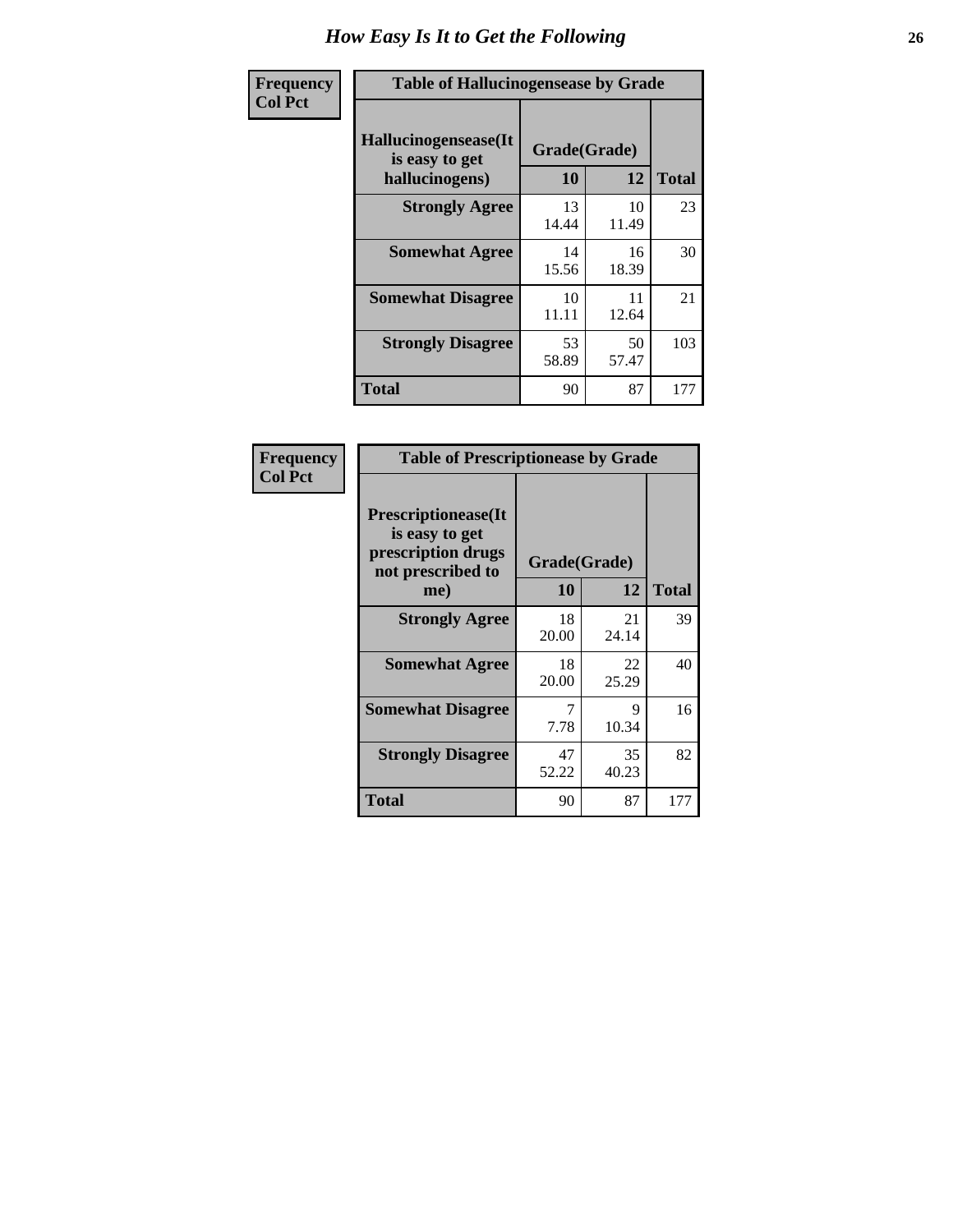### *Age at Onset of Use* **27** *Results for "Age at Onset of Use" questions exclude students who said they did not use that substance*

| <b>Frequency</b> |                                                  | <b>Table of Grade by Alcoholinit</b> |                |                  |           |            |                                             |            |            |       |                       |              |
|------------------|--------------------------------------------------|--------------------------------------|----------------|------------------|-----------|------------|---------------------------------------------|------------|------------|-------|-----------------------|--------------|
| <b>Row Pct</b>   | Alcoholinit (I started using alcohol when I was) |                                      |                |                  |           |            |                                             |            |            |       |                       |              |
|                  | Grade(Grade)   younger                           | 8 or                                 | 10             | 11               | 12        | 13         | 14                                          | 15         | <b>16</b>  | 17    | <b>18 or</b><br>older | <b>Total</b> |
|                  | 10                                               | 7.14                                 | 3<br>10.71     | 3.57             | 3.57      | 6<br>21.43 | 4<br>14.29                                  | 6<br>21.43 | 3.57       | 10.71 | 3.57                  | 28           |
|                  | 12                                               | $\Omega$<br>0.00                     | 3.33           | $\Omega$<br>0.00 | 2<br>6.67 | 4<br>13.33 | 16.67                                       | 3<br>10.00 | 8<br>26.67 | 16.67 | 2<br>6.67             | 30           |
|                  | <b>Total</b>                                     | ↑                                    | $\overline{4}$ |                  | 3         | 10         | 9                                           | 9          | 9          | 8     | 3                     | 58           |
|                  |                                                  |                                      |                |                  |           |            | <b>Frequency Missing <math>= 119</math></b> |            |            |       |                       |              |

| <b>Frequency</b> |              |                                                       |            |                  | <b>Table of Grade by Cigarettesinit</b> |                            |            |                         |       |              |
|------------------|--------------|-------------------------------------------------------|------------|------------------|-----------------------------------------|----------------------------|------------|-------------------------|-------|--------------|
| <b>Row Pct</b>   |              | Cigarettesinit (I started smoking tobacco when I was) |            |                  |                                         |                            |            |                         |       |              |
|                  | Grade(Grade) | 8 or<br>younger                                       | <b>10</b>  | 11               | 12                                      | 13                         | 14         | 15                      | 16 I  | <b>Total</b> |
|                  | 10           | $\theta$<br>0.00                                      | 2<br>22.22 | $\Omega$<br>0.00 | 11.11                                   | 11.11                      | ↑<br>22.22 | $\mathfrak{D}$<br>22.22 | 11.11 | 9            |
|                  | 12           | 12.50                                                 | 0<br>0.00  | 12.50            | $\Omega$<br>$0.00 -$                    | $\theta$<br>$0.00^{\circ}$ | 2<br>25.00 | 12.50                   | 37.50 | 8            |
|                  | <b>Total</b> |                                                       | 2          |                  |                                         |                            | 4          | 3                       | 4     | 17           |
|                  |              |                                                       |            |                  | <b>Frequency Missing = 160</b>          |                            |            |                         |       |              |

| Frequency      | <b>Table of Grade by Smokelessinit</b> |                                                                 |              |  |  |  |  |  |
|----------------|----------------------------------------|-----------------------------------------------------------------|--------------|--|--|--|--|--|
| <b>Row Pct</b> |                                        | Smokelessinit(I<br>started<br>chewing<br>tobacco when I<br>was) |              |  |  |  |  |  |
|                | Grade(Grade)                           | 13                                                              | <b>Total</b> |  |  |  |  |  |
|                | 10                                     | 0                                                               |              |  |  |  |  |  |
|                | 12                                     | 100.00                                                          |              |  |  |  |  |  |
|                | <b>Total</b>                           |                                                                 |              |  |  |  |  |  |
|                | Frequency Missing $= 176$              |                                                                 |              |  |  |  |  |  |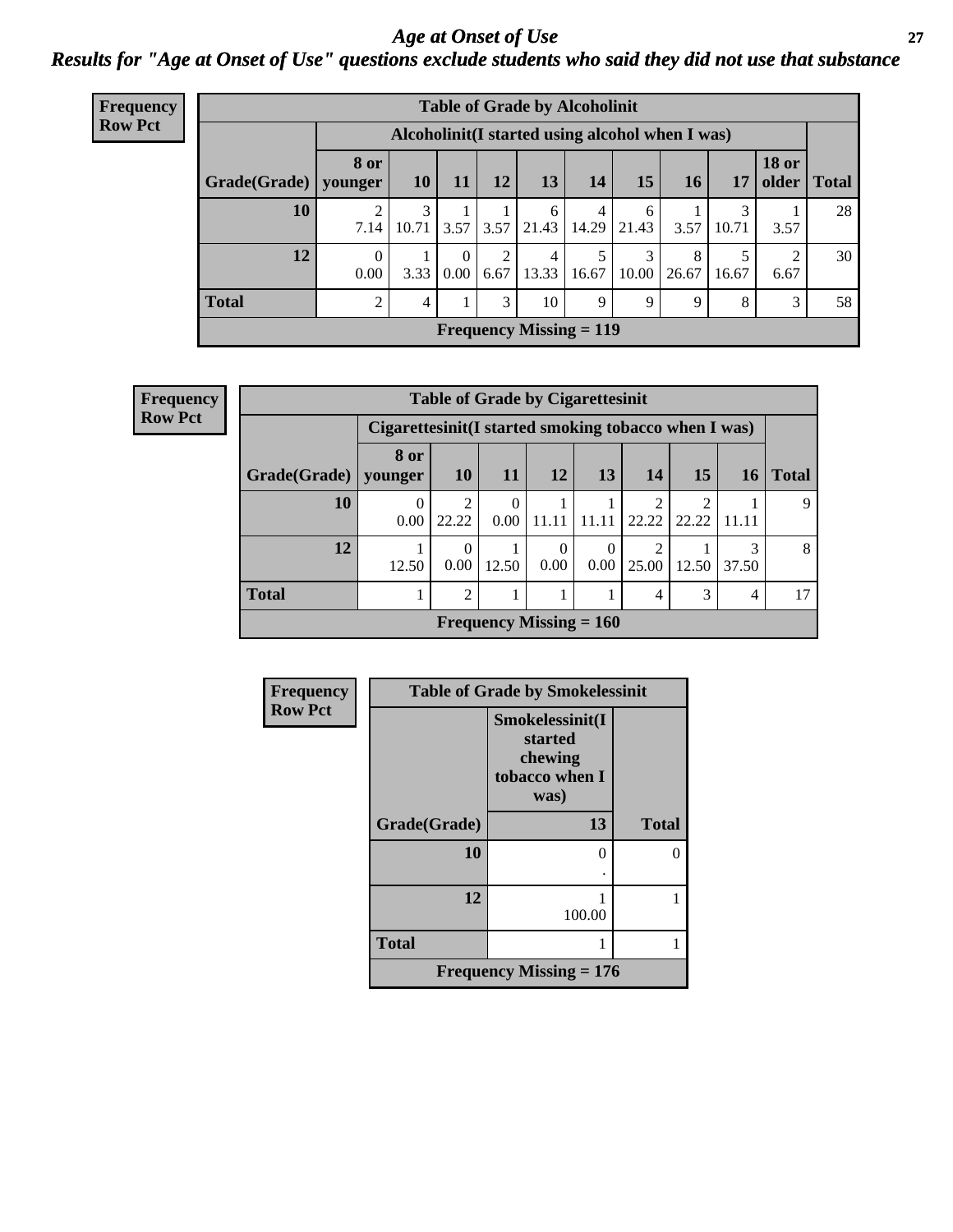#### *Age at Onset of Use* **28**

*Results for "Age at Onset of Use" questions exclude students who said they did not use that substance*

| <b>Frequency</b> |                                                      | <b>Table of Grade by Marijuanainit</b> |           |           |            |            |                           |            |       |           |                  |             |
|------------------|------------------------------------------------------|----------------------------------------|-----------|-----------|------------|------------|---------------------------|------------|-------|-----------|------------------|-------------|
| <b>Row Pct</b>   | Marijuanainit (I started using marijuana when I was) |                                        |           |           |            |            |                           |            |       |           |                  |             |
|                  | Grade(Grade)   younger                               | <b>8 or</b>                            | <b>10</b> | <b>11</b> | 12         | 13         | 14                        | 15         | 16    | 17        | <b>18 or</b>     | older Total |
|                  | 10                                                   | 8.70                                   | 8.70      | 0<br>0.00 | 21.74      | 3<br>13.04 | 3<br>13.04                | 4<br>17.39 | 8.70  | 4.35      | 4.35             | 23          |
|                  | 12                                                   | $\Omega$<br>0.00                       | 0<br>0.00 | 4.76      | 3<br>14.29 |            | 5.<br>$4.76$   23.81      | 4<br>19.05 | 23.81 | ↑<br>9.52 | $\Omega$<br>0.00 | 21          |
|                  | <b>Total</b>                                         | 2                                      | 2         |           | 8          | 4          | 8                         | 8          |       | 3         |                  | 44          |
|                  |                                                      |                                        |           |           |            |            | Frequency Missing $= 133$ |            |       |           |                  |             |

| Frequency      |              | <b>Table of Grade by Cocaineinit</b> |                                                              |           |                      |              |  |  |  |
|----------------|--------------|--------------------------------------|--------------------------------------------------------------|-----------|----------------------|--------------|--|--|--|
| <b>Row Pct</b> |              |                                      | <b>Cocaineinit(I started</b><br>using cocaine when I<br>was) |           |                      |              |  |  |  |
|                | Grade(Grade) | 10                                   | 13                                                           | 16        | 17                   | <b>Total</b> |  |  |  |
|                | 10           | 33.33                                | 33.33                                                        | 33.33     | $\mathbf{0}$<br>0.00 | 3            |  |  |  |
|                | 12           | 0<br>0.00                            | 0.00                                                         | 0<br>0.00 | 100.00               |              |  |  |  |
|                | <b>Total</b> |                                      |                                                              |           |                      | 4            |  |  |  |
|                |              | Frequency Missing $= 173$            |                                                              |           |                      |              |  |  |  |

| Frequency      | <b>Table of Grade by Inhalantsinit</b> |                                                              |           |              |  |  |  |  |  |  |
|----------------|----------------------------------------|--------------------------------------------------------------|-----------|--------------|--|--|--|--|--|--|
| <b>Row Pct</b> |                                        | Inhalantsinit(I<br>started using<br>inhalants when I<br>was) |           |              |  |  |  |  |  |  |
|                | Grade(Grade)                           | 8 or<br>younger                                              | <b>10</b> | <b>Total</b> |  |  |  |  |  |  |
|                | 10                                     | $\mathbf{\Omega}$<br>0.00                                    | 100.00    |              |  |  |  |  |  |  |
|                | 12                                     | 100.00                                                       | 0<br>0.00 |              |  |  |  |  |  |  |
|                | <b>Total</b>                           |                                                              |           | 2            |  |  |  |  |  |  |
|                |                                        | Frequency Missing $= 175$                                    |           |              |  |  |  |  |  |  |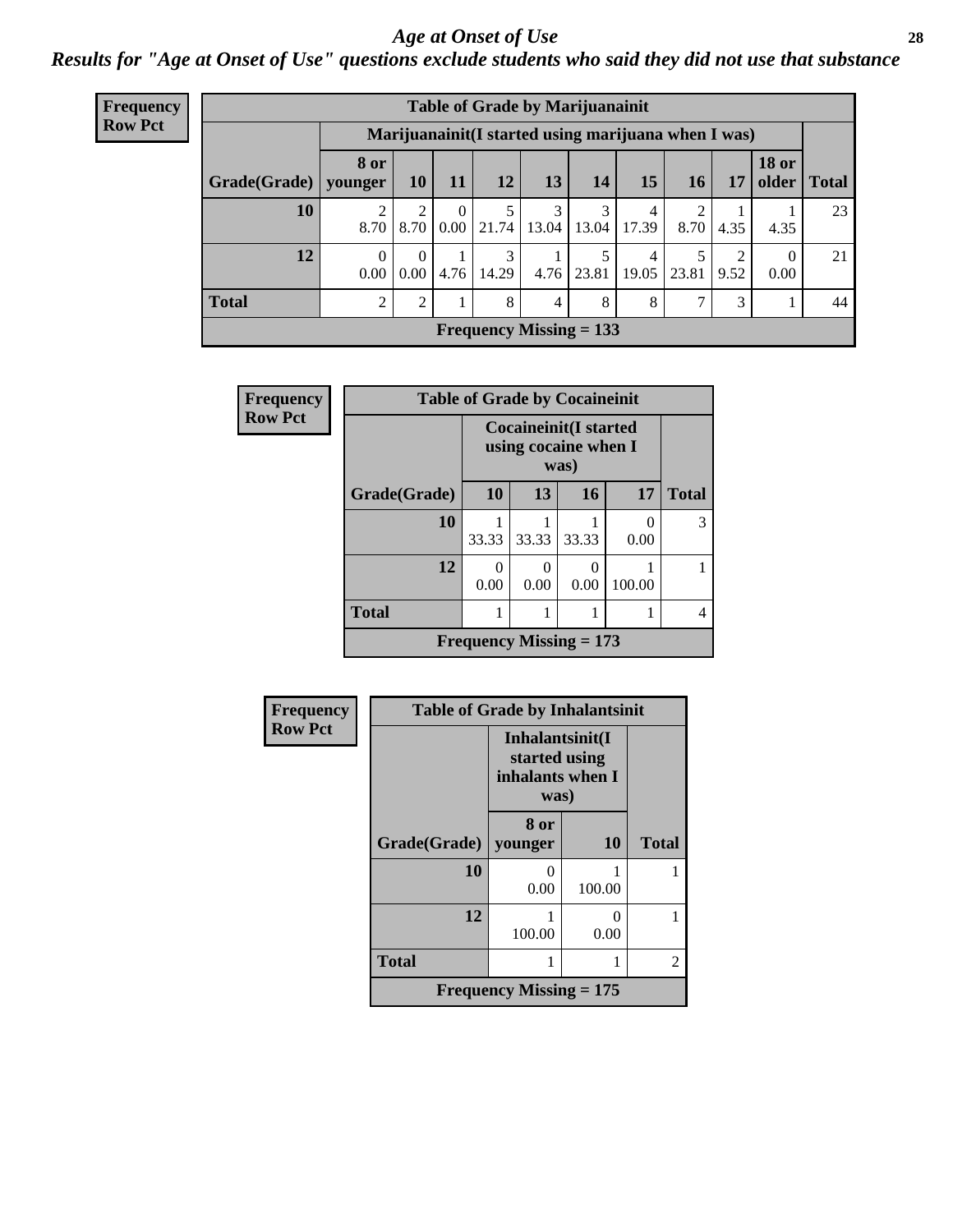#### *Age at Onset of Use* **29**

*Results for "Age at Onset of Use" questions exclude students who said they did not use that substance*

| <b>Frequency</b> | <b>Table of Grade by Steroidsinit</b> |                                                            |           |              |
|------------------|---------------------------------------|------------------------------------------------------------|-----------|--------------|
| <b>Row Pct</b>   |                                       | Steroidsinit(I<br>started using<br>steroids when<br>I was) |           |              |
|                  | Grade(Grade)                          | 12                                                         | 15        | <b>Total</b> |
|                  | 10                                    | 100.00                                                     | 0<br>0.00 | 1            |
|                  | 12                                    | 0<br>0.00                                                  | 100.00    | 1            |
|                  | <b>Total</b>                          | 1                                                          |           | 2            |
|                  | <b>Frequency Missing = 175</b>        |                                                            |           |              |

| <b>Frequency</b> | <b>Table of Grade by Ecstasyinit</b>        |                                                  |       |       |              |
|------------------|---------------------------------------------|--------------------------------------------------|-------|-------|--------------|
| <b>Row Pct</b>   |                                             | Ecstasyinit(I<br>started using<br>ecstasy when I |       |       |              |
|                  | Grade(Grade)                                | 12                                               | 15    | 17    | <b>Total</b> |
|                  | 10                                          | 33.33                                            | 33.33 | 33.33 | 3            |
|                  | 12                                          | $\Omega$                                         | 0     | ∩     | 0            |
|                  | <b>Total</b>                                |                                                  | 1     |       | 3            |
|                  | <b>Frequency Missing <math>= 174</math></b> |                                                  |       |       |              |

#### *For Grade \* Methinit all data are missing since all the levels of variable Methinit are missing.*

| Frequency      |              | <b>Table of Grade by Hallucinogensinit</b>                           |              |  |  |  |
|----------------|--------------|----------------------------------------------------------------------|--------------|--|--|--|
| <b>Row Pct</b> |              | Hallucinogensinit(I<br>started using<br>hallucinogens<br>when I was) |              |  |  |  |
|                | Grade(Grade) | 15                                                                   | <b>Total</b> |  |  |  |
|                | 10           | 100.00                                                               |              |  |  |  |
|                | 12           | 0                                                                    | 0            |  |  |  |
|                | <b>Total</b> | 1                                                                    |              |  |  |  |
|                |              | Frequency Missing $= 176$                                            |              |  |  |  |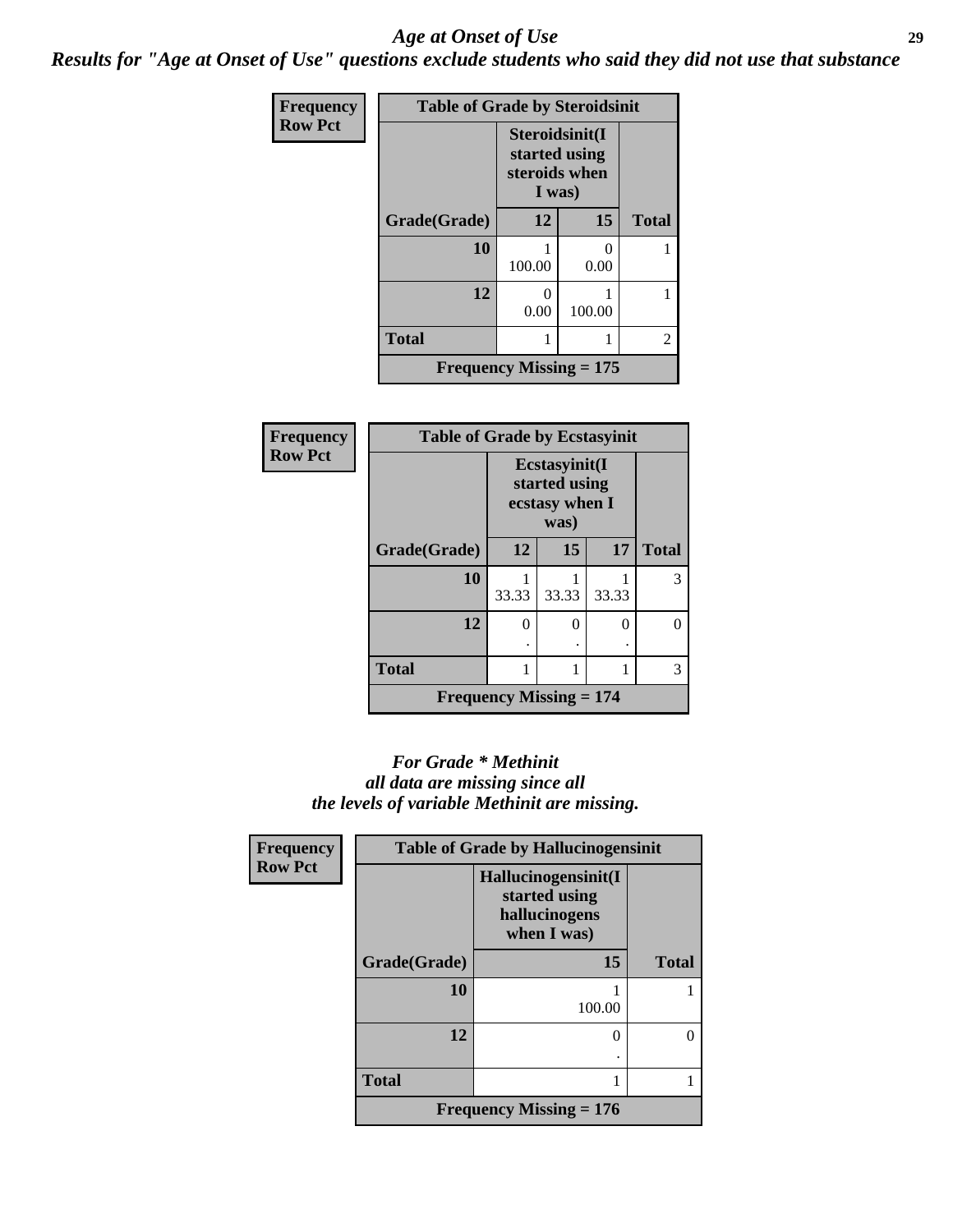#### Age at Onset of Use **30**

### *Results for "Age at Onset of Use" questions exclude students who said they did not use that substance*

| Frequency      |              | <b>Table of Grade by Prescriptioninit</b><br><b>Prescriptioninit(I started using</b><br>prescription drugs not prescribed to me<br>when I was) |                  |           |                           |           |                       |                |
|----------------|--------------|------------------------------------------------------------------------------------------------------------------------------------------------|------------------|-----------|---------------------------|-----------|-----------------------|----------------|
| <b>Row Pct</b> |              |                                                                                                                                                |                  |           |                           |           |                       |                |
|                | Grade(Grade) | 8 or<br>younger                                                                                                                                | 9                | <b>10</b> | <b>13</b>                 | <b>15</b> | <b>18 or</b><br>older | <b>Total</b>   |
|                | 10           | 0.00                                                                                                                                           | $\Omega$<br>0.00 | 50.00     | $\Omega$<br>0.00          | 50.00     | 0.00                  | $\mathfrak{D}$ |
|                | 12           | 25.00                                                                                                                                          | 25.00            | 0.00      | 25.00                     | 0.00      | 25.00                 | 4              |
|                | <b>Total</b> |                                                                                                                                                |                  |           |                           | 1         |                       | 6              |
|                |              |                                                                                                                                                |                  |           | Frequency Missing $= 171$ |           |                       |                |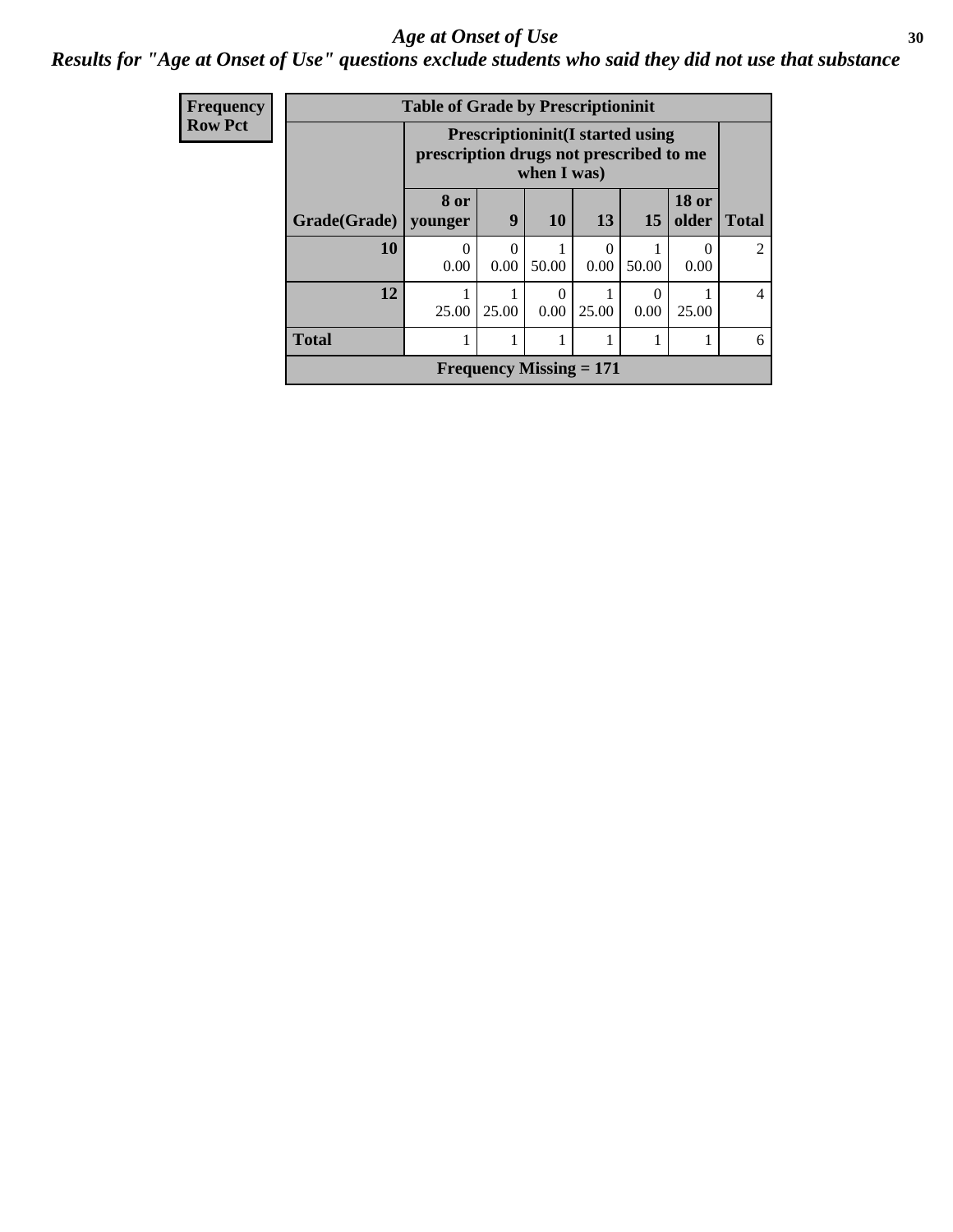| Frequency      | <b>Table of Alcoholharm by Grade</b>          |                           |             |              |
|----------------|-----------------------------------------------|---------------------------|-------------|--------------|
| <b>Col Pct</b> | Alcoholharm(I<br>think alcohol is<br>harmful) | Grade(Grade)<br><b>10</b> | 12          | <b>Total</b> |
|                | <b>Strongly Agree</b>                         | 59<br>65.56               | 55<br>63.22 | 114          |
|                | <b>Somewhat Agree</b>                         | 14<br>15.56               | 20<br>22.99 | 34           |
|                | <b>Somewhat Disagree</b>                      | 4<br>4.44                 | 5<br>5.75   | 9            |
|                | <b>Strongly Disagree</b>                      | 13<br>14.44               | 8.05        | 20           |
|                | <b>Total</b>                                  | 90                        | 87          | 177          |

| <b>Table of Cigarettesharm by Grade</b>                  |                    |             |              |  |  |
|----------------------------------------------------------|--------------------|-------------|--------------|--|--|
| Cigarettesharm(I<br>think smoking<br>tobacco is harmful) | Grade(Grade)<br>10 | 12          | <b>Total</b> |  |  |
| <b>Strongly Agree</b>                                    | 71<br>78.89        | 77<br>88.51 | 148          |  |  |
| <b>Somewhat Agree</b>                                    | 4<br>4.44          | 1.15        | 5            |  |  |
| <b>Somewhat Disagree</b>                                 | 2<br>2.22          | 3<br>3.45   | 5            |  |  |
| <b>Strongly Disagree</b>                                 | 13<br>14.44        | 6<br>6.90   | 19           |  |  |
| <b>Total</b>                                             | 90                 | 87          | 177          |  |  |

| Frequency      | <b>Table of Smokelessharm by Grade</b>                  |                           |             |              |
|----------------|---------------------------------------------------------|---------------------------|-------------|--------------|
| <b>Col Pct</b> | Smokelessharm(I<br>think chewing<br>tobacco is harmful) | Grade(Grade)<br><b>10</b> | 12          | <b>Total</b> |
|                | <b>Strongly Agree</b>                                   | 70<br>77.78               | 77<br>88.51 | 147          |
|                | <b>Somewhat Agree</b>                                   | 5<br>5.56                 | 1.15        | 6            |
|                | <b>Somewhat Disagree</b>                                | 1.11                      | 1.15        | 2            |
|                | <b>Strongly Disagree</b>                                | 14<br>15.56               | 8<br>9.20   | 22           |
|                | <b>Total</b>                                            | 90                        | 87          | 177          |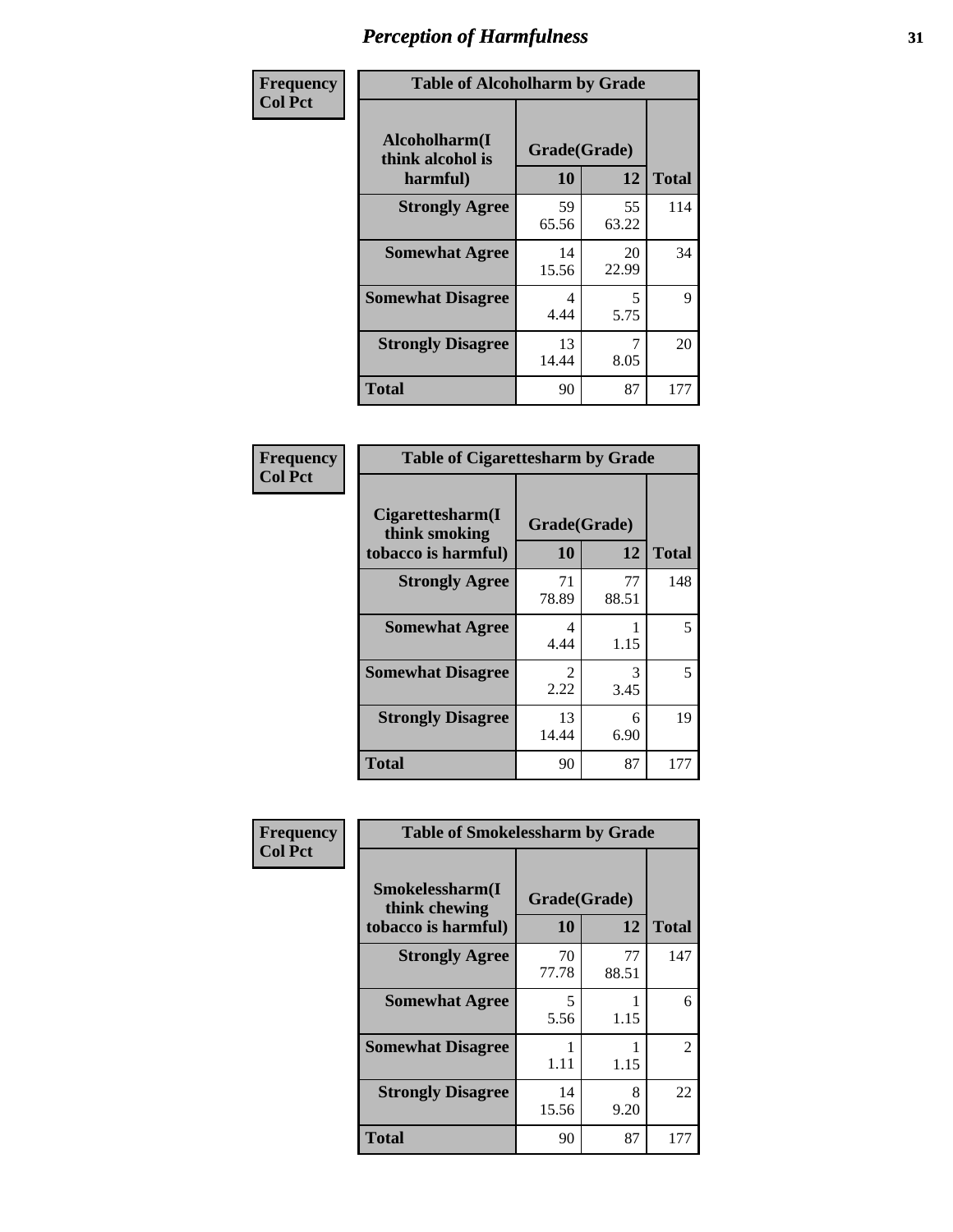| Frequency      | <b>Table of Marijuanaharm by Grade</b>            |                      |                    |              |
|----------------|---------------------------------------------------|----------------------|--------------------|--------------|
| <b>Col Pct</b> | Marijuanaharm(I<br>think marijuana is<br>harmful) | 10                   | Grade(Grade)<br>12 | <b>Total</b> |
|                | <b>Strongly Agree</b>                             | 55<br>61.11          | 57<br>65.52        | 112          |
|                | <b>Somewhat Agree</b>                             | 10<br>11.11          | 8.05               | 17           |
|                | <b>Somewhat Disagree</b>                          | $\mathbf Q$<br>10.00 | 11<br>12.64        | 20           |
|                | <b>Strongly Disagree</b>                          | 16<br>17.78          | 12<br>13.79        | 28           |
|                | <b>Total</b>                                      | 90                   | 87                 | 177          |

| <b>Table of Cocaineharm by Grade</b>          |                    |             |              |  |  |  |
|-----------------------------------------------|--------------------|-------------|--------------|--|--|--|
| Cocaineharm(I<br>think cocaine is<br>harmful) | Grade(Grade)<br>10 | 12          | <b>Total</b> |  |  |  |
| <b>Strongly Agree</b>                         | 75<br>83.33        | 75<br>86.21 | 150          |  |  |  |
| <b>Somewhat Agree</b>                         | 1<br>1.11          | 1.15        | 2            |  |  |  |
| <b>Somewhat Disagree</b>                      | 0<br>0.00          | 3<br>3.45   | 3            |  |  |  |
| <b>Strongly Disagree</b>                      | 14<br>15.56        | 8<br>9.20   | 22           |  |  |  |
| Total                                         | 90                 | 87          | 177          |  |  |  |

| Frequency      | <b>Table of Inhalantsharm by Grade</b>             |                           |             |              |
|----------------|----------------------------------------------------|---------------------------|-------------|--------------|
| <b>Col Pct</b> | Inhalantsharm(I<br>think inhalants are<br>harmful) | Grade(Grade)<br><b>10</b> | 12          | <b>Total</b> |
|                | <b>Strongly Agree</b>                              | 73<br>81.11               | 73<br>83.91 | 146          |
|                | <b>Somewhat Agree</b>                              | 3<br>3.33                 | 2<br>2.30   | 5            |
|                | <b>Somewhat Disagree</b>                           | 0<br>0.00                 | 1.15        |              |
|                | <b>Strongly Disagree</b>                           | 14<br>15.56               | 11<br>12.64 | 25           |
|                | <b>Total</b>                                       | 90                        | 87          | 177          |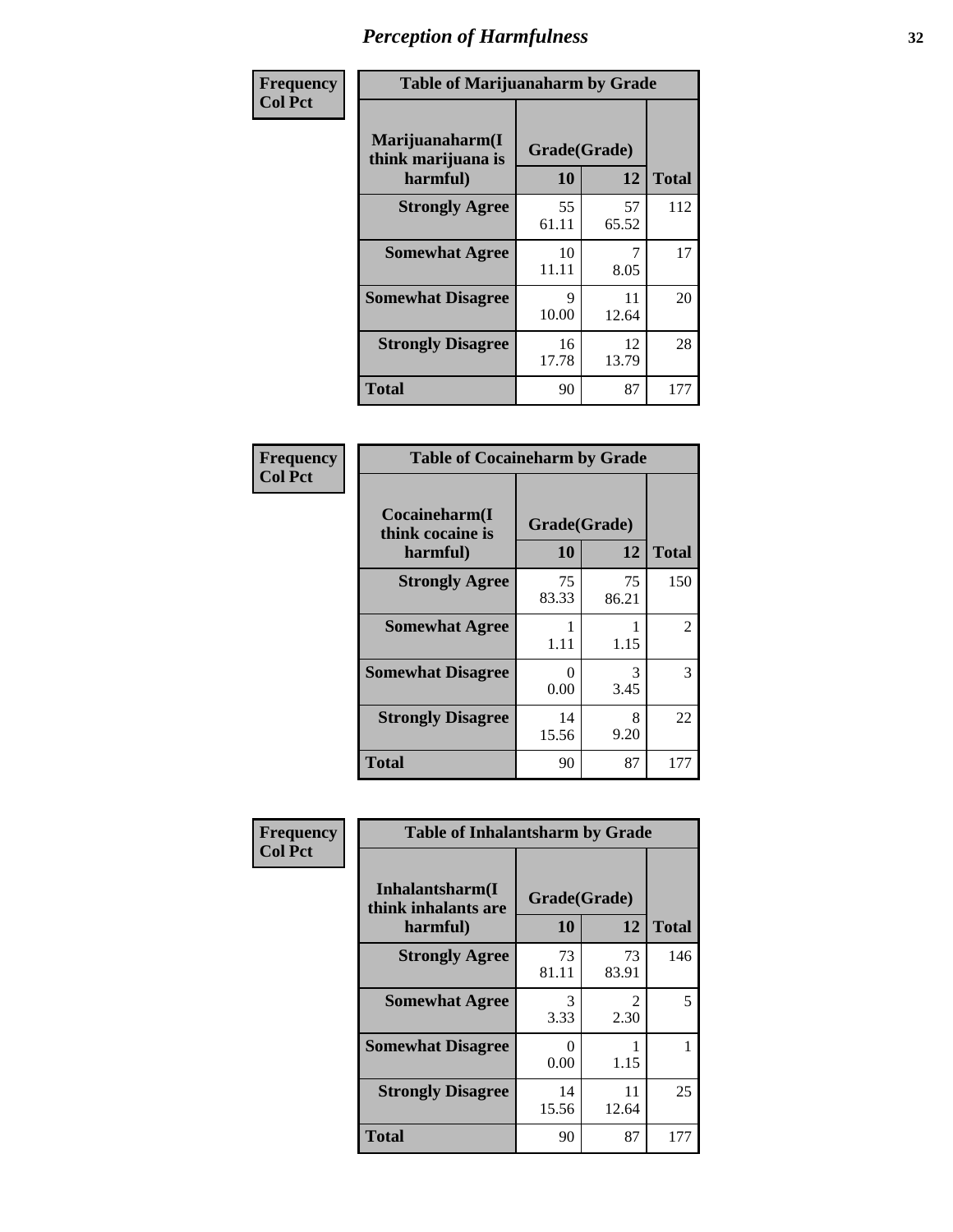| Frequency      | <b>Table of Steroidsharm by Grade</b>            |                    |                        |              |
|----------------|--------------------------------------------------|--------------------|------------------------|--------------|
| <b>Col Pct</b> | Steroidsharm(I<br>think steroids are<br>harmful) | Grade(Grade)<br>10 | 12                     | <b>Total</b> |
|                | <b>Strongly Agree</b>                            | 71<br>78.89        | 71<br>81.61            | 142          |
|                | <b>Somewhat Agree</b>                            | 3<br>3.33          | 6<br>6.90              | 9            |
|                | <b>Somewhat Disagree</b>                         | 1.11               | $\mathfrak{D}$<br>2.30 | 3            |
|                | <b>Strongly Disagree</b>                         | 15<br>16.67        | 8<br>9.20              | 23           |
|                | <b>Total</b>                                     | 90                 | 87                     | 177          |

| <b>Table of Ecstasyharm by Grade</b>          |                    |                        |              |  |  |  |
|-----------------------------------------------|--------------------|------------------------|--------------|--|--|--|
| Ecstasyharm(I<br>think ecstasy is<br>harmful) | Grade(Grade)<br>10 | 12                     | <b>Total</b> |  |  |  |
| <b>Strongly Agree</b>                         | 70<br>77.78        | 75<br>86.21            | 145          |  |  |  |
| <b>Somewhat Agree</b>                         | 2<br>2.22          | $\mathfrak{D}$<br>2.30 | 4            |  |  |  |
| <b>Somewhat Disagree</b>                      | 3<br>3.33          | 3<br>3.45              | 6            |  |  |  |
| <b>Strongly Disagree</b>                      | 15<br>16.67        | 7<br>8.05              | 22           |  |  |  |
| <b>Total</b>                                  | 90                 | 87                     | 177          |  |  |  |

| Frequency      | <b>Table of Methharm by Grade</b>                            |                    |                       |              |
|----------------|--------------------------------------------------------------|--------------------|-----------------------|--------------|
| <b>Col Pct</b> | <b>Methharm</b> (I think<br>methamphetamines<br>are harmful) | Grade(Grade)<br>10 | 12                    | <b>Total</b> |
|                | <b>Strongly Agree</b>                                        | 73<br>81.11        | 77<br>88.51           | 150          |
|                | <b>Somewhat Agree</b>                                        | 1.11               | $\mathcal{L}$<br>2.30 | 3            |
|                | <b>Somewhat Disagree</b>                                     | 1.11               | 0<br>0.00             |              |
|                | <b>Strongly Disagree</b>                                     | 15<br>16.67        | 8<br>9.20             | 23           |
|                | Total                                                        | 90                 | 87                    | 177          |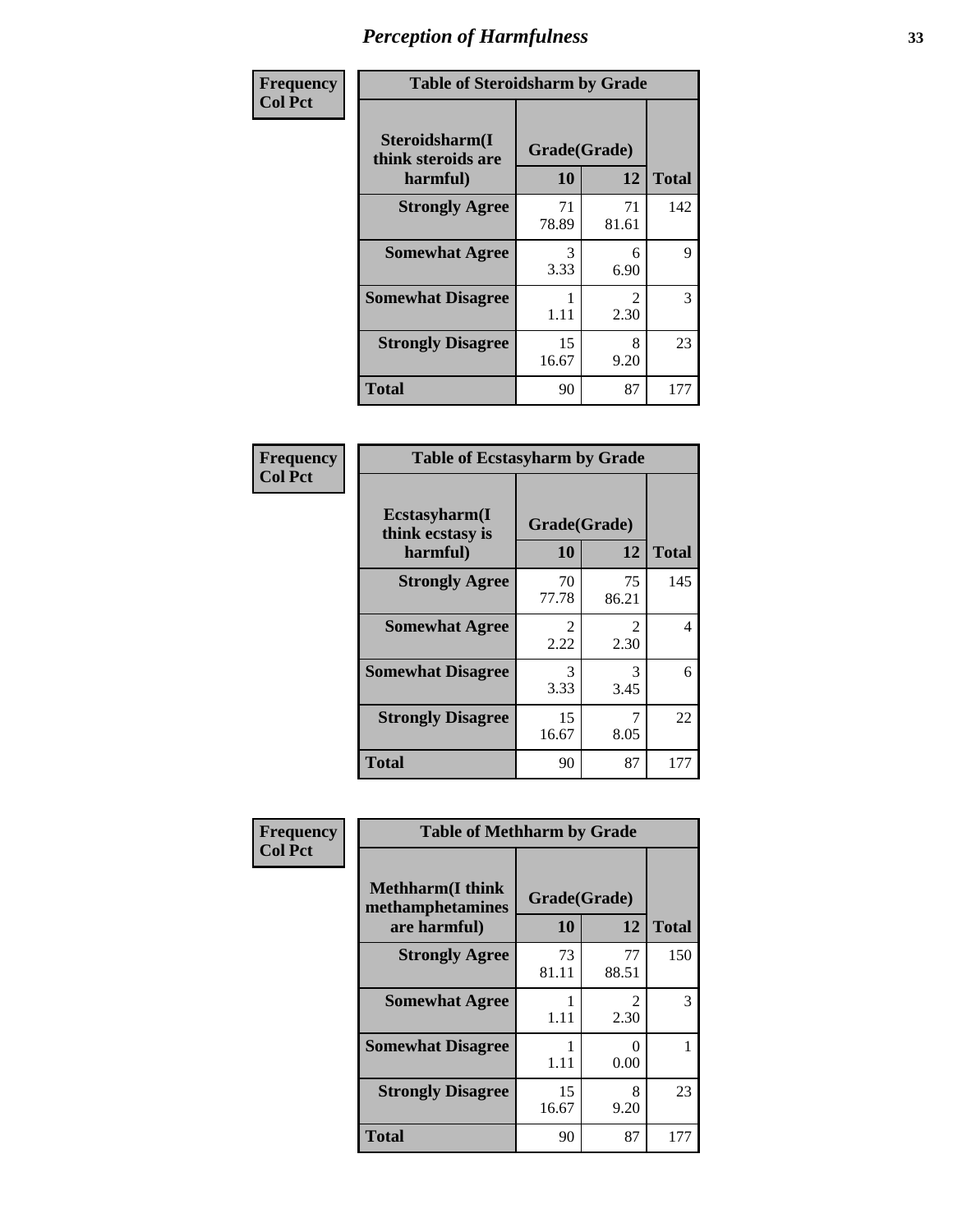| Frequency | <b>Table of Hallucinogensharm by Grade</b> |              |             |              |
|-----------|--------------------------------------------|--------------|-------------|--------------|
| Col Pct   | Hallucinogensharm(I<br>think hallucinogens | Grade(Grade) |             |              |
|           | are harmful)                               | 10           | 12          | <b>Total</b> |
|           | <b>Strongly Agree</b>                      | 70<br>77.78  | 78<br>89.66 | 148          |
|           | <b>Somewhat Agree</b>                      | 4<br>4.44    | 1.15        | 5            |
|           | <b>Strongly Disagree</b>                   | 16<br>17.78  | 8<br>9.20   | 24           |
|           | <b>Total</b>                               | 90           | 87          | 177          |

| Frequency      | <b>Table of Prescriptionharm by Grade</b>                                 |              |             |                |
|----------------|---------------------------------------------------------------------------|--------------|-------------|----------------|
| <b>Col Pct</b> | Prescriptionharm(I<br>think prescription<br>drugs not<br>prescribed to me | Grade(Grade) |             |                |
|                | are harmful)                                                              | <b>10</b>    | 12          | <b>Total</b>   |
|                | <b>Strongly Agree</b>                                                     | 67<br>74.44  | 69<br>79.31 | 136            |
|                | <b>Somewhat Agree</b>                                                     | 6<br>6.67    | 9<br>10.34  | 15             |
|                | <b>Somewhat Disagree</b>                                                  | 1.11         | 1.15        | $\mathfrak{2}$ |
|                | <b>Strongly Disagree</b>                                                  | 16<br>17.78  | 8<br>9.20   | 24             |
|                | Total                                                                     | 90           | 87          | 177            |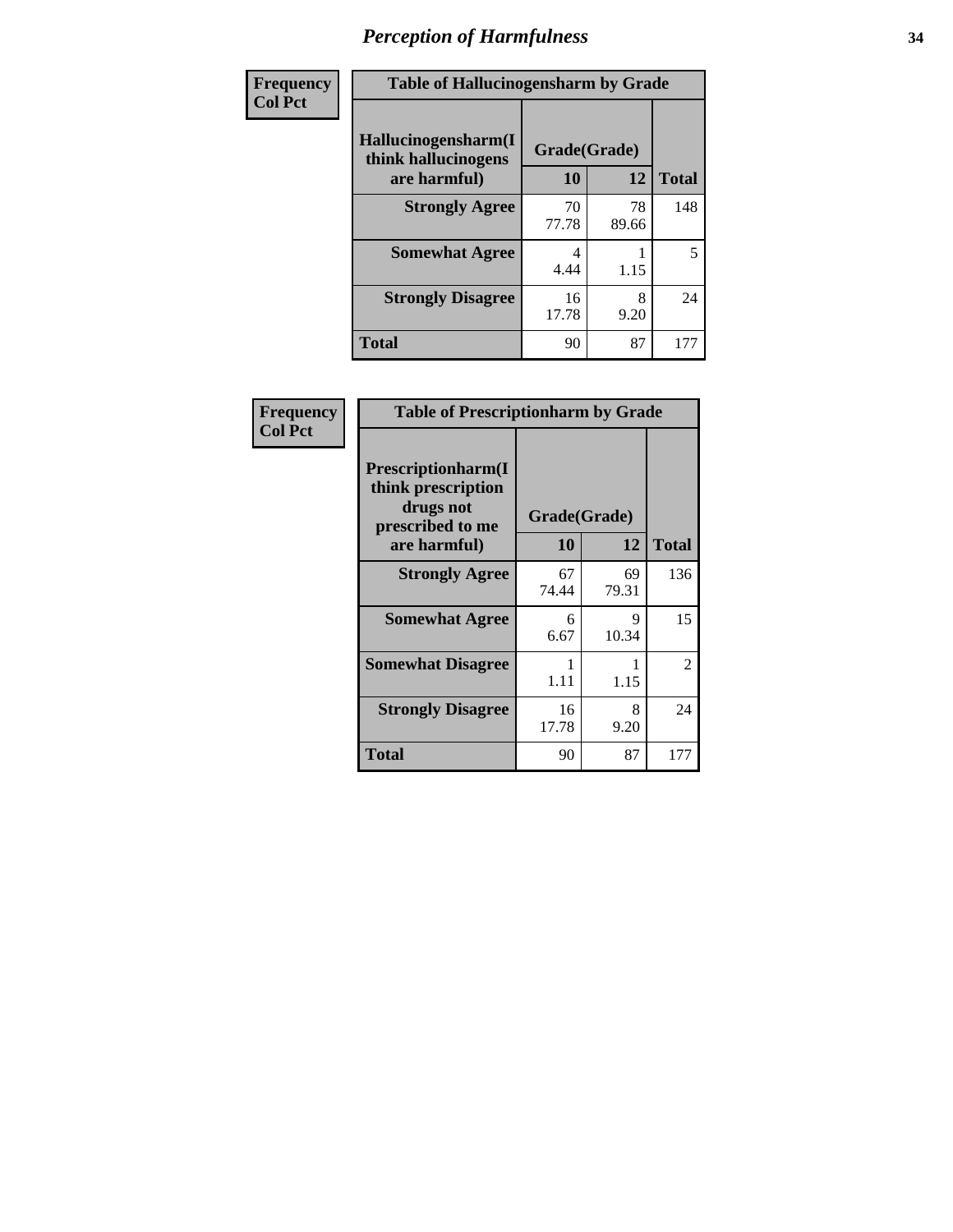# *Disapproval by Adults* **35**

| Frequency      | <b>Table of Alcoholadult by Grade</b>                                 |                    |             |              |
|----------------|-----------------------------------------------------------------------|--------------------|-------------|--------------|
| <b>Col Pct</b> | <b>Alcoholadult</b> (Adults<br>would disapprove if<br>I used alcohol) | Grade(Grade)<br>10 | 12          | <b>Total</b> |
|                | <b>Strongly Agree</b>                                                 | 60<br>66.67        | 49<br>56.32 | 109          |
|                | <b>Somewhat Agree</b>                                                 | 10<br>11.11        | 19<br>21.84 | 29           |
|                | <b>Somewhat Disagree</b>                                              | 9<br>10.00         | 12<br>13.79 | 21           |
|                | <b>Strongly Disagree</b>                                              | 11<br>12.22        | 8.05        | 18           |
|                | <b>Total</b>                                                          | 90                 | 87          | 177          |

| <b>Table of Tobaccoadult by Grade</b>                                 |                    |                       |     |  |  |
|-----------------------------------------------------------------------|--------------------|-----------------------|-----|--|--|
| <b>Tobaccoadult</b> (Adults<br>would disapprove if<br>I used tobacco) | Grade(Grade)<br>10 | <b>Total</b>          |     |  |  |
| <b>Strongly Agree</b>                                                 | 70<br>77.78        | 72<br>82.76           | 142 |  |  |
| <b>Somewhat Agree</b>                                                 | 3<br>3.33          | 8.05                  | 10  |  |  |
| <b>Somewhat Disagree</b>                                              | 4<br>4.44          | $\mathcal{L}$<br>2.30 | 6   |  |  |
| <b>Strongly Disagree</b>                                              | 13<br>14.44        | 6<br>6.90             | 19  |  |  |
| <b>Total</b>                                                          | 90                 | 87                    | 177 |  |  |

| Frequency<br><b>Col Pct</b> | <b>Table of Marijuanaadult by Grade</b>                           |                    |             |              |
|-----------------------------|-------------------------------------------------------------------|--------------------|-------------|--------------|
|                             | Marijuanaadult(Adults<br>would disapprove if I<br>used marijuana) | Grade(Grade)<br>10 | 12          | <b>Total</b> |
|                             | <b>Strongly Agree</b>                                             | 64<br>71.11        | 57<br>65.52 | 121          |
|                             | <b>Somewhat Agree</b>                                             | 6<br>6.67          | 10<br>11.49 | 16           |
|                             | <b>Somewhat Disagree</b>                                          | 6<br>6.67          | 11<br>12.64 | 17           |
|                             | <b>Strongly Disagree</b>                                          | 14<br>15.56        | 9<br>10.34  | 23           |
|                             | <b>Total</b>                                                      | 90                 | 87          | 177          |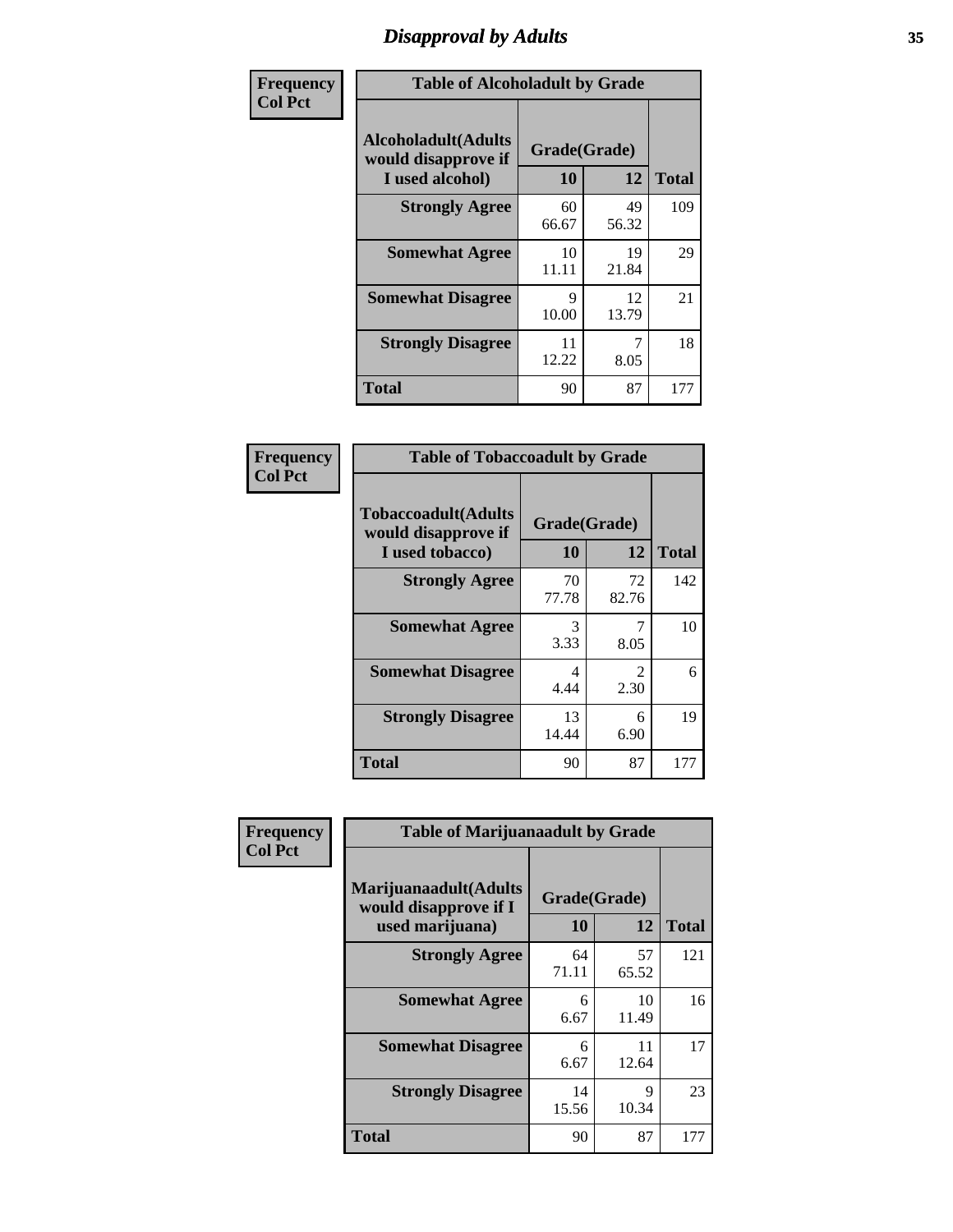### *Disapproval by Adults* **36**

| <b>Frequency</b> | <b>Table of Otherdrugadult by Grade</b>                                     |                    |                                     |                |
|------------------|-----------------------------------------------------------------------------|--------------------|-------------------------------------|----------------|
| <b>Col Pct</b>   | <b>Otherdrugadult</b> (Adults<br>would disapprove if I<br>used other drugs) | Grade(Grade)<br>10 | 12                                  | <b>Total</b>   |
|                  | <b>Strongly Agree</b>                                                       | 72<br>80.00        | 78<br>89.66                         | 150            |
|                  | <b>Somewhat Agree</b>                                                       | 3<br>3.33          | $\mathcal{D}_{\mathcal{L}}$<br>2.30 | 5              |
|                  | <b>Somewhat Disagree</b>                                                    | 2.22               | 0<br>0.00                           | $\overline{2}$ |
|                  | <b>Strongly Disagree</b>                                                    | 13<br>14.44        | 8.05                                | 20             |
|                  | <b>Total</b>                                                                | 90                 | 87                                  | 177            |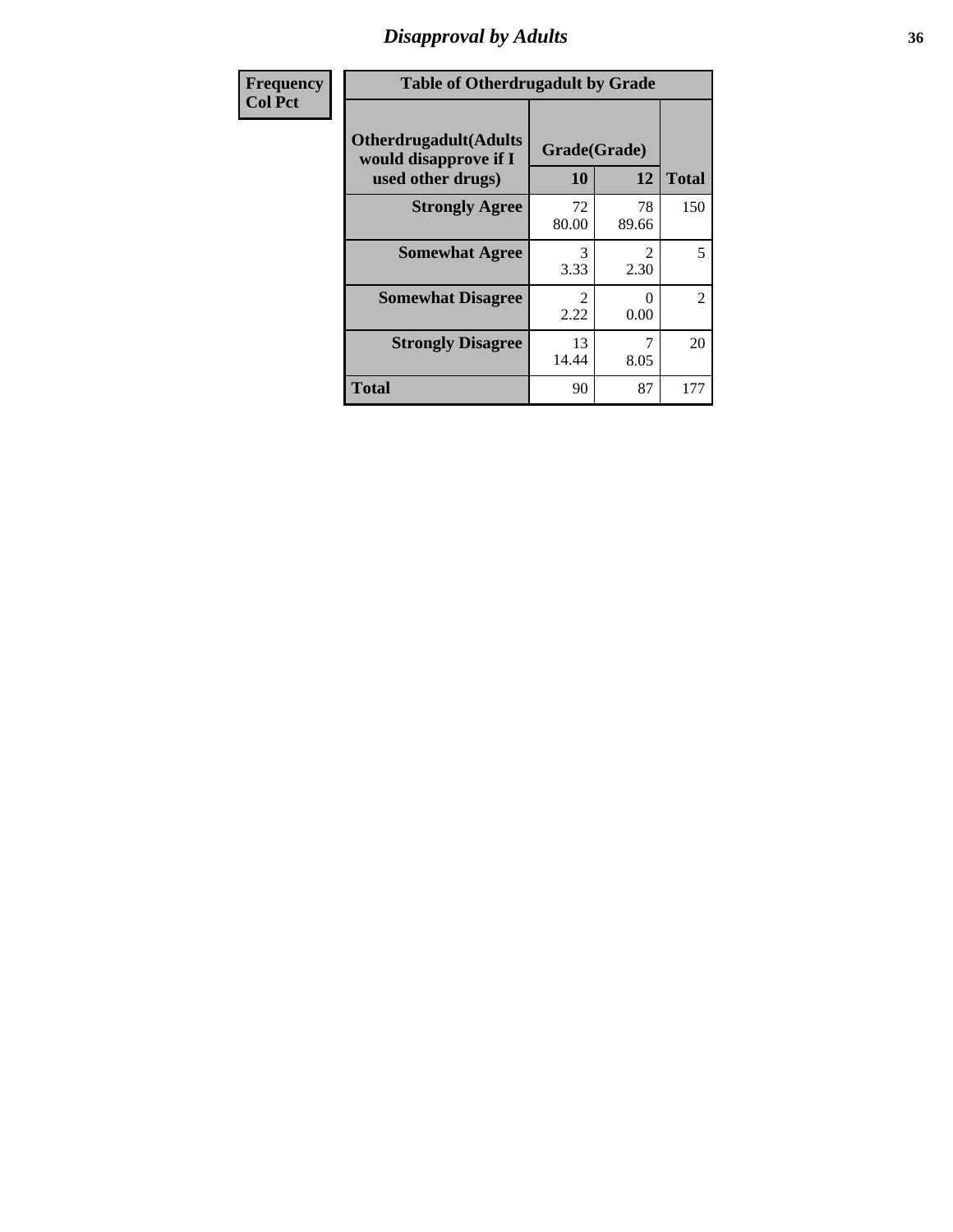# *Disapproval by Peers* **37**

| Frequency      | <b>Table of Alcoholpeer by Grade</b>                    |              |             |              |  |
|----------------|---------------------------------------------------------|--------------|-------------|--------------|--|
| <b>Col Pct</b> | Alcoholpeer(My<br>friends would<br>disapprove if I used | Grade(Grade) |             |              |  |
|                | alcohol)                                                | 10           | 12          | <b>Total</b> |  |
|                | <b>Strongly Agree</b>                                   | 30<br>33.33  | 28<br>32.18 | 58           |  |
|                | <b>Somewhat Agree</b>                                   | 19<br>21.11  | 14<br>16.09 | 33           |  |
|                | <b>Somewhat Disagree</b>                                | 19<br>21.11  | 19<br>21.84 | 38           |  |
|                | <b>Strongly Disagree</b>                                | 22<br>24.44  | 26<br>29.89 | 48           |  |
|                | Total                                                   | 90           | 87          | 177          |  |

| Frequency      | <b>Table of Tobaccopeer by Grade</b>                                |                           |             |              |  |
|----------------|---------------------------------------------------------------------|---------------------------|-------------|--------------|--|
| <b>Col Pct</b> | Tobaccopeer(My<br>friends would<br>disapprove if I used<br>tobacco) | Grade(Grade)<br><b>10</b> | 12          | <b>Total</b> |  |
|                | <b>Strongly Agree</b>                                               | 45<br>50.00               | 46<br>52.87 | 91           |  |
|                | <b>Somewhat Agree</b>                                               | 21<br>23.33               | 14<br>16.09 | 35           |  |
|                | <b>Somewhat Disagree</b>                                            | 8<br>8.89                 | 10<br>11.49 | 18           |  |
|                | <b>Strongly Disagree</b>                                            | 16<br>17.78               | 17<br>19.54 | 33           |  |
|                | Total                                                               | 90                        | 87          | 177          |  |

| Frequency      | <b>Table of Marijuanapeer by Grade</b> |              |             |              |
|----------------|----------------------------------------|--------------|-------------|--------------|
| <b>Col Pct</b> | Marijuanapeer(My<br>friends would      | Grade(Grade) |             |              |
|                | disapprove if I used<br>marijuana)     | 10           | 12          | <b>Total</b> |
|                | <b>Strongly Agree</b>                  | 34<br>37.78  | 31<br>35.63 | 65           |
|                | <b>Somewhat Agree</b>                  | 19<br>21.11  | 12<br>13.79 | 31           |
|                | <b>Somewhat Disagree</b>               | 15<br>16.67  | 17<br>19.54 | 32           |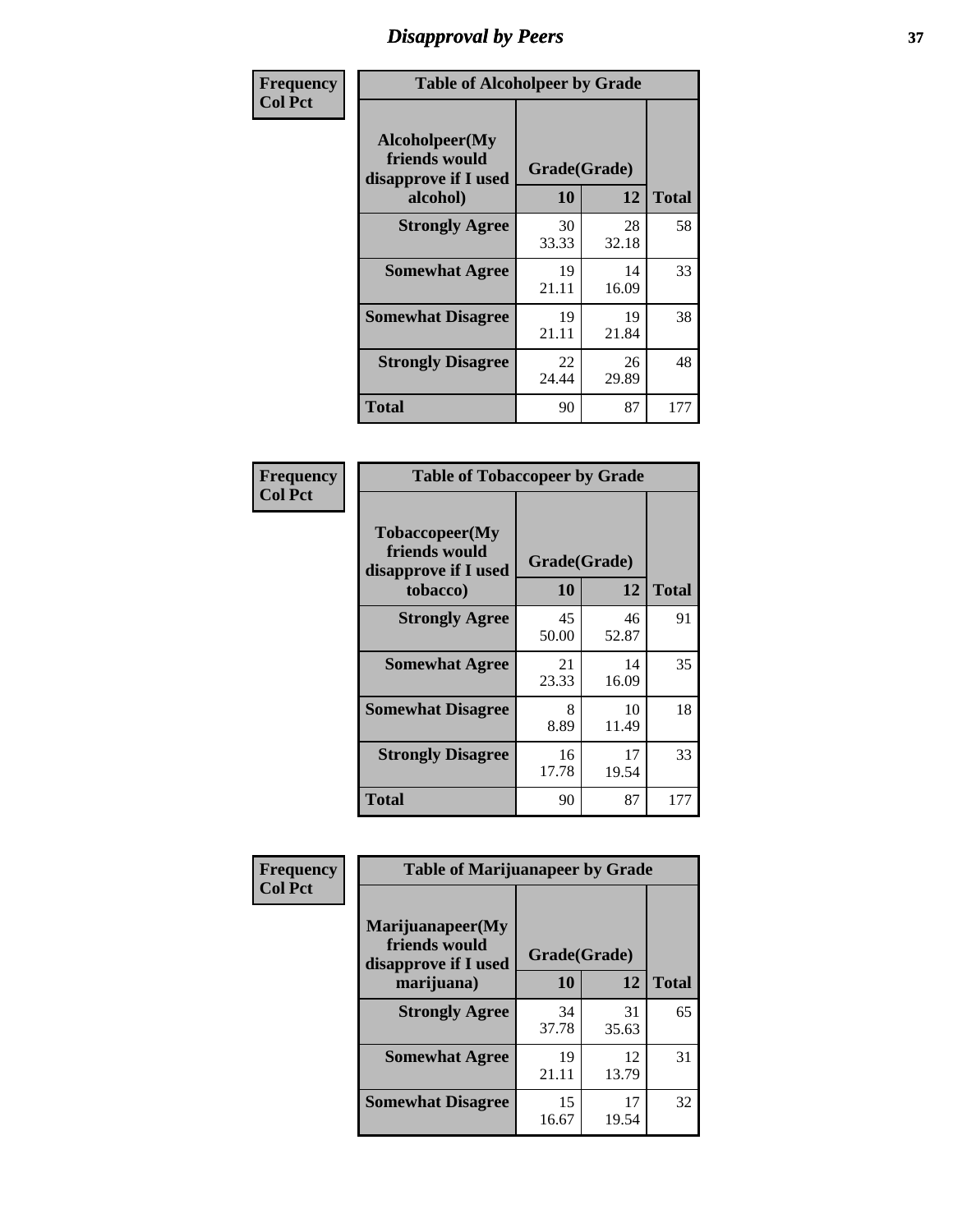# *Disapproval by Peers* **38**

| Frequency<br><b>Col Pct</b> | <b>Table of Marijuanapeer by Grade</b>                                  |                    |             |              |
|-----------------------------|-------------------------------------------------------------------------|--------------------|-------------|--------------|
|                             | Marijuanapeer(My<br>friends would<br>disapprove if I used<br>marijuana) | Grade(Grade)<br>10 | 12          | <b>Total</b> |
|                             | <b>Strongly Disagree</b>                                                | 22<br>24.44        | 27<br>31.03 | 49           |
|                             | Total                                                                   | 90                 | 87          | 17           |

| Frequency      | <b>Table of Otherdrugpeer by Grade</b>                                    |                    |             |              |
|----------------|---------------------------------------------------------------------------|--------------------|-------------|--------------|
| <b>Col Pct</b> | Otherdrugpeer(My<br>friends would<br>disapprove if I used<br>other drugs) | Grade(Grade)<br>10 | 12          | <b>Total</b> |
|                | <b>Strongly Agree</b>                                                     | 51<br>56.67        | 57<br>65.52 | 108          |
|                | <b>Somewhat Agree</b>                                                     | 13<br>14.44        | 11<br>12.64 | 24           |
|                | <b>Somewhat Disagree</b>                                                  | 9<br>10.00         | 3<br>3.45   | 12           |
|                | <b>Strongly Disagree</b>                                                  | 17<br>18.89        | 16<br>18.39 | 33           |
|                | Total                                                                     | 90                 | 87          | 177          |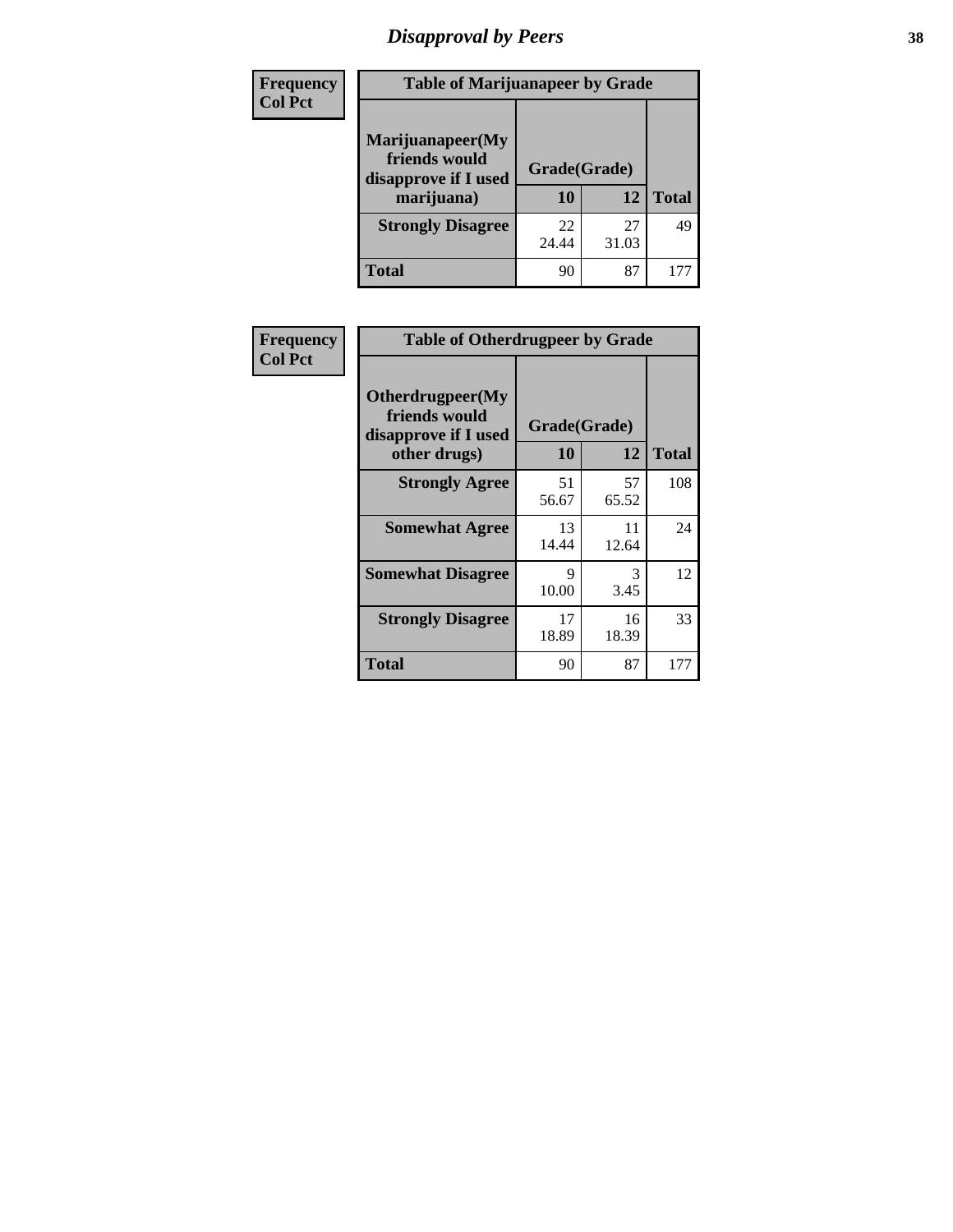| Frequency      | <b>Table of Alcohollocation1 by Grade</b> |              |             |              |
|----------------|-------------------------------------------|--------------|-------------|--------------|
| <b>Col Pct</b> | <b>Alcohollocation1(Places</b>            | Grade(Grade) |             |              |
|                | <b>Friends Use Alcohol)</b>               | 10           | 12          | <b>Total</b> |
|                |                                           | 46<br>51.11  | 52<br>59.77 | 98           |
|                | Do Not Use                                | 44<br>48.89  | 35<br>40.23 | 79           |
|                | <b>Total</b>                              | 90           | 87          | 177          |

| Frequency      | <b>Table of Alcohollocation2 by Grade</b> |              |             |              |
|----------------|-------------------------------------------|--------------|-------------|--------------|
| <b>Col Pct</b> | <b>Alcohollocation2(Places</b>            | Grade(Grade) |             |              |
|                | <b>Friends Use Alcohol)</b>               | 10           | 12          | <b>Total</b> |
|                |                                           | 62<br>68.89  | 52<br>59.77 | 114          |
|                | Home                                      | 28<br>31.11  | 35<br>40.23 | 63           |
|                | <b>Total</b>                              | 90           | 87          | 177          |

| Frequency      | <b>Table of Alcohollocation 3 by Grade</b> |              |             |              |
|----------------|--------------------------------------------|--------------|-------------|--------------|
| <b>Col Pct</b> | <b>Alcohollocation3(Places</b>             | Grade(Grade) |             |              |
|                | <b>Friends Use Alcohol)</b>                | 10           | 12          | <b>Total</b> |
|                |                                            | 86<br>95.56  | 84<br>96.55 | 170          |
|                | <b>School</b>                              | 4<br>4.44    | 3<br>3.45   |              |
|                | <b>Total</b>                               | 90           | 87          | 177          |

| <b>Frequency</b> | <b>Table of Alcohollocation4 by Grade</b> |              |             |              |
|------------------|-------------------------------------------|--------------|-------------|--------------|
| <b>Col Pct</b>   | <b>Alcohollocation4(Places</b>            | Grade(Grade) |             |              |
|                  | <b>Friends Use Alcohol)</b>               | 10           | 12          | <b>Total</b> |
|                  |                                           | 81<br>90.00  | 76<br>87.36 | 157          |
|                  | Car                                       | Q<br>10.00   | 11<br>12.64 | 20           |
|                  | <b>Total</b>                              | 90           | 87          |              |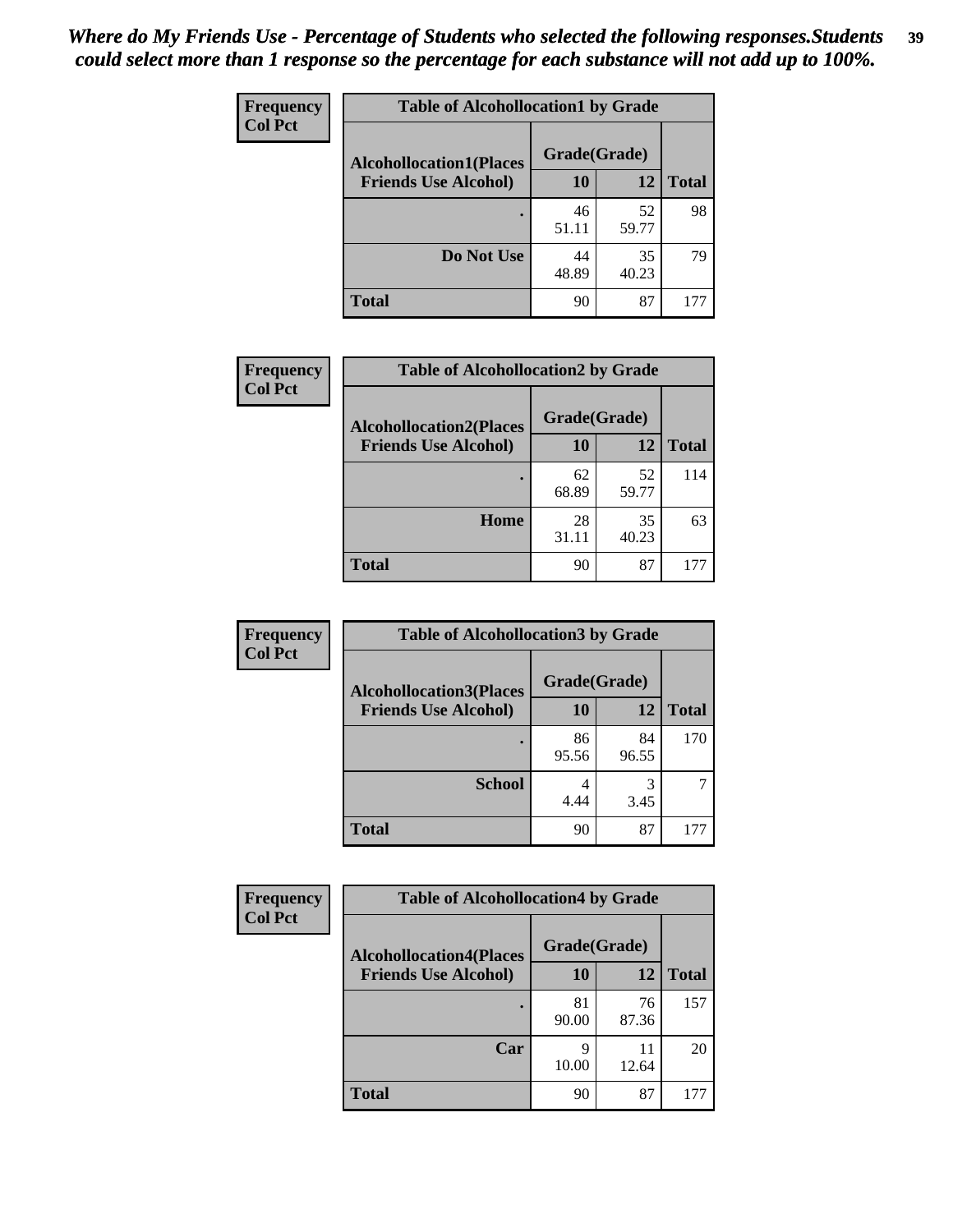| Frequency<br><b>Col Pct</b> | <b>Table of Alcohollocation5 by Grade</b>      |             |             |              |
|-----------------------------|------------------------------------------------|-------------|-------------|--------------|
|                             | Grade(Grade)<br><b>Alcohollocation5(Places</b> |             |             |              |
|                             | <b>Friends Use Alcohol)</b>                    | 10          | 12          | <b>Total</b> |
|                             |                                                | 61<br>67.78 | 53<br>60.92 | 114          |
|                             | <b>Friend's House</b>                          | 29<br>32.22 | 34<br>39.08 | 63           |
|                             | <b>Total</b>                                   | 90          | 87          | 177          |

| <b>Frequency</b> | <b>Table of Alcohollocation6 by Grade</b> |              |             |              |
|------------------|-------------------------------------------|--------------|-------------|--------------|
| <b>Col Pct</b>   | <b>Alcohollocation6(Places</b>            | Grade(Grade) |             |              |
|                  | <b>Friends Use Alcohol)</b>               | 10           | 12          | <b>Total</b> |
|                  |                                           | 72<br>80.00  | 61<br>70.11 | 133          |
|                  | <b>Other</b>                              | 18<br>20.00  | 26<br>29.89 | 44           |
|                  | <b>Total</b>                              | 90           | 87          |              |

| Frequency      | <b>Table of Tobaccolocation1 by Grade</b> |              |             |              |
|----------------|-------------------------------------------|--------------|-------------|--------------|
| <b>Col Pct</b> | <b>Tobaccolocation1(Places</b>            | Grade(Grade) |             |              |
|                | <b>Friends Use Tobacco)</b>               | 10           | 12          | <b>Total</b> |
|                |                                           | 26<br>28.89  | 22<br>25.29 | 48           |
|                | Do Not Use                                | 64<br>71.11  | 65<br>74.71 | 129          |
|                | <b>Total</b>                              | 90           | 87          | 177          |

| Frequency      | <b>Table of Tobaccolocation2 by Grade</b> |              |             |              |
|----------------|-------------------------------------------|--------------|-------------|--------------|
| <b>Col Pct</b> | <b>Tobaccolocation2(Places</b>            | Grade(Grade) |             |              |
|                | <b>Friends Use Tobacco)</b>               | 10           | 12          | <b>Total</b> |
|                |                                           | 72<br>80.00  | 72<br>82.76 | 144          |
|                | Home                                      | 18<br>20.00  | 15<br>17.24 | 33           |
|                | <b>Total</b>                              | 90           | 87          |              |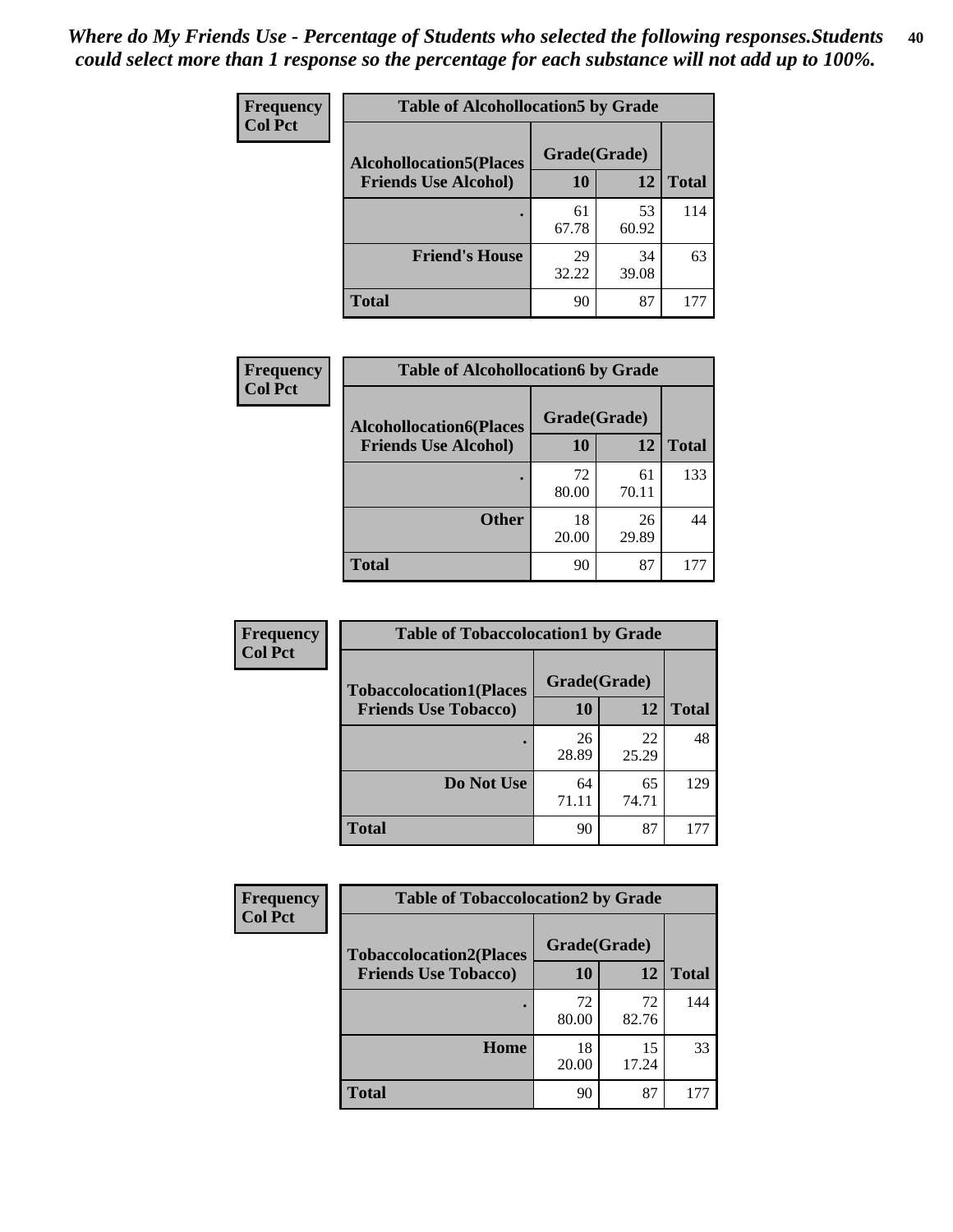| Frequency      | <b>Table of Tobaccolocation 3 by Grade</b> |              |             |              |
|----------------|--------------------------------------------|--------------|-------------|--------------|
| <b>Col Pct</b> | <b>Tobaccolocation3(Places</b>             | Grade(Grade) |             |              |
|                | <b>Friends Use Tobacco)</b>                | 10           | 12          | <b>Total</b> |
|                |                                            | 86<br>95.56  | 84<br>96.55 | 170          |
|                | <b>School</b>                              | 4<br>4.44    | 3<br>3.45   |              |
|                | <b>Total</b>                               | 90           | 87          | 177          |

| Frequency      | <b>Table of Tobaccolocation4 by Grade</b> |              |             |              |
|----------------|-------------------------------------------|--------------|-------------|--------------|
| <b>Col Pct</b> | <b>Tobaccolocation4(Places</b>            | Grade(Grade) |             |              |
|                | <b>Friends Use Tobacco)</b>               | 10           | 12          | <b>Total</b> |
|                |                                           | 81<br>90.00  | 78<br>89.66 | 159          |
|                | Car                                       | q<br>10.00   | q<br>10.34  | 18           |
|                | <b>Total</b>                              | 90           | 87          | 177          |

| Frequency      | <b>Table of Tobaccolocation5 by Grade</b> |              |             |              |
|----------------|-------------------------------------------|--------------|-------------|--------------|
| <b>Col Pct</b> | <b>Tobaccolocation5(Places</b>            | Grade(Grade) |             |              |
|                | <b>Friends Use Tobacco)</b>               | 10           | 12          | <b>Total</b> |
|                |                                           | 72<br>80.00  | 73<br>83.91 | 145          |
|                | <b>Friend's House</b>                     | 18<br>20.00  | 14<br>16.09 | 32           |
|                | <b>Total</b>                              | 90           | 87          | 177          |

| <b>Frequency</b> | <b>Table of Tobaccolocation6 by Grade</b> |              |             |              |  |  |
|------------------|-------------------------------------------|--------------|-------------|--------------|--|--|
| <b>Col Pct</b>   | <b>Tobaccolocation6(Places</b>            | Grade(Grade) |             |              |  |  |
|                  | <b>Friends Use Tobacco)</b>               | 10           | 12          | <b>Total</b> |  |  |
|                  |                                           | 80<br>88.89  | 75<br>86.21 | 155          |  |  |
|                  | <b>Other</b>                              | 10<br>11.11  | 12<br>13.79 | 22           |  |  |
|                  | <b>Total</b>                              | 90           | 87          |              |  |  |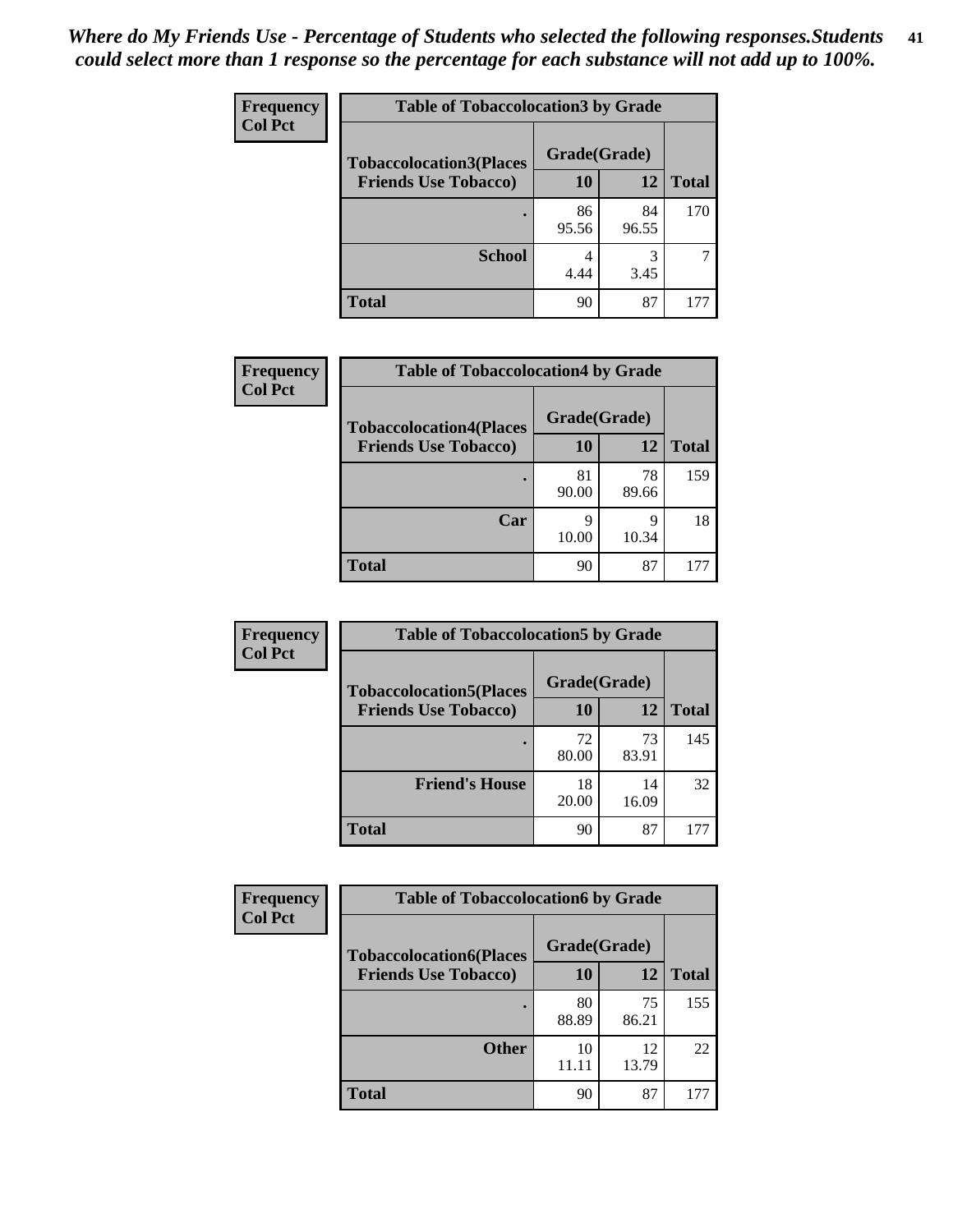| <b>Frequency</b> | <b>Table of Marijuanalocation1 by Grade</b> |              |             |              |
|------------------|---------------------------------------------|--------------|-------------|--------------|
| <b>Col Pct</b>   | <b>Marijuanalocation1(Places</b>            | Grade(Grade) |             |              |
|                  | <b>Friends Use Marijuana</b> )              | 10           | 12          | <b>Total</b> |
|                  |                                             | 49<br>54.44  | 50<br>57.47 | 99           |
|                  | Do Not Use                                  | 41<br>45.56  | 37<br>42.53 | 78           |
|                  | <b>Total</b>                                | 90           | 87          | 177          |

| <b>Frequency</b> | <b>Table of Marijuanalocation2 by Grade</b>                        |                    |             |              |
|------------------|--------------------------------------------------------------------|--------------------|-------------|--------------|
| <b>Col Pct</b>   | <b>Marijuanalocation2(Places</b><br><b>Friends Use Marijuana</b> ) | Grade(Grade)<br>10 | 12          | <b>Total</b> |
|                  |                                                                    | 57<br>63.33        | 51<br>58.62 | 108          |
|                  | Home                                                               | 33<br>36.67        | 36<br>41.38 | 69           |
|                  | <b>Total</b>                                                       | 90                 | 87          | 177          |

| Frequency<br><b>Col Pct</b> | <b>Table of Marijuanalocation3 by Grade</b> |              |             |              |
|-----------------------------|---------------------------------------------|--------------|-------------|--------------|
|                             | <b>Marijuanalocation3</b> (Places           | Grade(Grade) |             |              |
|                             | <b>Friends Use Marijuana</b> )              | <b>10</b>    | 12          | <b>Total</b> |
|                             |                                             | 78<br>86.67  | 77<br>88.51 | 155          |
|                             | <b>School</b>                               | 12<br>13.33  | 10<br>11.49 | 22           |
|                             | <b>Total</b>                                | 90           | 87          | 177          |

| <b>Frequency</b> | <b>Table of Marijuanalocation4 by Grade</b> |              |             |              |  |
|------------------|---------------------------------------------|--------------|-------------|--------------|--|
| <b>Col Pct</b>   | <b>Marijuanalocation4(Places</b>            | Grade(Grade) |             |              |  |
|                  | <b>Friends Use Marijuana</b> )              | <b>10</b>    | 12          | <b>Total</b> |  |
|                  |                                             | 69<br>76.67  | 59<br>67.82 | 128          |  |
|                  | Car                                         | 21<br>23.33  | 28<br>32.18 | 49           |  |
|                  | <b>Total</b>                                | 90           | 87          |              |  |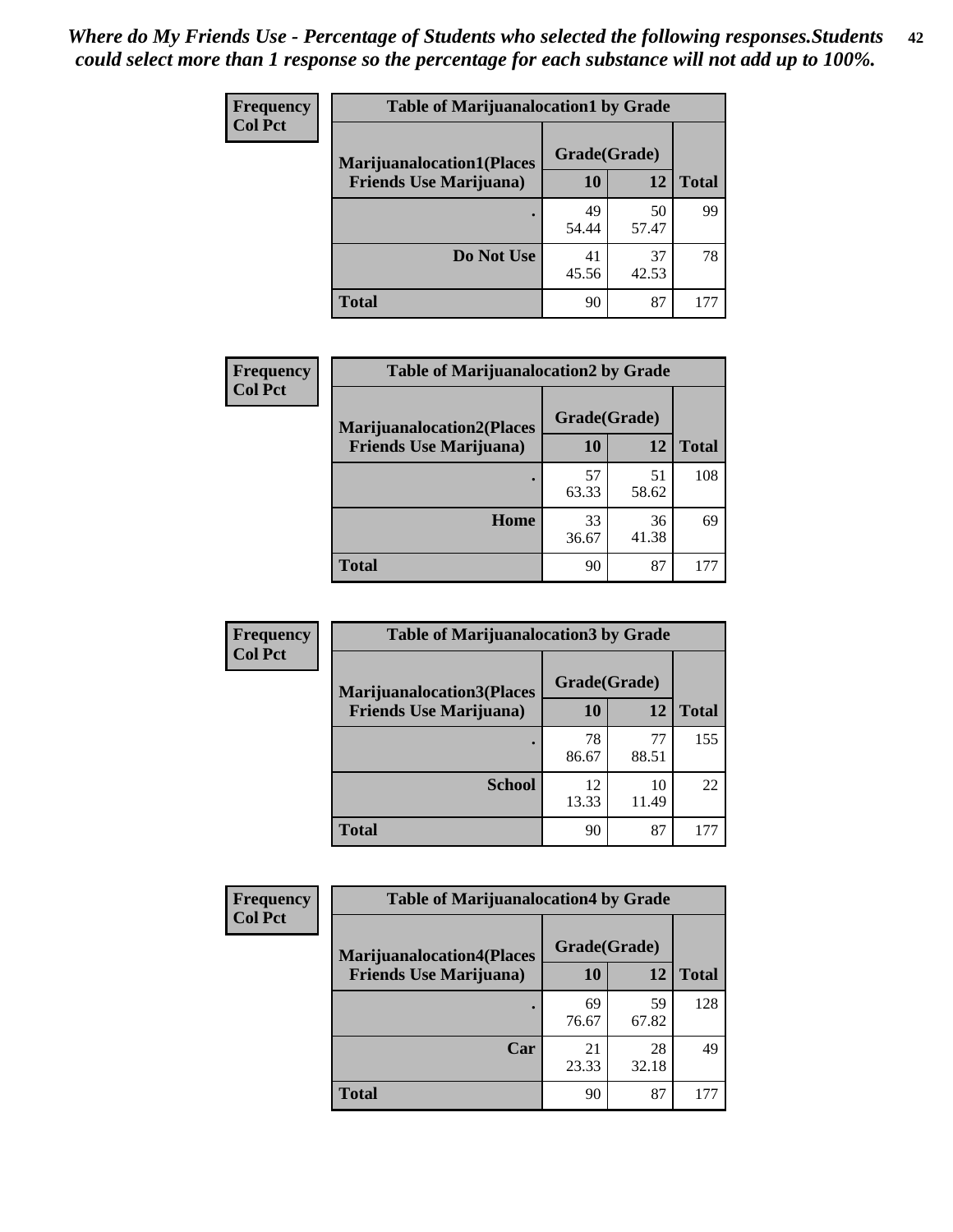| <b>Frequency</b> | <b>Table of Marijuanalocation5 by Grade</b> |              |             |              |
|------------------|---------------------------------------------|--------------|-------------|--------------|
| <b>Col Pct</b>   | <b>Marijuanalocation5(Places)</b>           | Grade(Grade) |             |              |
|                  | <b>Friends Use Marijuana</b> )              | 10           | 12          | <b>Total</b> |
|                  |                                             | 56<br>62.22  | 48<br>55.17 | 104          |
|                  | <b>Friend's House</b>                       | 34<br>37.78  | 39<br>44.83 | 73           |
|                  | <b>Total</b>                                | 90           | 87          |              |

| Frequency      | <b>Table of Marijuanalocation6 by Grade</b> |              |             |              |
|----------------|---------------------------------------------|--------------|-------------|--------------|
| <b>Col Pct</b> | <b>Marijuanalocation6(Places</b>            | Grade(Grade) |             |              |
|                | <b>Friends Use Marijuana</b> )              | 10           | 12          | <b>Total</b> |
|                |                                             | 68<br>75.56  | 60<br>68.97 | 128          |
|                | <b>Other</b>                                | 22<br>24.44  | 27<br>31.03 | 49           |
|                | <b>Total</b>                                | 90           | 87          | 177          |

| <b>Frequency</b> | <b>Table of Otherdruglocation1 by Grade</b>                          |              |             |              |
|------------------|----------------------------------------------------------------------|--------------|-------------|--------------|
| <b>Col Pct</b>   | <b>Otherdruglocation1(Places</b><br><b>Friends Use Other Illegal</b> | Grade(Grade) |             |              |
|                  | Drugs)                                                               | 10           | 12          | <b>Total</b> |
|                  |                                                                      | 20<br>22.22  | 16<br>18.39 | 36           |
|                  | Do Not Use                                                           | 70<br>77.78  | 71<br>81.61 | 141          |
|                  | <b>Total</b>                                                         | 90           | 87          | 177          |

| Frequency      | <b>Table of Otherdruglocation2 by Grade</b>                          |              |             |              |
|----------------|----------------------------------------------------------------------|--------------|-------------|--------------|
| <b>Col Pct</b> | <b>Otherdruglocation2(Places</b><br><b>Friends Use Other Illegal</b> | Grade(Grade) |             |              |
|                | Drugs)                                                               | 10           | 12          | <b>Total</b> |
|                |                                                                      | 77<br>85.56  | 78<br>89.66 | 155          |
|                | Home                                                                 | 13<br>14.44  | 9<br>10.34  | 22           |
|                | <b>Total</b>                                                         | 90           | 87          | 177          |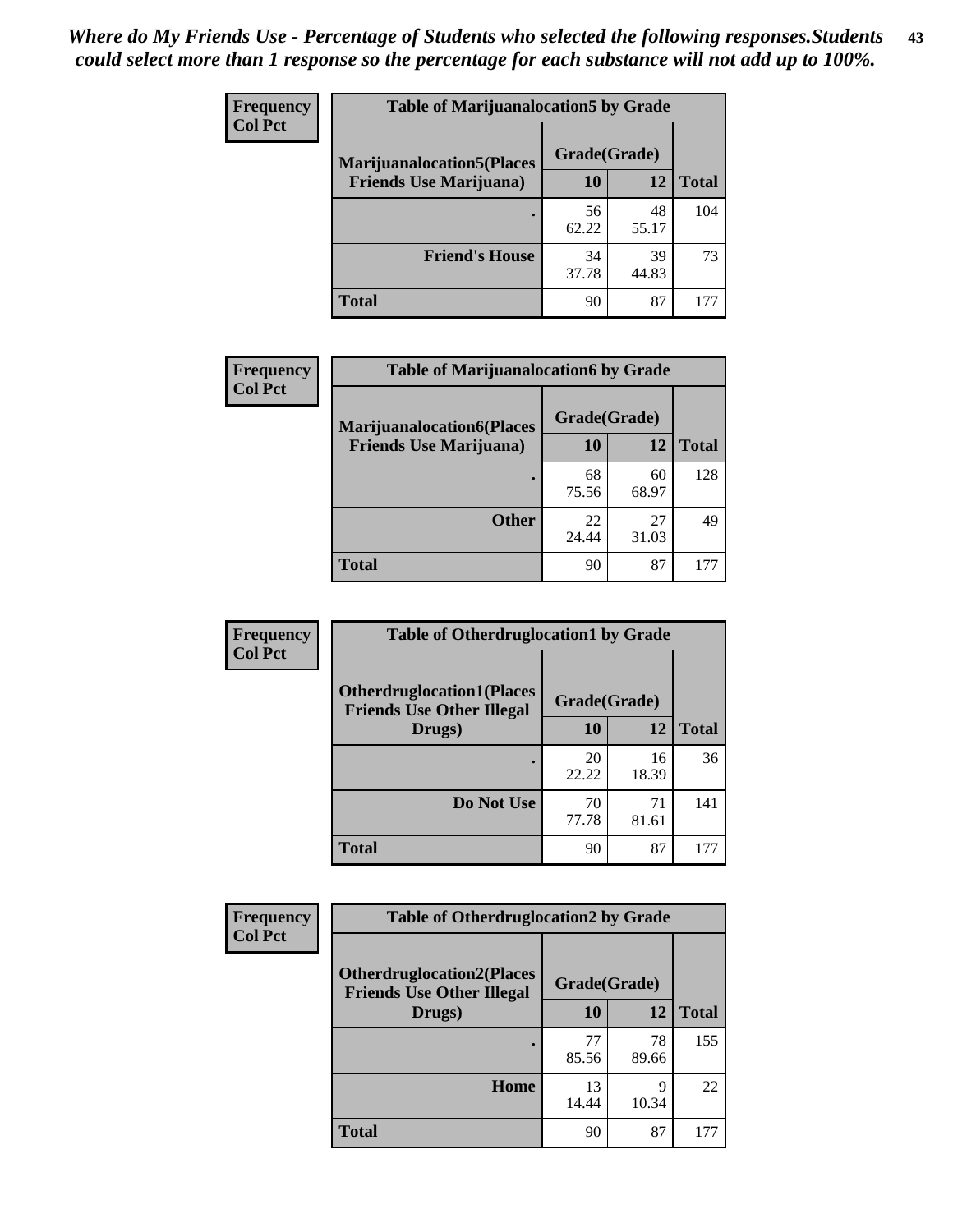| <b>Frequency</b> | <b>Table of Otherdruglocation 3 by Grade</b>                         |              |             |              |
|------------------|----------------------------------------------------------------------|--------------|-------------|--------------|
| <b>Col Pct</b>   | <b>Otherdruglocation3(Places</b><br><b>Friends Use Other Illegal</b> | Grade(Grade) |             |              |
|                  | Drugs)                                                               | <b>10</b>    | 12          | <b>Total</b> |
|                  |                                                                      | 86<br>95.56  | 85<br>97.70 | 171          |
|                  | <b>School</b>                                                        | 4<br>4.44    | 2<br>2.30   | 6            |
|                  | <b>Total</b>                                                         | 90           | 87          | 177          |

| <b>Frequency</b> | <b>Table of Otherdruglocation4 by Grade</b>                          |              |             |              |
|------------------|----------------------------------------------------------------------|--------------|-------------|--------------|
| <b>Col Pct</b>   | <b>Otherdruglocation4(Places</b><br><b>Friends Use Other Illegal</b> | Grade(Grade) |             |              |
|                  | Drugs)                                                               | 10           | 12          | <b>Total</b> |
|                  |                                                                      | 84<br>93.33  | 82<br>94.25 | 166          |
|                  | Car                                                                  | 6<br>6.67    | 5.75        |              |
|                  | <b>Total</b>                                                         | 90           | 87          | 177          |

| <b>Frequency</b> | <b>Table of Otherdruglocation5 by Grade</b>                          |              |             |              |
|------------------|----------------------------------------------------------------------|--------------|-------------|--------------|
| <b>Col Pct</b>   | <b>Otherdruglocation5(Places</b><br><b>Friends Use Other Illegal</b> | Grade(Grade) |             |              |
|                  | Drugs)                                                               | 10           | 12          | <b>Total</b> |
|                  |                                                                      | 79<br>87.78  | 78<br>89.66 | 157          |
|                  | <b>Friend's House</b>                                                | 11<br>12.22  | 9<br>10.34  | 20           |
|                  | <b>Total</b>                                                         | 90           | 87          | 177          |

| <b>Frequency</b> | <b>Table of Otherdruglocation6 by Grade</b>                          |              |             |              |
|------------------|----------------------------------------------------------------------|--------------|-------------|--------------|
| <b>Col Pct</b>   | <b>Otherdruglocation6(Places</b><br><b>Friends Use Other Illegal</b> | Grade(Grade) |             |              |
|                  | Drugs)                                                               | 10           | 12          | <b>Total</b> |
|                  |                                                                      | 81<br>90.00  | 72<br>82.76 | 153          |
|                  | <b>Other</b>                                                         | 9<br>10.00   | 15<br>17.24 | 24           |
|                  | <b>Total</b>                                                         | 90           | 87          | 177          |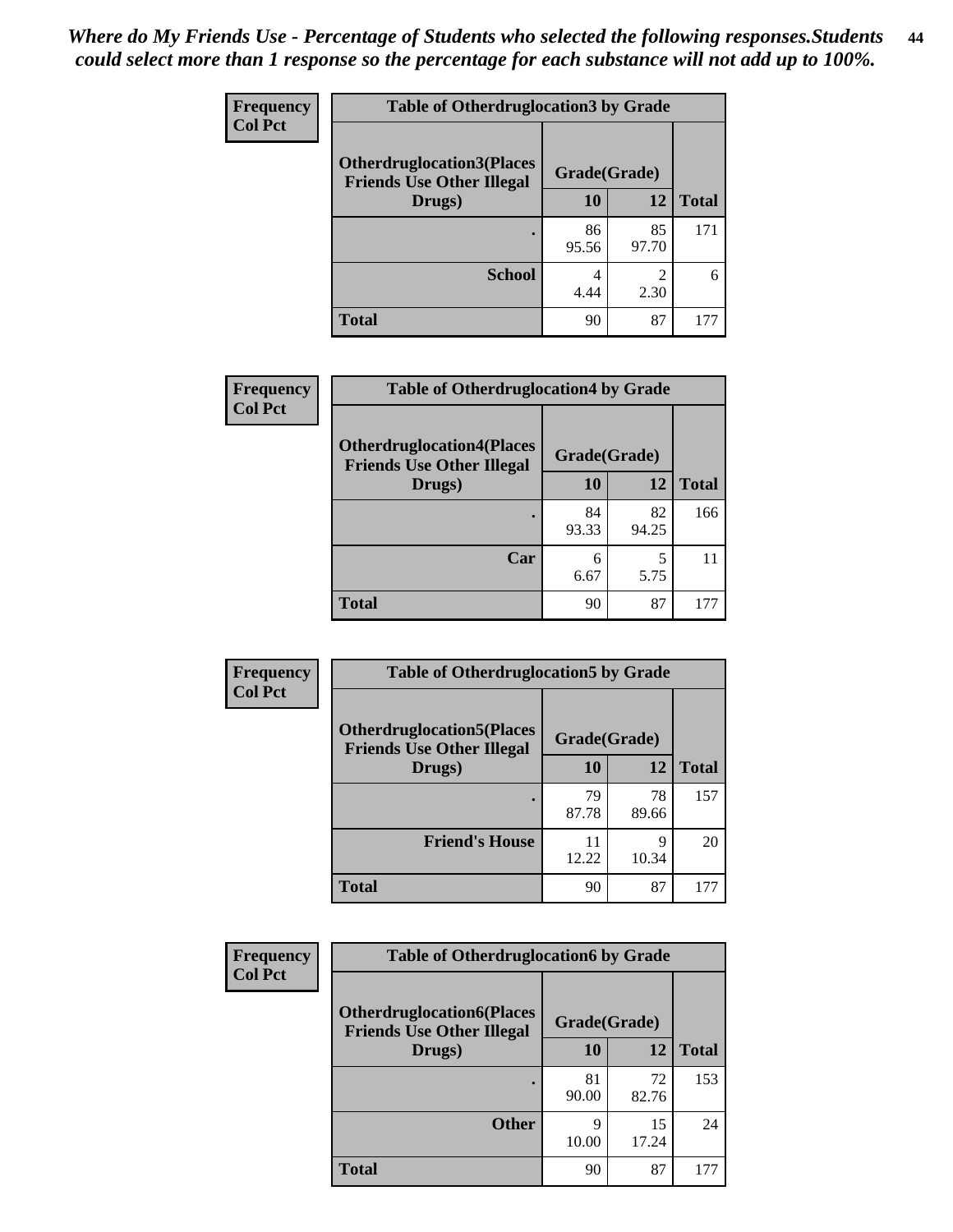| Frequency      | <b>Table of Alcoholtime1 by Grade</b>           |              |             |              |
|----------------|-------------------------------------------------|--------------|-------------|--------------|
| <b>Col Pct</b> | <b>Alcoholtime1(Times</b><br><b>Friends Use</b> | Grade(Grade) |             |              |
|                | Alcohol)                                        | 10           | 12          | <b>Total</b> |
|                |                                                 | 46<br>51.11  | 53<br>60.92 | 99           |
|                | Do Not Use                                      | 44<br>48.89  | 34<br>39.08 | 78           |
|                | <b>Total</b>                                    | 90           | 87          | 177          |

| Frequency      | <b>Table of Alcoholtime2 by Grade</b>           |              |             |              |
|----------------|-------------------------------------------------|--------------|-------------|--------------|
| <b>Col Pct</b> | <b>Alcoholtime2(Times</b><br><b>Friends Use</b> | Grade(Grade) |             |              |
|                | Alcohol)                                        | 10           | 12          | <b>Total</b> |
|                |                                                 | 83<br>92.22  | 81<br>93.10 | 164          |
|                | <b>On Way to School</b>                         | 7.78         | 6<br>6.90   | 13           |
|                | <b>Total</b>                                    | 90           | 87          | 177          |

| Frequency<br><b>Col Pct</b> | <b>Table of Alcoholtime3 by Grade</b>                           |             |             |              |
|-----------------------------|-----------------------------------------------------------------|-------------|-------------|--------------|
|                             | <b>Alcoholtime3(Times</b><br>Grade(Grade)<br><b>Friends Use</b> |             |             |              |
|                             | Alcohol)                                                        | 10          | 12          | <b>Total</b> |
|                             |                                                                 | 87<br>96.67 | 82<br>94.25 | 169          |
|                             | <b>During School</b>                                            | 3<br>3.33   | 5<br>5.75   | 8            |
|                             | <b>Total</b>                                                    | 90          | 87          | 177          |

| <b>Frequency</b><br><b>Col Pct</b> | <b>Table of Alcoholtime4 by Grade</b> |              |             |              |
|------------------------------------|---------------------------------------|--------------|-------------|--------------|
|                                    | <b>Alcoholtime4(Times</b>             | Grade(Grade) |             |              |
|                                    | <b>Friends Use Alcohol)</b>           | 10           | 12          | <b>Total</b> |
|                                    |                                       | 79<br>87.78  | 78<br>89.66 | 157          |
|                                    | <b>On Way Home From School</b>        | 11<br>12.22  | 9<br>10.34  | 20           |
|                                    | <b>Total</b>                          | 90           | 87          | 177          |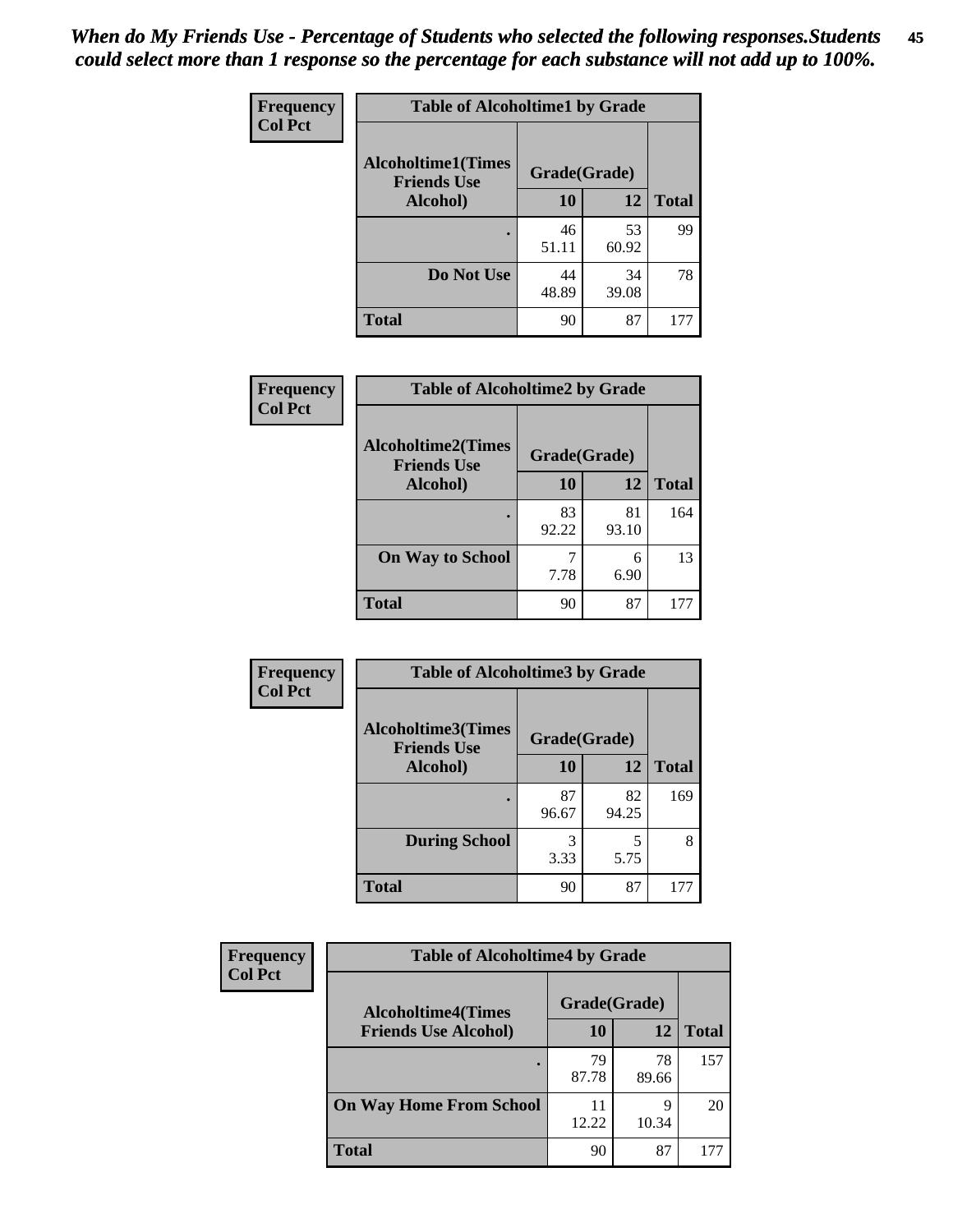*When do My Friends Use - Percentage of Students who selected the following responses.Students could select more than 1 response so the percentage for each substance will not add up to 100%.* **46**

| Frequency      | <b>Table of Alcoholtime5 by Grade</b>            |              |             |              |
|----------------|--------------------------------------------------|--------------|-------------|--------------|
| <b>Col Pct</b> | <b>Alcoholtime5</b> (Times<br><b>Friends Use</b> | Grade(Grade) |             |              |
|                | Alcohol)                                         | 10           | 12          | <b>Total</b> |
|                |                                                  | 71<br>78.89  | 59<br>67.82 | 130          |
|                | Weeknights                                       | 19<br>21.11  | 28<br>32.18 | 47           |
|                | <b>Total</b>                                     | 90           | 87          | 177          |

| Frequency      | <b>Table of Alcoholtime6 by Grade</b>           |              |             |              |
|----------------|-------------------------------------------------|--------------|-------------|--------------|
| <b>Col Pct</b> | <b>Alcoholtime6(Times</b><br><b>Friends Use</b> | Grade(Grade) |             |              |
|                | Alcohol)                                        | 10           | 12          | <b>Total</b> |
|                |                                                 | 50<br>55.56  | 32<br>36.78 | 82           |
|                | Weekends                                        | 40<br>44.44  | 55<br>63.22 | 95           |
|                | <b>Total</b>                                    | 90           | 87          | 177          |

| Frequency<br><b>Col Pct</b> | <b>Table of Tobaccotime1 by Grade</b>           |              |             |              |
|-----------------------------|-------------------------------------------------|--------------|-------------|--------------|
|                             | <b>Tobaccotime1(Times</b><br><b>Friends Use</b> | Grade(Grade) |             |              |
|                             | <b>Tobacco</b> )                                | 10           | 12          | <b>Total</b> |
|                             |                                                 | 21<br>23.33  | 23<br>26.44 | 44           |
|                             | Do Not Use                                      | 69<br>76.67  | 64<br>73.56 | 133          |
|                             | <b>Total</b>                                    | 90           | 87          | 177          |

| <b>Frequency</b> |                                                 | <b>Table of Tobaccotime2 by Grade</b> |             |              |  |
|------------------|-------------------------------------------------|---------------------------------------|-------------|--------------|--|
| <b>Col Pct</b>   | <b>Tobaccotime2(Times</b><br><b>Friends Use</b> | Grade(Grade)                          |             |              |  |
|                  | <b>Tobacco</b> )                                | 10                                    | 12          | <b>Total</b> |  |
|                  |                                                 | 84<br>93.33                           | 77<br>88.51 | 161          |  |
|                  | <b>On Way to School</b>                         | 6<br>6.67                             | 10<br>11.49 | 16           |  |
|                  | <b>Total</b>                                    | 90                                    | 87          | 177          |  |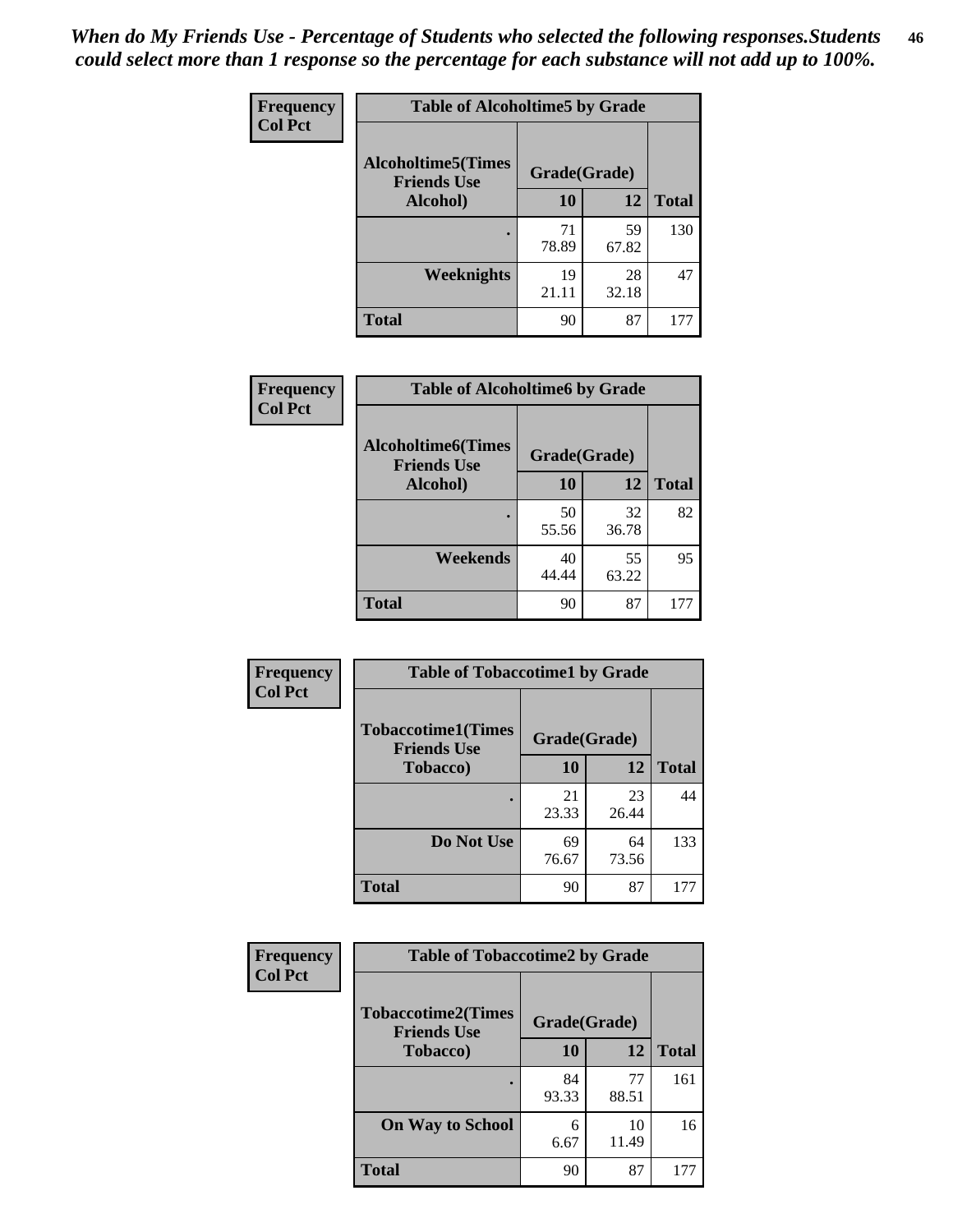| Frequency      | <b>Table of Tobaccotime3 by Grade</b>           |              |             |              |  |
|----------------|-------------------------------------------------|--------------|-------------|--------------|--|
| <b>Col Pct</b> | <b>Tobaccotime3(Times</b><br><b>Friends Use</b> | Grade(Grade) |             |              |  |
|                | <b>Tobacco</b> )                                | 10           | 12          | <b>Total</b> |  |
|                | ٠                                               | 87<br>96.67  | 82<br>94.25 | 169          |  |
|                | <b>During School</b>                            | 3<br>3.33    | 5<br>5.75   | 8            |  |
|                | <b>Total</b>                                    | 90           | 87          | 177          |  |

| <b>Frequency</b><br><b>Col Pct</b> | <b>Table of Tobaccotime4 by Grade</b> |              |             |              |
|------------------------------------|---------------------------------------|--------------|-------------|--------------|
|                                    | <b>Tobaccotime4(Times</b>             | Grade(Grade) |             |              |
|                                    | <b>Friends Use Tobacco)</b>           | 10           | 12          | <b>Total</b> |
|                                    |                                       | 79<br>87.78  | 78<br>89.66 | 157          |
|                                    | <b>On Way Home From School</b>        | 12.22        | O<br>10.34  | 20           |
|                                    | <b>Total</b>                          | 90           | 87          | 177          |

| Frequency      | <b>Table of Tobaccotime5 by Grade</b>           |              |             |              |
|----------------|-------------------------------------------------|--------------|-------------|--------------|
| <b>Col Pct</b> | <b>Tobaccotime5(Times</b><br><b>Friends Use</b> | Grade(Grade) |             |              |
|                | <b>Tobacco</b> )                                | 10           | 12          | <b>Total</b> |
|                | ٠                                               | 80<br>88.89  | 67<br>77.01 | 147          |
|                | Weeknights                                      | 10<br>11.11  | 20<br>22.99 | 30           |
|                | <b>Total</b>                                    | 90           | 87          | 177          |

| Frequency<br><b>Col Pct</b> | <b>Table of Tobaccotime6 by Grade</b>           |              |             |              |
|-----------------------------|-------------------------------------------------|--------------|-------------|--------------|
|                             | <b>Tobaccotime6(Times</b><br><b>Friends Use</b> | Grade(Grade) |             |              |
|                             | <b>Tobacco</b> )                                | 10           | 12          | <b>Total</b> |
|                             | ٠                                               | 72<br>80.00  | 63<br>72.41 | 135          |
|                             | Weekends                                        | 18<br>20.00  | 24<br>27.59 | 42           |
|                             | <b>Total</b>                                    | 90           | 87          | 177          |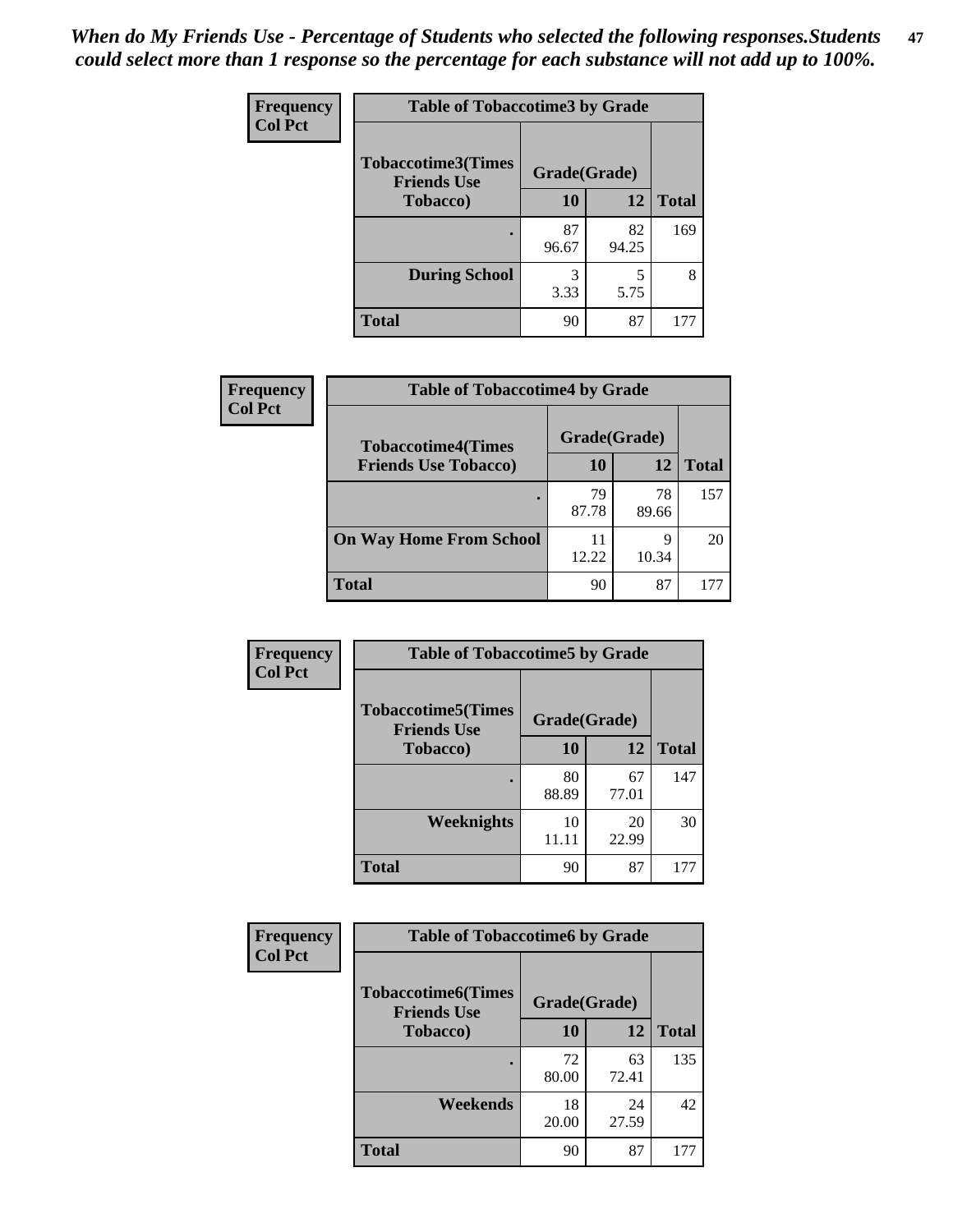| <b>Frequency</b> | <b>Table of Marijuanatime1 by Grade</b>           |              |             |              |
|------------------|---------------------------------------------------|--------------|-------------|--------------|
| <b>Col Pct</b>   | <b>Marijuanatime1(Times</b><br><b>Friends Use</b> | Grade(Grade) |             |              |
|                  | Marijuana)                                        | 10           | 12          | <b>Total</b> |
|                  |                                                   | 46<br>51.11  | 46<br>52.87 | 92           |
|                  | Do Not Use                                        | 44<br>48.89  | 41<br>47.13 | 85           |
|                  | <b>Total</b>                                      | 90           | 87          | 177          |

| Frequency      | <b>Table of Marijuanatime2 by Grade</b>           |              |             |              |
|----------------|---------------------------------------------------|--------------|-------------|--------------|
| <b>Col Pct</b> | <b>Marijuanatime2(Times</b><br><b>Friends Use</b> | Grade(Grade) |             |              |
|                | Marijuana)                                        | 10           | 12          | <b>Total</b> |
|                |                                                   | 72<br>80.00  | 70<br>80.46 | 142          |
|                | <b>On Way to School</b>                           | 18<br>20.00  | 17<br>19.54 | 35           |
|                | <b>Total</b>                                      | 90           | 87          | 177          |

| <b>Frequency</b> | <b>Table of Marijuanatime3 by Grade</b>    |              |             |              |
|------------------|--------------------------------------------|--------------|-------------|--------------|
| <b>Col Pct</b>   | Marijuanatime3(Times<br><b>Friends Use</b> | Grade(Grade) |             |              |
|                  | Marijuana)                                 | 10           | 12          | <b>Total</b> |
|                  |                                            | 83<br>92.22  | 76<br>87.36 | 159          |
|                  | <b>During School</b>                       | 7.78         | 11<br>12.64 | 18           |
|                  | <b>Total</b>                               | 90           | 87          | 177          |

| <b>Frequency</b> | <b>Table of Marijuanatime4 by Grade</b> |              |             |              |
|------------------|-----------------------------------------|--------------|-------------|--------------|
| <b>Col Pct</b>   | <b>Marijuanatime4(Times</b>             | Grade(Grade) |             |              |
|                  | <b>Friends Use Marijuana</b> )          | 10           | 12          | <b>Total</b> |
|                  |                                         | 62<br>68.89  | 63<br>72.41 | 125          |
|                  | <b>On Way Home From School</b>          | 28<br>31.11  | 24<br>27.59 | 52           |
|                  | <b>Total</b>                            | 90           | 87          |              |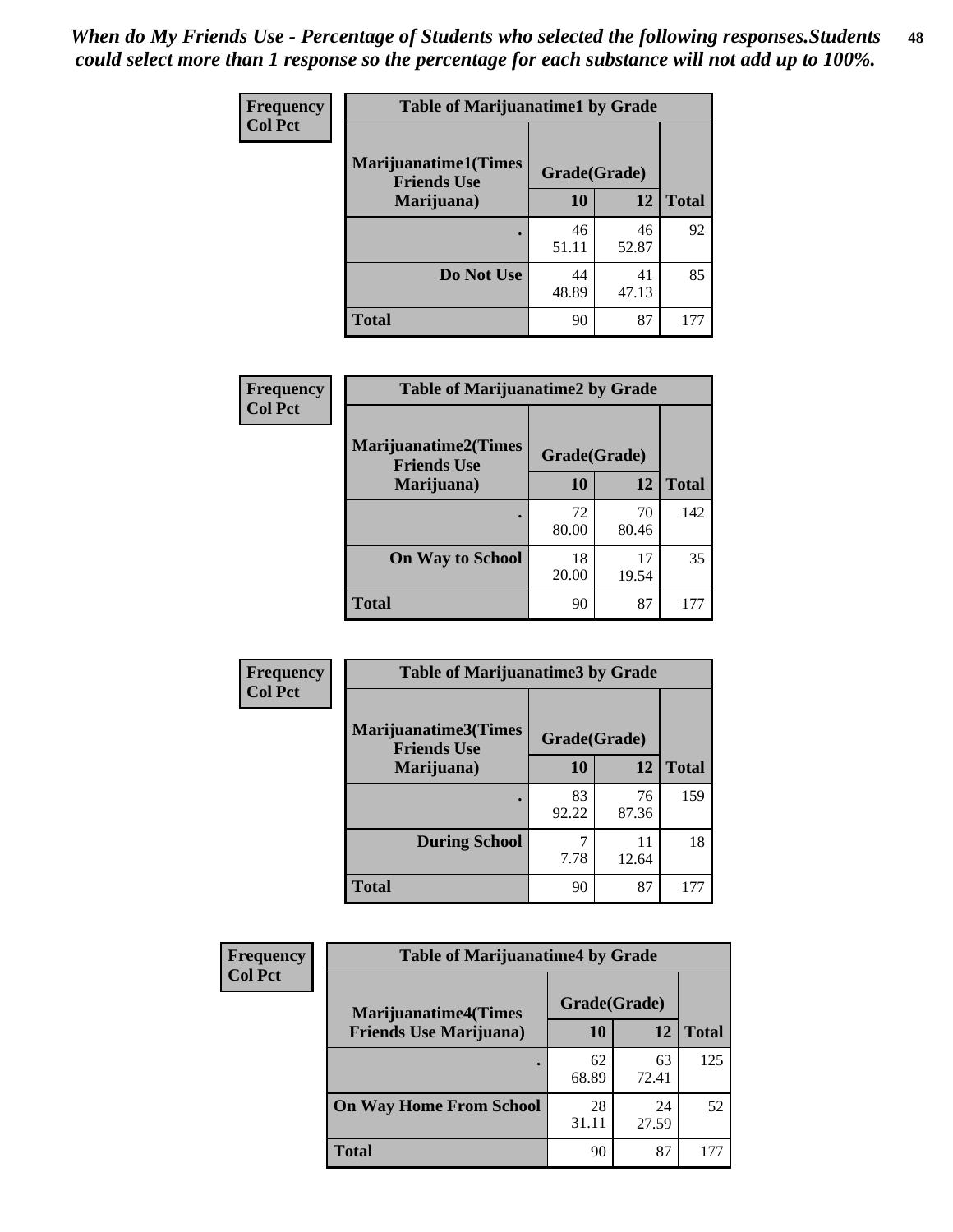| <b>Frequency</b> | <b>Table of Marijuanatime5 by Grade</b>            |              |             |              |
|------------------|----------------------------------------------------|--------------|-------------|--------------|
| <b>Col Pct</b>   | <b>Marijuanatime5</b> (Times<br><b>Friends Use</b> | Grade(Grade) |             |              |
|                  | Marijuana)                                         | 10           | 12          | <b>Total</b> |
|                  |                                                    | 63<br>70.00  | 51<br>58.62 | 114          |
|                  | Weeknights                                         | 27<br>30.00  | 36<br>41.38 | 63           |
|                  | <b>Total</b>                                       | 90           | 87          | 177          |

| Frequency      | <b>Table of Marijuanatime6 by Grade</b>    |              |             |              |
|----------------|--------------------------------------------|--------------|-------------|--------------|
| <b>Col Pct</b> | Marijuanatime6(Times<br><b>Friends Use</b> | Grade(Grade) |             |              |
|                | Marijuana)                                 | 10           | 12          | <b>Total</b> |
|                |                                            | 49<br>54.44  | 40<br>45.98 | 89           |
|                | Weekends                                   | 41<br>45.56  | 47<br>54.02 | 88           |
|                | <b>Total</b>                               | 90           | 87          | 177          |

| Frequency      | <b>Table of Otherdrugtime1 by Grade</b>                 |              |             |              |
|----------------|---------------------------------------------------------|--------------|-------------|--------------|
| <b>Col Pct</b> | <b>Otherdrugtime1(Times</b><br><b>Friends Use Other</b> | Grade(Grade) |             |              |
|                | <b>Illegal Drugs)</b>                                   | 10           | 12          | <b>Total</b> |
|                |                                                         | 16<br>17.78  | 8<br>9.20   | 24           |
|                | Do Not Use                                              | 74<br>82.22  | 79<br>90.80 | 153          |
|                | Total                                                   | 90           | 87          | 177          |

| Frequency      | <b>Table of Otherdrugtime2 by Grade</b>                 |              |             |              |  |  |  |
|----------------|---------------------------------------------------------|--------------|-------------|--------------|--|--|--|
| <b>Col Pct</b> | <b>Otherdrugtime2(Times</b><br><b>Friends Use Other</b> | Grade(Grade) |             |              |  |  |  |
|                | <b>Illegal Drugs</b> )                                  | 10           | 12          | <b>Total</b> |  |  |  |
|                |                                                         | 83<br>92.22  | 83<br>95.40 | 166          |  |  |  |
|                | <b>On Way to School</b>                                 | 7.78         | 4<br>4.60   | 11           |  |  |  |
|                | Total                                                   | 90           | 87          | 177          |  |  |  |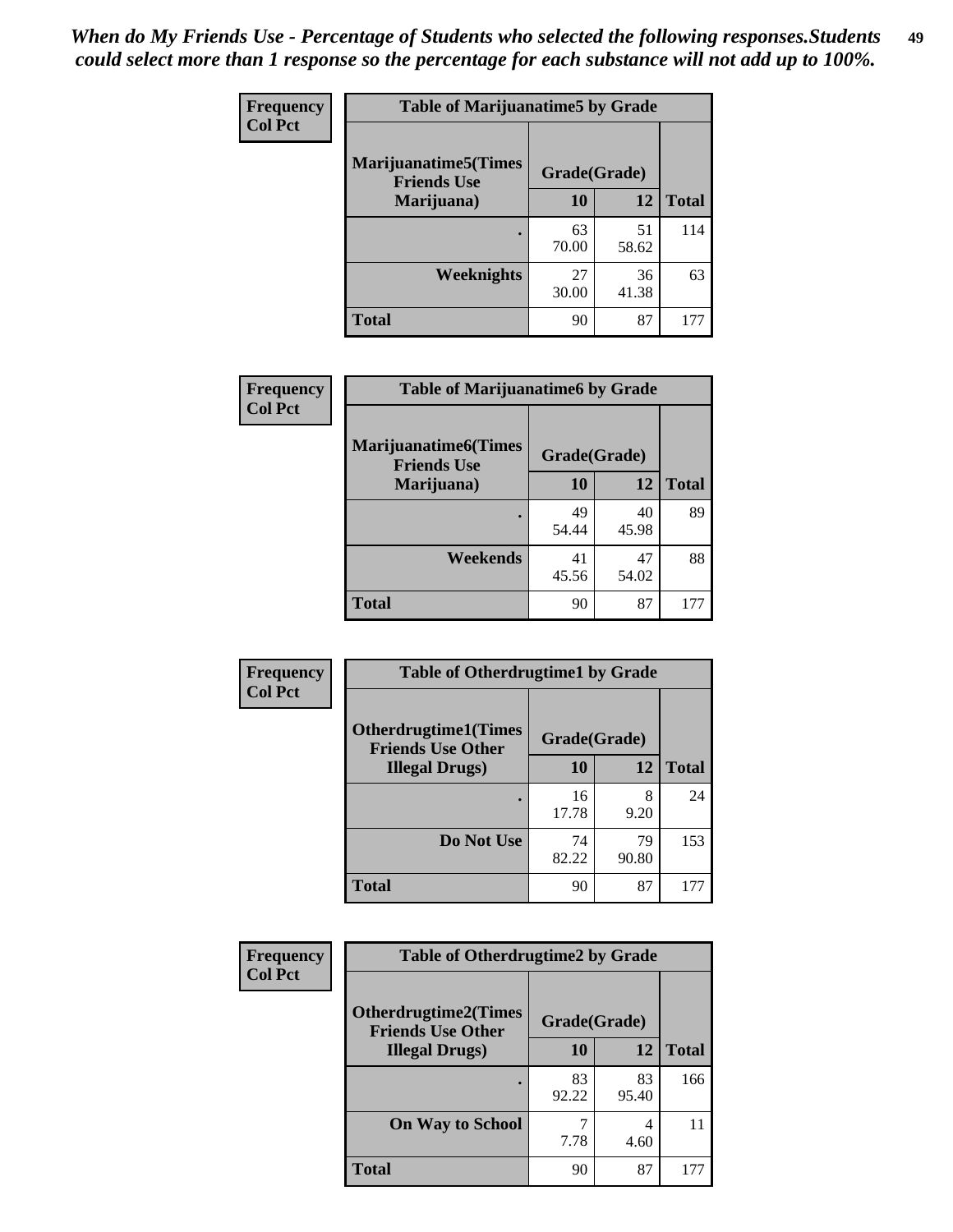| <b>Frequency</b> | <b>Table of Otherdrugtime3 by Grade</b>          |              |             |              |  |  |  |
|------------------|--------------------------------------------------|--------------|-------------|--------------|--|--|--|
| <b>Col Pct</b>   | Otherdrugtime3(Times<br><b>Friends Use Other</b> | Grade(Grade) |             |              |  |  |  |
|                  | <b>Illegal Drugs</b> )                           | 10           | 12          | <b>Total</b> |  |  |  |
|                  |                                                  | 86<br>95.56  | 83<br>95.40 | 169          |  |  |  |
|                  | <b>During School</b>                             | 4<br>4.44    | 4<br>4.60   | 8            |  |  |  |
|                  | <b>Total</b>                                     | 90           | 87          | 177          |  |  |  |

| Frequency      | <b>Table of Otherdrugtime4 by Grade</b>                         |              |             |              |  |  |  |
|----------------|-----------------------------------------------------------------|--------------|-------------|--------------|--|--|--|
| <b>Col Pct</b> | <b>Otherdrugtime4(Times</b><br><b>Friends Use Other Illegal</b> | Grade(Grade) |             |              |  |  |  |
|                | Drugs)                                                          | 10           | 12          | <b>Total</b> |  |  |  |
|                |                                                                 | 83<br>92.22  | 82<br>94.25 | 165          |  |  |  |
|                | <b>On Way Home From School</b>                                  | 7.78         | 5.75        | 12           |  |  |  |
|                | <b>Total</b>                                                    | 90           | 87          | 177          |  |  |  |

| <b>Frequency</b> | <b>Table of Otherdrugtime5 by Grade</b>                  |              |             |              |  |  |  |
|------------------|----------------------------------------------------------|--------------|-------------|--------------|--|--|--|
| <b>Col Pct</b>   | <b>Otherdrugtime5</b> (Times<br><b>Friends Use Other</b> | Grade(Grade) |             |              |  |  |  |
|                  | <b>Illegal Drugs</b> )                                   | 10           | 12          | <b>Total</b> |  |  |  |
|                  |                                                          | 81<br>90.00  | 79<br>90.80 | 160          |  |  |  |
|                  | <b>Weeknights</b>                                        | Q<br>10.00   | 8<br>9.20   | 17           |  |  |  |
|                  | Total                                                    | 90           | 87          | 177          |  |  |  |

| <b>Frequency</b> | <b>Table of Otherdrugtime6 by Grade</b>                 |              |             |              |  |  |  |
|------------------|---------------------------------------------------------|--------------|-------------|--------------|--|--|--|
| <b>Col Pct</b>   | <b>Otherdrugtime6(Times</b><br><b>Friends Use Other</b> | Grade(Grade) |             |              |  |  |  |
|                  | <b>Illegal Drugs</b> )                                  | 10           | 12          | <b>Total</b> |  |  |  |
|                  |                                                         | 77<br>85.56  | 77<br>88.51 | 154          |  |  |  |
|                  | Weekends                                                | 13<br>14.44  | 10<br>11.49 | 23           |  |  |  |
|                  | Total                                                   | 90           | 87          | 177          |  |  |  |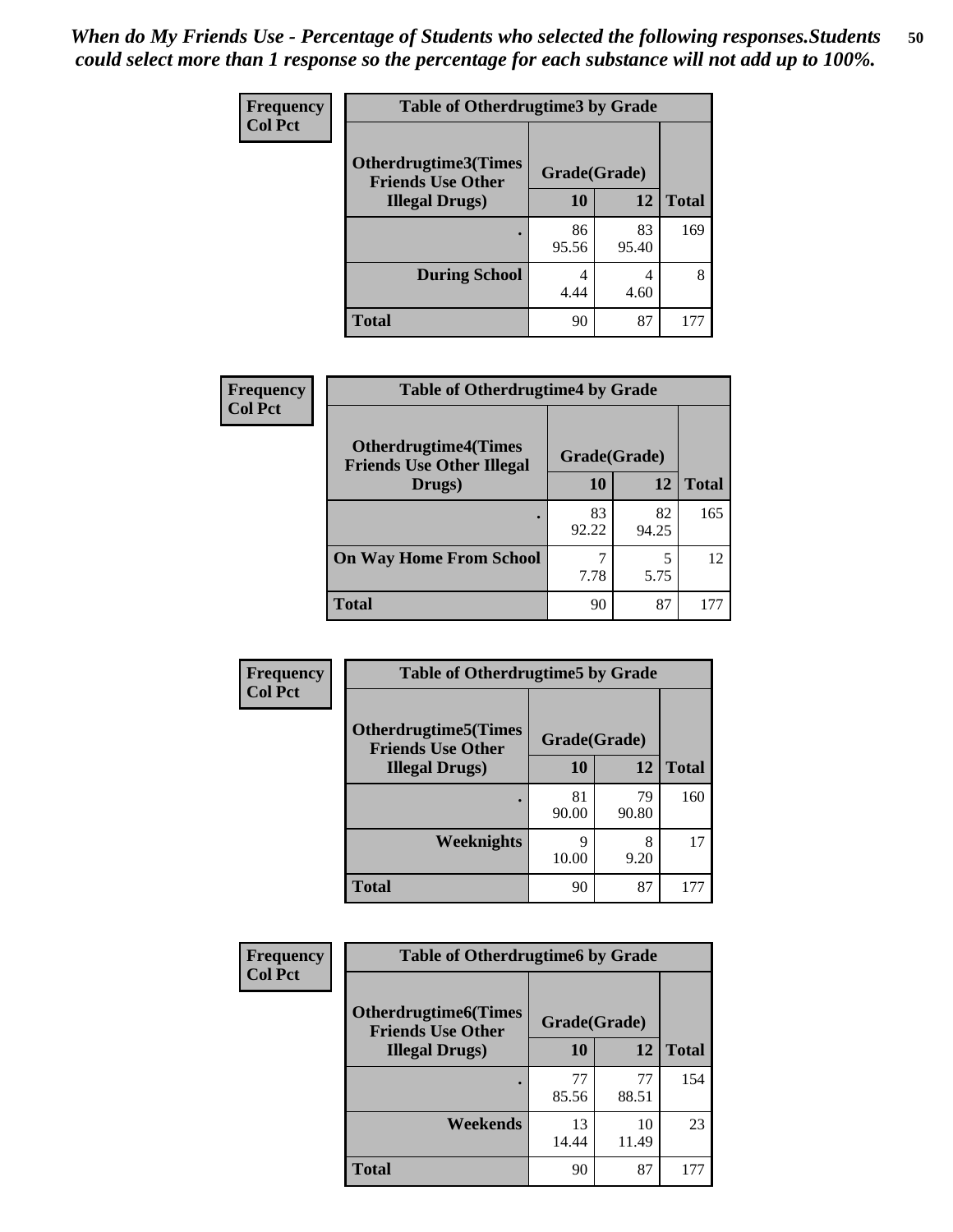| Frequency      | <b>Table of Educationalcohol by Grade</b>                                                                  |              |             |              |  |  |
|----------------|------------------------------------------------------------------------------------------------------------|--------------|-------------|--------------|--|--|
| <b>Col Pct</b> | Educationalcohol(I<br>have been taught<br>about alcohol,<br>tobacco,<br>and other drugs<br>within the last | Grade(Grade) |             |              |  |  |
|                | year at school)                                                                                            | 10           | 12          | <b>Total</b> |  |  |
|                | Yes                                                                                                        | 65<br>72.22  | 49<br>56.32 | 114          |  |  |
|                | N <sub>0</sub>                                                                                             | 25<br>27.78  | 38<br>43.68 | 63           |  |  |
|                | <b>Total</b>                                                                                               | 90           | 87          | 177          |  |  |

| Frequency      | <b>Table of Eversmoked by Grade</b> |              |             |              |  |  |  |
|----------------|-------------------------------------|--------------|-------------|--------------|--|--|--|
| <b>Col Pct</b> | Eversmoked(I<br>have smoked         | Grade(Grade) |             |              |  |  |  |
|                | a cigarette)                        | 10           | 12          | <b>Total</b> |  |  |  |
|                | Yes                                 | 26<br>28.89  | 27<br>31.03 | 53           |  |  |  |
|                | N <sub>0</sub>                      | 64<br>71.11  | 60<br>68.97 | 124          |  |  |  |
|                | <b>Total</b>                        | 90           | 87          | 177          |  |  |  |

| Frequency      | <b>Table of Drovedrinking by Grade</b>                                                                              |                    |             |              |  |  |
|----------------|---------------------------------------------------------------------------------------------------------------------|--------------------|-------------|--------------|--|--|
| <b>Col Pct</b> | Drovedrinking(In<br>the past 30 days I<br>have driven a car<br>or other vehicle<br>while I was<br>drinking alcohol) | Grade(Grade)<br>10 | 12          | <b>Total</b> |  |  |
|                | Yes                                                                                                                 | 1.11               | 3<br>3.45   | 4            |  |  |
|                | N <sub>0</sub>                                                                                                      | 89<br>98.89        | 84<br>96.55 | 173          |  |  |
|                | <b>Total</b>                                                                                                        | 90                 | 87          | 177          |  |  |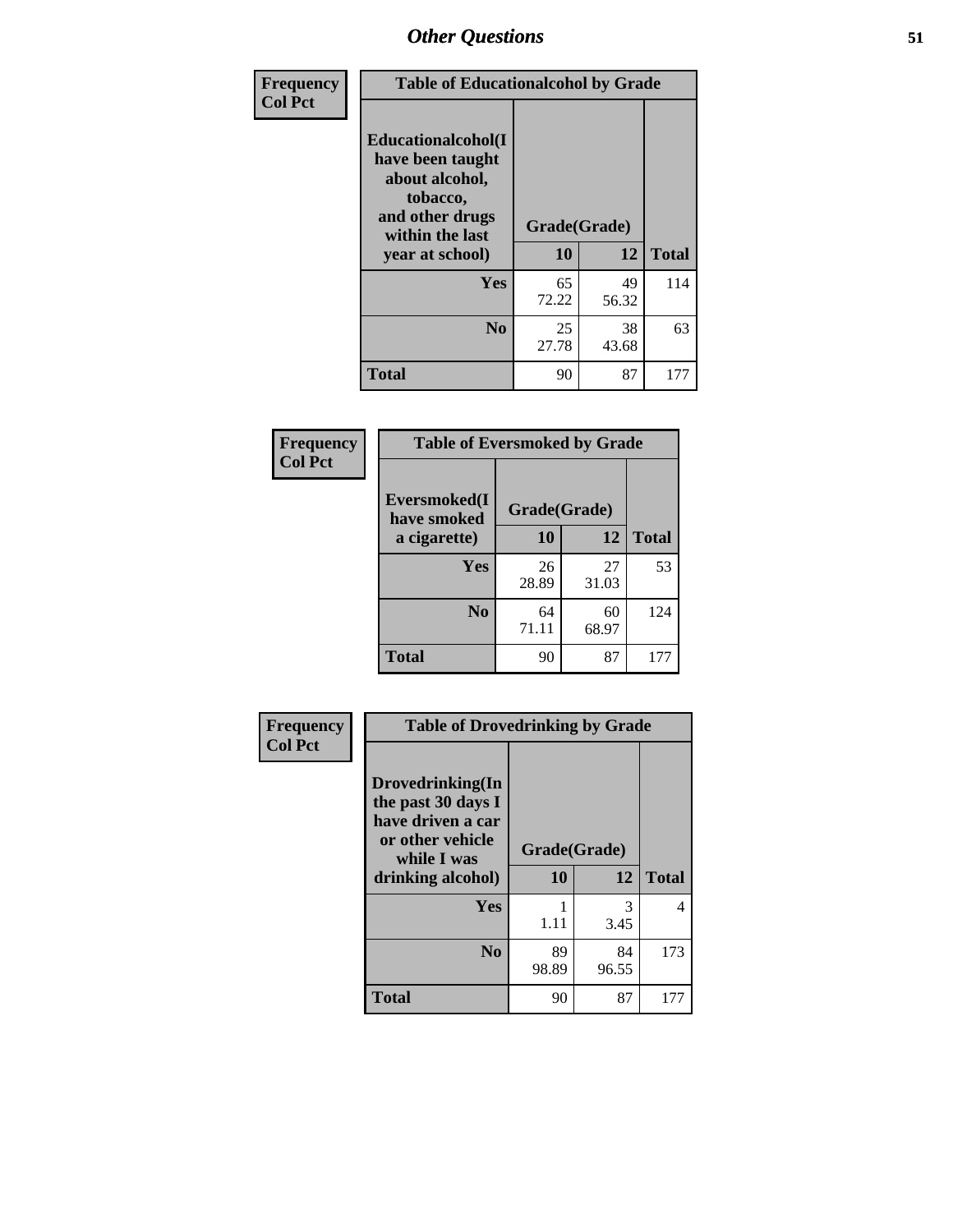| Frequency<br><b>Col Pct</b> | <b>Table of Rodedrinking by Grade</b>                                                                      |              |             |              |  |  |
|-----------------------------|------------------------------------------------------------------------------------------------------------|--------------|-------------|--------------|--|--|
|                             | Rodedrinking(In<br>the past 30 days<br>I have ridden in<br>a car with a<br>driver who had<br>been drinking | Grade(Grade) |             |              |  |  |
|                             | alcohol)                                                                                                   | 10           | 12          | <b>Total</b> |  |  |
|                             | <b>Yes</b>                                                                                                 | 8<br>8.89    | 14<br>16.09 | 22           |  |  |
|                             | N <sub>0</sub>                                                                                             | 82<br>91.11  | 73<br>83.91 | 155          |  |  |
|                             | <b>Total</b>                                                                                               | 90           | 87          | 177          |  |  |

#### **Frequency Col Pct**

| <b>Table of Drugsschool by Grade</b>                                                                                      |              |             |              |  |  |  |  |
|---------------------------------------------------------------------------------------------------------------------------|--------------|-------------|--------------|--|--|--|--|
| <b>Drugsschool</b> (During<br>the past 12 months,<br>I have been offered,<br>sold,<br>or given illegal<br>drugs on school | Grade(Grade) |             |              |  |  |  |  |
| property)                                                                                                                 | 10           | 12          | <b>Total</b> |  |  |  |  |
| Yes                                                                                                                       | 17<br>18.89  | 16<br>18.39 | 33           |  |  |  |  |
| N <sub>0</sub>                                                                                                            | 73<br>81.11  | 71<br>81.61 | 144          |  |  |  |  |
| <b>Total</b>                                                                                                              | 90           | 87          | 177          |  |  |  |  |

| Frequency      | <b>Table of Helpbullied by Grade</b>                                                          |             |              |     |  |  |  |
|----------------|-----------------------------------------------------------------------------------------------|-------------|--------------|-----|--|--|--|
| <b>Col Pct</b> | Helpbullied(I)<br>would help<br>Grade(Grade)<br>someone who was<br>12<br>10<br>being bullied) |             | <b>Total</b> |     |  |  |  |
|                |                                                                                               |             |              |     |  |  |  |
|                | <b>Strongly Agree</b>                                                                         | 40<br>44.44 | 40<br>45.98  | 80  |  |  |  |
|                | <b>Somewhat Agree</b>                                                                         | 33<br>36.67 | 31<br>35.63  | 64  |  |  |  |
|                | <b>Somewhat Disagree</b>                                                                      | 10<br>11.11 | 8<br>9.20    | 18  |  |  |  |
|                | <b>Strongly Disagree</b>                                                                      | 7.78        | 8<br>9.20    | 15  |  |  |  |
|                | <b>Total</b>                                                                                  | 90          | 87           | 177 |  |  |  |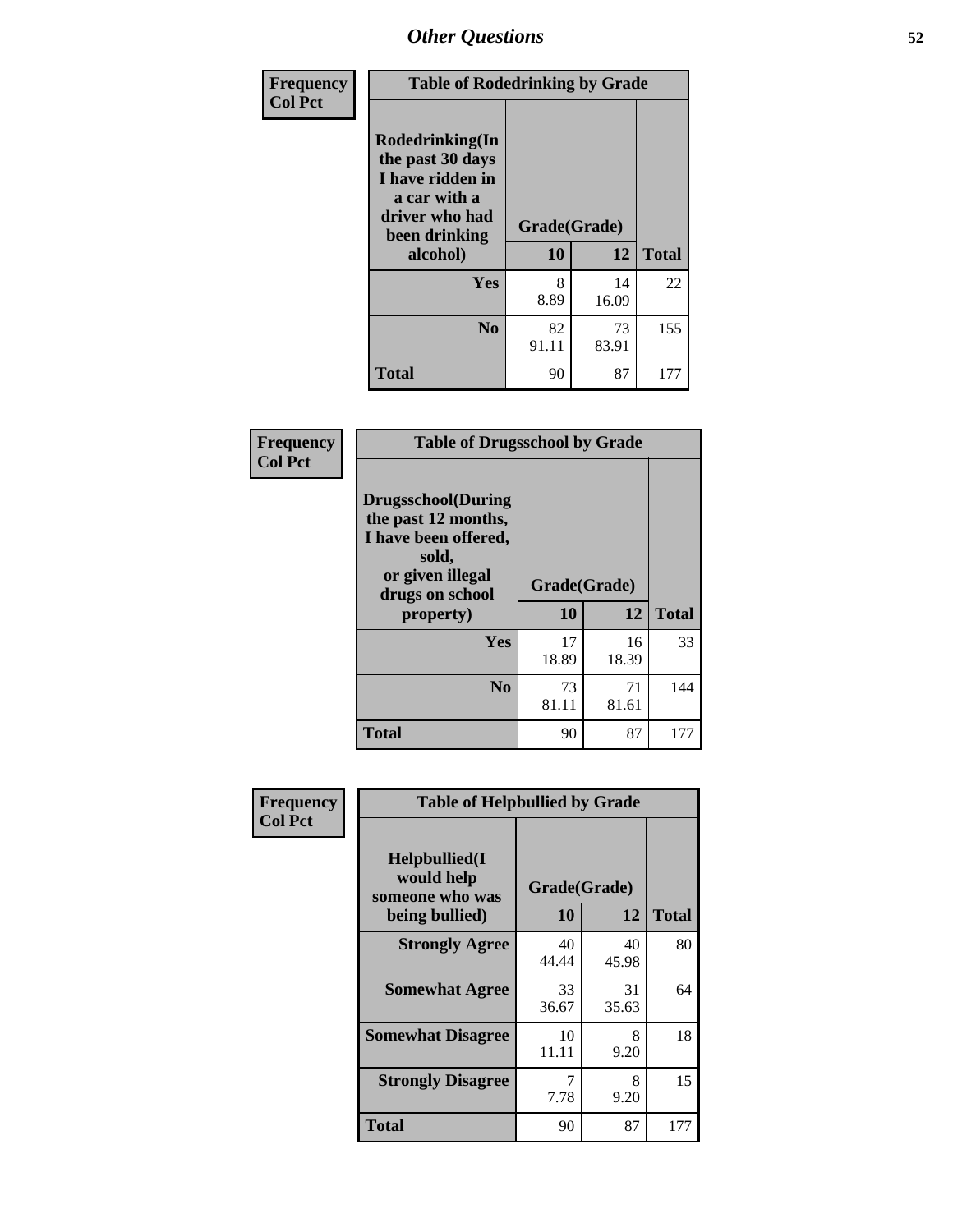| Frequency      | <b>Table of Grade by Bingedrinking</b> |                                 |                |                   |                   |                                                                                        |                               |                          |              |
|----------------|----------------------------------------|---------------------------------|----------------|-------------------|-------------------|----------------------------------------------------------------------------------------|-------------------------------|--------------------------|--------------|
| <b>Row Pct</b> |                                        |                                 |                |                   | last 30 days)     | Bingedrinking(I have drunk five or more<br>drinks of alcohol at one sitting during the |                               |                          |              |
|                | Grade(Grade)                           | $\boldsymbol{0}$<br><b>Days</b> | $1$ or<br>days | 3 to<br>5<br>days | 6 to<br>9<br>days | <b>10</b><br>to<br>19<br>days                                                          | <b>20</b><br>to<br>29<br>days | <b>All</b><br>30<br>days | <b>Total</b> |
|                | 10                                     | 83<br>92.22                     | 4<br>4.44      | 1.11              | 0.00              | 1.11                                                                                   | 1.11                          | $\Omega$<br>0.00         | 90           |
|                | 12                                     | 80<br>91.95                     | 3<br>3.45      | 1.15              | 1.15              | 1.15                                                                                   | 0<br>0.00                     | 1.15                     | 87           |
|                | <b>Total</b>                           | 163                             | 7              | $\overline{2}$    |                   | $\overline{2}$                                                                         |                               |                          | 177          |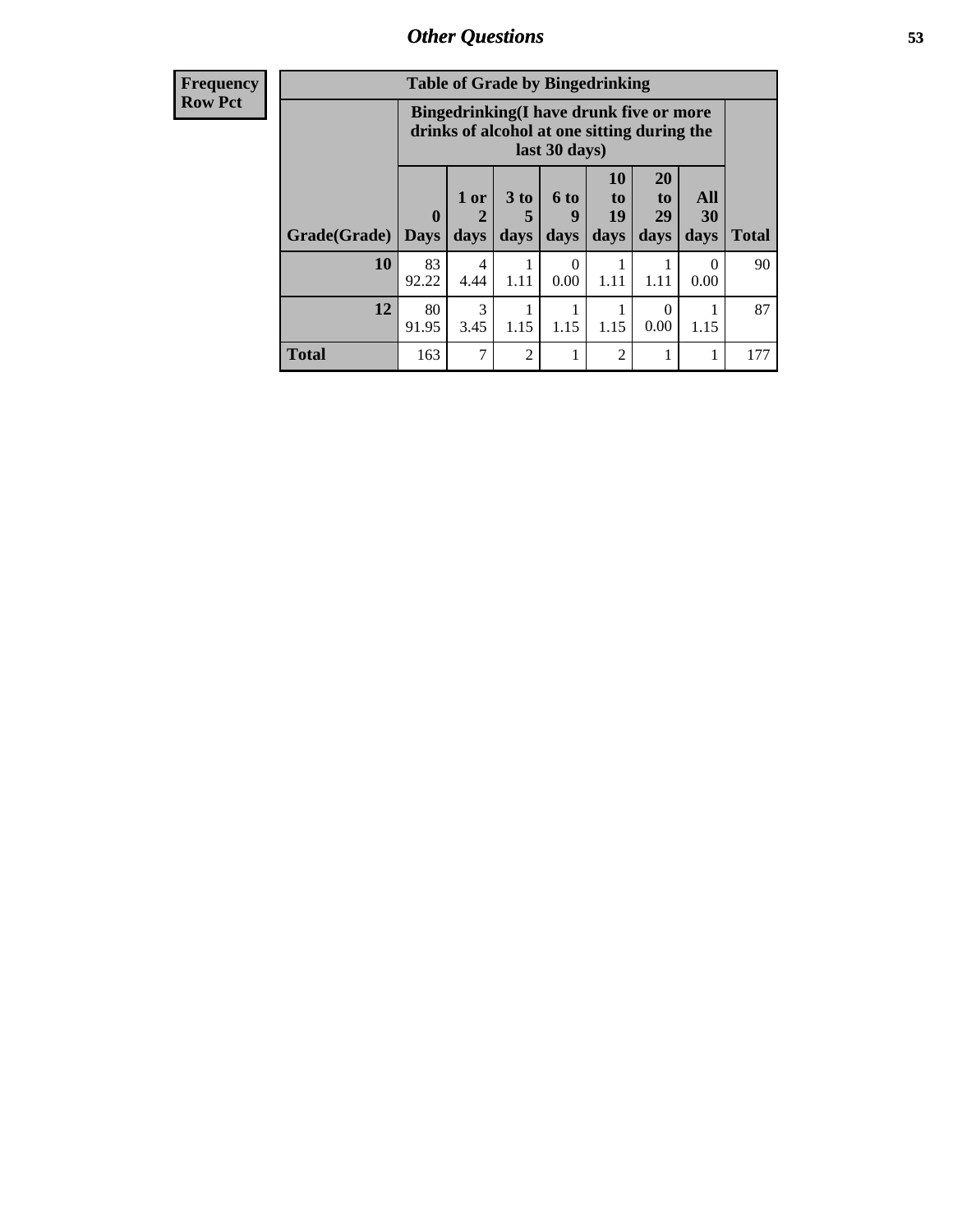## *Nutrition* **54**

| <b>Frequency</b> |
|------------------|
| <b>Row Pct</b>   |

| <b>Table of Grade by Dairy</b> |                                                                                                                                    |                                                                 |             |             |     |  |  |  |
|--------------------------------|------------------------------------------------------------------------------------------------------------------------------------|-----------------------------------------------------------------|-------------|-------------|-----|--|--|--|
|                                |                                                                                                                                    | Dairy (I eat at least 3 servings of dairy<br>products each day) |             |             |     |  |  |  |
| Grade(Grade)                   | Somewhat<br><b>Somewhat</b><br><b>Strongly</b><br><b>Strongly</b><br><b>Disagree</b><br>Disagree<br><b>Total</b><br>Agree<br>Agree |                                                                 |             |             |     |  |  |  |
| 10                             | 30<br>33.33                                                                                                                        | 34<br>37.78                                                     | 12<br>13.33 | 14<br>15.56 | 90  |  |  |  |
| 12                             | 19<br>21.84                                                                                                                        | 31<br>35.63                                                     | 21<br>24.14 | 16<br>18.39 | 87  |  |  |  |
| <b>Total</b>                   | 49                                                                                                                                 | 65                                                              | 33          | 30          | 177 |  |  |  |

| <b>Frequency</b> |  |
|------------------|--|
| <b>Row Pct</b>   |  |

| <b>Table of Grade by Fruitveg</b> |                          |                                                                                                |             |             |     |  |  |
|-----------------------------------|--------------------------|------------------------------------------------------------------------------------------------|-------------|-------------|-----|--|--|
|                                   |                          | Fruitveg(I eat at least 5 servings of fruits<br>and vegetables each day)                       |             |             |     |  |  |
| Grade(Grade)                      | <b>Strongly</b><br>Agree | Somewhat   Somewhat<br><b>Strongly</b><br><b>Disagree</b><br>Disagree<br><b>Total</b><br>Agree |             |             |     |  |  |
| 10                                | 23<br>25.56              | 36<br>40.00                                                                                    | 15<br>16.67 | 16<br>17.78 | 90  |  |  |
| 12                                | 10<br>11.49              | 39<br>44.83                                                                                    | 15<br>17.24 | 23<br>26.44 | 87  |  |  |
| <b>Total</b>                      | 33                       | 75                                                                                             | 30          | 39          | 177 |  |  |

| <b>Frequency</b> | <b>Table of Grade by Cafeteriahealthy</b> |                                                                       |                            |                 |                                    |              |
|------------------|-------------------------------------------|-----------------------------------------------------------------------|----------------------------|-----------------|------------------------------------|--------------|
| <b>Row Pct</b>   |                                           | Cafeteriahealthy (School meals in my<br>school cafeteria are healthy) |                            |                 |                                    |              |
|                  | Grade(Grade)                              | <b>Strongly</b><br>Agree                                              | Somewhat Somewhat<br>Agree | <b>Disagree</b> | <b>Strongly</b><br><b>Disagree</b> | <b>Total</b> |
|                  | 10                                        | 7.78                                                                  | 27<br>30.00                | 23<br>25.56     | 33<br>36.67                        | 90           |
|                  | 12                                        | 4<br>4.60                                                             | 22<br>25.29                | 19<br>21.84     | 42<br>48.28                        | 87           |
|                  | Total                                     | 11                                                                    | 49                         | 42              | 75                                 | 177          |

| <b>Frequency</b> |
|------------------|
| <b>Row Pct</b>   |

| <b>Table of Grade by Cafeterianutrition</b> |                          |                                                                                           |                                    |                                    |              |  |  |  |
|---------------------------------------------|--------------------------|-------------------------------------------------------------------------------------------|------------------------------------|------------------------------------|--------------|--|--|--|
|                                             |                          | <b>Cafeterianutrition</b> (Facts about nutrition<br>are available in my school cafeteria) |                                    |                                    |              |  |  |  |
| Grade(Grade)                                | <b>Strongly</b><br>Agree | Somewhat  <br>Agree                                                                       | <b>Somewhat</b><br><b>Disagree</b> | <b>Strongly</b><br><b>Disagree</b> | <b>Total</b> |  |  |  |
| <b>10</b>                                   | 26<br>28.89              | 36<br>40.00                                                                               | 15<br>16.67                        | 13<br>14.44                        | 90           |  |  |  |
| 12                                          | 18<br>20.69              | 36<br>41.38                                                                               | 12<br>13.79                        | 21<br>24.14                        | 87           |  |  |  |
| <b>Total</b>                                | 44                       | 72                                                                                        | 27                                 | 34                                 | 177          |  |  |  |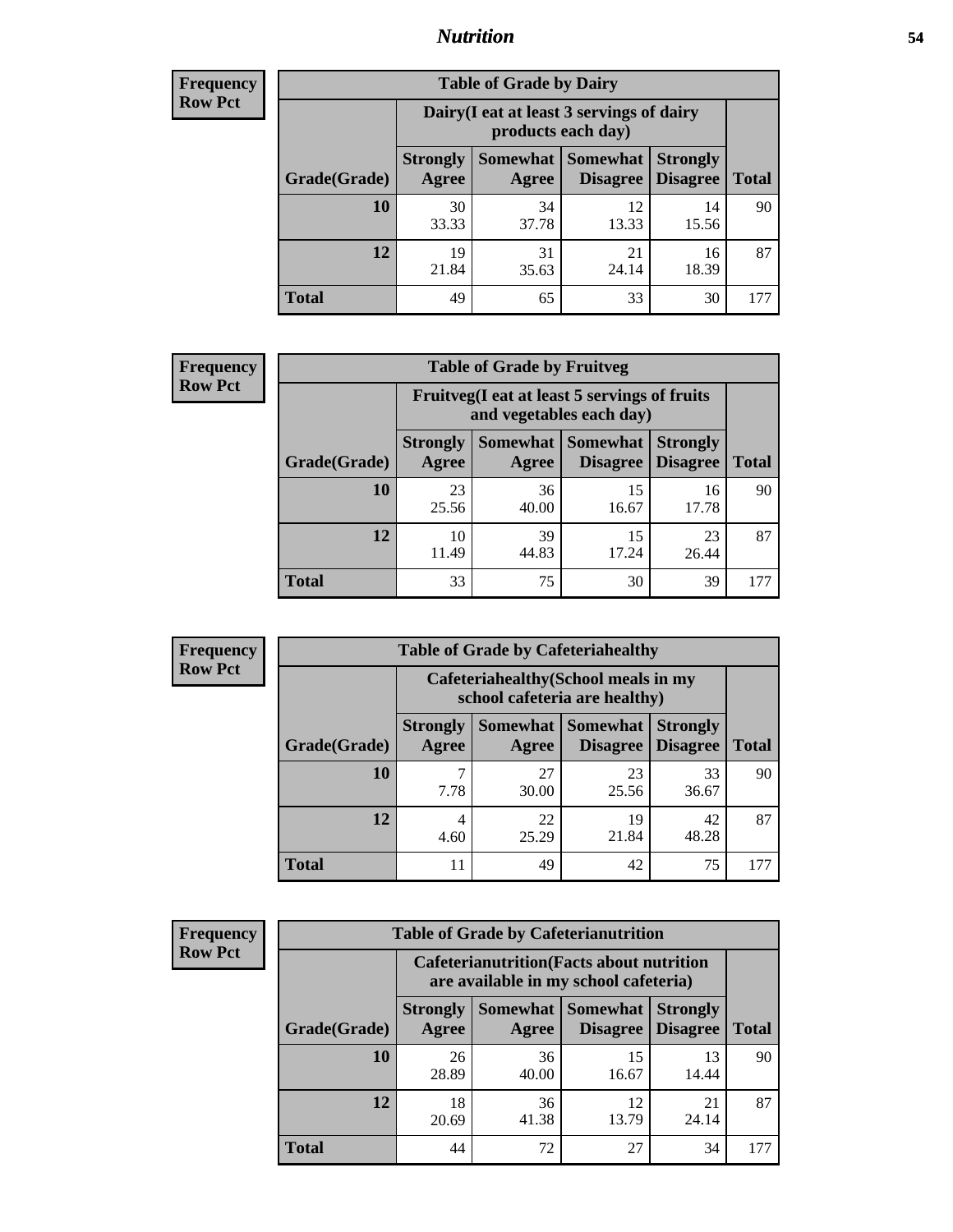## *Nutrition* **55**

| Frequency |
|-----------|
| Row Pct   |

| <b>Table of Grade by Schoollunch</b> |                          |                                                                                                          |             |             |     |  |  |  |
|--------------------------------------|--------------------------|----------------------------------------------------------------------------------------------------------|-------------|-------------|-----|--|--|--|
|                                      |                          | Schoollunch(I eat school lunch three or<br>more times per week)                                          |             |             |     |  |  |  |
| Grade(Grade)                         | <b>Strongly</b><br>Agree | Somewhat  <br><b>Somewhat</b><br><b>Strongly</b><br><b>Disagree</b><br>Disagree<br><b>Total</b><br>Agree |             |             |     |  |  |  |
| 10                                   | 33<br>36.67              | 27<br>30.00                                                                                              | 3<br>3.33   | 27<br>30.00 | 90  |  |  |  |
| 12                                   | 17<br>19.54              | 27<br>31.03                                                                                              | 15<br>17.24 | 28<br>32.18 | 87  |  |  |  |
| <b>Total</b>                         | 50                       | 54                                                                                                       | 18          | 55          | 177 |  |  |  |

| <b>Frequency</b> |  |
|------------------|--|
| <b>Row Pct</b>   |  |

| V | <b>Table of Grade by Foodchoices</b> |                                                                                                                                      |                                                                            |             |             |     |  |  |
|---|--------------------------------------|--------------------------------------------------------------------------------------------------------------------------------------|----------------------------------------------------------------------------|-------------|-------------|-----|--|--|
|   |                                      |                                                                                                                                      | <b>Foodchoices</b> (I make healthy food choices in<br>my school cafeteria) |             |             |     |  |  |
|   | Grade(Grade)                         | Somewhat  <br><b>Somewhat</b><br><b>Strongly</b><br><b>Strongly</b><br><b>Disagree</b><br>Agree<br>Disagree<br><b>Total</b><br>Agree |                                                                            |             |             |     |  |  |
|   | 10                                   | 15<br>16.67                                                                                                                          | 30<br>33.33                                                                | 21<br>23.33 | 24<br>26.67 | 90  |  |  |
|   | 12                                   | 17<br>19.54                                                                                                                          | 29<br>33.33                                                                | 12<br>13.79 | 29<br>33.33 | 87  |  |  |
|   | <b>Total</b>                         | 32                                                                                                                                   | 59                                                                         | 33          | 53          | 177 |  |  |

| Frequency      | <b>Table of Grade by Wholewheat</b> |                          |                                                                                     |                                   |                                    |              |  |  |  |
|----------------|-------------------------------------|--------------------------|-------------------------------------------------------------------------------------|-----------------------------------|------------------------------------|--------------|--|--|--|
| <b>Row Pct</b> |                                     | my school cafeteria)     | Wholewheat (There are whole wheat and<br>multigrain breads and cereals available in |                                   |                                    |              |  |  |  |
|                | <b>Grade(Grade)</b>                 | <b>Strongly</b><br>Agree | Agree                                                                               | Somewhat   Somewhat  <br>Disagree | <b>Strongly</b><br><b>Disagree</b> | <b>Total</b> |  |  |  |
|                | <b>10</b>                           | 21<br>23.33              | 33<br>36.67                                                                         | 19<br>21.11                       | 17<br>18.89                        | 90           |  |  |  |
|                | 12                                  | 12<br>13.79              | 42<br>48.28                                                                         | 12.64                             | 22<br>25.29                        | 87           |  |  |  |
|                | <b>Total</b>                        | 33                       | 75                                                                                  | 30                                | 39                                 | 177          |  |  |  |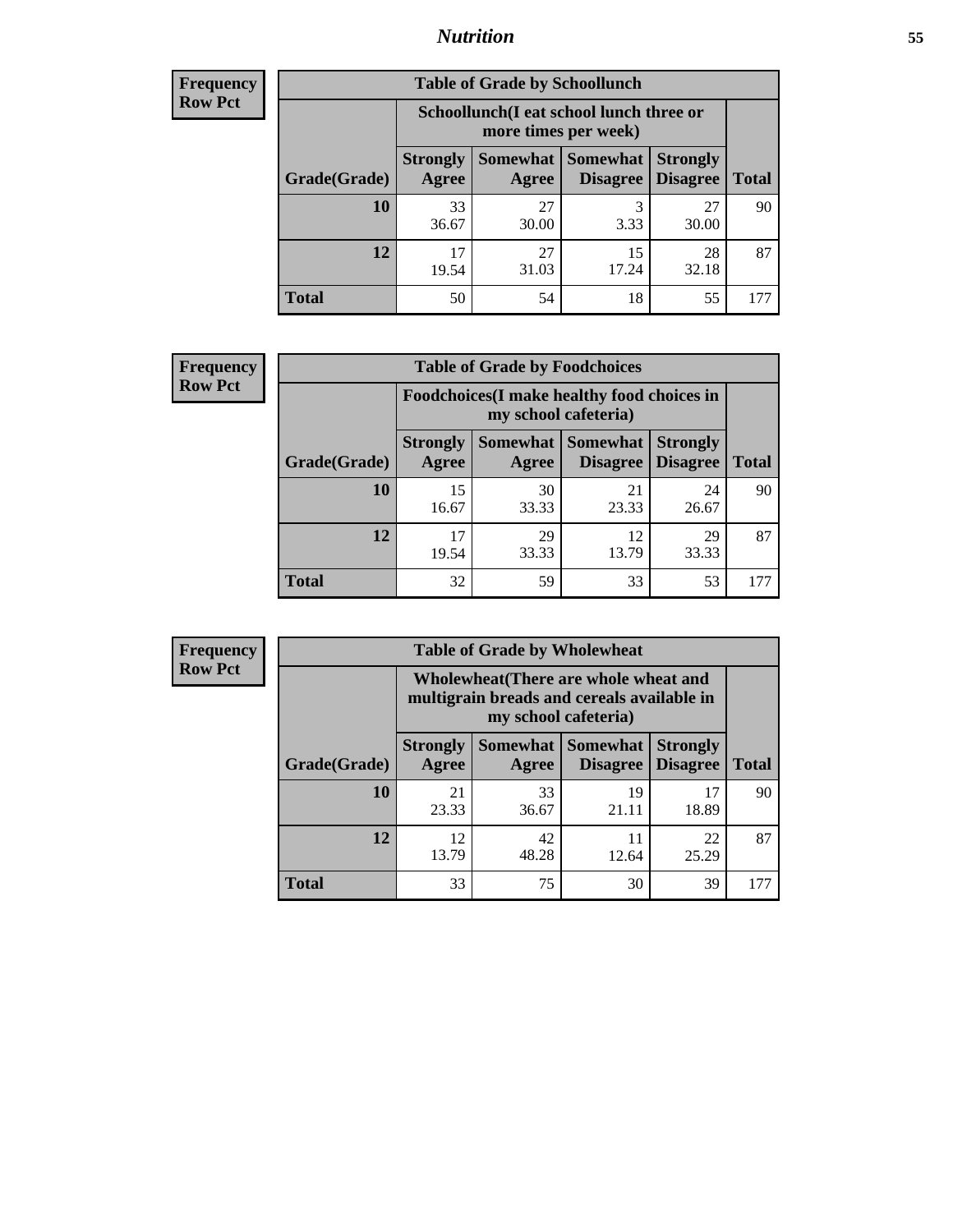## *Nutrition* **56**

**Frequency Row Pct**

| <b>Table of Grade by Healthyvending</b> |                                                                                                                                               |                          |                                    |                                    |              |  |
|-----------------------------------------|-----------------------------------------------------------------------------------------------------------------------------------------------|--------------------------|------------------------------------|------------------------------------|--------------|--|
|                                         | Healthyvending (If only healthy snacks and<br>beverages were available in the vending<br>machines during the school day,<br>I would buy them) |                          |                                    |                                    |              |  |
| Grade(Grade)                            | <b>Strongly</b><br>Agree                                                                                                                      | <b>Somewhat</b><br>Agree | <b>Somewhat</b><br><b>Disagree</b> | <b>Strongly</b><br><b>Disagree</b> | <b>Total</b> |  |
| 10                                      | 22<br>24.44                                                                                                                                   | 26<br>28.89              | 18<br>20.00                        | 24<br>26.67                        | 90           |  |
| 12                                      | 17<br>19.54                                                                                                                                   | 33<br>37.93              | 8<br>9.20                          | 29<br>33.33                        | 87           |  |
| <b>Total</b>                            | 39                                                                                                                                            | 59                       | 26                                 | 53                                 | 177          |  |

**Frequency Row Pct**

| <b>Table of Grade by Schoolbreakfast</b> |                                                                                                                                        |             |                     |                                        |              |  |
|------------------------------------------|----------------------------------------------------------------------------------------------------------------------------------------|-------------|---------------------|----------------------------------------|--------------|--|
|                                          | Schoolbreakfast(If breakfast were<br>available at school,<br>but outside the cafeteria,<br>I would eat breakfast at school more often) |             |                     |                                        |              |  |
| Grade(Grade)                             | <b>Strongly</b><br>Agree                                                                                                               | Agree       | Somewhat   Somewhat | <b>Strongly</b><br>Disagree   Disagree | <b>Total</b> |  |
| <b>10</b>                                | 39<br>43.33                                                                                                                            | 27<br>30.00 | 7<br>7.78           | 17<br>18.89                            | 90           |  |
| 12                                       | 32<br>36.78                                                                                                                            | 28<br>32.18 | 11<br>12.64         | 16<br>18.39                            | 87           |  |
| <b>Total</b>                             | 71                                                                                                                                     | 55          | 18                  | 33                                     | 177          |  |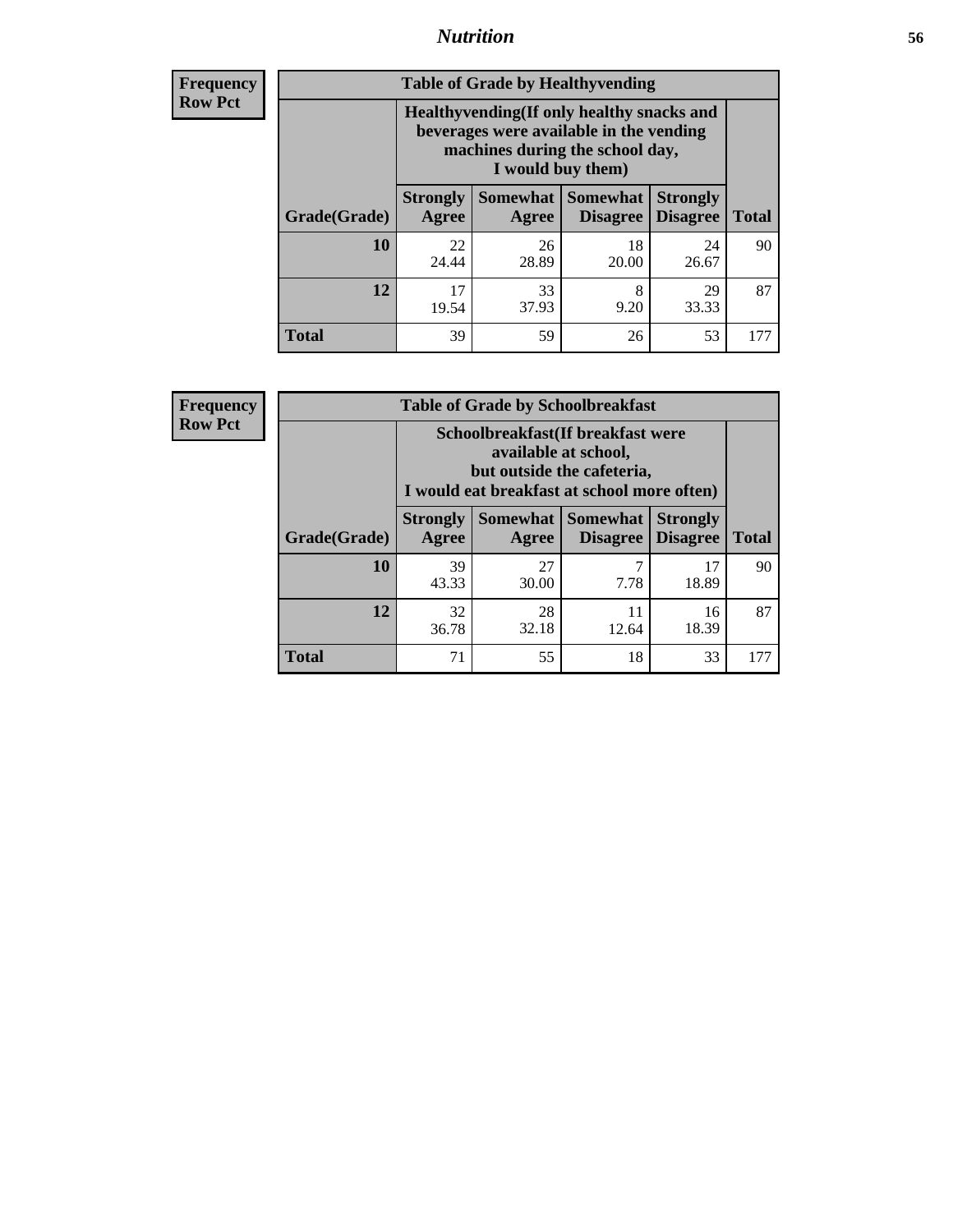| Frequency<br><b>Col Pct</b> | <b>Table of Educationaids by Grade</b>                                                                    |                    |             |              |
|-----------------------------|-----------------------------------------------------------------------------------------------------------|--------------------|-------------|--------------|
|                             | <b>Educationaids</b> (I<br>have been<br>taught about<br><b>HIV/AIDS</b> at<br>school in the<br>past year) | Grade(Grade)<br>10 | 12          | <b>Total</b> |
|                             | <b>Yes</b>                                                                                                | 69<br>76.67        | 62<br>71.26 | 131          |
|                             | N <sub>0</sub>                                                                                            | 21<br>23.33        | 25<br>28.74 | 46           |
|                             | <b>Total</b>                                                                                              | 90                 | 87          | 177          |

| Frequency<br><b>Col Pct</b> | <b>Table of Educationcharacter by Grade</b> |              |             |              |  |
|-----------------------------|---------------------------------------------|--------------|-------------|--------------|--|
|                             | Educationcharacter(I<br>have been taught    |              |             |              |  |
|                             | about character<br>education in the past    | Grade(Grade) |             |              |  |
|                             | year at school)                             | 10           | 12          | <b>Total</b> |  |
|                             | Yes                                         | 67<br>74.44  | 63<br>72.41 | 130          |  |
|                             | N <sub>0</sub>                              | 23<br>25.56  | 24<br>27.59 | 47           |  |
|                             | <b>Total</b>                                | 90           | 87          | 177          |  |

| Frequency      | <b>Table of Gradcoach1 by Grade</b>              |              |             |              |
|----------------|--------------------------------------------------|--------------|-------------|--------------|
| <b>Col Pct</b> | Gradcoach1(I<br>know who my<br><b>Graduation</b> | Grade(Grade) |             |              |
|                | Coach is)                                        | 10           | 12          | <b>Total</b> |
|                | Yes                                              | 21<br>23.33  | 67<br>77.01 | 88           |
|                | N <sub>0</sub>                                   | 69<br>76.67  | 20<br>22.99 | 89           |
|                | <b>Total</b>                                     | 90           | 87          | 177          |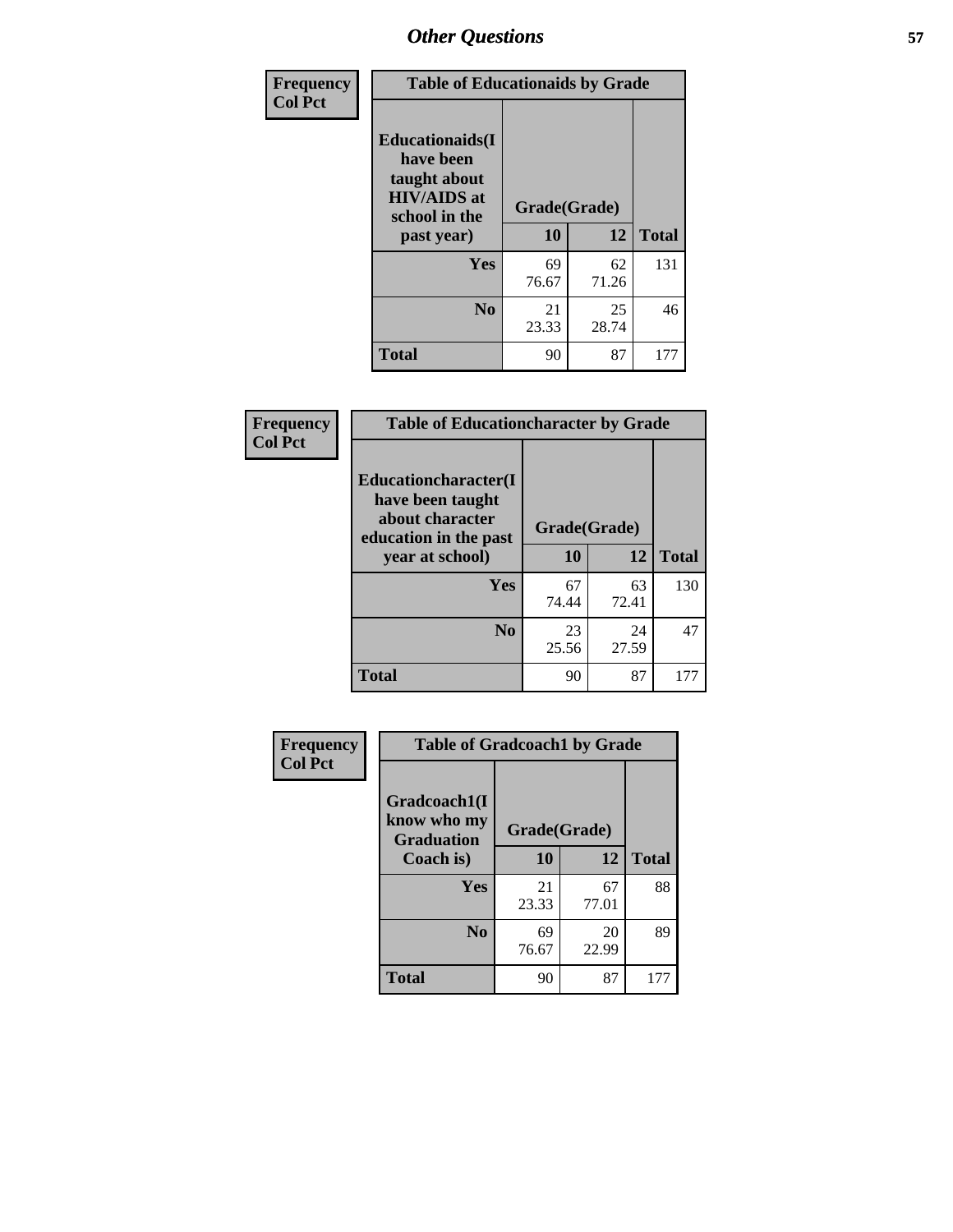| Frequency      | <b>Table of Gradcoach2 by Grade</b> |              |             |              |
|----------------|-------------------------------------|--------------|-------------|--------------|
| <b>Col Pct</b> |                                     |              |             |              |
|                | Gradcoach2(I<br>have                |              |             |              |
|                | contacted my<br><b>Graduation</b>   | Grade(Grade) |             |              |
|                | Coach)                              | 10           | 12          | <b>Total</b> |
|                | Yes                                 | 14<br>15.56  | 44<br>50.57 | 58           |
|                | N <sub>0</sub>                      | 76<br>84.44  | 43<br>49.43 | 119          |
|                | <b>Total</b>                        | 90           | 87          | 177          |

| <b>Frequency</b><br><b>Col Pct</b> |                                                                             | <b>Table of Gradcoach3 by Grade</b> |             |              |  |
|------------------------------------|-----------------------------------------------------------------------------|-------------------------------------|-------------|--------------|--|
|                                    | Gradcoach3(I<br>have received<br>assistance<br>from my<br><b>Graduation</b> | Grade(Grade)                        |             |              |  |
|                                    | Coach)                                                                      | 10                                  | 12          | <b>Total</b> |  |
|                                    | Yes                                                                         | 13<br>14.44                         | 38<br>43.68 | 51           |  |
|                                    | N <sub>0</sub>                                                              | 31<br>34.44                         | 15<br>17.24 | 46           |  |
|                                    | Don't know                                                                  | 46<br>51.11                         | 34<br>39.08 | 80           |  |
|                                    | <b>Total</b>                                                                | 90                                  | 87          | 177          |  |

| Frequency      | <b>Table of Selfharm by Grade</b>                                                                                                                                               |             |                    |              |
|----------------|---------------------------------------------------------------------------------------------------------------------------------------------------------------------------------|-------------|--------------------|--------------|
| <b>Col Pct</b> | <b>Selfharm</b> (During<br>the past 12<br>months,<br>I harmed myself<br>on purpose<br>Suicideconsider<br>During the past<br>12 months,<br>I seriously<br>considered<br>suicide) | 10          | Grade(Grade)<br>12 | <b>Total</b> |
|                | Yes                                                                                                                                                                             | 4<br>4.44   | 13<br>14.94        | 17           |
|                | N <sub>0</sub>                                                                                                                                                                  | 86<br>95.56 | 74<br>85.06        | 160          |
|                | Total                                                                                                                                                                           | 90          | 87                 | 177          |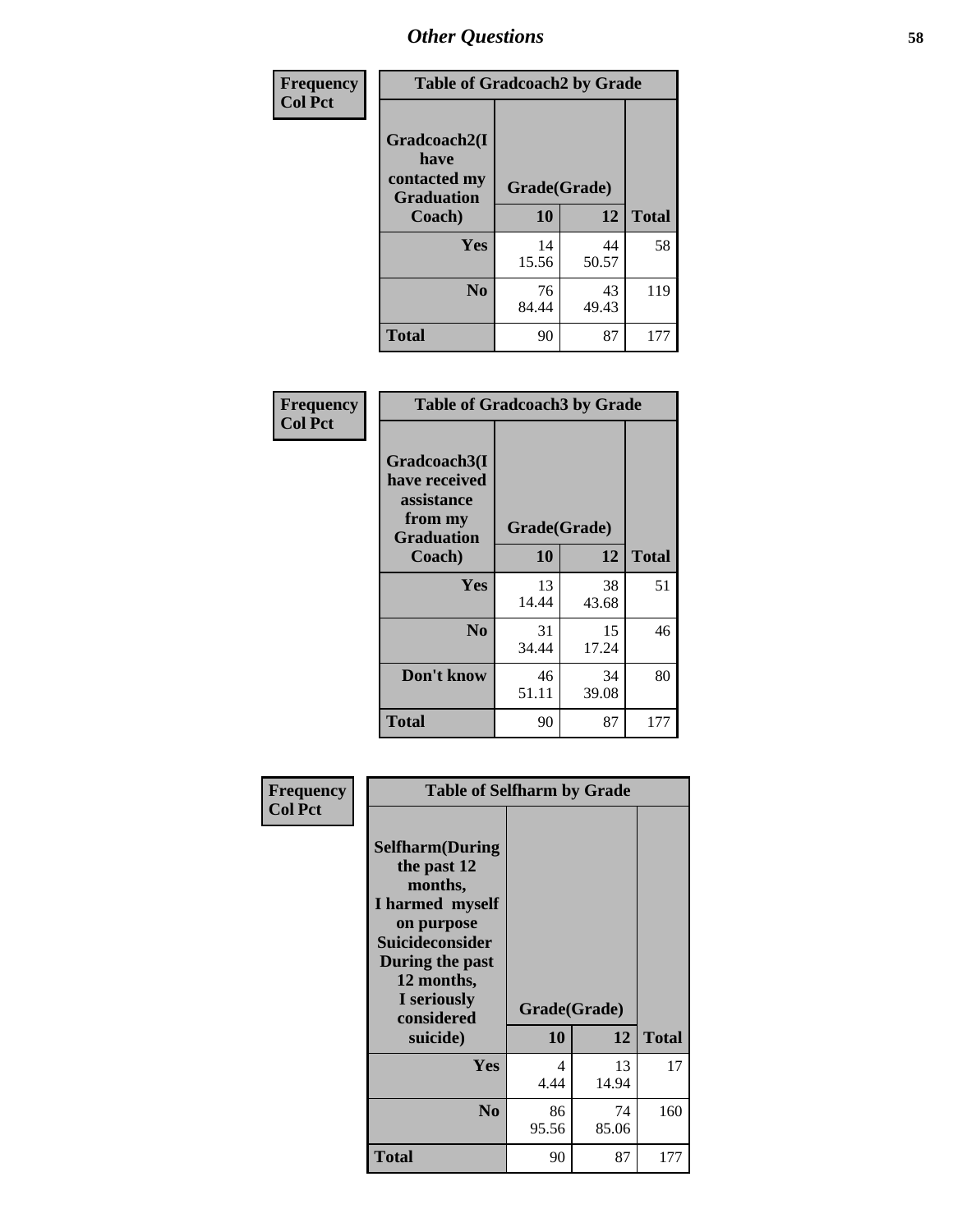| <b>Frequency</b> | <b>Table of Suicideconsider by Grade</b> |              |             |              |
|------------------|------------------------------------------|--------------|-------------|--------------|
| <b>Col Pct</b>   |                                          | Grade(Grade) |             |              |
|                  | Suicideconsider                          | <b>10</b>    | 12          | <b>Total</b> |
|                  | Yes                                      | 7.78         | 11<br>12.64 | 18           |
|                  | N <sub>0</sub>                           | 83<br>92.22  | 76<br>87.36 | 159          |
|                  | <b>Total</b>                             | 90           | 87          | 177          |

| Frequency      | <b>Table of Suicideattempt by Grade</b>              |              |             |              |
|----------------|------------------------------------------------------|--------------|-------------|--------------|
| <b>Col Pct</b> | Suicideattempt(I<br>have attempted<br>suicide in the | Grade(Grade) |             |              |
|                | last year)                                           | 10           | 12          | <b>Total</b> |
|                | Yes                                                  | 4<br>4.44    | 8<br>9.20   | 12           |
|                | N <sub>0</sub>                                       | 86<br>95.56  | 79<br>90.80 | 165          |
|                | <b>Total</b>                                         | 90           | 87          | 177          |

| Frequency      | <b>Table of Instantmessaged by Grade</b>                       |              |             |              |
|----------------|----------------------------------------------------------------|--------------|-------------|--------------|
| <b>Col Pct</b> | <b>Instantmessaged</b> (I<br>have instant<br>messaged people I | Grade(Grade) |             |              |
|                | do not even know)                                              | 10           | 12          | <b>Total</b> |
|                | Yes                                                            | 29<br>32.22  | 17<br>19.54 | 46           |
|                | N <sub>0</sub>                                                 | 61<br>67.78  | 70<br>80.46 | 131          |
|                | <b>Total</b>                                                   | 90           | 87          | 177          |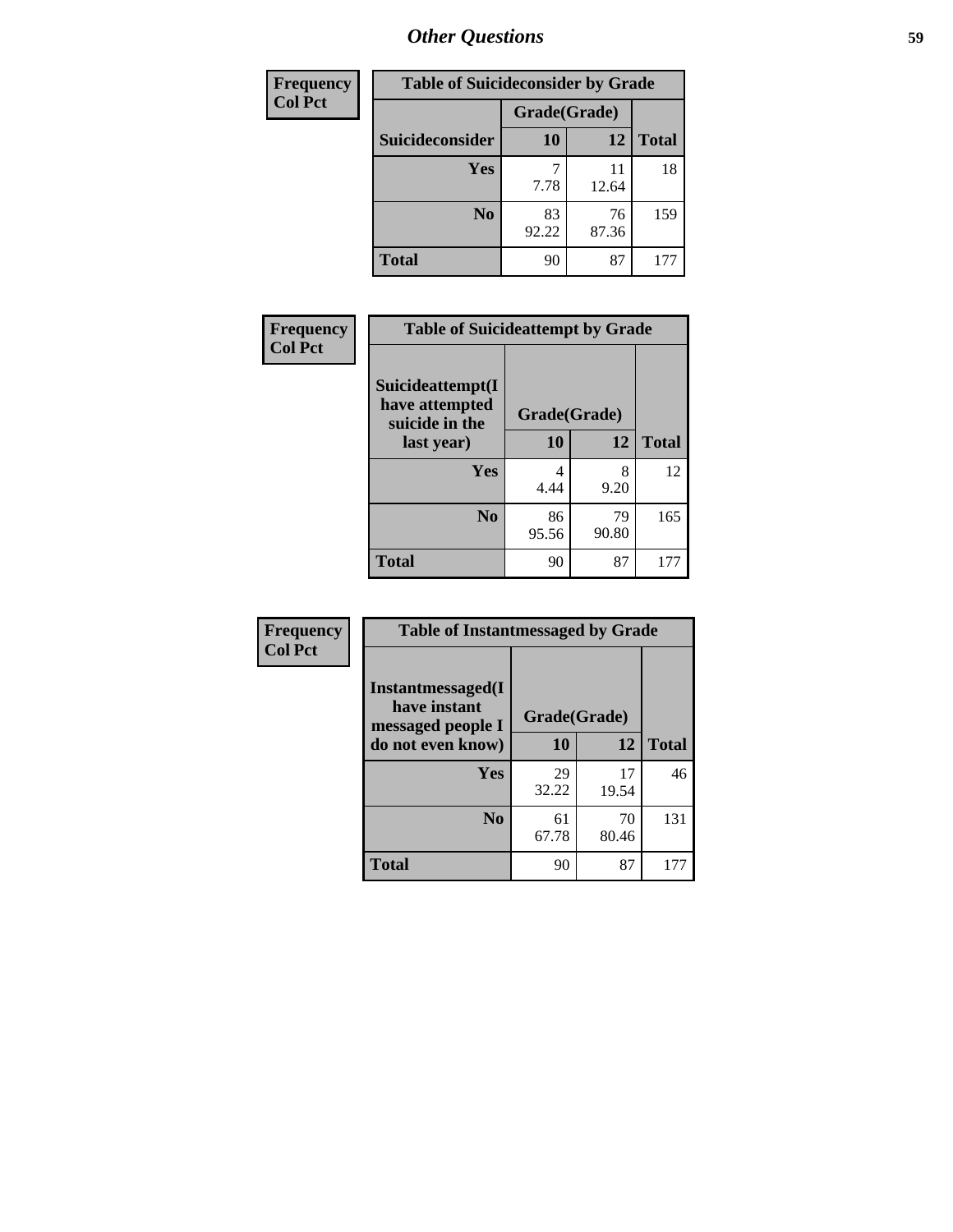| Frequency      | <b>Table of Getsalong by Grade</b>                          |              |             |              |
|----------------|-------------------------------------------------------------|--------------|-------------|--------------|
| <b>Col Pct</b> | <b>Getsalong</b> (I get<br>along with other<br>students and | Grade(Grade) |             |              |
|                | adults)                                                     | 10           | 12          | <b>Total</b> |
|                | <b>Strongly Agree</b>                                       | 40<br>44.44  | 46<br>52.87 | 86           |
|                | <b>Somewhat Agree</b>                                       | 36<br>40.00  | 35<br>40.23 | 71           |
|                | <b>Somewhat Disagree</b>                                    | 10<br>11.11  | 2<br>2.30   | 12           |
|                | <b>Strongly Disagree</b>                                    | 4<br>4.44    | 4<br>4.60   | 8            |
|                | <b>Total</b>                                                | 90           | 87          | 177          |

| Frequency      | <b>Table of Safehome by Grade</b> |                        |             |                |
|----------------|-----------------------------------|------------------------|-------------|----------------|
| <b>Col Pct</b> | Safehome(I feel<br>safe at home)  | Grade(Grade)<br>10     | 12          | <b>Total</b>   |
|                | <b>Strongly Agree</b>             | 63<br>70.00            | 61<br>70.11 | 124            |
|                | <b>Somewhat Agree</b>             | 18<br>20.00            | 18<br>20.69 | 36             |
|                | <b>Somewhat Disagree</b>          | 5<br>5.56              | 5<br>5.75   | 10             |
|                | <b>Strongly Disagree</b>          | $\overline{4}$<br>4.44 | 3<br>3.45   | $\overline{7}$ |
|                | <b>Total</b>                      | 90                     | 87          | 177            |

| Frequency      |                                                                                                   | <b>Table of Adulttalk by Grade</b> |             |              |
|----------------|---------------------------------------------------------------------------------------------------|------------------------------------|-------------|--------------|
| <b>Col Pct</b> | <b>Adulttalk(I</b><br>know an<br>adult at<br>school that<br>I can talk<br>with if I<br>need help) | Grade(Grade)<br>10                 | 12          | <b>Total</b> |
|                | <b>Yes</b>                                                                                        | 69<br>76.67                        | 68<br>78.16 | 137          |
|                | N <sub>0</sub>                                                                                    | 21<br>23.33                        | 19<br>21.84 | 40           |
|                | <b>Total</b>                                                                                      | 90                                 | 87          | 177          |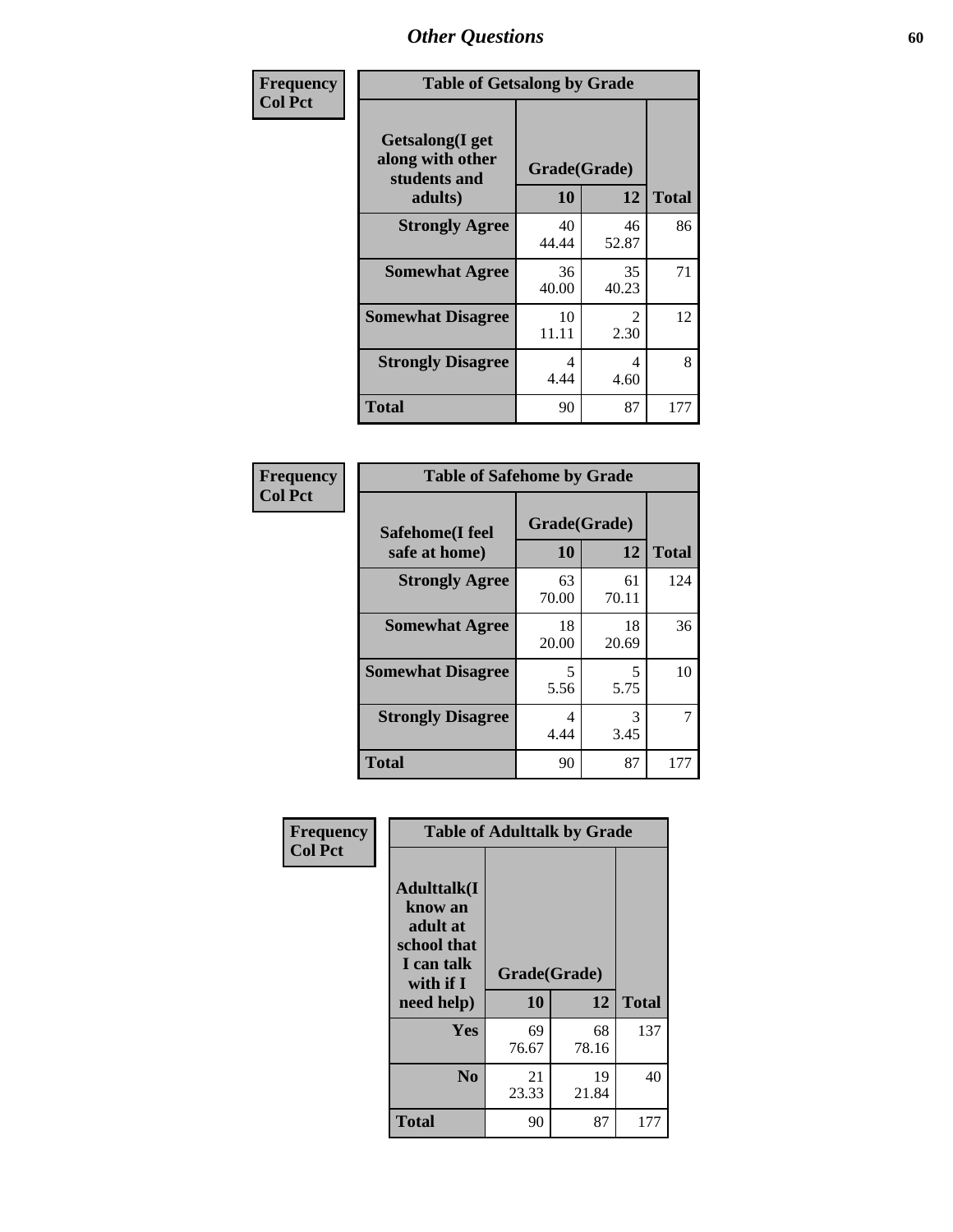**Frequency Row Pct**

| <b>Table of Grade by Tvtime</b> |             |                                                                                         |           |             |             |             |              |  |  |
|---------------------------------|-------------|-----------------------------------------------------------------------------------------|-----------|-------------|-------------|-------------|--------------|--|--|
|                                 |             | Tvtime (On an average school day,<br>how much unsupervised time do I spend watching TV) |           |             |             |             |              |  |  |
|                                 |             | <b>Less that</b>                                                                        |           | $2 - 3$     | $4 - 5$     | $6+$        |              |  |  |
| Grade(Grade)   None             |             | hour/day                                                                                | hour/day  | hours/day   | hours/day   | hours/day   | <b>Total</b> |  |  |
| 10                              | 12<br>13.33 | 12<br>13.33                                                                             | 8<br>8.89 | 25<br>27.78 | 15<br>16.67 | 18<br>20.00 | 90           |  |  |
| 12                              | 17<br>19.54 | 12<br>13.79                                                                             | 6.90      | 24<br>27.59 | 20<br>22.99 | 8<br>9.20   | 87           |  |  |
| <b>Total</b>                    | 29          | 24                                                                                      | 14        | 49          | 35          | 26          |              |  |  |

**Frequency Row Pct**

| <b>Table of Grade by Computertime</b> |             |                                                                                                   |                     |                      |                      |                   |              |  |  |
|---------------------------------------|-------------|---------------------------------------------------------------------------------------------------|---------------------|----------------------|----------------------|-------------------|--------------|--|--|
|                                       |             | Computertime (On an average school day,<br>how much unsupervised time do I spend on the computer) |                     |                      |                      |                   |              |  |  |
| Grade(Grade)                          | None        | <b>Less that</b>                                                                                  | hour/day   hour/day | $2 - 3$<br>hours/day | $4 - 5$<br>hours/day | $6+$<br>hours/day | <b>Total</b> |  |  |
|                                       |             |                                                                                                   |                     |                      |                      |                   |              |  |  |
| 10                                    | 22<br>24.44 | 22<br>24.44                                                                                       | 11<br>12.22         | 19<br>21.11          | 8.89                 | 8.89              | 90           |  |  |
| 12                                    | 17<br>19.54 | 19<br>11<br>26<br>10<br>21.84<br>29.89<br>11.49<br>12.64<br>4.60                                  |                     |                      |                      |                   |              |  |  |
| <b>Total</b>                          | 39          | 41                                                                                                | 22                  | 45                   | 18                   | 12                | 177          |  |  |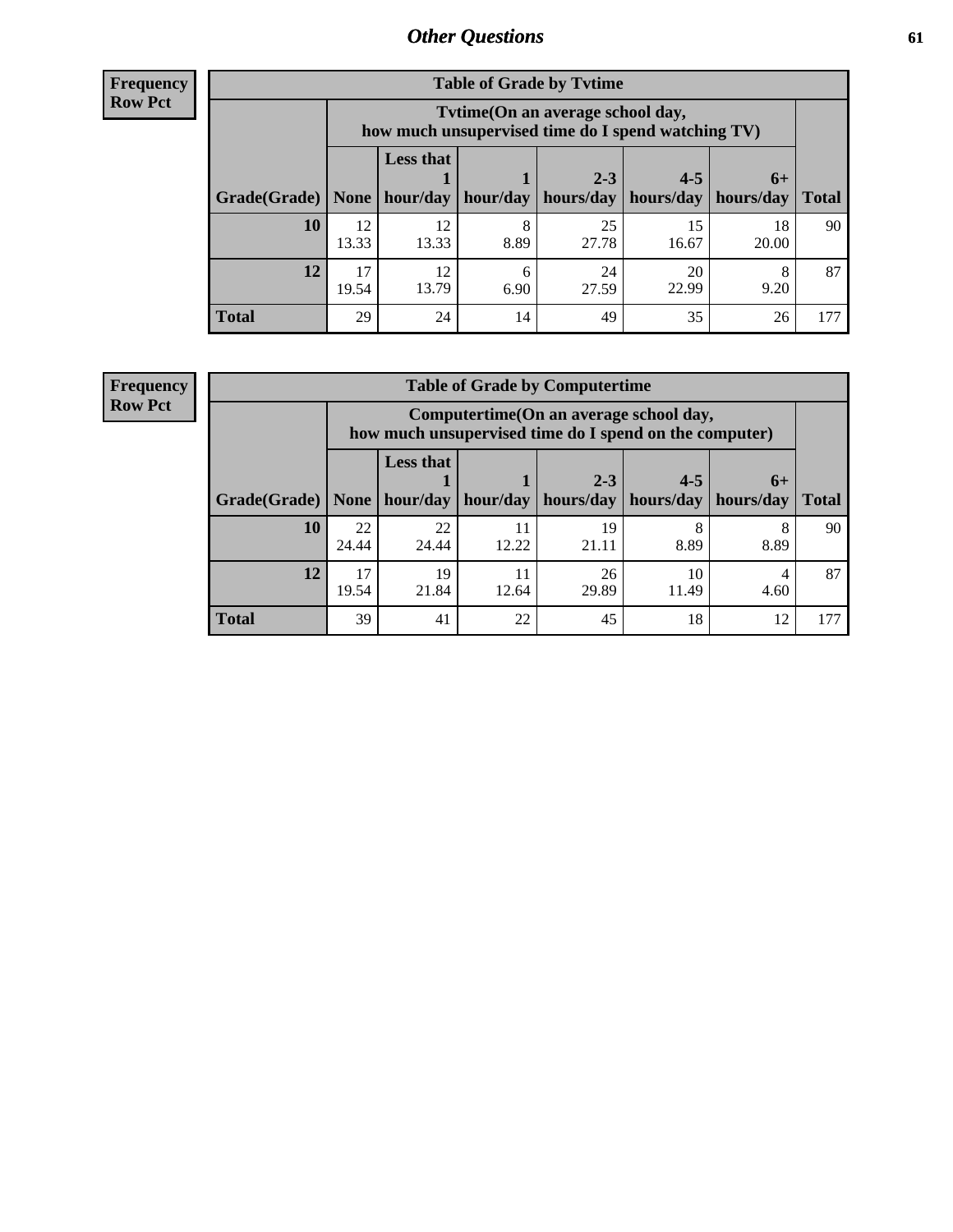#### *Questions about Driving Laws* **62** *Driving Questions were asked only of high school students.*

| <b>Frequency</b> |
|------------------|
| <b>Row Pct</b>   |

| <b>Table of Grade by License1</b> |                                                                      |                                                                                                                                           |           |             |               |              |  |  |  |
|-----------------------------------|----------------------------------------------------------------------|-------------------------------------------------------------------------------------------------------------------------------------------|-----------|-------------|---------------|--------------|--|--|--|
|                                   |                                                                      | License1(During the first 6 months of driving<br>with a provisional license,<br>the only passengers who can ride with the<br>driver are:) |           |             |               |              |  |  |  |
| Grade(Grade)                      | <b>Parent or</b>                                                     | Family<br><b>Guardian</b>   Members                                                                                                       | Friends   | Anyone      | Don't<br>Know | <b>Total</b> |  |  |  |
| 10                                | 41<br>45.56                                                          | 13<br>14.44                                                                                                                               | 5<br>5.56 | 12<br>13.33 | 19<br>21.11   | 90           |  |  |  |
| 12                                | 35<br>22<br>21<br>9<br>0<br>10.34<br>40.23<br>24.14<br>25.29<br>0.00 |                                                                                                                                           |           |             |               |              |  |  |  |
| Total                             | 76                                                                   | 34                                                                                                                                        | 5         | 21          | 41            |              |  |  |  |

| <b>Frequency</b> |                     | <b>Table of Grade by License2</b> |                                                                                                          |                                     |                                                      |                      |              |  |  |
|------------------|---------------------|-----------------------------------|----------------------------------------------------------------------------------------------------------|-------------------------------------|------------------------------------------------------|----------------------|--------------|--|--|
| <b>Row Pct</b>   |                     |                                   | License2(17 yr old drivers with a<br>provisional driver's license cannot<br>drive between the hours of:) |                                     |                                                      |                      |              |  |  |
|                  | <b>Grade(Grade)</b> | <b>Midnight</b><br>to 6am         | 1am<br>t <sub>0</sub><br>5am                                                                             | 1am<br>t <sub>0</sub><br><b>6am</b> | N <sub>0</sub><br>curfew<br>for $17$<br>year<br>olds | Don't<br><b>Know</b> | <b>Total</b> |  |  |
|                  | 10                  | 34<br>37.78                       | 8<br>8.89                                                                                                | 6<br>6.67                           | 5<br>5.56                                            | 37<br>41.11          | 90           |  |  |
|                  | 12                  | 57<br>65.52                       | 7<br>8.05                                                                                                | 6<br>6.90                           | $\overline{2}$<br>2.30                               | 15<br>17.24          | 87           |  |  |
|                  | <b>Total</b>        | 91                                | 15                                                                                                       | 12                                  | 7                                                    | 52                   | 177          |  |  |

| Frequency      | <b>Table of Grade by License3</b> |                                       |             |                 |           |                                     |               |              |
|----------------|-----------------------------------|---------------------------------------|-------------|-----------------|-----------|-------------------------------------|---------------|--------------|
| <b>Row Pct</b> |                                   | License3(For drivers under the age of |             | 21,<br>$DUI$ ?) |           | what level of alcohol is considered |               |              |
|                | Grade(Grade)                      | Any<br><b>Amount</b>                  | 0.02        | 0.04            | 0.06      | 0.08                                | Don't<br>know | <b>Total</b> |
|                | 10                                | 13<br>14.44                           | 15<br>16.67 | 7<br>7.78       | 5<br>5.56 | 4<br>4.44                           | 46<br>51.11   | 90           |
|                | 12                                | 18<br>20.69                           | 13<br>14.94 | 6<br>6.90       | 7<br>8.05 | 11<br>12.64                         | 32<br>36.78   | 87           |
|                | <b>Total</b>                      | 31                                    | 28          | 13              | 12        | 15                                  | 78            | 177          |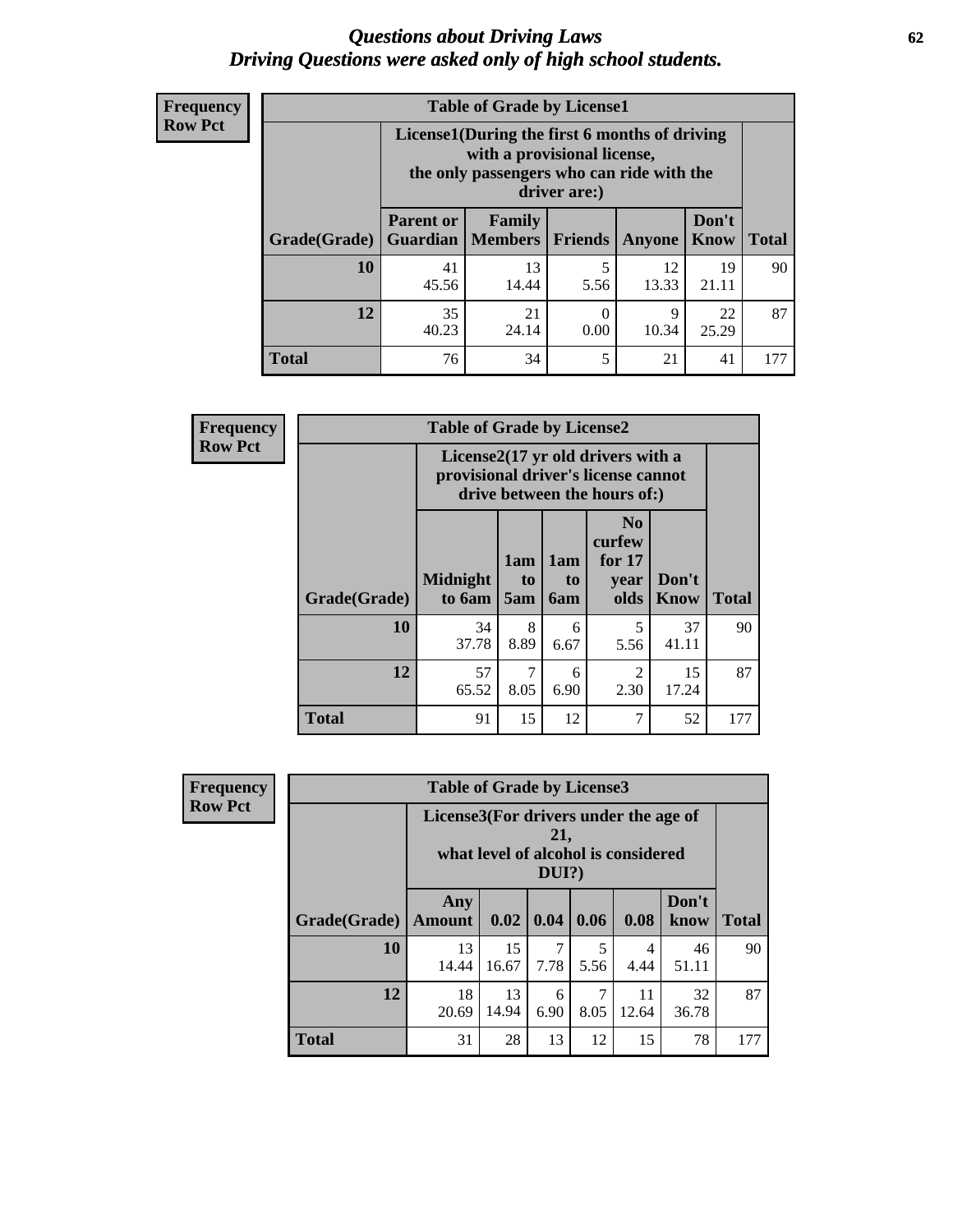#### *Questions about Driving Laws* **63** *Driving Questions were asked only of high school students.*

**Frequency Row Pct**

| <b>Table of Grade by License4</b> |              |                                                                                                                                               |             |           |           |             |     |  |
|-----------------------------------|--------------|-----------------------------------------------------------------------------------------------------------------------------------------------|-------------|-----------|-----------|-------------|-----|--|
|                                   |              | License4(A driver under 21 automatically<br>loses his/her license if caught exceeding the<br>posted speet limit by:)                          |             |           |           |             |     |  |
| Grade(Grade)                      | $15+$<br>mph | Can't<br>lose<br><b>Depends</b><br>license<br>$25+$<br>$35+$<br>Don't<br>for<br>on<br><b>Total</b><br>mph<br>speeding<br>know<br>mph<br>judge |             |           |           |             |     |  |
| 10                                | 12<br>13.33  | 5<br>5.56                                                                                                                                     | 14<br>15.56 | 7<br>7.78 | 7.78      | 45<br>50.00 | 90  |  |
| 12                                | 14<br>16.09  | 15<br>17.24                                                                                                                                   | 15<br>17.24 | 6<br>6.90 | 5<br>5.75 | 32<br>36.78 | 87  |  |
| <b>Total</b>                      | 26           | 20                                                                                                                                            | 29          | 13        | 12        | 77          | 177 |  |

| Frequency      |              | <b>Table of Grade by License5</b> |                                                                                                                                      |                     |       |  |  |
|----------------|--------------|-----------------------------------|--------------------------------------------------------------------------------------------------------------------------------------|---------------------|-------|--|--|
| <b>Row Pct</b> |              |                                   | License5(A)<br>Georgia teenager<br>with family<br>connections or a<br>good lawyer can<br>break a teen<br>driving law and<br>license) | keep their driver's |       |  |  |
|                | Grade(Grade) | Yes                               | N <sub>0</sub>                                                                                                                       | Don't<br>know       | Total |  |  |
|                | 10           | 5<br>5.56                         | 30<br>33.33                                                                                                                          | 55<br>61.11         | 90    |  |  |
|                | 12           | 15<br>17.24                       | 45<br>51.72                                                                                                                          | 27<br>31.03         | 87    |  |  |
|                | Total        | 20                                | 75                                                                                                                                   | 82                  | 177   |  |  |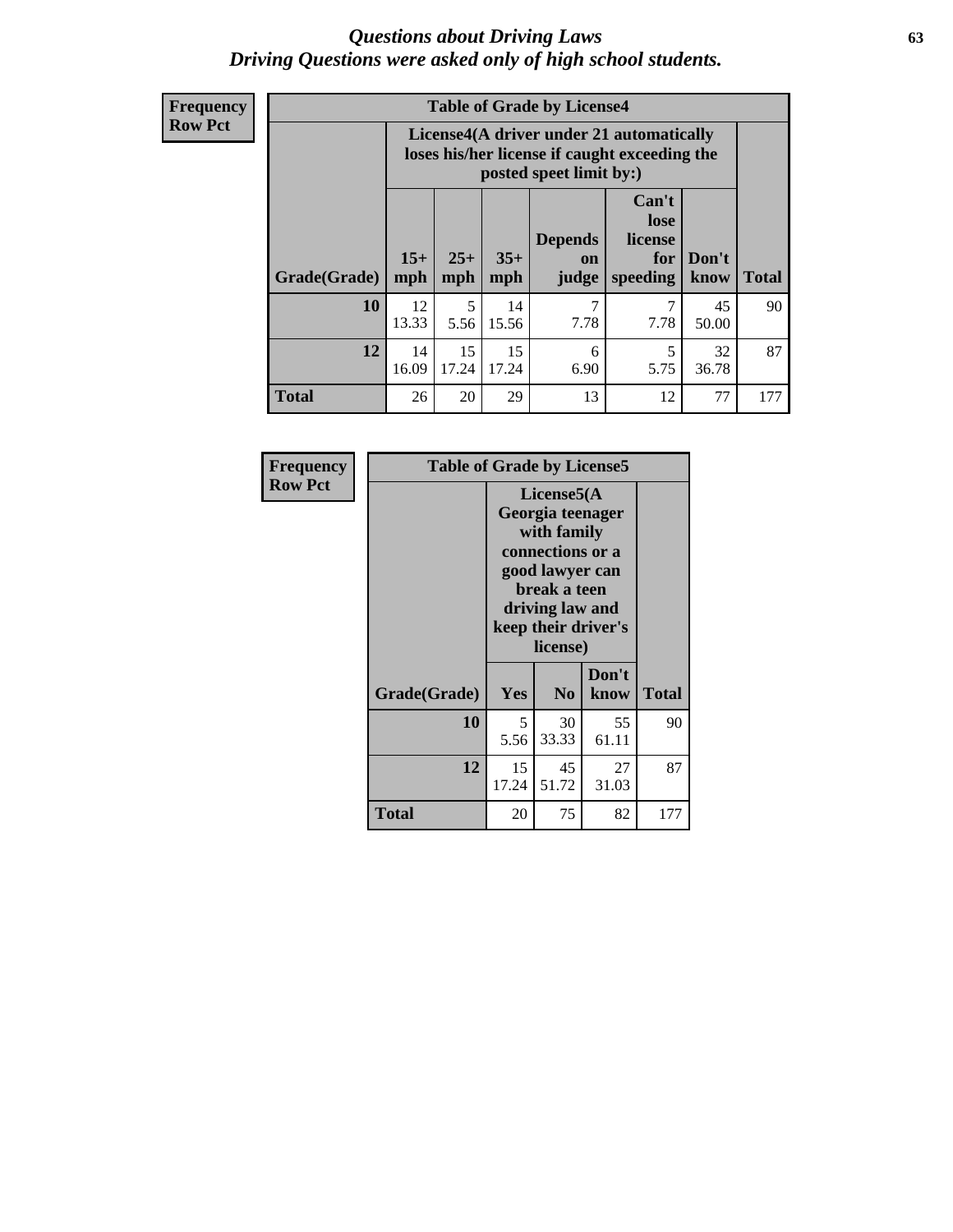### *Questions about Driving Laws* **64** *Driving Questions were asked only of high school students.*

| <b>Frequency</b> | <b>Table of Grade by License6</b> |             |                                                                                                                           |                    |              |  |
|------------------|-----------------------------------|-------------|---------------------------------------------------------------------------------------------------------------------------|--------------------|--------------|--|
| <b>Row Pct</b>   |                                   |             | License <sub>6</sub> (I know a<br>friend or<br>classmate that<br>broke a teen<br>driving law,<br>keep his/her<br>license) | but was allowed to |              |  |
|                  | Grade(Grade)                      | <b>Yes</b>  | N <sub>0</sub>                                                                                                            | Don't<br>know      | <b>Total</b> |  |
|                  | 10                                | 13<br>14.44 | 37<br>41.11                                                                                                               | 40<br>44.44        | 90           |  |
|                  | 12                                | 27<br>31.03 | 37<br>42.53                                                                                                               | 23<br>26.44        | 87           |  |
|                  | <b>Total</b>                      | 40          | 74                                                                                                                        | 63                 | 177          |  |

| <b>Frequency</b> | <b>Table of Grade by License7</b> |                                                                             |                                     |                                                                                               |                        |              |  |  |
|------------------|-----------------------------------|-----------------------------------------------------------------------------|-------------------------------------|-----------------------------------------------------------------------------------------------|------------------------|--------------|--|--|
| <b>Row Pct</b>   |                                   |                                                                             |                                     | License7(A student under the age of 18 cam loser<br>his/her driving privileges if he or she:) |                        |              |  |  |
|                  | Grade(Grade)                      | <b>Have</b><br>more than<br>10<br>unexcused<br>absences<br>per school<br>yr | Drop out<br>without  <br>graduating | <b>Bring</b><br>alcohol/drugs/weapon<br>to school                                             | All of<br>the<br>above | <b>Total</b> |  |  |
|                  | <b>10</b>                         | 30<br>33.33                                                                 | 5<br>5.56                           | $\mathfrak{D}$<br>2.22                                                                        | 53<br>58.89            | 90           |  |  |
|                  | 12                                | 33<br>37.93                                                                 | $\overline{7}$<br>8.05              | 1.15                                                                                          | 46<br>52.87            | 87           |  |  |
|                  | <b>Total</b>                      | 63                                                                          | 12                                  | 3                                                                                             | 99                     | 177          |  |  |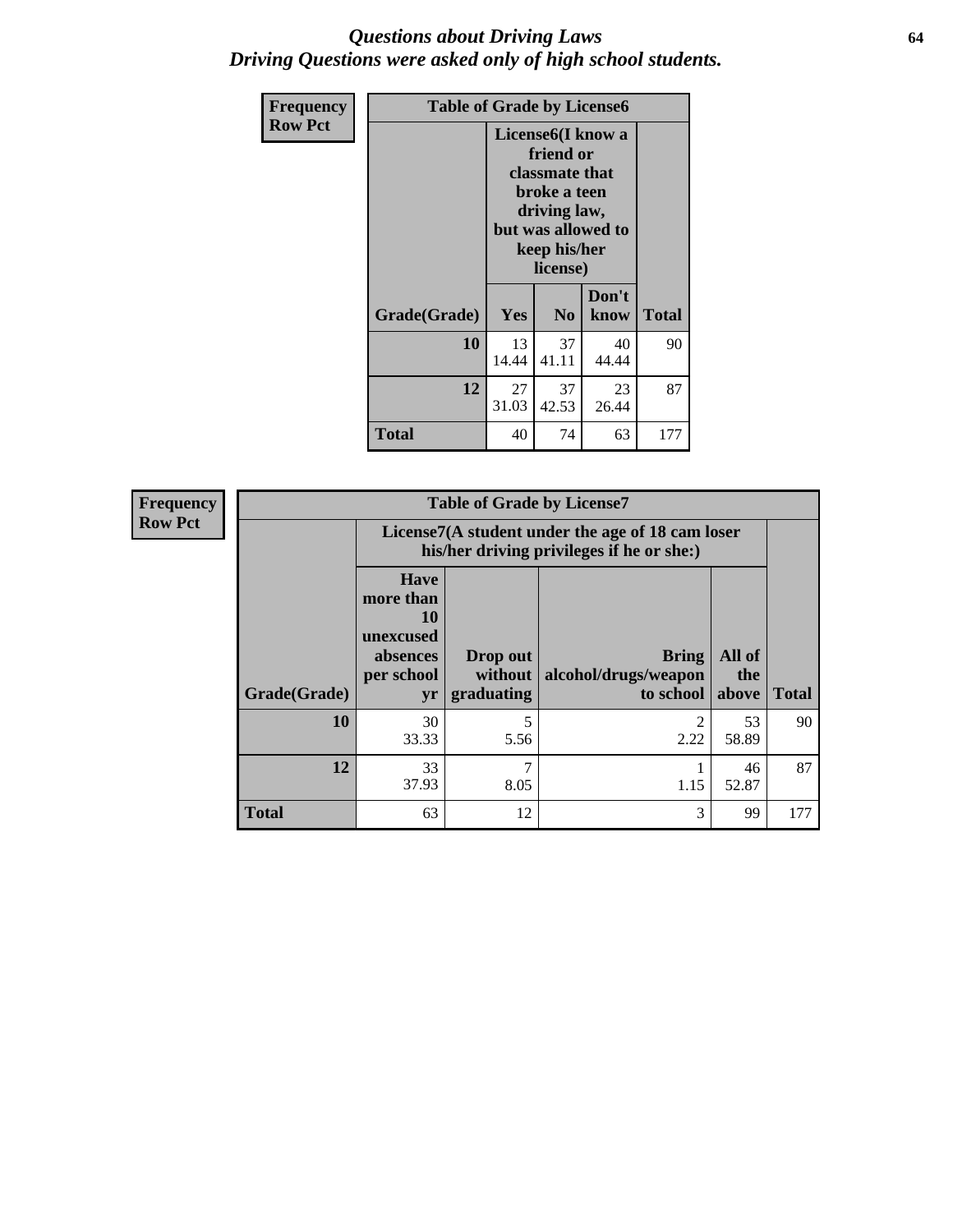# *Select Results by Gender* **65**

| Frequency      | <b>Table of SchoolClimate2 by Gender</b>          |                                 |                       |                |  |
|----------------|---------------------------------------------------|---------------------------------|-----------------------|----------------|--|
| <b>Col Pct</b> | SchoolClimate2(I<br>feel successful at<br>school) | Gender(Gender)<br><b>Female</b> | <b>Male</b>           | <b>Total</b>   |  |
|                | <b>Strongly Agree</b>                             | 41<br>42.71                     | 37<br>45.68           | 78             |  |
|                | <b>Somewhat Agree</b>                             | 48<br>50.00                     | 39<br>48.15           | 87             |  |
|                | <b>Somewhat Disagree</b>                          | 5<br>5.21                       | $\mathcal{R}$<br>3.70 | 8              |  |
|                | <b>Strongly Disagree</b>                          | $\mathcal{L}$<br>2.08           | $\mathcal{L}$<br>2.47 | $\overline{4}$ |  |
|                | <b>Total</b>                                      | 96                              | 81                    | 177            |  |

| Frequency      | <b>Table of SchoolClimate6 by Gender</b>                 |                                 |             |              |  |
|----------------|----------------------------------------------------------|---------------------------------|-------------|--------------|--|
| <b>Col Pct</b> | <b>SchoolClimate6(Teachers</b><br>treat me with respect) | Gender(Gender)<br><b>Female</b> | <b>Male</b> | <b>Total</b> |  |
|                | <b>Strongly Agree</b>                                    | 31<br>32.29                     | 32<br>39.51 | 63           |  |
|                | <b>Somewhat Agree</b>                                    | 49<br>51.04                     | 29<br>35.80 | 78           |  |
|                | <b>Somewhat Disagree</b>                                 | 11<br>11.46                     | 10<br>12.35 | 21           |  |
|                | <b>Strongly Disagree</b>                                 | 5<br>5.21                       | 10<br>12.35 | 15           |  |
|                | Total                                                    | 96                              | 81          | 177          |  |

| Frequency      | <b>Table of SchoolClimate8 by Gender</b>                                             |                                 |             |              |
|----------------|--------------------------------------------------------------------------------------|---------------------------------|-------------|--------------|
| <b>Col Pct</b> | <b>SchoolClimate8(Students</b><br>are frequently<br>recognized for good<br>behavior) | Gender(Gender)<br><b>Female</b> | <b>Male</b> | <b>Total</b> |
|                |                                                                                      |                                 |             |              |
|                | <b>Strongly Agree</b>                                                                | 12<br>12.50                     | 17<br>20.99 | 29           |
|                | <b>Somewhat Agree</b>                                                                | 43<br>44.79                     | 35<br>43.21 | 78           |
|                | <b>Somewhat Disagree</b>                                                             | 29<br>30.21                     | 20<br>24.69 | 49           |
|                | <b>Strongly Disagree</b>                                                             | 12<br>12.50                     | 9<br>11.11  | 21           |
|                | Total                                                                                | 96                              | 81          | 177          |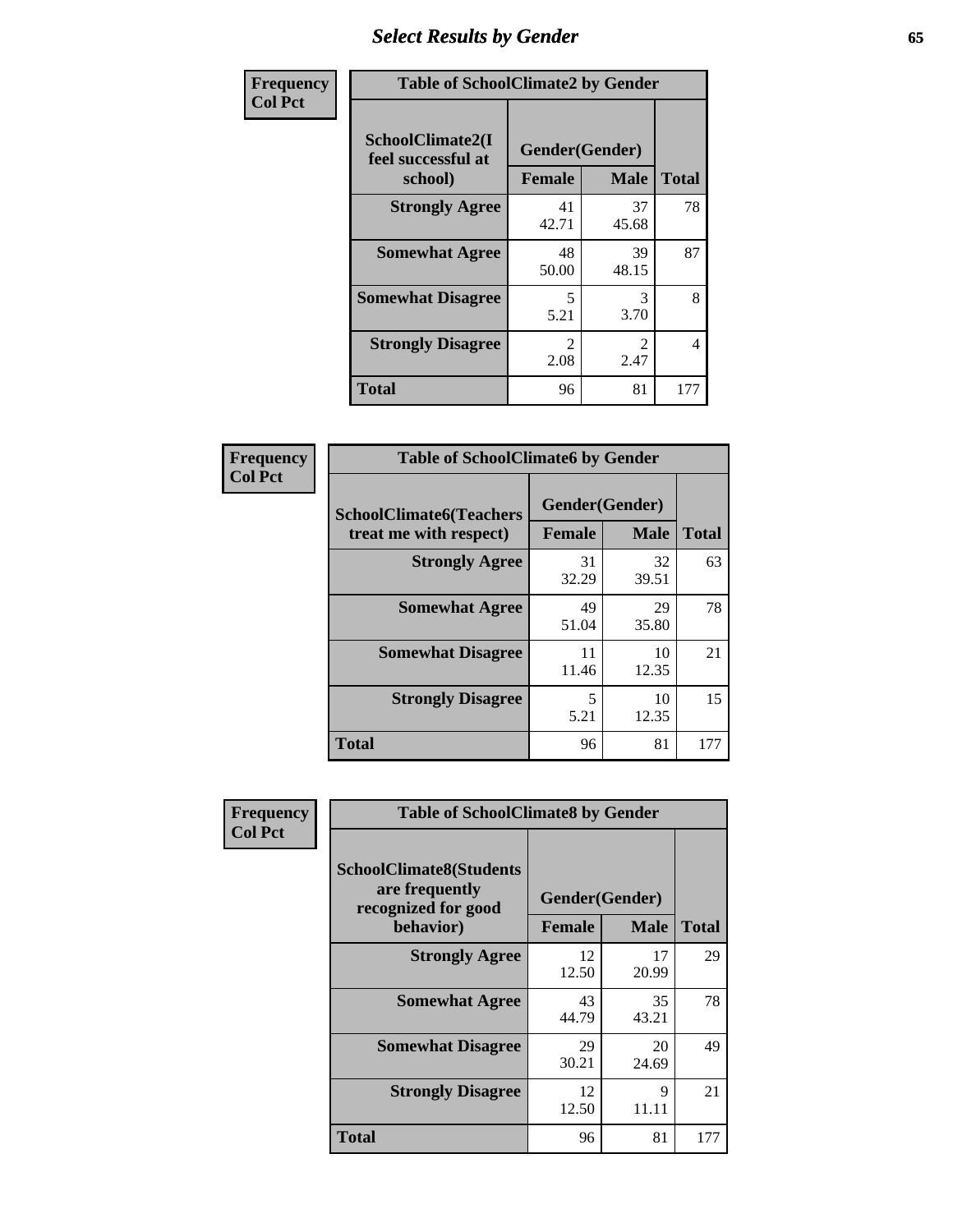# *Select Results by Gender* **66**

| Frequency      | <b>Table of Gender by Dropout</b> |                                                                        |                |              |
|----------------|-----------------------------------|------------------------------------------------------------------------|----------------|--------------|
| <b>Row Pct</b> |                                   | Dropout(I<br>have<br>thought<br>about<br>dropping<br>out of<br>school) |                |              |
|                | Gender(Gender)                    | Yes                                                                    | N <sub>0</sub> | <b>Total</b> |
|                | <b>Female</b>                     | 33<br>34.38                                                            | 63<br>65.63    | 96           |
|                | <b>Male</b>                       | 30<br>37.04                                                            | 51<br>62.96    | 81           |
|                | <b>Total</b>                      | 63                                                                     | 114            | 177          |

| <b>Frequency</b> | <b>Table of Gender by Dropoutreason</b> |                                                                    |              |                                 |                                |              |              |
|------------------|-----------------------------------------|--------------------------------------------------------------------|--------------|---------------------------------|--------------------------------|--------------|--------------|
| <b>Row Pct</b>   |                                         | Dropoutreason(If I dropped out the<br>reason would most likely be) |              |                                 |                                |              |              |
|                  | Gender(Gender)                          | Won't<br><b>Drop</b><br>out                                        | <b>Bored</b> | <b>Family</b><br><b>Reasons</b> | <b>Being</b><br><b>Bullied</b> | <b>Other</b> | <b>Total</b> |
|                  | <b>Female</b>                           | 52<br>54.17                                                        | 13<br>13.54  | 11<br>11.46                     | 3<br>3.13                      | 17<br>17.71  | 96           |
|                  | <b>Male</b>                             | 41<br>50.62                                                        | 17<br>20.99  | 12<br>14.81                     | 2.47                           | 9<br>11.11   | 81           |
|                  | <b>Total</b>                            | 93                                                                 | 30           | 23                              | 5                              | 26           | 177          |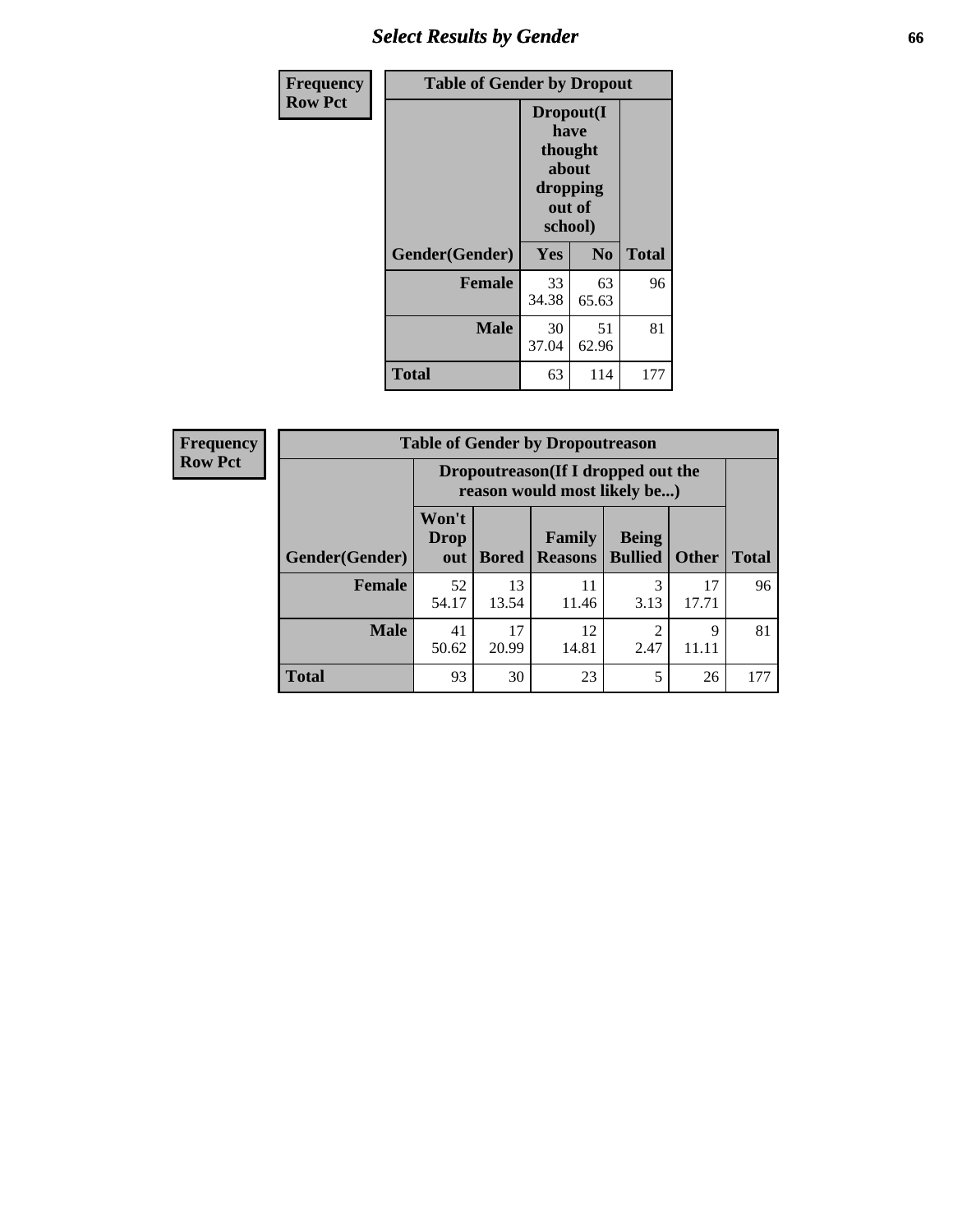*School Safety* **67**

| Frequency      | <b>Table of Gender by Bullied2</b> |                 |                |              |
|----------------|------------------------------------|-----------------|----------------|--------------|
| <b>Row Pct</b> |                                    | <b>Bullied2</b> |                |              |
|                | Gender(Gender)                     | <b>Yes</b>      | N <sub>0</sub> | <b>Total</b> |
|                | <b>Female</b>                      | 6<br>6.25       | 90<br>93.75    | 96           |
|                | <b>Male</b>                        | 8.64            | 74<br>91.36    | 81           |
|                | <b>Total</b>                       | 13              | 164            | 177          |

| <b>Frequency</b> | <b>Table of Gender by Bulliedothers2</b> |                       |                |              |
|------------------|------------------------------------------|-----------------------|----------------|--------------|
| <b>Row Pct</b>   |                                          | <b>Bulliedothers2</b> |                |              |
|                  | Gender(Gender)                           | Yes                   | N <sub>0</sub> | <b>Total</b> |
|                  | <b>Female</b>                            | 5.21                  | 91<br>94.79    | 96           |
|                  | <b>Male</b>                              | 4.94                  | 77<br>95.06    | 81           |
|                  | <b>Total</b>                             | q                     | 168            | 177          |

| Frequency      | <b>Table of Gender by Weaponschool2</b> |                      |                |              |
|----------------|-----------------------------------------|----------------------|----------------|--------------|
| <b>Row Pct</b> |                                         | <b>Weaponschool2</b> |                |              |
|                | Gender(Gender)                          | Yes                  | N <sub>0</sub> | <b>Total</b> |
|                | <b>Female</b>                           | 1.04                 | 95<br>98.96    | 96           |
|                | <b>Male</b>                             | 6<br>7.41            | 75<br>92.59    | 81           |
|                | <b>Total</b>                            |                      | 170            | 177          |

| Frequency      | <b>Table of Gender by Absentunsafe2</b> |               |                |              |  |
|----------------|-----------------------------------------|---------------|----------------|--------------|--|
| <b>Row Pct</b> |                                         | Absentunsafe2 |                |              |  |
|                | Gender(Gender)                          | Yes           | N <sub>0</sub> | <b>Total</b> |  |
|                | <b>Female</b>                           | 3.13          | 93<br>96.88    | 96           |  |
|                | <b>Male</b>                             | 3.70          | 78<br>96.30    | 81           |  |
|                | <b>Total</b>                            | 6             | 171            | 177          |  |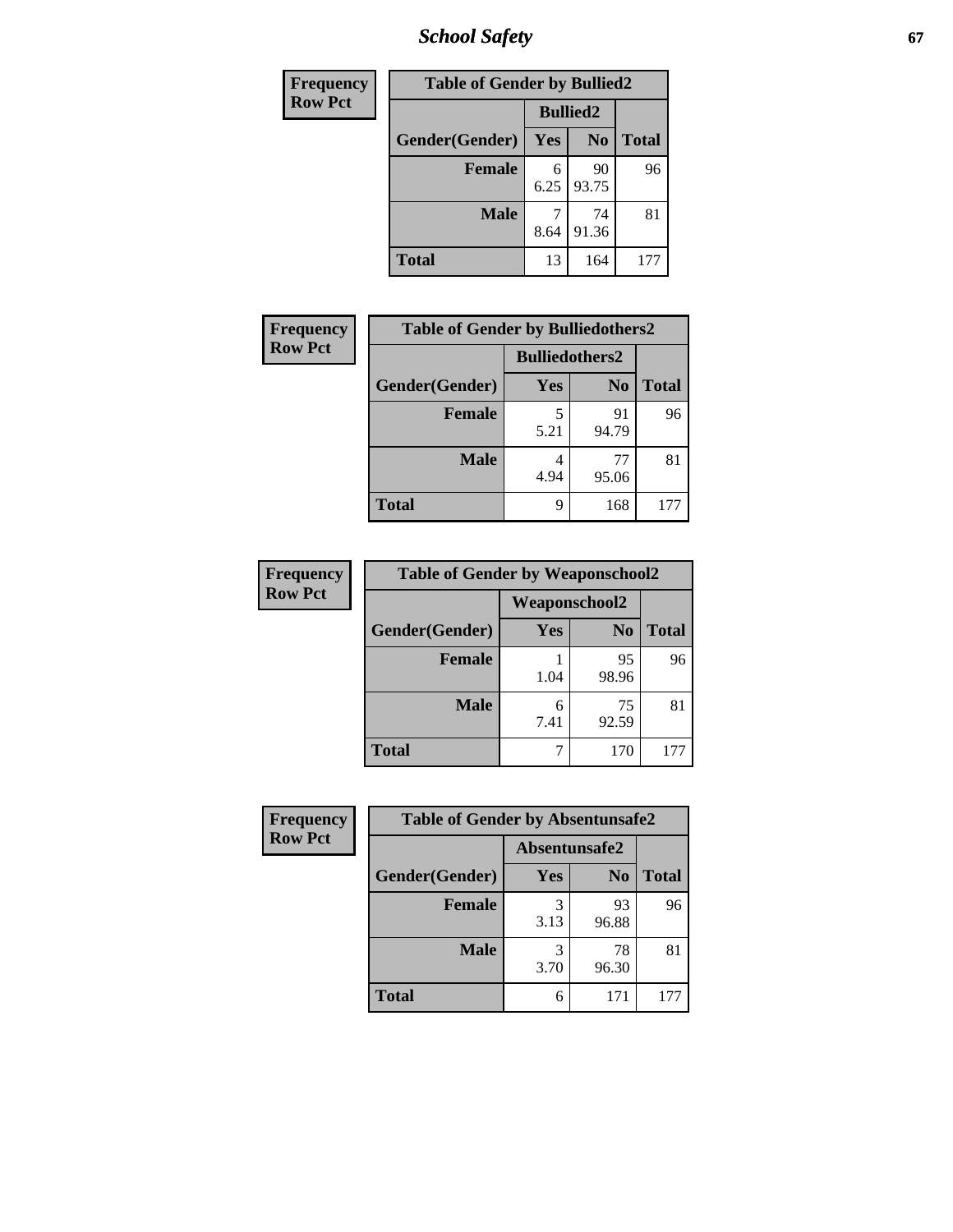*School Safety* **68**

| Frequency      | <b>Table of Gender by Gangself</b> |                                                                                                |                |              |
|----------------|------------------------------------|------------------------------------------------------------------------------------------------|----------------|--------------|
| <b>Row Pct</b> |                                    | Gangself(I<br>have<br>participated<br>in illegal gang<br>activities in<br>the past 30<br>days) |                |              |
|                | Gender(Gender)                     | Yes                                                                                            | N <sub>0</sub> | <b>Total</b> |
|                | <b>Female</b>                      | 3<br>3.13                                                                                      | 93<br>96.88    | 96           |
|                | <b>Male</b>                        | 7<br>8.64                                                                                      | 74<br>91.36    | 81           |
|                | <b>Total</b>                       | 10                                                                                             | 167            | 177          |

| Frequency      |                | <b>Table of Gender by Gangpeers</b>                                                                                         |                |              |
|----------------|----------------|-----------------------------------------------------------------------------------------------------------------------------|----------------|--------------|
| <b>Row Pct</b> |                | <b>Gangpeers</b> (I<br>have friends<br>who have<br>participated<br>in illegal gang<br>activities in<br>the past 30<br>days) |                |              |
|                | Gender(Gender) | Yes                                                                                                                         | N <sub>0</sub> | <b>Total</b> |
|                | <b>Female</b>  | 27<br>28.13                                                                                                                 | 69<br>71.88    | 96           |
|                | <b>Male</b>    | 27<br>33.33                                                                                                                 | 54<br>66.67    | 81           |
|                | Total          | 54                                                                                                                          | 123            | 177          |

| Frequency      | <b>Table of Gender by Pickedon2</b> |             |                |              |
|----------------|-------------------------------------|-------------|----------------|--------------|
| <b>Row Pct</b> |                                     | Pickedon2   |                |              |
|                | Gender(Gender)                      | Yes         | N <sub>0</sub> | <b>Total</b> |
|                | <b>Female</b>                       | 11<br>11.46 | 85<br>88.54    | 96           |
|                | <b>Male</b>                         | 14<br>17.28 | 67<br>82.72    | 81           |
|                | <b>Total</b>                        | 25          | 152            | 177          |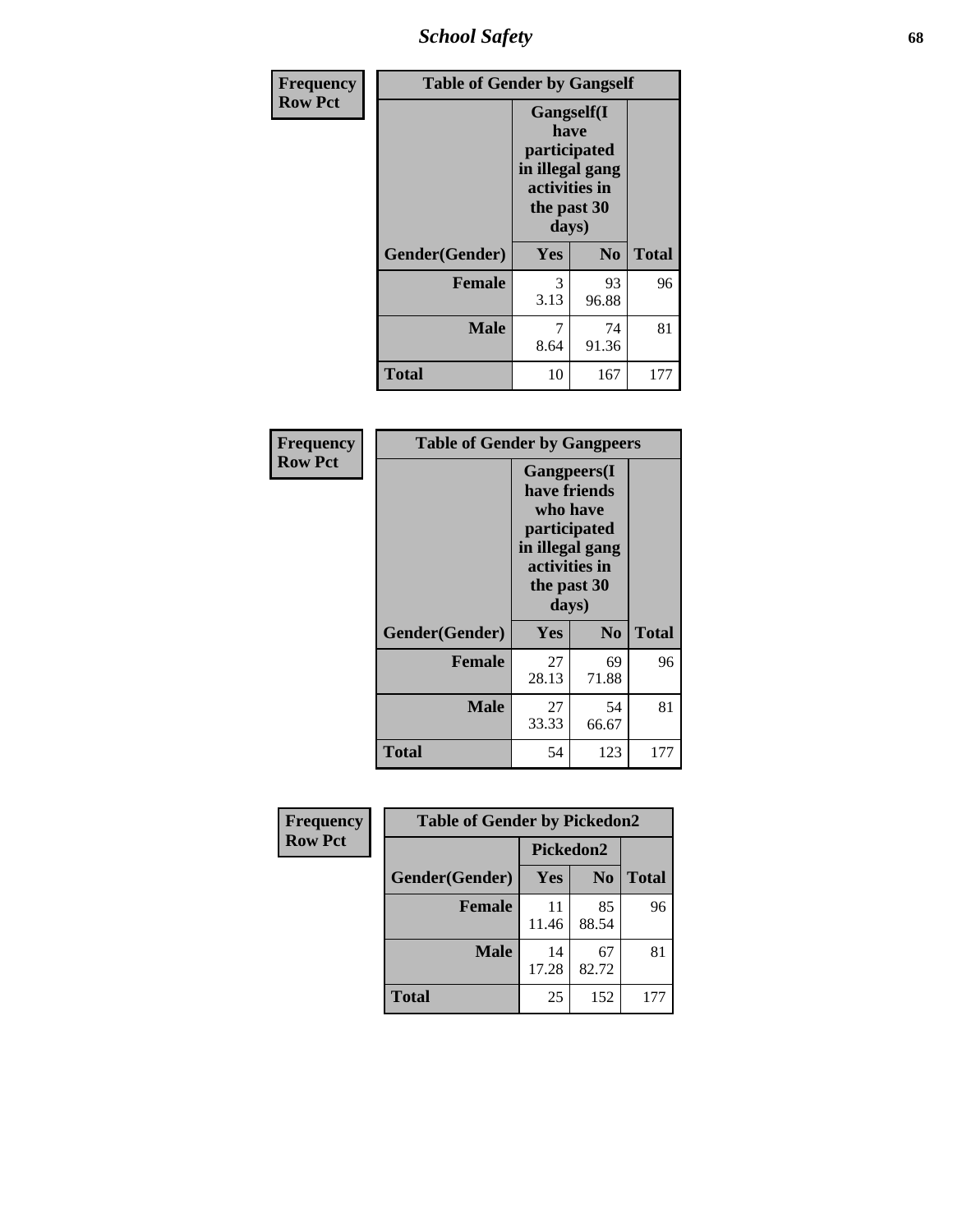*School Safety* **69**

| Frequency      | <b>Table of Gender by Safeschool2</b> |             |                |              |  |
|----------------|---------------------------------------|-------------|----------------|--------------|--|
| <b>Row Pct</b> |                                       | Safeschool2 |                |              |  |
|                | Gender(Gender)                        | Yes         | N <sub>0</sub> | <b>Total</b> |  |
|                | <b>Female</b>                         | 62<br>64.58 | 34<br>35.42    | 96           |  |
|                | <b>Male</b>                           | 55<br>67.90 | 26<br>32.10    | 81           |  |
|                | <b>Total</b>                          | 117         | 60             | 177          |  |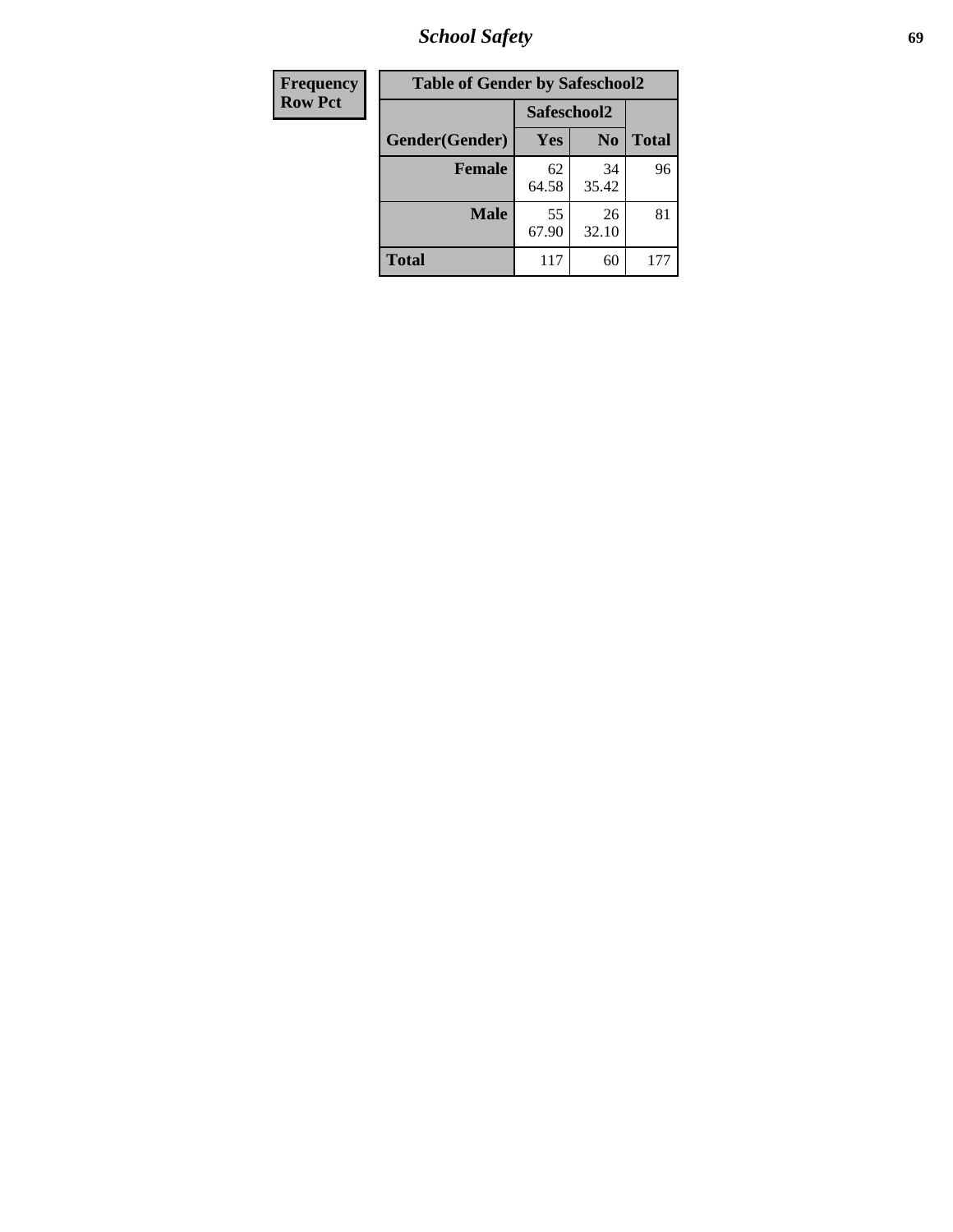# *Incidence of Drug Use* **70**

| <b>Frequency</b> |                | <b>Table of Gender by AlcoholAlt</b>     |                |              |
|------------------|----------------|------------------------------------------|----------------|--------------|
| <b>Row Pct</b>   |                | AlcoholAlt(Alcohol<br>use, past 30 days) |                |              |
|                  | Gender(Gender) | <b>Yes</b>                               | N <sub>0</sub> | <b>Total</b> |
|                  | <b>Female</b>  | 12<br>12.50                              | 84<br>87.50    | 96           |
|                  | <b>Male</b>    | 18<br>22.22                              | 63<br>77.78    | 81           |
|                  | <b>Total</b>   | 30                                       | 147            | 177          |

| <b>Frequency</b> | <b>Table of Gender by TobaccoAny</b> |                    |                    |              |  |
|------------------|--------------------------------------|--------------------|--------------------|--------------|--|
| <b>Row Pct</b>   |                                      | use, past 30 days) | TobaccoAny(Tobacco |              |  |
|                  | Gender(Gender)                       | Yes                | N <sub>0</sub>     | <b>Total</b> |  |
|                  | <b>Female</b>                        | 3<br>3.13          | 93<br>96.88        | 96           |  |
|                  | <b>Male</b>                          | 11<br>13.58        | 70<br>86.42        | 81           |  |
|                  | <b>Total</b>                         | 14                 | 163                |              |  |

| <b>Frequency</b> |                | <b>Table of Gender by MarijuanaAlt</b> |                        |              |
|------------------|----------------|----------------------------------------|------------------------|--------------|
| <b>Row Pct</b>   |                | use, past 30 days)                     | MarijuanaAlt(Marijuana |              |
|                  | Gender(Gender) | <b>Yes</b>                             | N <sub>0</sub>         | <b>Total</b> |
|                  | Female         | 10<br>10.42                            | 86<br>89.58            | 96           |
|                  | <b>Male</b>    | 15<br>18.52                            | 66<br>81.48            | 81           |
|                  | <b>Total</b>   | 25                                     | 152                    | 177          |

| <b>Frequency</b> | <b>Table of Gender by OtherDrugAny</b> |                                                      |                |              |  |
|------------------|----------------------------------------|------------------------------------------------------|----------------|--------------|--|
| <b>Row Pct</b>   |                                        | <b>OtherDrugAny(Other</b><br>drug use, past 30 days) |                |              |  |
|                  | Gender(Gender)                         | <b>Yes</b>                                           | N <sub>0</sub> | <b>Total</b> |  |
|                  | <b>Female</b>                          | 3<br>3.13                                            | 93<br>96.88    | 96           |  |
|                  | <b>Male</b>                            | 4<br>4.94                                            | 77<br>95.06    | 81           |  |
|                  | <b>Total</b>                           | 7                                                    | 170            | 177          |  |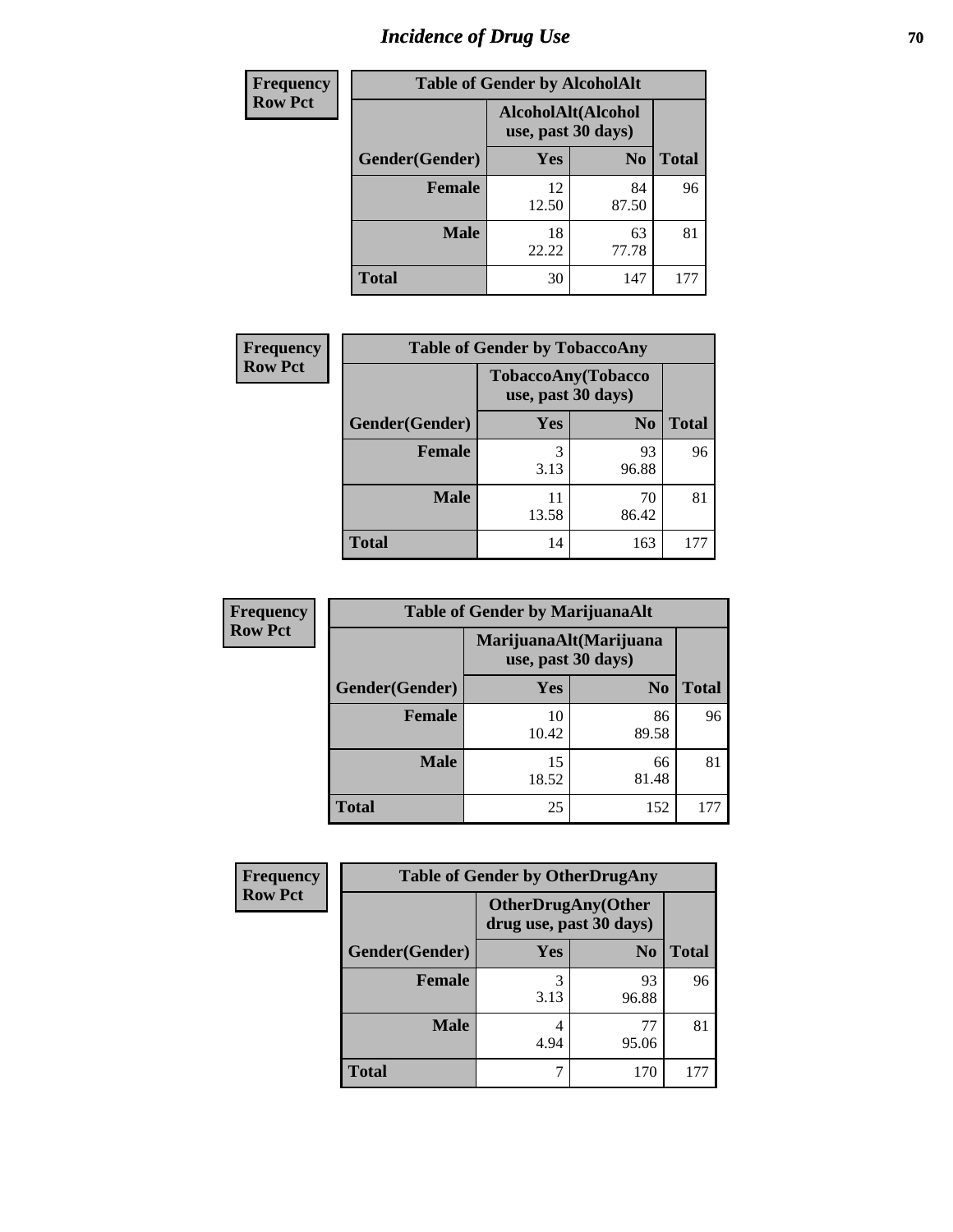### *Average Age at Onset of Use* **71** *Results for "Average Age at Onset of Use" questions exclude students who said they did not use that substance*

#### **Gender=Female**

| <b>Variable</b>    | <b>Label</b>                                                       | <b>Mean</b> |
|--------------------|--------------------------------------------------------------------|-------------|
| Alcoholinit2       | I started using alcohol when I was                                 | 14.74       |
| Cigarettesinit2    | I started smoking tobacco when I was                               | 12.75       |
| Smokelessinit2     | I started chewing tobacco when I was                               |             |
| Marijuanainit2     | I started using marijuana when I was                               | 14.55       |
| Cocaineinit2       | I started using cocaine when I was                                 | 17.00       |
| Inhalantsinit2     | I started using inhalants when I was                               |             |
| Steroidsinit2      | I started using steroids when I was                                |             |
| Ecstasyinit2       | I started using ecstasy when I was                                 |             |
| Methinit2          | I started using methamphetamines when I was                        |             |
| Hallucinogensinit2 | I started using hallucinogens when I was                           |             |
| Prescription in t2 | I started using prescription drugs not prescribed to me when I was | 10.00       |

#### **Gender=Male**

| <b>Variable</b>    | Label                                                              | <b>Mean</b> |
|--------------------|--------------------------------------------------------------------|-------------|
| Alcoholinit2       | I started using alcohol when I was                                 | 13.74       |
| Cigarettesinit2    | I started smoking tobacco when I was                               | 13.69       |
| Smokelessinit2     | I started chewing tobacco when I was                               | 13.00       |
| Marijuanainit2     | I started using marijuana when I was                               | 13.21       |
| Cocaineinit2       | I started using cocaine when I was                                 | 13.00       |
| Inhalantsinit2     | I started using inhalants when I was                               | 9.00        |
| Steroidsinit2      | I started using steroids when I was                                | 13.50       |
| Ecstasyinit2       | I started using ecstasy when I was                                 | 14.67       |
| Methinit2          | I started using methamphetamines when I was                        |             |
| Hallucinogensinit2 | I started using hallucinogens when I was                           | 15.00       |
| Prescriptioninit2  | I started using prescription drugs not prescribed to me when I was | 16.50       |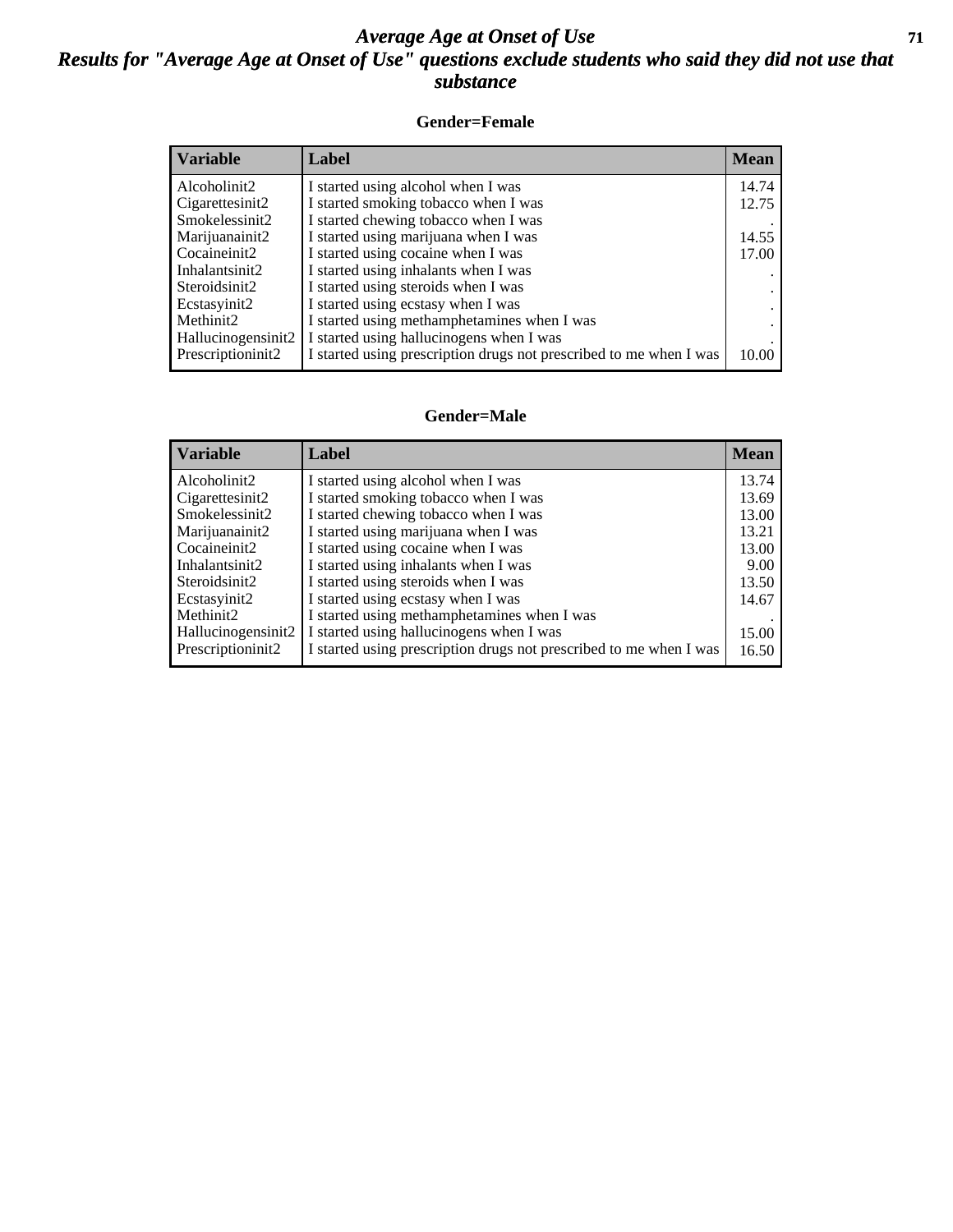# *I Think These Drugs are Harmful* **72**

| <b>Frequency</b> | <b>Table of Gender by Alcoholharmdich</b> |                                                   |                |              |
|------------------|-------------------------------------------|---------------------------------------------------|----------------|--------------|
| <b>Row Pct</b>   |                                           | Alcoholharmdich(I<br>think alcohol is<br>harmful) |                |              |
|                  | Gender(Gender)                            | <b>Yes</b>                                        | N <sub>0</sub> | <b>Total</b> |
|                  | <b>Female</b>                             | 84<br>87.50                                       | 12<br>12.50    | 96           |
|                  | <b>Male</b>                               | 64<br>79.01                                       | 17<br>20.99    | 81           |
|                  | <b>Total</b>                              | 148                                               | 29             | 177          |

| Frequency      | <b>Table of Gender by Tobaccoharmdich</b> |                                                   |                |              |
|----------------|-------------------------------------------|---------------------------------------------------|----------------|--------------|
| <b>Row Pct</b> |                                           | Tobaccoharmdich(I<br>think tobacco is<br>harmful) |                |              |
|                | Gender(Gender)                            | Yes                                               | N <sub>0</sub> | <b>Total</b> |
|                | <b>Female</b>                             | 86<br>89.58                                       | 10<br>10.42    | 96           |
|                | <b>Male</b>                               | 68<br>83.95                                       | 13<br>16.05    | 81           |
|                | <b>Total</b>                              | 154                                               | 23             | 177          |

| Frequency      | <b>Table of Gender by Marijuanaharmdich</b> |                                                       |                |              |  |
|----------------|---------------------------------------------|-------------------------------------------------------|----------------|--------------|--|
| <b>Row Pct</b> |                                             | Marijuanaharmdich(I<br>think marijuana is<br>harmful) |                |              |  |
|                | Gender(Gender)                              | <b>Yes</b>                                            | N <sub>0</sub> | <b>Total</b> |  |
|                | <b>Female</b>                               | 72<br>75.00                                           | 24<br>25.00    | 96           |  |
|                | <b>Male</b>                                 | 57<br>70.37                                           | 24<br>29.63    | 81           |  |
|                | <b>Total</b>                                | 129                                                   | 48             | 177          |  |

| <b>Frequency</b> | <b>Table of Gender by Otherdrugharmdich</b> |                                                          |                |              |  |
|------------------|---------------------------------------------|----------------------------------------------------------|----------------|--------------|--|
| <b>Row Pct</b>   |                                             | Otherdrugharmdich(I<br>think other drugs are<br>harmful) |                |              |  |
|                  | Gender(Gender)                              | <b>Yes</b>                                               | N <sub>0</sub> | <b>Total</b> |  |
|                  | <b>Female</b>                               | 87<br>90.63                                              | 9<br>9.38      | 96           |  |
|                  | <b>Male</b>                                 | 69<br>85.19                                              | 12<br>14.81    | 81           |  |
|                  | <b>Total</b>                                | 156                                                      | 21             | 177          |  |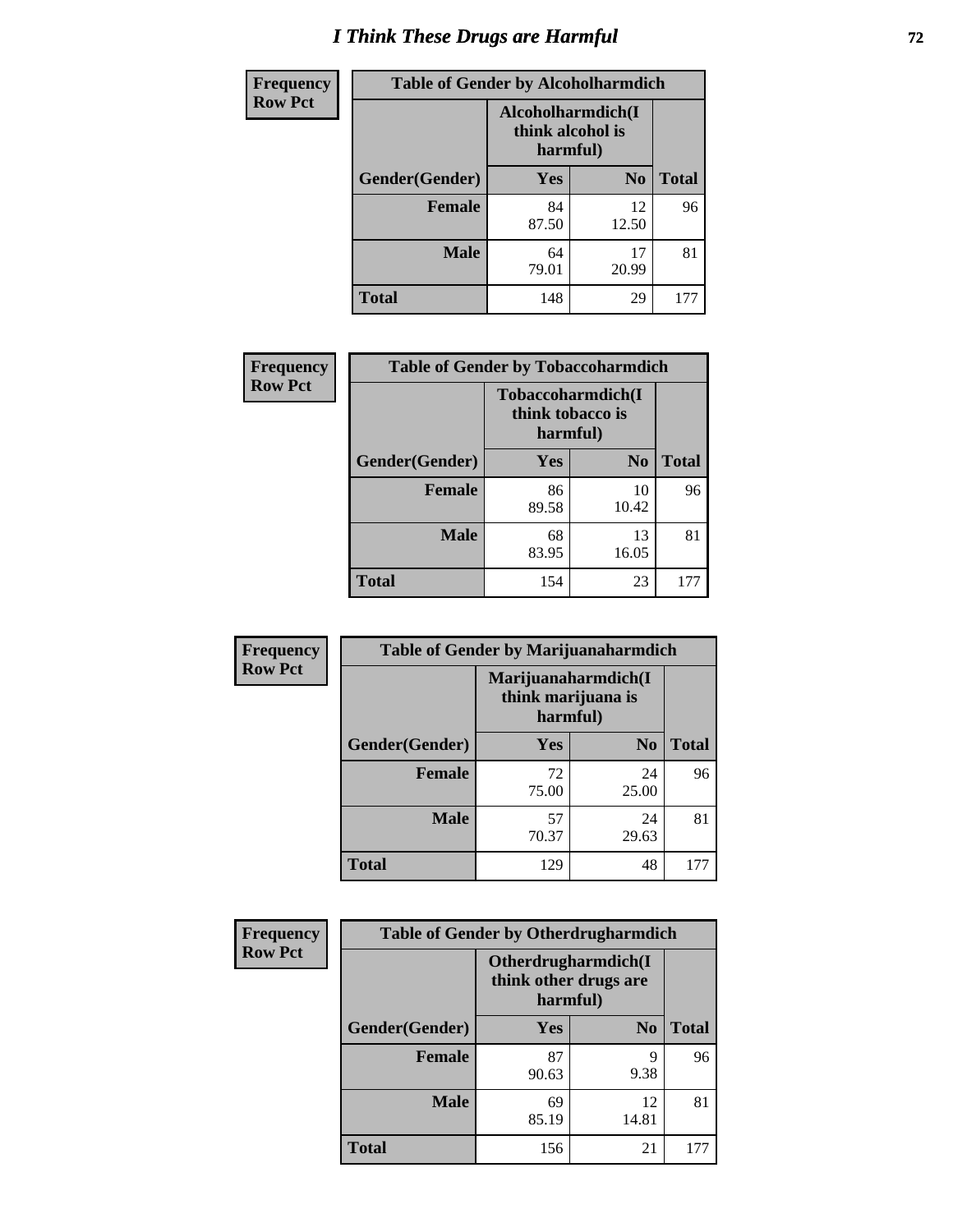| <b>Frequency</b> | <b>Table of Gender by Alcohollocation1</b> |                                                               |             |              |
|------------------|--------------------------------------------|---------------------------------------------------------------|-------------|--------------|
| <b>Row Pct</b>   |                                            | <b>Alcohollocation1(Places</b><br><b>Friends Use Alcohol)</b> |             |              |
|                  | Gender(Gender)                             |                                                               | Do Not Use  | <b>Total</b> |
|                  | <b>Female</b>                              | 55<br>57.29                                                   | 41<br>42.71 | 96           |
|                  | <b>Male</b>                                | 43<br>53.09                                                   | 38<br>46.91 | 81           |
|                  | Total                                      | 98                                                            | 79          | 177          |

| <b>Frequency</b> | <b>Table of Gender by Alcohollocation2</b> |             |                                                               |              |
|------------------|--------------------------------------------|-------------|---------------------------------------------------------------|--------------|
| <b>Row Pct</b>   |                                            |             | <b>Alcohollocation2(Places</b><br><b>Friends Use Alcohol)</b> |              |
|                  | Gender(Gender)                             |             | Home                                                          | <b>Total</b> |
|                  | <b>Female</b>                              | 62<br>64.58 | 34<br>35.42                                                   | 96           |
|                  | <b>Male</b>                                | 52<br>64.20 | 29<br>35.80                                                   | 81           |
|                  | <b>Total</b>                               | 114         | 63                                                            | 177          |

| Frequency      | <b>Table of Gender by Alcohollocation3</b> |                                                               |               |              |
|----------------|--------------------------------------------|---------------------------------------------------------------|---------------|--------------|
| <b>Row Pct</b> |                                            | <b>Alcohollocation3(Places</b><br><b>Friends Use Alcohol)</b> |               |              |
|                | Gender(Gender)                             |                                                               | <b>School</b> | <b>Total</b> |
|                | <b>Female</b>                              | 93<br>96.88                                                   | 3<br>3.13     | 96           |
|                | <b>Male</b>                                | 77<br>95.06                                                   | 4.94          | 81           |
|                | <b>Total</b>                               | 170                                                           |               | 177          |

| <b>Frequency</b> | <b>Table of Gender by Alcohollocation4</b> |                                                               |             |              |
|------------------|--------------------------------------------|---------------------------------------------------------------|-------------|--------------|
| <b>Row Pct</b>   |                                            | <b>Alcohollocation4(Places</b><br><b>Friends Use Alcohol)</b> |             |              |
|                  | Gender(Gender)                             |                                                               | Car         | <b>Total</b> |
|                  | <b>Female</b>                              | 86<br>89.58                                                   | 10<br>10.42 | 96           |
|                  | <b>Male</b>                                | 71<br>87.65                                                   | 10<br>12.35 | 81           |
|                  | <b>Total</b>                               | 157                                                           | 20          | 177          |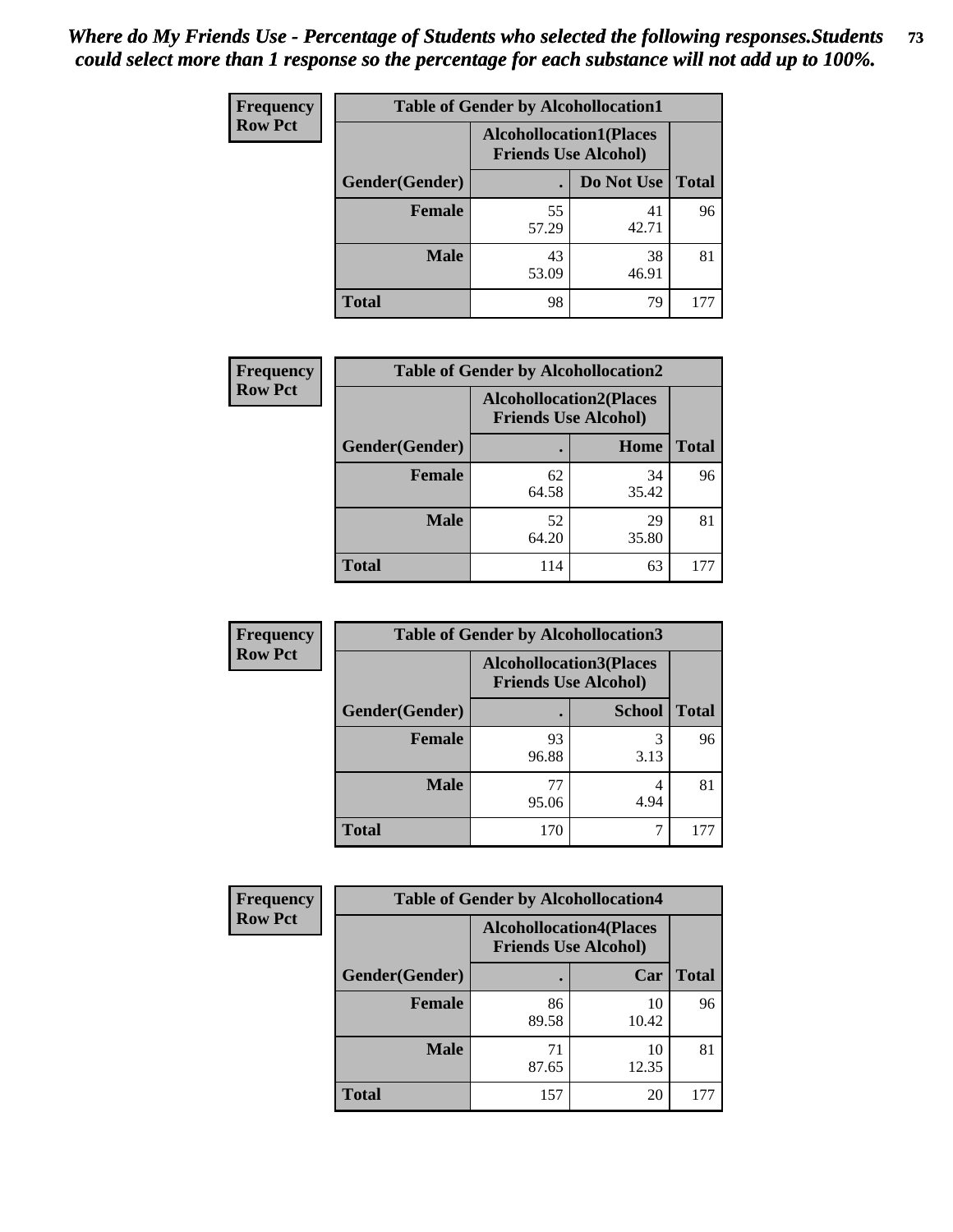| <b>Frequency</b> |                | <b>Table of Gender by Alcohollocation5</b> |                                                                |              |
|------------------|----------------|--------------------------------------------|----------------------------------------------------------------|--------------|
| <b>Row Pct</b>   |                |                                            | <b>Alcohollocation5</b> (Places<br><b>Friends Use Alcohol)</b> |              |
|                  | Gender(Gender) | ċ                                          | <b>Friend's</b><br>House                                       | <b>Total</b> |
|                  | <b>Female</b>  | 57<br>59.38                                | 39<br>40.63                                                    | 96           |
|                  | <b>Male</b>    | 57<br>70.37                                | 24<br>29.63                                                    | 81           |
|                  | <b>Total</b>   | 114                                        | 63                                                             | 177          |

| <b>Frequency</b> |                | <b>Table of Gender by Alcohollocation6</b>                    |              |              |
|------------------|----------------|---------------------------------------------------------------|--------------|--------------|
| <b>Row Pct</b>   |                | <b>Alcohollocation6(Places</b><br><b>Friends Use Alcohol)</b> |              |              |
|                  | Gender(Gender) |                                                               | <b>Other</b> | <b>Total</b> |
|                  | <b>Female</b>  | 69<br>71.88                                                   | 27<br>28.13  | 96           |
|                  | <b>Male</b>    | 64<br>79.01                                                   | 17<br>20.99  | 81           |
|                  | <b>Total</b>   | 133                                                           | 44           |              |

| Frequency      | <b>Table of Gender by Tobaccolocation1</b> |                                                               |             |              |  |
|----------------|--------------------------------------------|---------------------------------------------------------------|-------------|--------------|--|
| <b>Row Pct</b> |                                            | <b>Tobaccolocation1(Places</b><br><b>Friends Use Tobacco)</b> |             |              |  |
|                | Gender(Gender)                             |                                                               | Do Not Use  | <b>Total</b> |  |
|                | Female                                     | 22<br>22.92                                                   | 74<br>77.08 | 96           |  |
|                | <b>Male</b>                                | 26<br>32.10                                                   | 55<br>67.90 | 81           |  |
|                | <b>Total</b>                               | 48                                                            | 129         | 177          |  |

| <b>Frequency</b> | <b>Table of Gender by Tobaccolocation2</b> |                                                               |             |              |
|------------------|--------------------------------------------|---------------------------------------------------------------|-------------|--------------|
| <b>Row Pct</b>   |                                            | <b>Tobaccolocation2(Places</b><br><b>Friends Use Tobacco)</b> |             |              |
|                  | Gender(Gender)                             |                                                               | Home        | <b>Total</b> |
|                  | Female                                     | 83<br>86.46                                                   | 13<br>13.54 | 96           |
|                  | <b>Male</b>                                | 61<br>75.31                                                   | 20<br>24.69 | 81           |
|                  | <b>Total</b>                               | 144                                                           | 33          |              |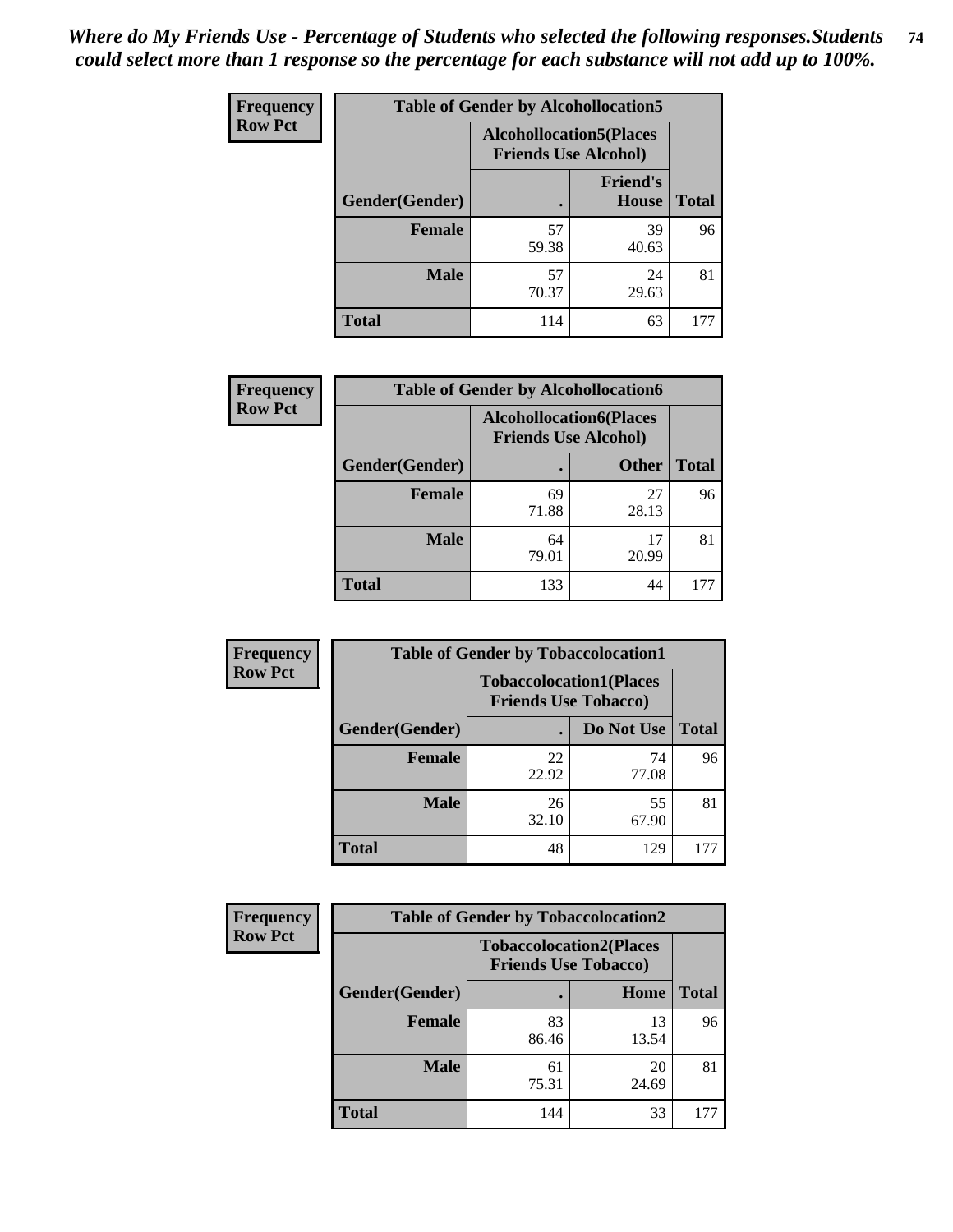| <b>Frequency</b> | <b>Table of Gender by Tobaccolocation3</b> |             |                                                               |              |
|------------------|--------------------------------------------|-------------|---------------------------------------------------------------|--------------|
| <b>Row Pct</b>   |                                            |             | <b>Tobaccolocation3(Places</b><br><b>Friends Use Tobacco)</b> |              |
|                  | Gender(Gender)                             |             | <b>School</b>                                                 | <b>Total</b> |
|                  | Female                                     | 94<br>97.92 | 2.08                                                          | 96           |
|                  | <b>Male</b>                                | 76<br>93.83 | 6.17                                                          | 81           |
|                  | <b>Total</b>                               | 170         |                                                               | 177          |

| <b>Frequency</b> | <b>Table of Gender by Tobaccolocation4</b> |                                                               |             |              |
|------------------|--------------------------------------------|---------------------------------------------------------------|-------------|--------------|
| <b>Row Pct</b>   |                                            | <b>Tobaccolocation4(Places</b><br><b>Friends Use Tobacco)</b> |             |              |
|                  | Gender(Gender)                             |                                                               | Car         | <b>Total</b> |
|                  | <b>Female</b>                              | 88<br>91.67                                                   | 8<br>8.33   | 96           |
|                  | <b>Male</b>                                | 71<br>87.65                                                   | 10<br>12.35 | 81           |
|                  | <b>Total</b>                               | 159                                                           | 18          | 177          |

| <b>Frequency</b> | <b>Table of Gender by Tobaccolocation5</b> |                                                               |                                 |              |
|------------------|--------------------------------------------|---------------------------------------------------------------|---------------------------------|--------------|
| <b>Row Pct</b>   |                                            | <b>Tobaccolocation5(Places</b><br><b>Friends Use Tobacco)</b> |                                 |              |
|                  | Gender(Gender)                             |                                                               | <b>Friend's</b><br><b>House</b> | <b>Total</b> |
|                  | <b>Female</b>                              | 78<br>81.25                                                   | 18<br>18.75                     | 96           |
|                  | <b>Male</b>                                | 67<br>82.72                                                   | 14<br>17.28                     | 81           |
|                  | <b>Total</b>                               | 145                                                           | 32                              | 177          |

| <b>Frequency</b> | <b>Table of Gender by Tobaccolocation6</b> |                                                               |              |              |
|------------------|--------------------------------------------|---------------------------------------------------------------|--------------|--------------|
| <b>Row Pct</b>   |                                            | <b>Tobaccolocation6(Places</b><br><b>Friends Use Tobacco)</b> |              |              |
|                  | Gender(Gender)                             |                                                               | <b>Other</b> | <b>Total</b> |
|                  | Female                                     | 86<br>89.58                                                   | 10<br>10.42  | 96           |
|                  | <b>Male</b>                                | 69<br>85.19                                                   | 12<br>14.81  | 81           |
|                  | <b>Total</b>                               | 155                                                           | 22           | 177          |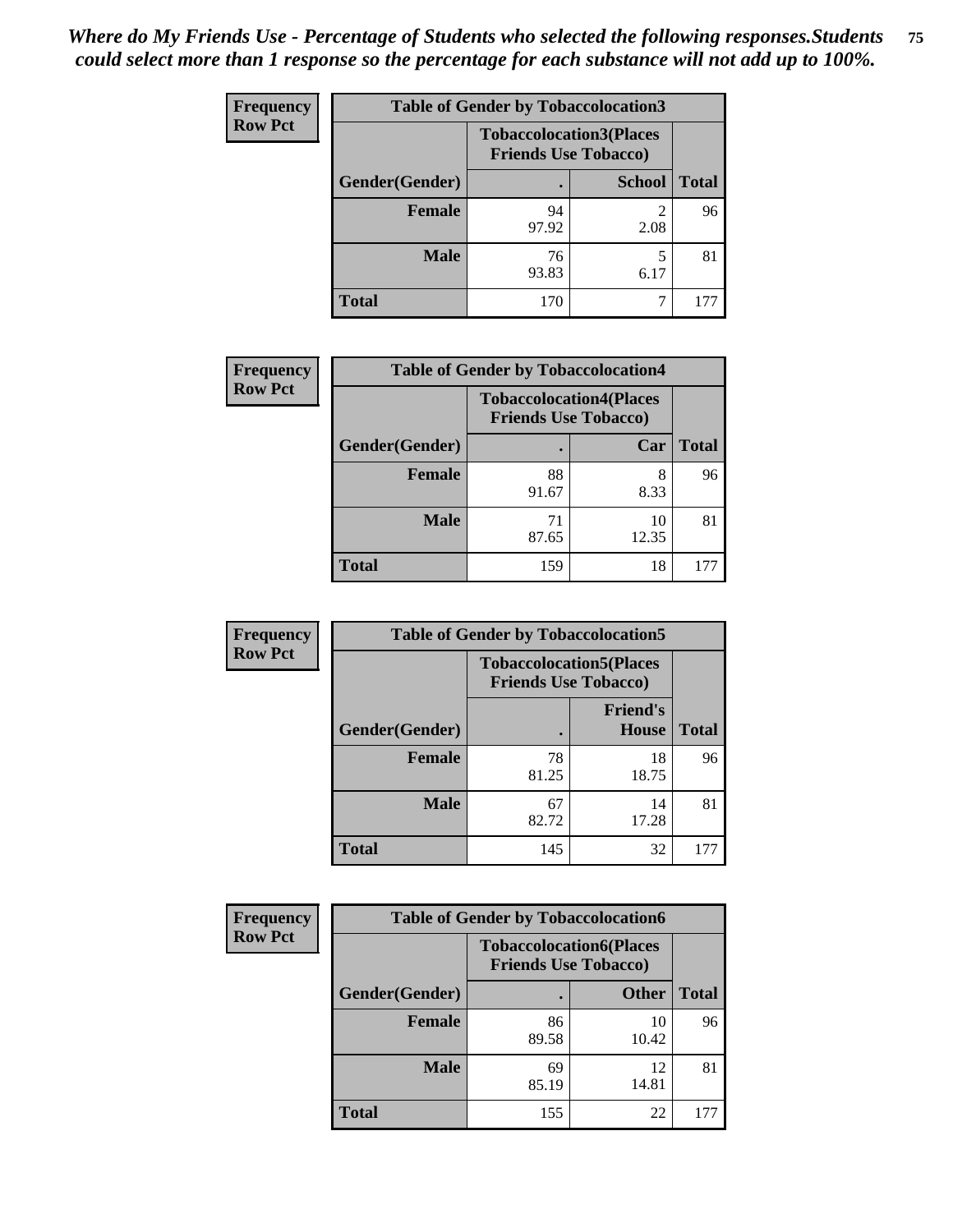| <b>Frequency</b> | <b>Table of Gender by Marijuanalocation1</b> |                                                                    |             |              |
|------------------|----------------------------------------------|--------------------------------------------------------------------|-------------|--------------|
| <b>Row Pct</b>   |                                              | <b>Marijuanalocation1(Places</b><br><b>Friends Use Marijuana</b> ) |             |              |
|                  | Gender(Gender)                               |                                                                    | Do Not Use  | <b>Total</b> |
|                  | <b>Female</b>                                | 56<br>58.33                                                        | 40<br>41.67 | 96           |
|                  | <b>Male</b>                                  | 43<br>53.09                                                        | 38<br>46.91 | 81           |
|                  | Total                                        | 99                                                                 | 78          | 177          |

| <b>Frequency</b> |                | <b>Table of Gender by Marijuanalocation2</b>                       |             |              |
|------------------|----------------|--------------------------------------------------------------------|-------------|--------------|
| <b>Row Pct</b>   |                | <b>Marijuanalocation2(Places</b><br><b>Friends Use Marijuana</b> ) |             |              |
|                  | Gender(Gender) |                                                                    | Home        | <b>Total</b> |
|                  | Female         | 59<br>61.46                                                        | 37<br>38.54 | 96           |
|                  | <b>Male</b>    | 49<br>60.49                                                        | 32<br>39.51 | 81           |
|                  | <b>Total</b>   | 108                                                                | 69          | 177          |

| Frequency      | <b>Table of Gender by Marijuanalocation3</b> |                                                                    |               |              |
|----------------|----------------------------------------------|--------------------------------------------------------------------|---------------|--------------|
| <b>Row Pct</b> |                                              | <b>Marijuanalocation3(Places</b><br><b>Friends Use Marijuana</b> ) |               |              |
|                | Gender(Gender)                               |                                                                    | <b>School</b> | <b>Total</b> |
|                | Female                                       | 86<br>89.58                                                        | 10<br>10.42   | 96           |
|                | <b>Male</b>                                  | 69<br>85.19                                                        | 12<br>14.81   | 81           |
|                | <b>Total</b>                                 | 155                                                                | 22            | 177          |

| <b>Frequency</b> | <b>Table of Gender by Marijuanalocation4</b> |                                                                    |             |              |
|------------------|----------------------------------------------|--------------------------------------------------------------------|-------------|--------------|
| <b>Row Pct</b>   |                                              | <b>Marijuanalocation4(Places</b><br><b>Friends Use Marijuana</b> ) |             |              |
|                  | Gender(Gender)                               |                                                                    | Car         | <b>Total</b> |
|                  | Female                                       | 68<br>70.83                                                        | 28<br>29.17 | 96           |
|                  | <b>Male</b>                                  | 60<br>74.07                                                        | 21<br>25.93 | 81           |
|                  | <b>Total</b>                                 | 128                                                                | 49          |              |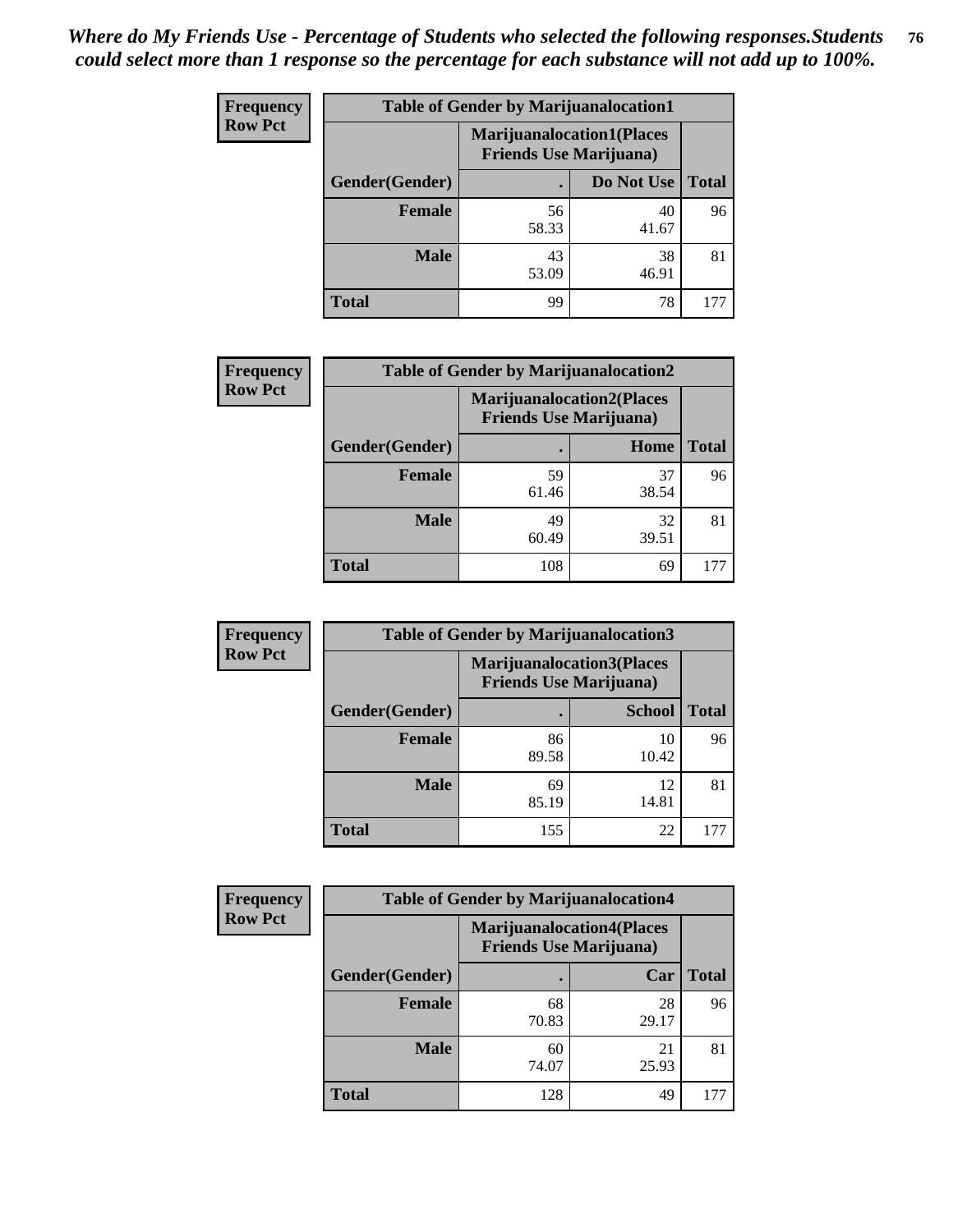| <b>Frequency</b> | <b>Table of Gender by Marijuanalocation5</b> |                                                                    |                          |              |
|------------------|----------------------------------------------|--------------------------------------------------------------------|--------------------------|--------------|
| <b>Row Pct</b>   |                                              | <b>Marijuanalocation5(Places</b><br><b>Friends Use Marijuana</b> ) |                          |              |
|                  | Gender(Gender)                               |                                                                    | <b>Friend's</b><br>House | <b>Total</b> |
|                  | <b>Female</b>                                | 53<br>55.21                                                        | 43<br>44.79              | 96           |
|                  | <b>Male</b>                                  | 51<br>62.96                                                        | 30<br>37.04              | 81           |
|                  | <b>Total</b>                                 | 104                                                                | 73                       | 177          |

| <b>Frequency</b> | <b>Table of Gender by Marijuanalocation6</b> |                                |                                  |              |  |
|------------------|----------------------------------------------|--------------------------------|----------------------------------|--------------|--|
| <b>Row Pct</b>   |                                              | <b>Friends Use Marijuana</b> ) | <b>Marijuanalocation6(Places</b> |              |  |
|                  | <b>Gender</b> (Gender)                       |                                | <b>Other</b>                     | <b>Total</b> |  |
|                  | <b>Female</b>                                | 67<br>69.79                    | 29<br>30.21                      | 96           |  |
|                  | <b>Male</b>                                  | 61<br>75.31                    | 20<br>24.69                      | 81           |  |
|                  | Total                                        | 128                            | 49                               |              |  |

| Frequency      | <b>Table of Gender by Otherdruglocation1</b> |                                                                                |             |              |
|----------------|----------------------------------------------|--------------------------------------------------------------------------------|-------------|--------------|
| <b>Row Pct</b> |                                              | <b>Otherdruglocation1(Places</b><br><b>Friends Use Other Illegal</b><br>Drugs) |             |              |
|                | Gender(Gender)                               |                                                                                | Do Not Use  | <b>Total</b> |
|                | <b>Female</b>                                | 23<br>23.96                                                                    | 73<br>76.04 | 96           |
|                | <b>Male</b>                                  | 13<br>16.05                                                                    | 68<br>83.95 | 81           |
|                | <b>Total</b>                                 | 36                                                                             | 141         | 177          |

| <b>Frequency</b> | <b>Table of Gender by Otherdruglocation2</b> |                                            |                                  |              |
|------------------|----------------------------------------------|--------------------------------------------|----------------------------------|--------------|
| <b>Row Pct</b>   |                                              | <b>Friends Use Other Illegal</b><br>Drugs) | <b>Otherdruglocation2(Places</b> |              |
|                  | Gender(Gender)                               |                                            | Home                             | <b>Total</b> |
|                  | <b>Female</b>                                | 84<br>87.50                                | 12<br>12.50                      | 96           |
|                  | <b>Male</b>                                  | 71<br>87.65                                | 10<br>12.35                      | 81           |
|                  | <b>Total</b>                                 | 155                                        | 22                               | 177          |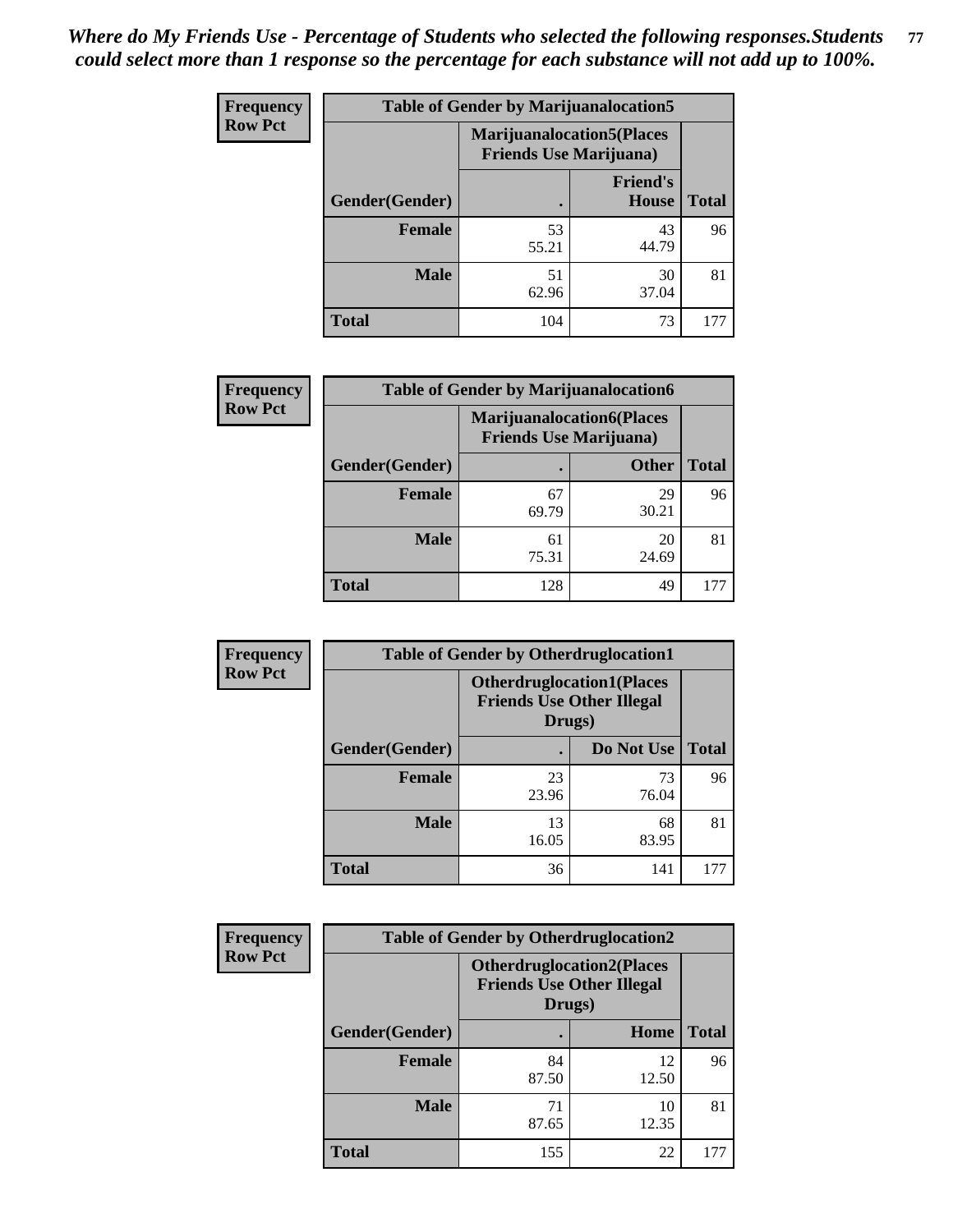| Frequency      | <b>Table of Gender by Otherdruglocation3</b> |                                                                                |               |              |
|----------------|----------------------------------------------|--------------------------------------------------------------------------------|---------------|--------------|
| <b>Row Pct</b> |                                              | <b>Otherdruglocation3(Places</b><br><b>Friends Use Other Illegal</b><br>Drugs) |               |              |
|                | Gender(Gender)                               |                                                                                | <b>School</b> | <b>Total</b> |
|                | <b>Female</b>                                | 93<br>96.88                                                                    | 3<br>3.13     | 96           |
|                | <b>Male</b>                                  | 78<br>96.30                                                                    | 3<br>3.70     | 81           |
|                | <b>Total</b>                                 | 171                                                                            | 6             | 177          |

| Frequency      | <b>Table of Gender by Otherdruglocation4</b> |                                                                                |           |              |
|----------------|----------------------------------------------|--------------------------------------------------------------------------------|-----------|--------------|
| <b>Row Pct</b> |                                              | <b>Otherdruglocation4(Places</b><br><b>Friends Use Other Illegal</b><br>Drugs) |           |              |
|                | Gender(Gender)                               |                                                                                | Car       | <b>Total</b> |
|                | Female                                       | 89<br>92.71                                                                    | 7.29      | 96           |
|                | <b>Male</b>                                  | 77<br>95.06                                                                    | 4<br>4.94 | 81           |
|                | <b>Total</b>                                 | 166                                                                            | 11        | 177          |

| Frequency      | <b>Table of Gender by Otherdruglocation5</b> |                                                                                |                                 |              |
|----------------|----------------------------------------------|--------------------------------------------------------------------------------|---------------------------------|--------------|
| <b>Row Pct</b> |                                              | <b>Otherdruglocation5(Places</b><br><b>Friends Use Other Illegal</b><br>Drugs) |                                 |              |
|                | Gender(Gender)                               |                                                                                | <b>Friend's</b><br><b>House</b> | <b>Total</b> |
|                | <b>Female</b>                                | 83<br>86.46                                                                    | 13<br>13.54                     | 96           |
|                | <b>Male</b>                                  | 74<br>91.36                                                                    | 8.64                            | 81           |
|                | <b>Total</b>                                 | 157                                                                            | 20                              | 177          |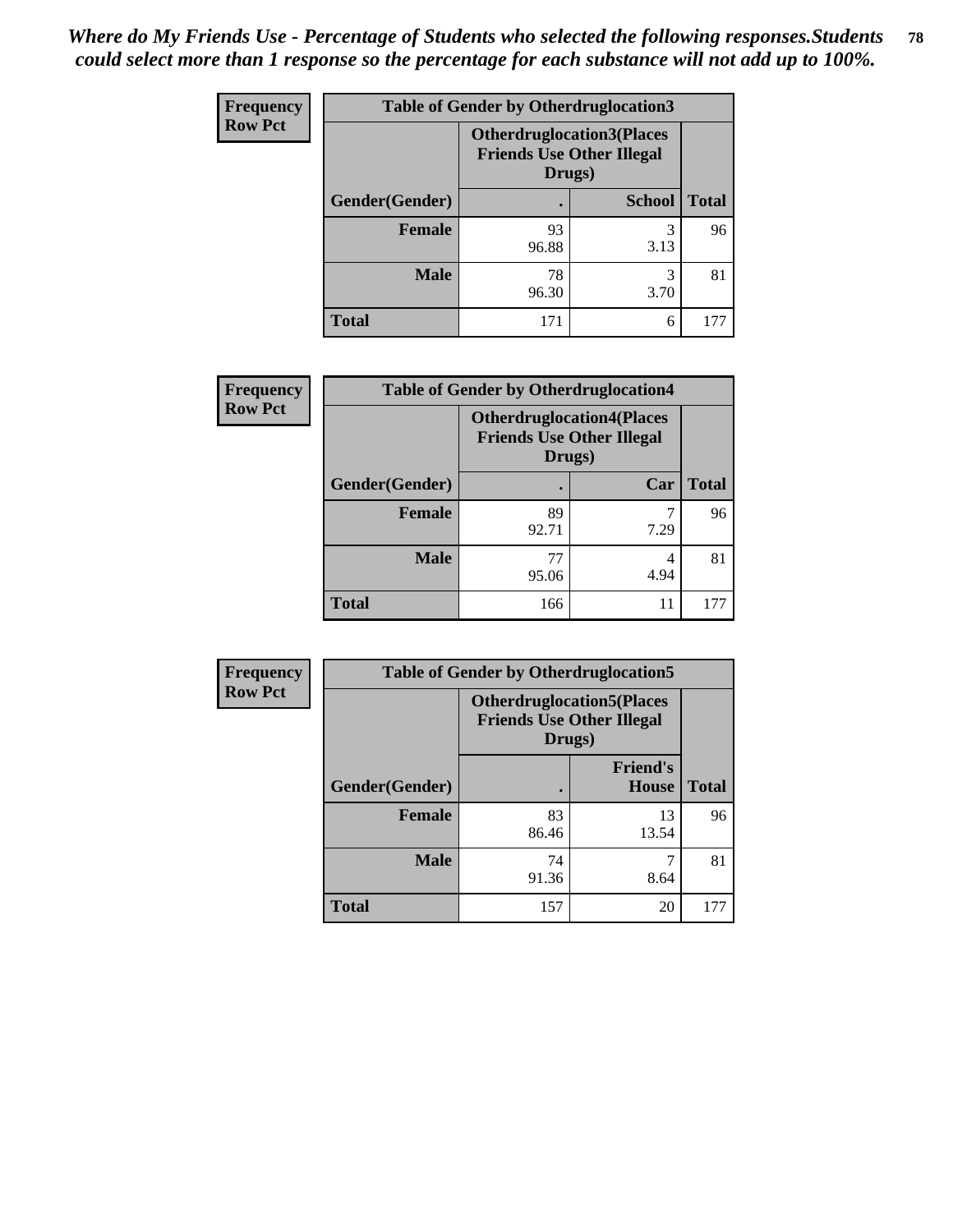| <b>Frequency</b> | <b>Table of Gender by Otherdruglocation6</b> |                                                                                |              |              |
|------------------|----------------------------------------------|--------------------------------------------------------------------------------|--------------|--------------|
| <b>Row Pct</b>   |                                              | <b>Otherdruglocation6(Places</b><br><b>Friends Use Other Illegal</b><br>Drugs) |              |              |
|                  | Gender(Gender)                               |                                                                                | <b>Other</b> | <b>Total</b> |
|                  | Female                                       | 78<br>81.25                                                                    | 18<br>18.75  | 96           |
|                  | <b>Male</b>                                  | 75<br>92.59                                                                    | 6<br>7.41    | 81           |
|                  | <b>Total</b>                                 | 153                                                                            | 24           | 177          |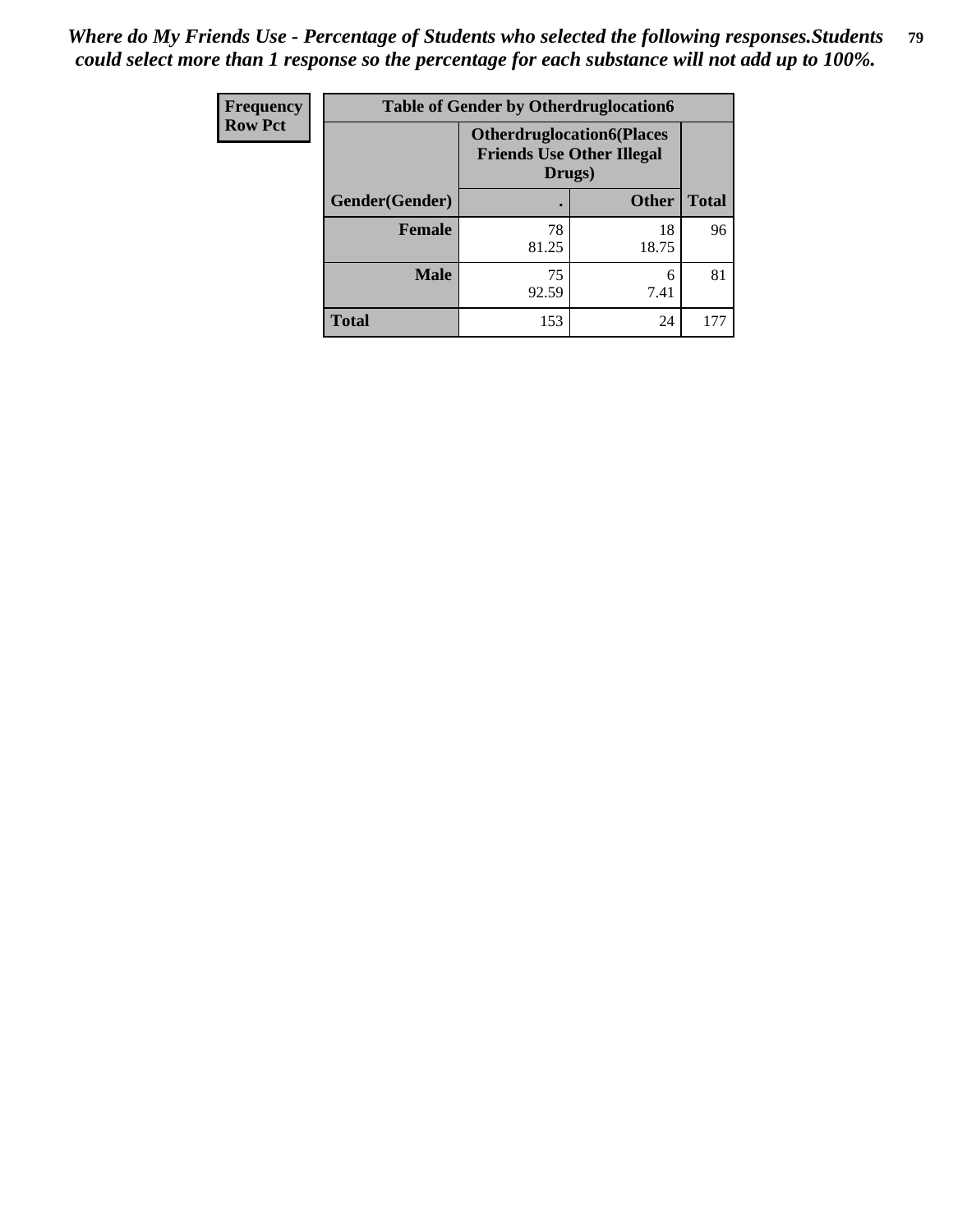| <b>Frequency</b> | <b>Table of Gender by Alcoholtime1</b> |                                                          |                      |              |
|------------------|----------------------------------------|----------------------------------------------------------|----------------------|--------------|
| <b>Row Pct</b>   |                                        | <b>Alcoholtime1(Times</b><br><b>Friends Use Alcohol)</b> |                      |              |
|                  | Gender(Gender)                         | $\bullet$                                                | Do Not<br><b>Use</b> | <b>Total</b> |
|                  | <b>Female</b>                          | 55<br>57.29                                              | 41<br>42.71          | 96           |
|                  | <b>Male</b>                            | 44<br>54.32                                              | 37<br>45.68          | 81           |
|                  | <b>Total</b>                           | 99                                                       | 78                   | 177          |

| <b>Frequency</b> | <b>Table of Gender by Alcoholtime2</b> |                                                          |                            |              |
|------------------|----------------------------------------|----------------------------------------------------------|----------------------------|--------------|
| <b>Row Pct</b>   |                                        | <b>Alcoholtime2(Times</b><br><b>Friends Use Alcohol)</b> |                            |              |
|                  | Gender(Gender)                         |                                                          | <b>On Way</b><br>to School | <b>Total</b> |
|                  | <b>Female</b>                          | 89<br>92.71                                              | 7.29                       | 96           |
|                  | <b>Male</b>                            | 75<br>92.59                                              | 6<br>7.41                  | 81           |
|                  | <b>Total</b>                           | 164                                                      | 13                         | 177          |

| Frequency      | <b>Table of Gender by Alcoholtime3</b> |                                                          |                         |              |
|----------------|----------------------------------------|----------------------------------------------------------|-------------------------|--------------|
| <b>Row Pct</b> |                                        | <b>Alcoholtime3(Times</b><br><b>Friends Use Alcohol)</b> |                         |              |
|                | Gender(Gender)                         |                                                          | <b>During</b><br>School | <b>Total</b> |
|                | Female                                 | 93<br>96.88                                              | 3<br>3.13               | 96           |
|                | <b>Male</b>                            | 76<br>93.83                                              | 5<br>6.17               | 81           |
|                | <b>Total</b>                           | 169                                                      | 8                       | 177          |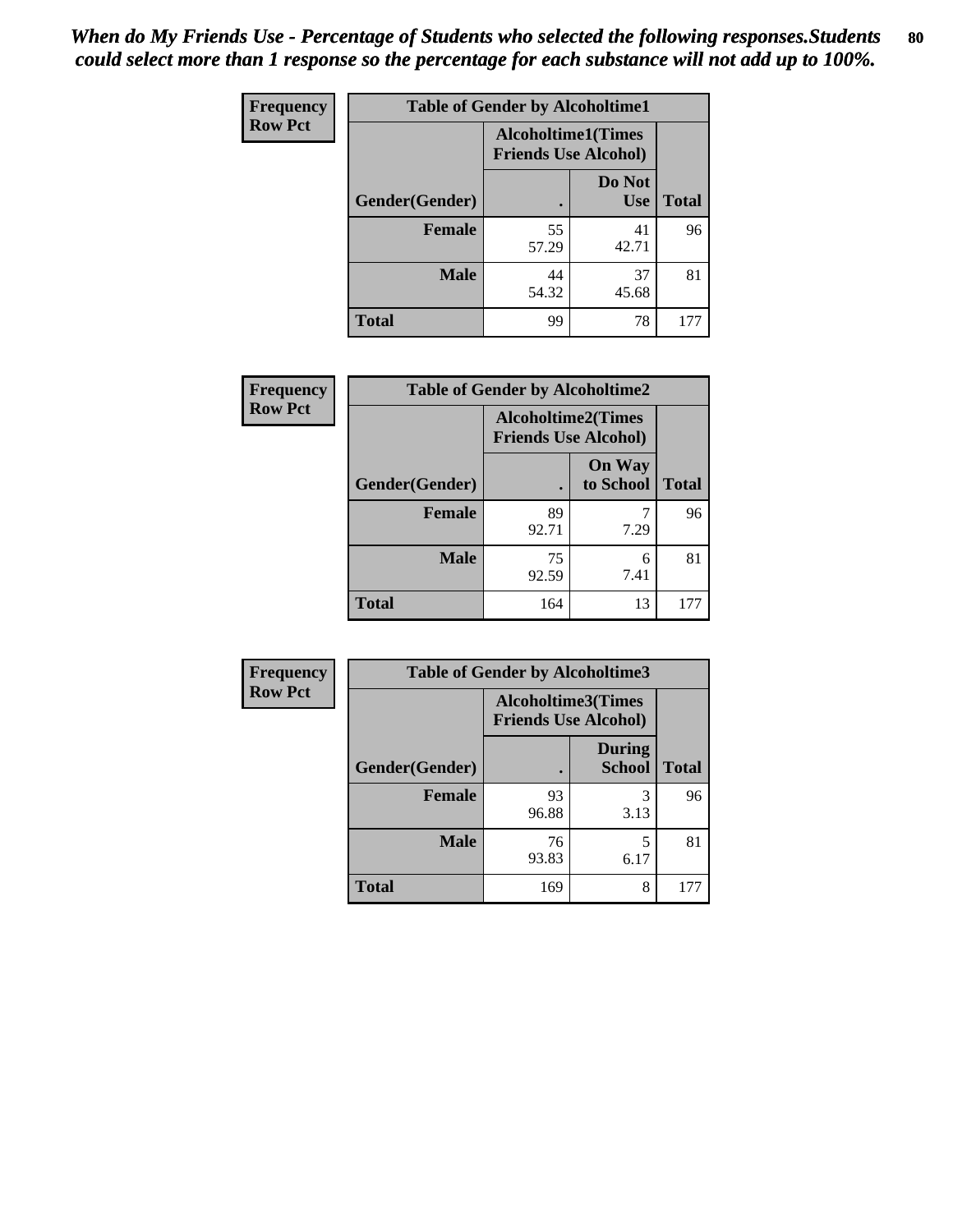*When do My Friends Use - Percentage of Students who selected the following responses.Students could select more than 1 response so the percentage for each substance will not add up to 100%.* **81**

| <b>Frequency</b> | <b>Table of Gender by Alcoholtime4</b> |                                                          |                                                |              |
|------------------|----------------------------------------|----------------------------------------------------------|------------------------------------------------|--------------|
| <b>Row Pct</b>   |                                        | <b>Alcoholtime4(Times</b><br><b>Friends Use Alcohol)</b> |                                                |              |
|                  | Gender(Gender)                         | $\bullet$                                                | <b>On Way</b><br>Home<br>From<br><b>School</b> | <b>Total</b> |
|                  | <b>Female</b>                          | 85<br>88.54                                              | 11<br>11.46                                    | 96           |
|                  | <b>Male</b>                            | 72<br>88.89                                              | 9<br>11.11                                     | 81           |
|                  | <b>Total</b>                           | 157                                                      | 20                                             | 177          |

| <b>Frequency</b> | <b>Table of Gender by Alcoholtime5</b> |                                                           |             |              |
|------------------|----------------------------------------|-----------------------------------------------------------|-------------|--------------|
| <b>Row Pct</b>   |                                        | <b>Alcoholtime5</b> (Times<br><b>Friends Use Alcohol)</b> |             |              |
|                  | Gender(Gender)                         |                                                           | Weeknights  | <b>Total</b> |
|                  | <b>Female</b>                          | 68<br>70.83                                               | 28<br>29.17 | 96           |
|                  | <b>Male</b>                            | 62<br>76.54                                               | 19<br>23.46 | 81           |
|                  | <b>Total</b>                           | 130                                                       | 47          | 177          |

| <b>Frequency</b> | <b>Table of Gender by Alcoholtime6</b> |             |                                                           |              |
|------------------|----------------------------------------|-------------|-----------------------------------------------------------|--------------|
| <b>Row Pct</b>   |                                        |             | <b>Alcoholtime6</b> (Times<br><b>Friends Use Alcohol)</b> |              |
|                  | Gender(Gender)                         |             | Weekends                                                  | <b>Total</b> |
|                  | Female                                 | 41<br>42.71 | 55<br>57.29                                               | 96           |
|                  | <b>Male</b>                            | 41<br>50.62 | 40<br>49.38                                               | 81           |
|                  | <b>Total</b>                           | 82          | 95                                                        | 177          |

| <b>Frequency</b> | <b>Table of Gender by Tobaccotime1</b> |                                                          |                      |              |
|------------------|----------------------------------------|----------------------------------------------------------|----------------------|--------------|
| <b>Row Pct</b>   |                                        | <b>Tobaccotime1(Times</b><br><b>Friends Use Tobacco)</b> |                      |              |
|                  | Gender(Gender)                         |                                                          | Do Not<br><b>Use</b> | <b>Total</b> |
|                  | <b>Female</b>                          | 18<br>18.75                                              | 78<br>81.25          | 96           |
|                  | <b>Male</b>                            | 26<br>32.10                                              | 55<br>67.90          | 81           |
|                  | <b>Total</b>                           | 44                                                       | 133                  | 177          |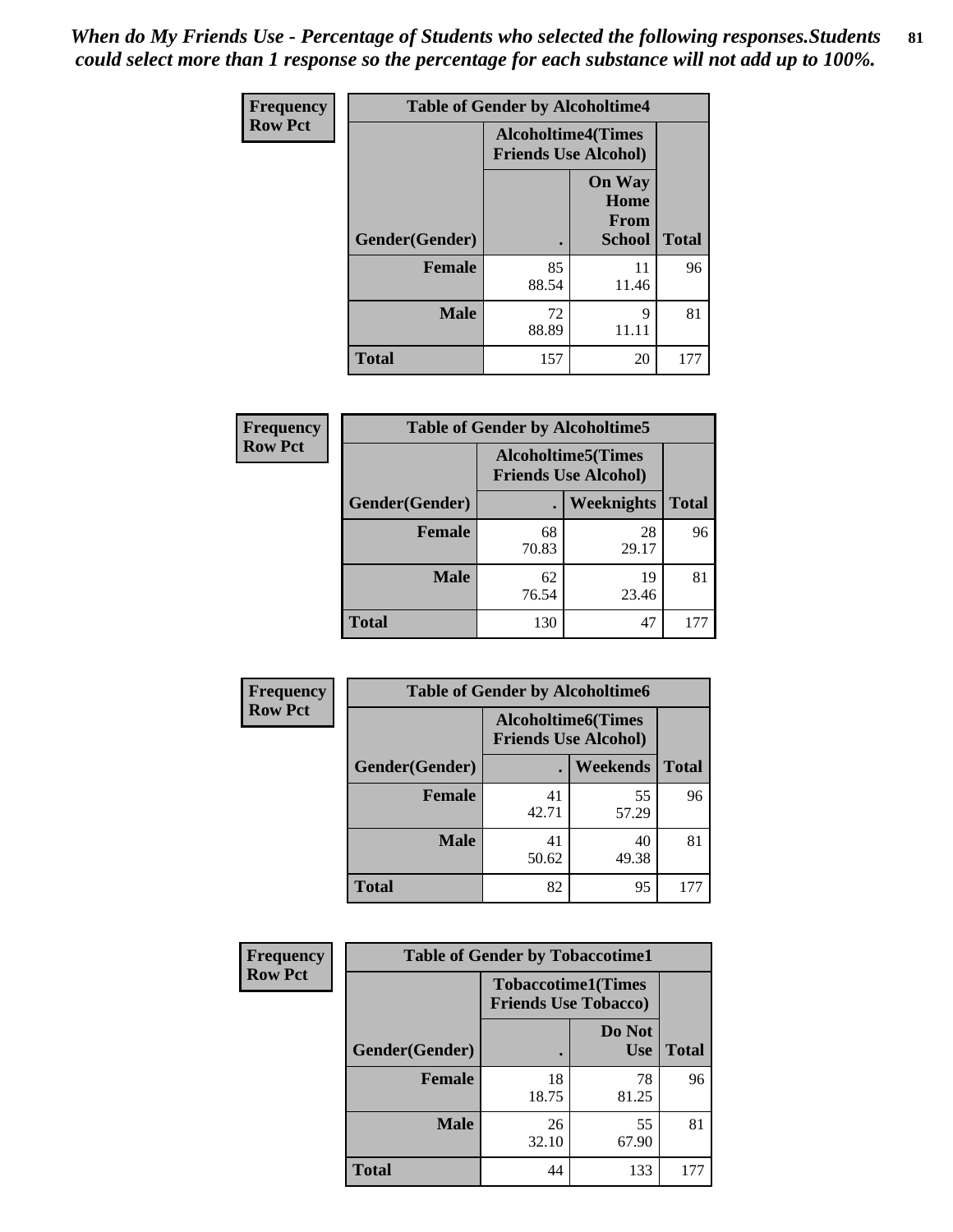| <b>Frequency</b> | <b>Table of Gender by Tobaccotime2</b> |                                                          |                            |              |
|------------------|----------------------------------------|----------------------------------------------------------|----------------------------|--------------|
| <b>Row Pct</b>   |                                        | <b>Tobaccotime2(Times</b><br><b>Friends Use Tobacco)</b> |                            |              |
|                  | Gender(Gender)                         | $\bullet$                                                | <b>On Way</b><br>to School | <b>Total</b> |
|                  | Female                                 | 90<br>93.75                                              | 6<br>6.25                  | 96           |
|                  | <b>Male</b>                            | 71<br>87.65                                              | 10<br>12.35                | 81           |
|                  | <b>Total</b>                           | 161                                                      | 16                         | 177          |

| <b>Frequency</b> | <b>Table of Gender by Tobaccotime3</b> |                                                          |                                |              |
|------------------|----------------------------------------|----------------------------------------------------------|--------------------------------|--------------|
| <b>Row Pct</b>   |                                        | <b>Tobaccotime3(Times</b><br><b>Friends Use Tobacco)</b> |                                |              |
|                  | Gender(Gender)                         |                                                          | <b>During</b><br><b>School</b> | <b>Total</b> |
|                  | <b>Female</b>                          | 93<br>96.88                                              | 3<br>3.13                      | 96           |
|                  | <b>Male</b>                            | 76<br>93.83                                              | 5<br>6.17                      | 81           |
|                  | <b>Total</b>                           | 169                                                      | 8                              |              |

| Frequency      | <b>Table of Gender by Tobaccotime4</b> |                                                          |                                                |              |
|----------------|----------------------------------------|----------------------------------------------------------|------------------------------------------------|--------------|
| <b>Row Pct</b> |                                        | <b>Tobaccotime4(Times</b><br><b>Friends Use Tobacco)</b> |                                                |              |
|                | Gender(Gender)                         |                                                          | <b>On Way</b><br>Home<br>From<br><b>School</b> | <b>Total</b> |
|                | <b>Female</b>                          | 85<br>88.54                                              | 11<br>11.46                                    | 96           |
|                | <b>Male</b>                            | 72<br>88.89                                              | q                                              | 81           |
|                | <b>Total</b>                           | 157                                                      | 20                                             | 177          |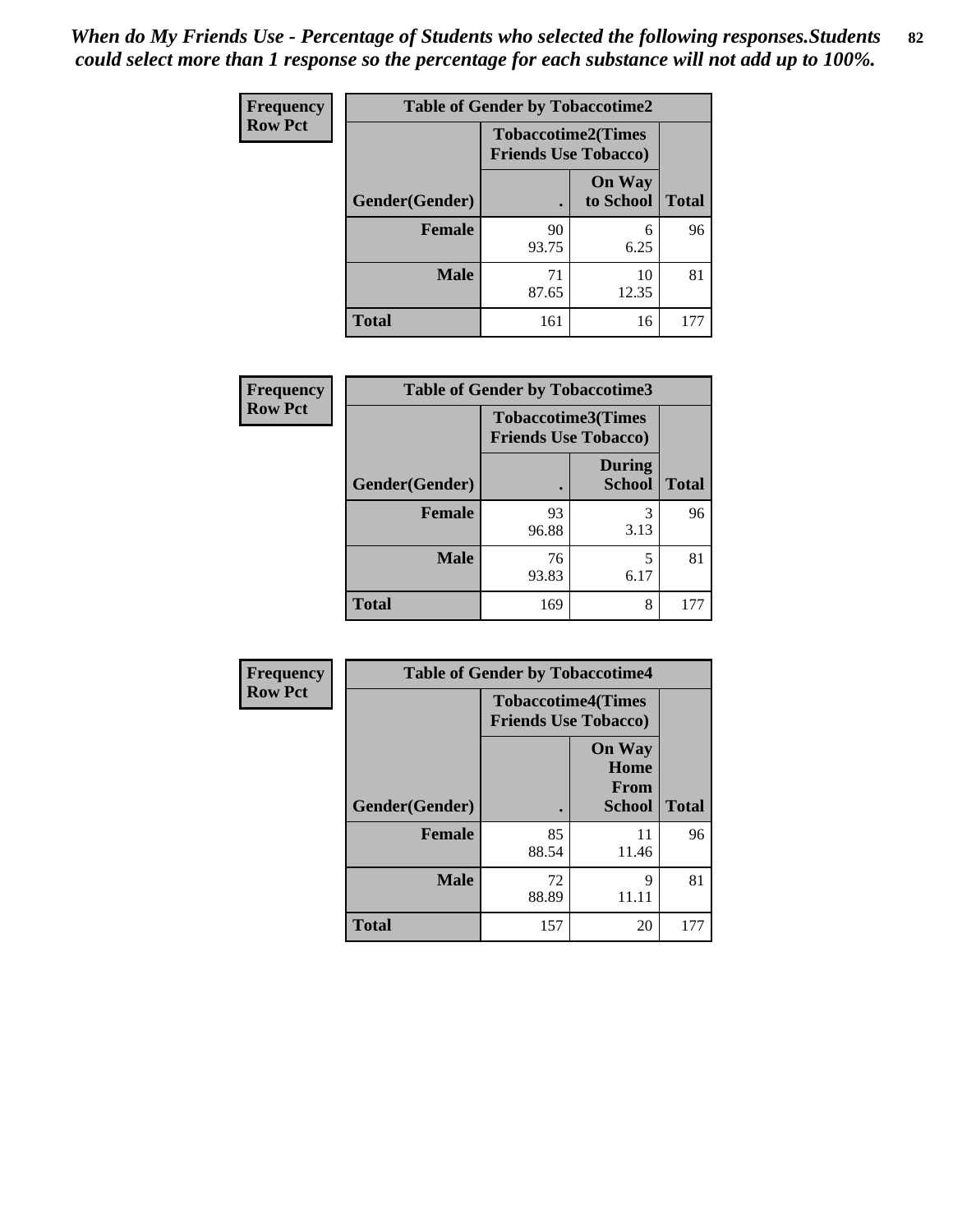| <b>Frequency</b> | <b>Table of Gender by Tobaccotime5</b> |                                                          |                   |              |  |
|------------------|----------------------------------------|----------------------------------------------------------|-------------------|--------------|--|
| <b>Row Pct</b>   |                                        | <b>Tobaccotime5(Times</b><br><b>Friends Use Tobacco)</b> |                   |              |  |
|                  | Gender(Gender)                         |                                                          | <b>Weeknights</b> | <b>Total</b> |  |
|                  | <b>Female</b>                          | 83<br>86.46                                              | 13<br>13.54       | 96           |  |
|                  | <b>Male</b>                            | 64<br>79.01                                              | 17<br>20.99       | 81           |  |
|                  | Total                                  | 147                                                      | 30                | 177          |  |

| <b>Frequency</b> | <b>Table of Gender by Tobaccotime6</b> |                                                          |             |              |
|------------------|----------------------------------------|----------------------------------------------------------|-------------|--------------|
| <b>Row Pct</b>   |                                        | <b>Tobaccotime6(Times</b><br><b>Friends Use Tobacco)</b> |             |              |
|                  | Gender(Gender)                         |                                                          | Weekends    | <b>Total</b> |
|                  | Female                                 | 79<br>82.29                                              | 17<br>17.71 | 96           |
|                  | <b>Male</b>                            | 56<br>69.14                                              | 25<br>30.86 | 81           |
|                  | <b>Total</b>                           | 135                                                      | 42          | 177          |

| <b>Frequency</b> |                | <b>Table of Gender by Marijuanatime1</b>                      |             |              |
|------------------|----------------|---------------------------------------------------------------|-------------|--------------|
| <b>Row Pct</b>   |                | <b>Marijuanatime1(Times</b><br><b>Friends Use Marijuana</b> ) |             |              |
|                  | Gender(Gender) |                                                               | Do Not Use  | <b>Total</b> |
|                  | <b>Female</b>  | 53<br>55.21                                                   | 43<br>44.79 | 96           |
|                  | <b>Male</b>    | 39<br>48.15                                                   | 42<br>51.85 | 81           |
|                  | <b>Total</b>   | 92                                                            | 85          | 177          |

| Frequency      | <b>Table of Gender by Marijuanatime2</b> |                                                               |                            |              |
|----------------|------------------------------------------|---------------------------------------------------------------|----------------------------|--------------|
| <b>Row Pct</b> |                                          | <b>Marijuanatime2(Times</b><br><b>Friends Use Marijuana</b> ) |                            |              |
|                | Gender(Gender)                           |                                                               | On Way to<br><b>School</b> | <b>Total</b> |
|                | <b>Female</b>                            | 76<br>79.17                                                   | 20<br>20.83                | 96           |
|                | <b>Male</b>                              | 66<br>81.48                                                   | 15<br>18.52                | 81           |
|                | <b>Total</b>                             | 142                                                           | 35                         | 177          |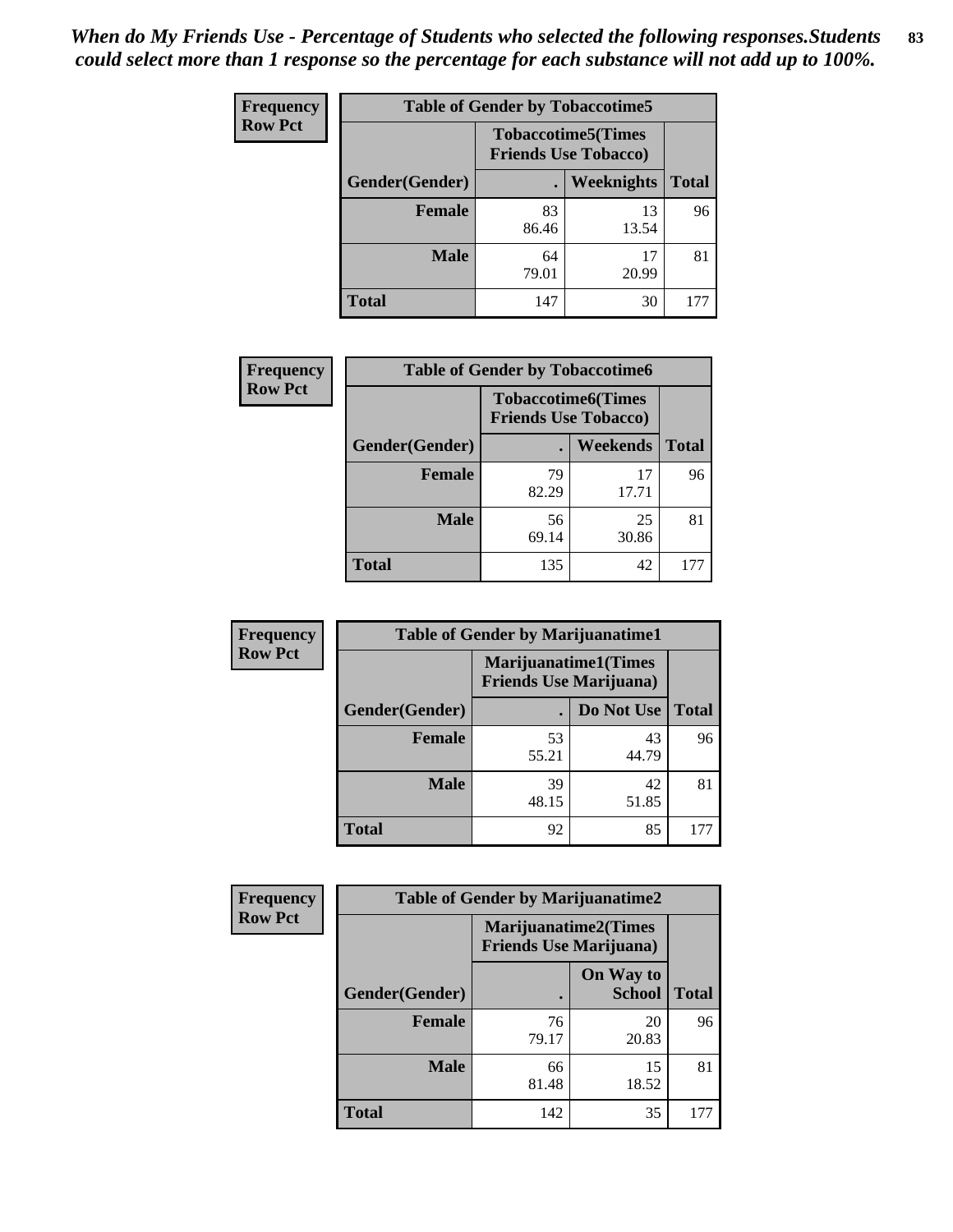| Frequency      | <b>Table of Gender by Marijuanatime3</b> |                                                        |                                |              |
|----------------|------------------------------------------|--------------------------------------------------------|--------------------------------|--------------|
| <b>Row Pct</b> |                                          | Marijuanatime3(Times<br><b>Friends Use Marijuana</b> ) |                                |              |
|                | Gender(Gender)                           |                                                        | <b>During</b><br><b>School</b> | <b>Total</b> |
|                | <b>Female</b>                            | 88<br>91.67                                            | 8<br>8.33                      | 96           |
|                | <b>Male</b>                              | 71<br>87.65                                            | 10<br>12.35                    | 81           |
|                | <b>Total</b>                             | 159                                                    | 18                             | 177          |

| Frequency      | <b>Table of Gender by Marijuanatime4</b> |                                                               |                                                       |              |
|----------------|------------------------------------------|---------------------------------------------------------------|-------------------------------------------------------|--------------|
| <b>Row Pct</b> |                                          | <b>Marijuanatime4(Times</b><br><b>Friends Use Marijuana</b> ) |                                                       |              |
|                | Gender(Gender)                           |                                                               | <b>On Way</b><br>Home<br><b>From</b><br><b>School</b> | <b>Total</b> |
|                | <b>Female</b>                            | 65<br>67.71                                                   | 31<br>32.29                                           | 96           |
|                | <b>Male</b>                              | 60<br>74.07                                                   | 21<br>25.93                                           | 81           |
|                | <b>Total</b>                             | 125                                                           | 52                                                    | 177          |

| <b>Frequency</b> | <b>Table of Gender by Marijuanatime5</b> |             |                                                                |              |  |
|------------------|------------------------------------------|-------------|----------------------------------------------------------------|--------------|--|
| <b>Row Pct</b>   |                                          |             | <b>Marijuanatime5</b> (Times<br><b>Friends Use Marijuana</b> ) |              |  |
|                  | Gender(Gender)                           |             | Weeknights                                                     | <b>Total</b> |  |
|                  | Female                                   | 56<br>58.33 | 40<br>41.67                                                    | 96           |  |
|                  | <b>Male</b>                              | 58<br>71.60 | 23<br>28.40                                                    | 81           |  |
|                  | <b>Total</b>                             | 114         | 63                                                             | 177          |  |

| Frequency      | <b>Table of Gender by Marijuanatime6</b> |                                                               |                 |              |  |
|----------------|------------------------------------------|---------------------------------------------------------------|-----------------|--------------|--|
| <b>Row Pct</b> |                                          | <b>Marijuanatime6(Times</b><br><b>Friends Use Marijuana</b> ) |                 |              |  |
|                | Gender(Gender)                           |                                                               | <b>Weekends</b> | <b>Total</b> |  |
|                | <b>Female</b>                            | 44<br>45.83                                                   | 52<br>54.17     | 96           |  |
|                | <b>Male</b>                              | 45<br>55.56                                                   | 36<br>44.44     | 81           |  |
|                | <b>Total</b>                             | 89                                                            | 88              | 177          |  |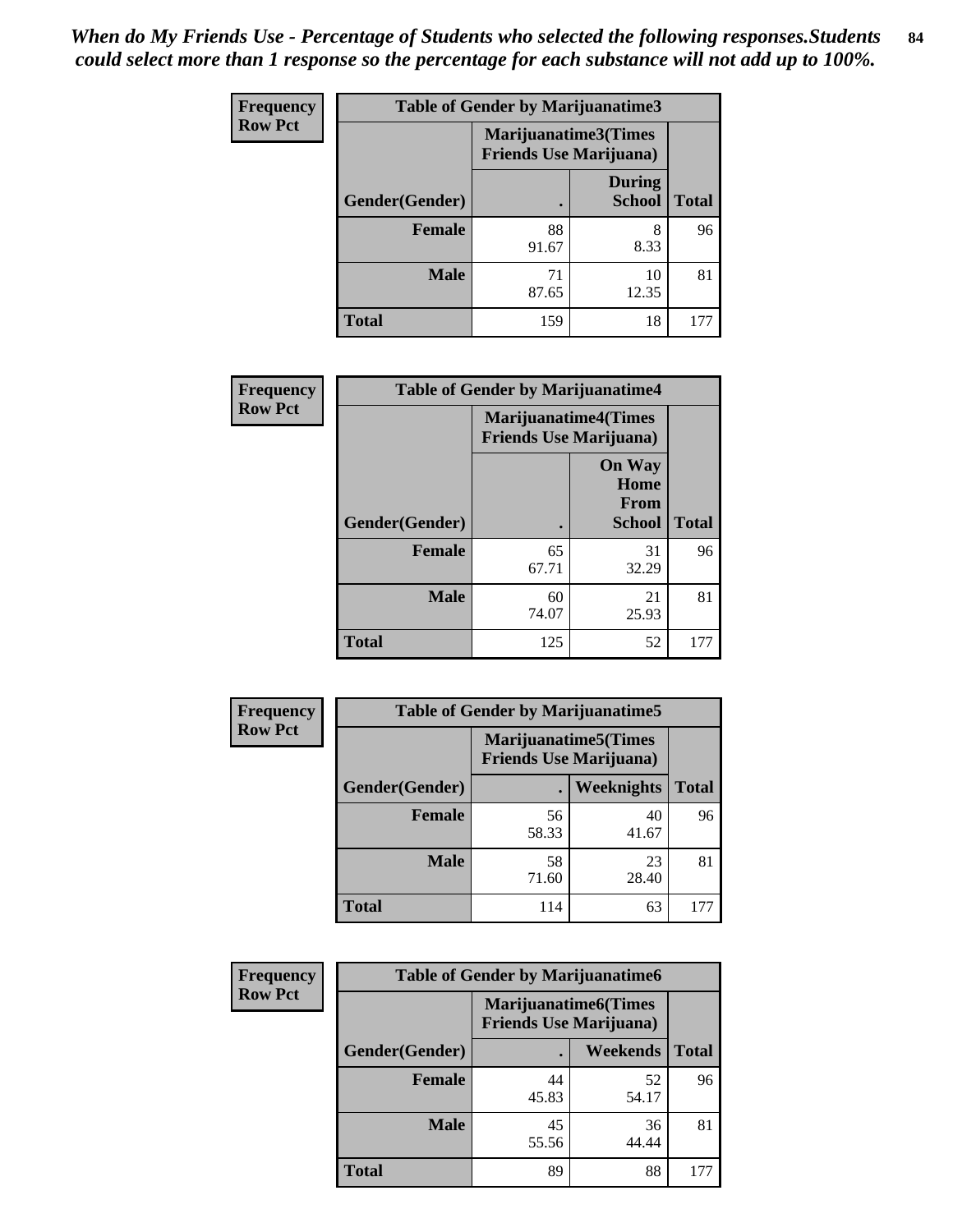*When do My Friends Use - Percentage of Students who selected the following responses.Students could select more than 1 response so the percentage for each substance will not add up to 100%.* **85**

| <b>Frequency</b> | <b>Table of Gender by Otherdrugtime1</b> |                        |                                                          |              |
|------------------|------------------------------------------|------------------------|----------------------------------------------------------|--------------|
| <b>Row Pct</b>   |                                          | <b>Illegal Drugs</b> ) | <b>Otherdrugtime1</b> (Times<br><b>Friends Use Other</b> |              |
|                  | Gender(Gender)                           |                        | Do Not Use                                               | <b>Total</b> |
|                  | <b>Female</b>                            | 13<br>13.54            | 83<br>86.46                                              | 96           |
|                  | <b>Male</b>                              | 11<br>13.58            | 70<br>86.42                                              | 81           |
|                  | <b>Total</b>                             | 24                     | 153                                                      | 177          |

| Frequency      | <b>Table of Gender by Otherdrugtime2</b> |                                                                                   |                            |              |
|----------------|------------------------------------------|-----------------------------------------------------------------------------------|----------------------------|--------------|
| <b>Row Pct</b> |                                          | <b>Otherdrugtime2(Times</b><br><b>Friends Use Other</b><br><b>Illegal Drugs</b> ) |                            |              |
|                | Gender(Gender)                           |                                                                                   | On Way to<br><b>School</b> | <b>Total</b> |
|                | <b>Female</b>                            | 91<br>94.79                                                                       | 5<br>5.21                  | 96           |
|                | <b>Male</b>                              | 75<br>92.59                                                                       | 6<br>7.41                  | 81           |
|                | <b>Total</b>                             | 166                                                                               | 11                         | 177          |

| Frequency      | <b>Table of Gender by Otherdrugtime3</b> |                                                    |                                |              |
|----------------|------------------------------------------|----------------------------------------------------|--------------------------------|--------------|
| <b>Row Pct</b> |                                          | <b>Friends Use Other</b><br><b>Illegal Drugs</b> ) | Otherdrugtime3(Times           |              |
|                | Gender(Gender)                           |                                                    | <b>During</b><br><b>School</b> | <b>Total</b> |
|                | <b>Female</b>                            | 93<br>96.88                                        | 3<br>3.13                      | 96           |
|                | <b>Male</b>                              | 76<br>93.83                                        | 5<br>6.17                      | 81           |
|                | <b>Total</b>                             | 169                                                | 8                              | 177          |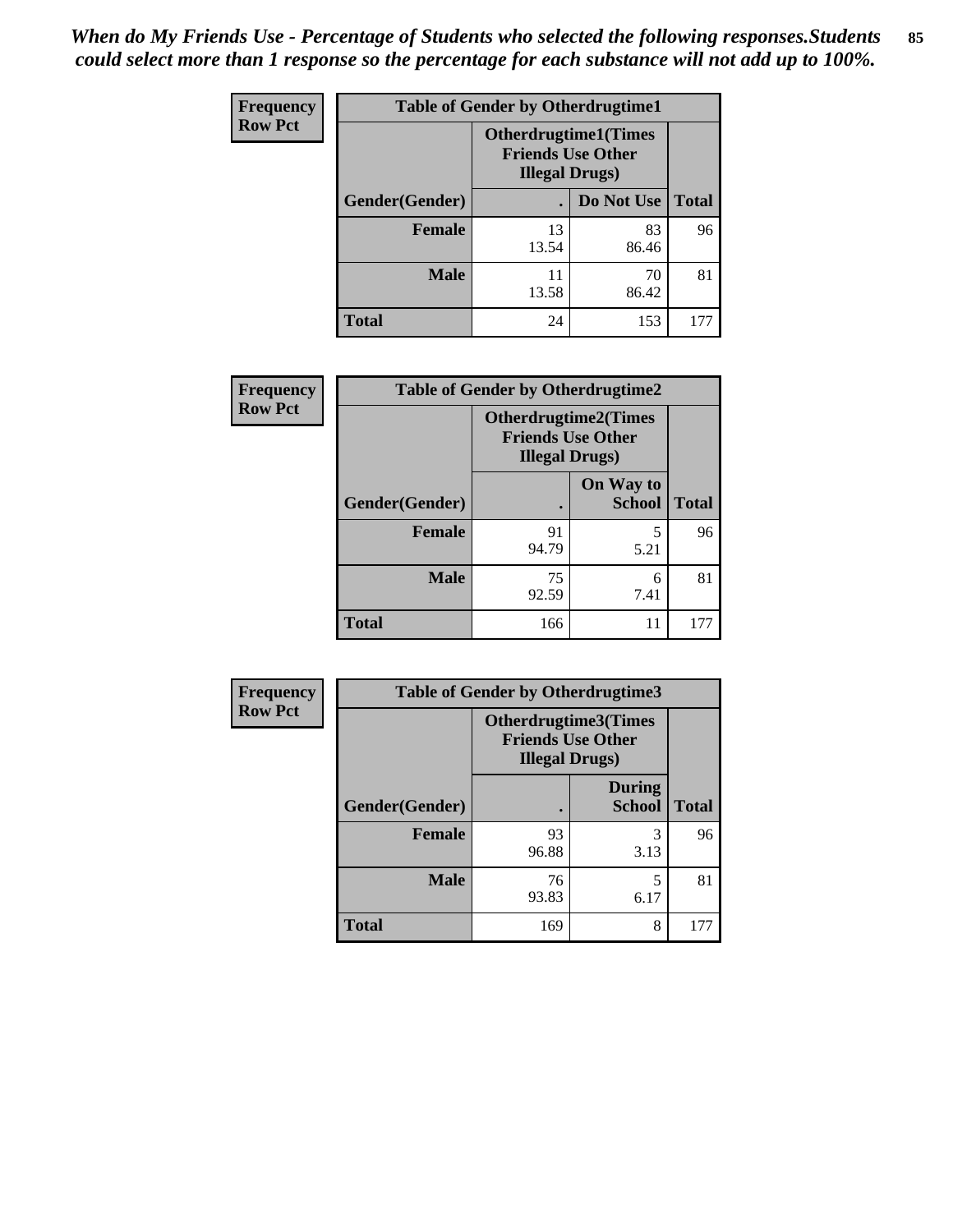*When do My Friends Use - Percentage of Students who selected the following responses.Students could select more than 1 response so the percentage for each substance will not add up to 100%.* **86**

| <b>Frequency</b> | <b>Table of Gender by Otherdrugtime4</b> |                        |                                                         |              |
|------------------|------------------------------------------|------------------------|---------------------------------------------------------|--------------|
| <b>Row Pct</b>   |                                          | <b>Illegal Drugs</b> ) | <b>Otherdrugtime4(Times</b><br><b>Friends Use Other</b> |              |
|                  | Gender(Gender)                           |                        | <b>On Way</b><br>Home<br><b>From</b><br><b>School</b>   | <b>Total</b> |
|                  | <b>Female</b>                            | 90<br>93.75            | 6<br>6.25                                               | 96           |
|                  | <b>Male</b>                              | 75<br>92.59            | 6<br>7.41                                               | 81           |
|                  | <b>Total</b>                             | 165                    | 12                                                      | 177          |

| Frequency      | <b>Table of Gender by Otherdrugtime5</b> |                                                                                    |             |              |
|----------------|------------------------------------------|------------------------------------------------------------------------------------|-------------|--------------|
| <b>Row Pct</b> |                                          | <b>Otherdrugtime5</b> (Times<br><b>Friends Use Other</b><br><b>Illegal Drugs</b> ) |             |              |
|                | Gender(Gender)                           |                                                                                    | Weeknights  | <b>Total</b> |
|                | <b>Female</b>                            | 86<br>89.58                                                                        | 10<br>10.42 | 96           |
|                | <b>Male</b>                              | 74<br>91.36                                                                        | 8.64        | 81           |
|                | <b>Total</b>                             | 160                                                                                | 17          | 177          |

| <b>Frequency</b> | <b>Table of Gender by Otherdrugtime6</b> |                                                                                   |             |              |
|------------------|------------------------------------------|-----------------------------------------------------------------------------------|-------------|--------------|
| <b>Row Pct</b>   |                                          | <b>Otherdrugtime6(Times</b><br><b>Friends Use Other</b><br><b>Illegal Drugs</b> ) |             |              |
|                  | Gender(Gender)                           |                                                                                   | Weekends    | <b>Total</b> |
|                  | <b>Female</b>                            | 83<br>86.46                                                                       | 13<br>13.54 | 96           |
|                  | <b>Male</b>                              | 71<br>87.65                                                                       | 10<br>12.35 | 81           |
|                  | <b>Total</b>                             | 154                                                                               | 23          | 177          |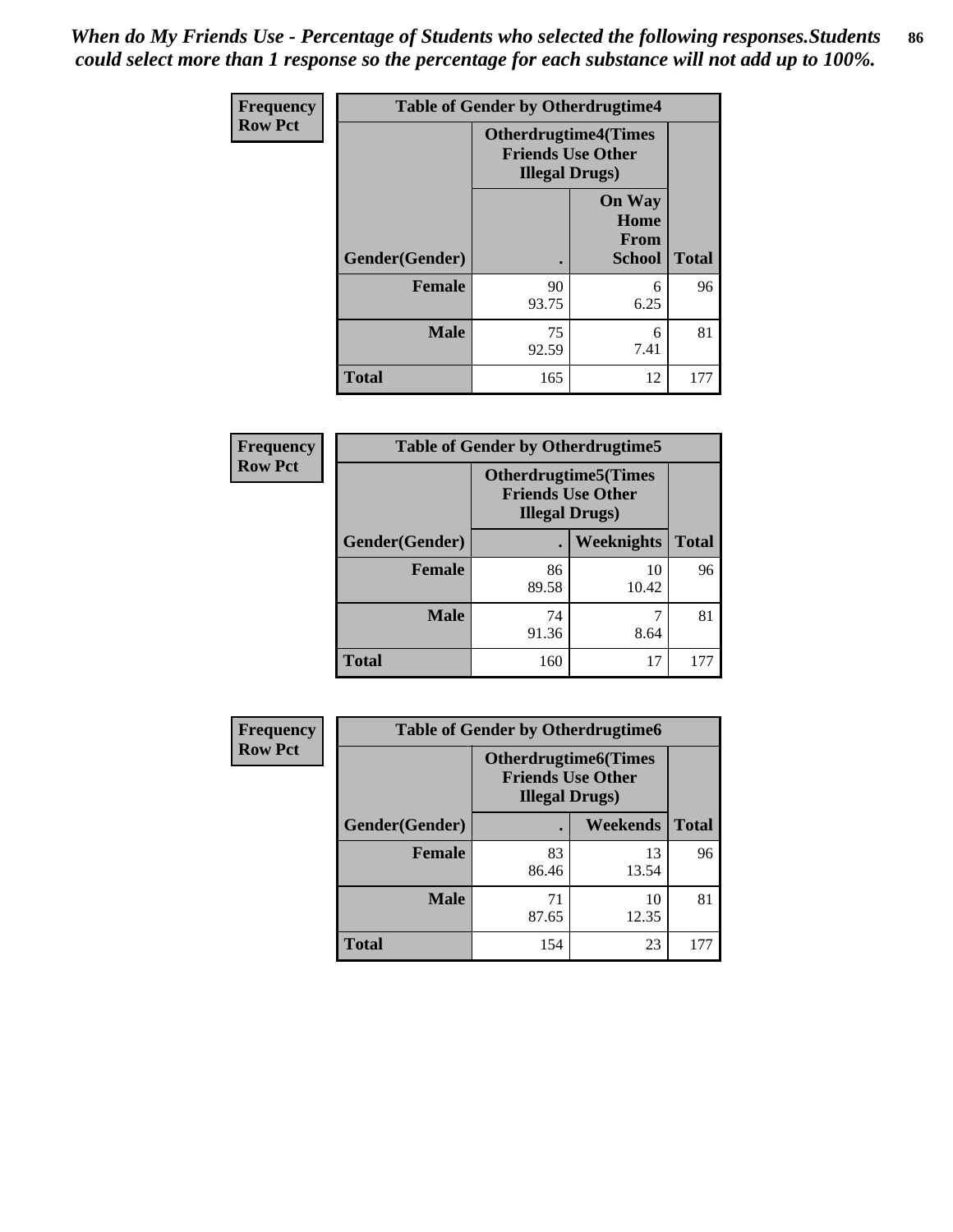# *Other Questions* **87**

| Frequency      | <b>Table of Gender by Educationalcohol</b> |                                                                                                                               |                |              |
|----------------|--------------------------------------------|-------------------------------------------------------------------------------------------------------------------------------|----------------|--------------|
| <b>Row Pct</b> |                                            | Educationalcohol(I<br>have been taught<br>about alcohol,<br>tobacco,<br>and other drugs<br>within the last year<br>at school) |                |              |
|                | Gender(Gender)                             | Yes                                                                                                                           | N <sub>0</sub> | <b>Total</b> |
|                | <b>Female</b>                              | 61<br>63.54                                                                                                                   | 35<br>36.46    | 96           |
|                | <b>Male</b>                                | 53<br>65.43                                                                                                                   | 28<br>34.57    | 81           |
|                | <b>Total</b>                               | 114                                                                                                                           | 63             | 177          |

| Frequency      | <b>Table of Gender by Rodedrinking</b> |                                                                                                                     |             |              |
|----------------|----------------------------------------|---------------------------------------------------------------------------------------------------------------------|-------------|--------------|
| <b>Row Pct</b> |                                        | Rodedrinking(In<br>the past 30 days I<br>have ridden in a<br>car with a driver<br>who had been<br>drinking alcohol) |             |              |
|                | Gender(Gender)                         | Yes                                                                                                                 | $\bf N_0$   | <b>Total</b> |
|                | <b>Female</b>                          | 10<br>10.42                                                                                                         | 86<br>89.58 | 96           |
|                | <b>Male</b>                            | 12<br>14.81                                                                                                         | 69<br>85.19 | 81           |
|                | <b>Total</b>                           | 22                                                                                                                  | 155         | 177          |

| Frequency      | <b>Table of Gender by Drugsschool</b> |                                                                                                                                     |                |              |  |
|----------------|---------------------------------------|-------------------------------------------------------------------------------------------------------------------------------------|----------------|--------------|--|
| <b>Row Pct</b> |                                       | <b>Drugsschool</b> (During<br>the past 12 months,<br>I have been offered,<br>sold,<br>or given illegal drugs<br>on school property) |                |              |  |
|                | Gender(Gender)                        | <b>Yes</b>                                                                                                                          | N <sub>0</sub> | <b>Total</b> |  |
|                | <b>Female</b>                         | 10<br>10.42                                                                                                                         | 86<br>89.58    | 96           |  |
|                | <b>Male</b>                           | 23<br>28.40                                                                                                                         | 58<br>71.60    | 81           |  |
|                | <b>Total</b>                          | 33                                                                                                                                  | 144            | 177          |  |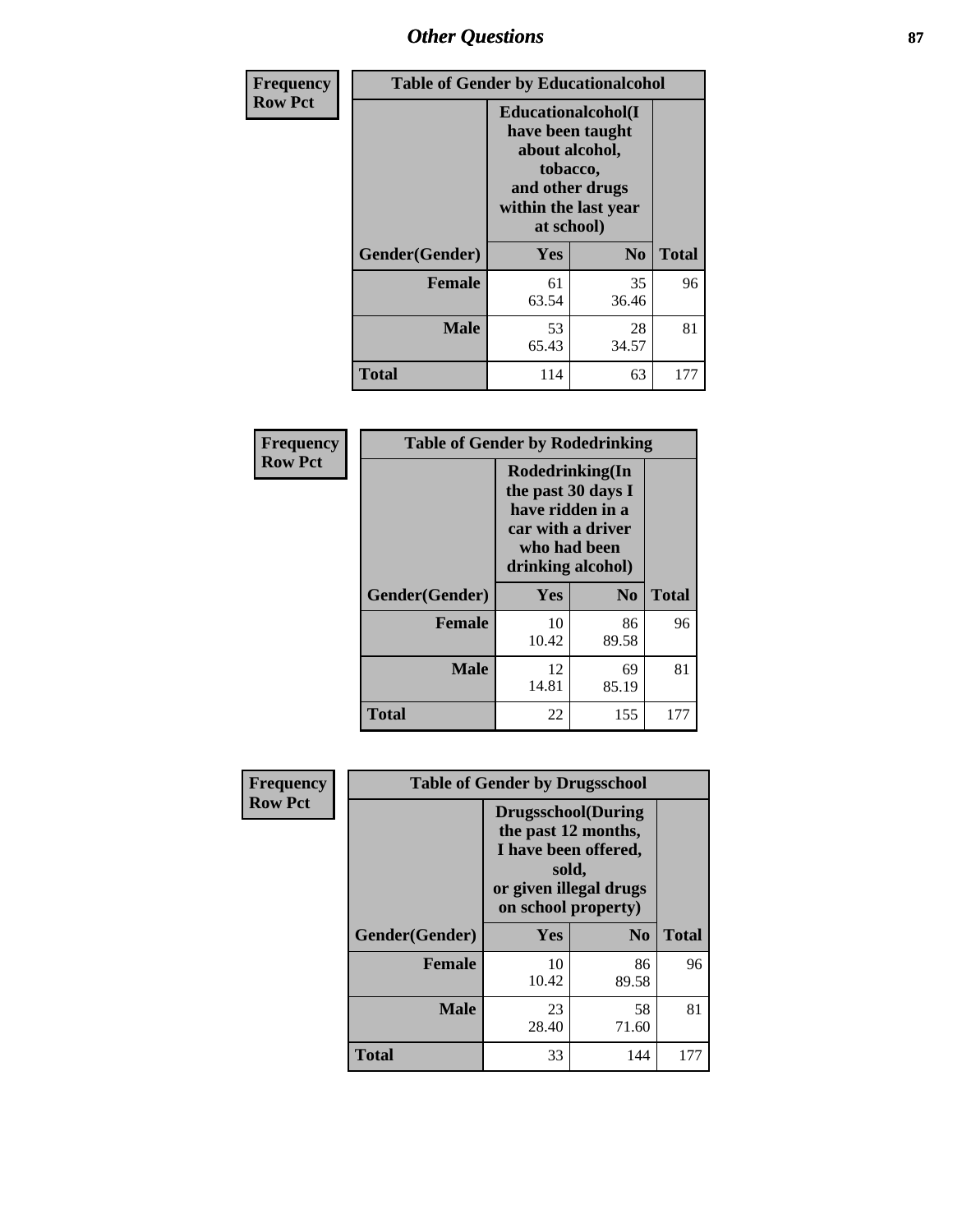# *Other Questions* **88**

**Frequency Row Pct**

| <b>Table of Gender by Bingedrinking</b> |                         |                                                                                                         |                   |                   |                        |                               |                   |              |
|-----------------------------------------|-------------------------|---------------------------------------------------------------------------------------------------------|-------------------|-------------------|------------------------|-------------------------------|-------------------|--------------|
|                                         |                         | Bingedrinking(I have drunk five or more<br>drinks of alcohol at one sitting during the<br>last 30 days) |                   |                   |                        |                               |                   |              |
| <b>Gender</b> (Gender)                  | $\bf{0}$<br><b>Days</b> | $1$ or<br>days                                                                                          | 3 to<br>5<br>days | 6 to<br>9<br>days | 10<br>to<br>19<br>days | <b>20</b><br>to<br>29<br>days | All<br>30<br>days | <b>Total</b> |
|                                         |                         |                                                                                                         |                   |                   |                        |                               |                   |              |
| <b>Female</b>                           | 89<br>92.71             | 2<br>2.08                                                                                               | 2<br>2.08         | ∩<br>0.00         | 2<br>2.08              | $\Omega$<br>0.00              | 1.04              | 96           |
| <b>Male</b>                             | 74<br>91.36             | 5<br>6.17                                                                                               | 0<br>0.00         | 1.23              | $\theta$<br>0.00       | 1.23                          | $\Omega$<br>0.00  | 81           |

| Frequency      | <b>Table of Gender by Educationaids</b> |                                                                                                 |                |              |
|----------------|-----------------------------------------|-------------------------------------------------------------------------------------------------|----------------|--------------|
| <b>Row Pct</b> |                                         | <b>Educationaids</b> (I<br>have been taught<br>about HIV/AIDS<br>at school in the<br>past year) |                |              |
|                | Gender(Gender)                          | Yes                                                                                             | N <sub>0</sub> | <b>Total</b> |
|                | <b>Female</b>                           | 71<br>73.96                                                                                     | 25<br>26.04    | 96           |
|                | <b>Male</b>                             | 60<br>74.07                                                                                     | 21<br>25.93    | 81           |
|                | <b>Total</b>                            | 131                                                                                             | 46             | 177          |

| <b>Frequency</b> | <b>Table of Gender by Suicideconsider</b> |                 |                |              |  |
|------------------|-------------------------------------------|-----------------|----------------|--------------|--|
| <b>Row Pct</b>   |                                           | Suicideconsider |                |              |  |
|                  | Gender(Gender)                            | Yes             | N <sub>0</sub> | <b>Total</b> |  |
|                  | Female                                    | 11<br>11.46     | 85<br>88.54    | 96           |  |
|                  | <b>Male</b>                               | 8.64            | 74<br>91.36    | 81           |  |
|                  | <b>Total</b>                              | 18              | 159            | 177          |  |